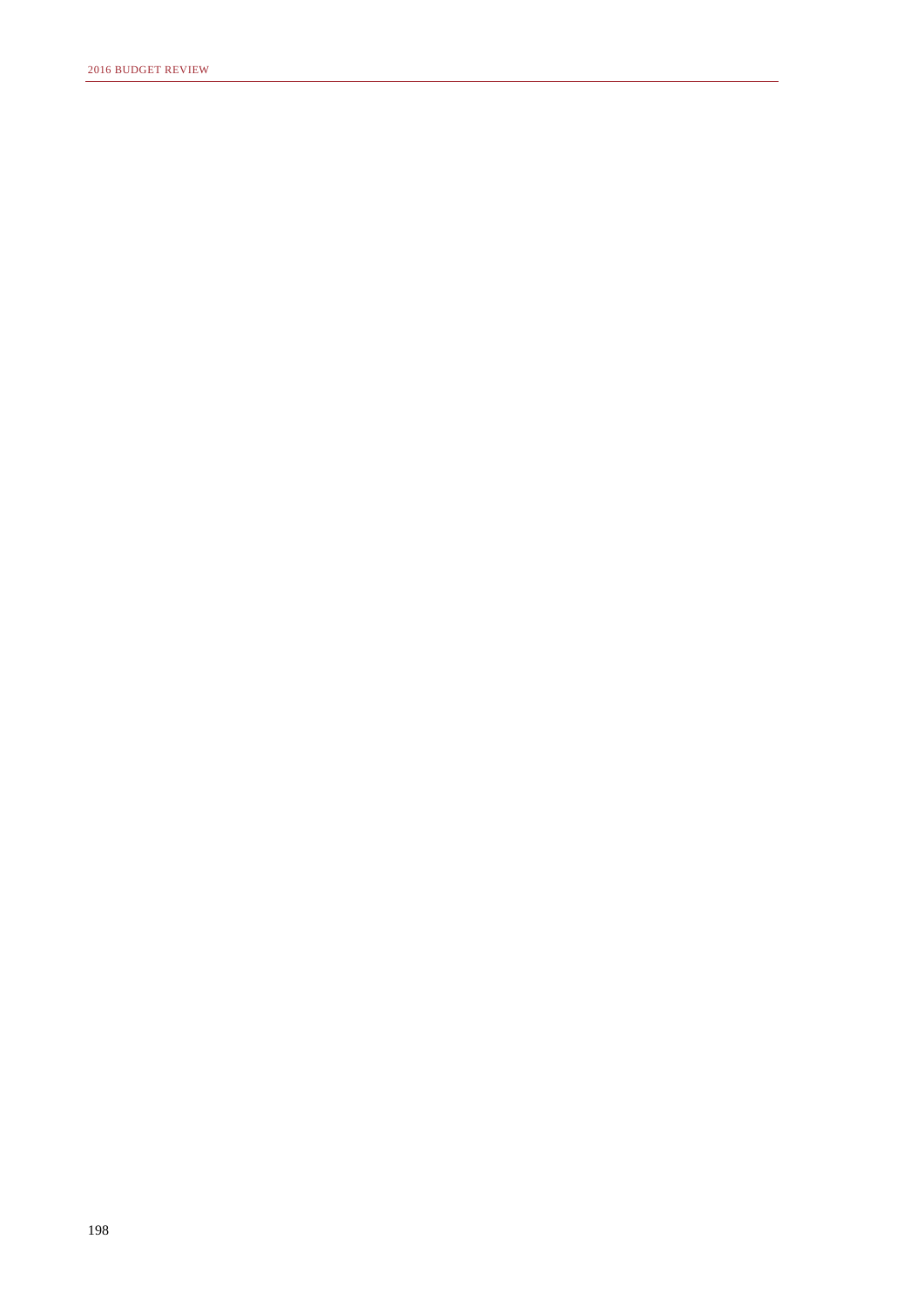# **Statistical tables**

- 1 Main budget: revenue, expenditure, budget balance and financing, 2009/10 to 2018/19
- 2 Main budget: estimates of national revenue summary of revenue, 1998/99 to 2018/19
- 3 Main budget: estimates of national revenue detailed classification of revenue, 2012/13 to 2016/17
- 4 Main budget: expenditure defrayed from the National Revenue Fund by vote, 2012/13 to 2018/19
- 5 Consolidated national, provincial and social security funds expenditure: economic classification, 2012/13 to 2018/19
- 6 Consolidated national, provincial and social security funds expenditure: functional classification, 2012/13 to 2018/19
- 7 Consolidated government revenue and expenditure: economic classification, 2012/13 to 2018/19
- 8 Consolidated government expenditure: functional classification, 2012/13 to 2018/19
- 9 Consolidated government revenue, expenditure and financing, 2012/13 to 2018/19
- 10 Total debt of government, 1991/92 to 2018/19
- 11 Net loan debt, provisions and contingent liabilities, 2005/06 to 2018/19

## **Explanatory notes**

The statistical tables present details of the main budget, consolidated national and provincial expenditure, consolidated government expenditure, the borrowing requirement and financing of government debt, total government debt, and provisions and contingent liabilities.

The tables are categorised according to government levels, from the main budget to the consolidated government account. The main budget consists of National Revenue Fund receipts, expenditure either voted by Parliament or allocated by statutory appropriation, and the financing of the deficit. It is the national budget, including transfers to other spheres of government.

Consolidated national, provincial and social security funds expenditure consists of the main (national) budget, and the provincial and the social security funds' budgets or expenditure. These budgets are aggregated and transfers between the three spheres of government are netted out to arrive at a total consolidated expenditure figure. The consolidated government revenue, expenditure and financing budget includes national, provincial and social security funds, the Reconstruction and Development Programme (RDP) Fund and national public entities. This is referred to as the consolidated budget.

While government revenues are concentrated at national level, a large proportion of expenditure has shifted to the provinces since 1994. Equitable share transfers to the nine provinces are included as a government statutory commitment on the National Treasury vote, while the local government equitable share is appropriated on the vote of the Department of Cooperative Governance and Traditional Affairs. The consolidated government account consists of all the activities of national and provincial government, and includes most of the listed public entities. The consolidation also includes several national government business enterprises.

More than 70 per cent of total national expenditure on the 2016/17 main budget consists of transfer payments to other levels of general government, which means that economic and functional classifications of national budget expenditure are not comprehensive. For analysis purposes, it would be preferable to present economic and functional classifications of general government expenditure, but this would require information on expenditure at all levels of general government and on its financing through revenue, balances brought forward and transfer payments (mainly from the national budget). This information is not readily available for local government. Historical data on general government finances is, however, published by the Reserve Bank in its *Quarterly Bulletin* and by Statistics South Africa.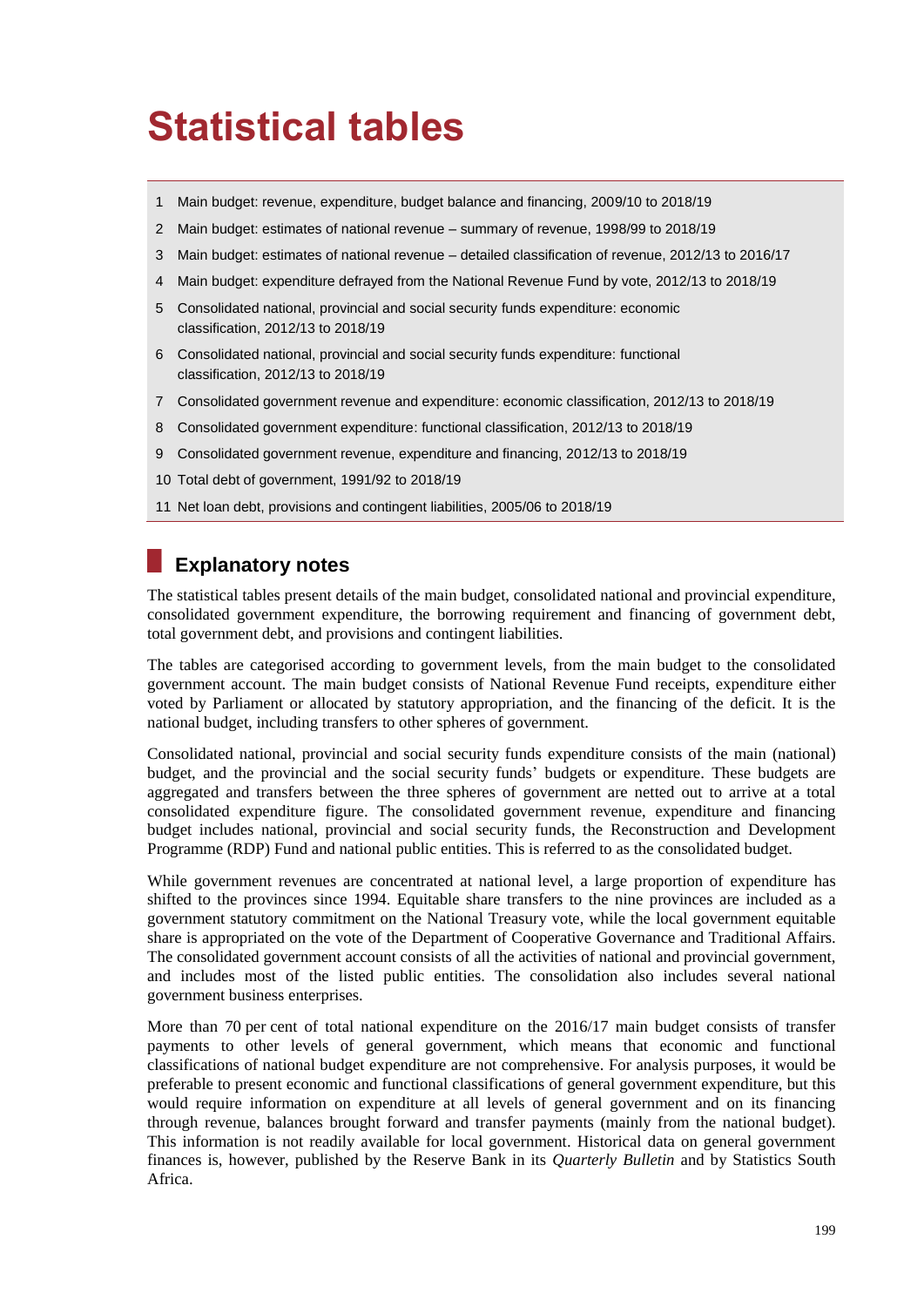### **Change in recording of extraordinary receipts and payments in the budget tables**

Since 2014, the consolidated government accounts have been presented in a more transparent format in line with the International Monetary Fund's *Government Finance Statistics* manual (2014). This format provides details of operating activities, capital and infrastructure investment, as well as transactions in financial assets and liabilities. It includes all government transactions in the calculation of the budget balance. Previously, extraordinary receipts and payments were added to the budget deficit to calculate government's net borrowing requirement. In the new format, there is no longer a difference between the budget balance and the net borrowing requirement. These transactions are now referred to as National Revenue Fund receipts and payments*.*

### **Treatment of foreign grants to the RDP Fund**

Before 1999/00, foreign grants were paid to the National Revenue Fund and expenditure was included in departmental appropriations. Since 1999/00, no foreign grants for RDP-related purposes have been included in national appropriations. All international technical assistance and other RDP-related grants are paid to the RDP Fund account, which is separated from government accounts. Departments incur expenditure on RDP-related projects through direct requisitions from this account. However, disbursements of foreign grants and technical assistance are included in the consolidated national and provincial expenditure estimates in Tables 5 and 6, and in the consolidated government expenditure in Table 7.

### **Adjustments due to transactions in government debt**

As part of the state's active management of its debt portfolio, government bonds are repurchased or switched into new bonds. In the process, government may make a capital profit, which is a book entry change in the bond discount. As such, capital profit does not represent actual cash flow and is regarded as a "book profit", lowering the outstanding debt.

A premium may also be accrued, or payable, in managing the debt portfolio or when entering into new loans. Under the new format, premiums paid and/or received are included as National Revenue Fund receipts and payments, and no longer categorised as extraordinary receipts and payments.

### **Sources of information**

The information in Tables 1 to 11 on national and provincial government and public entity finances is obtained from the following sources:

- Reports of the Auditor-General on the Appropriation and Miscellaneous Accounts
- Printed estimates of revenue and expenditure for the national and provincial budgets
- The Reserve Bank
- The South African Revenue Service (SARS)
- Monthly press releases of the National Treasury, published in terms of section 32 of the Public Finance Management Act (1999).

### **Main budget: revenue, expenditure, budget balance and financing (Table 1)**

Table 1 summarises the main budget balances since 2009/10 and medium-term estimates to 2018/19. In line with the economic reporting format introduced in 2004/05, the revenue classification has been amended to show departmental sales of capital assets separately.

Repayments of loans and advances, which were previously shown as negative expenditure, have been reclassified as revenue. Given that revenue increased and expenditure decreased by the same amount, the national budget deficit is unaffected.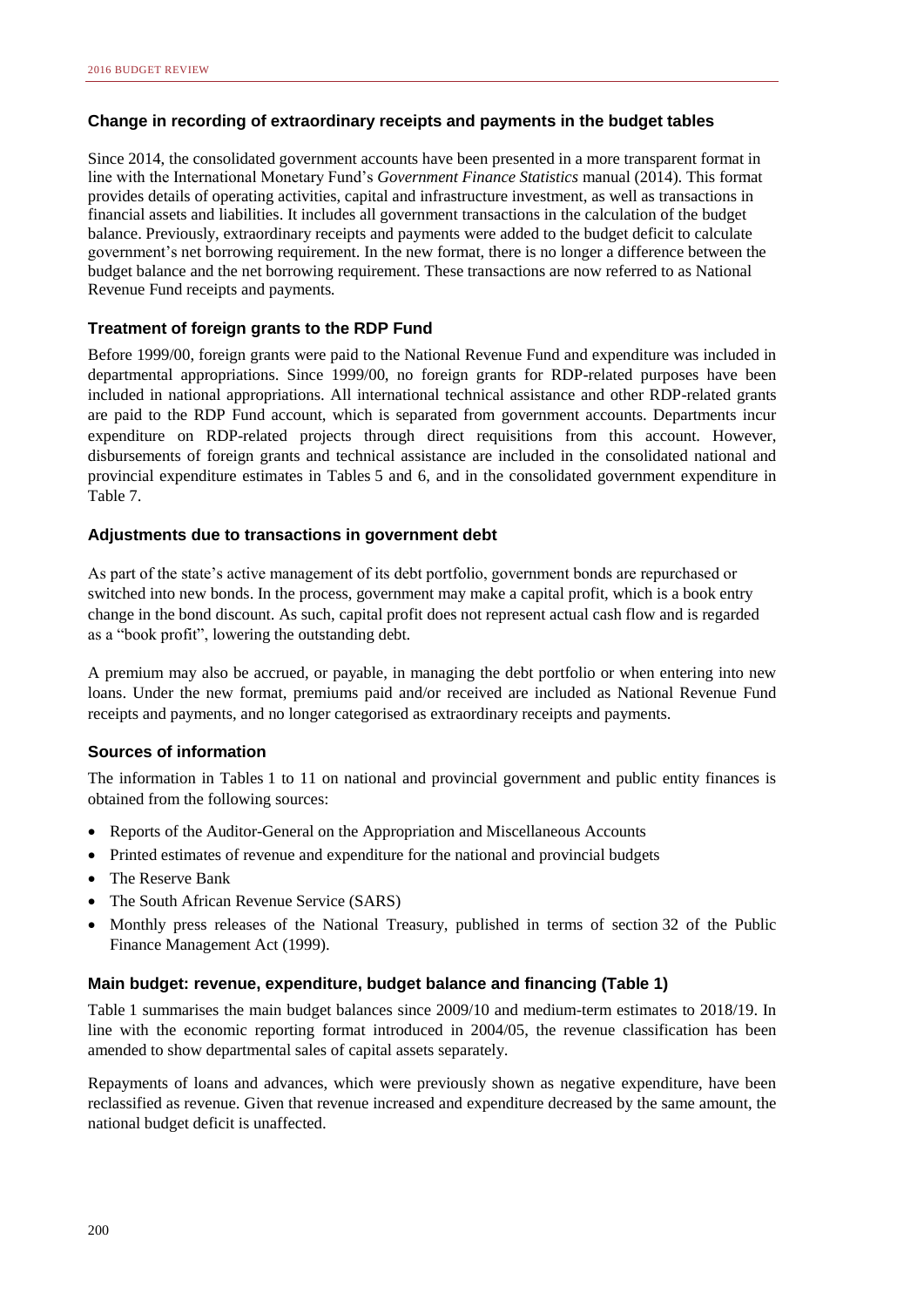Appropriations by vote are divided into current payments, transfers and subsidies, payments for capital assets and payments for financial assets. Both current and capital transfers are included in transfers and subsidies, in line with the economic reporting format's requirements.

The deficit figures presented in this table differ from those presented in budgets before 1995/96 because a number of items that were previously regarded as "below-the-line" expenditure have been included in total expenditure. In addition, revaluations of foreign loan obligations are now excluded from expenditure, in keeping with international practice.

Under the "financing" item, domestic short-term loans include net transactions in Treasury bills and borrowing from the Corporation for Public Deposits. Long-term loans include all transactions in government bonds and foreign loans (new loan issues, repayments on maturity, buy-backs, switches and reverse purchase transactions).

### **Main budget: estimates of national revenue (Tables 2 and 3)**

Table 2 presents a summary of revenue and the details are set out in Table 3. Main budget revenue collections are recorded on an adjusted cash basis as the revenue is recorded in the SARS ledgers. Tax revenue is classified according to standard international categories and departmental receipts according to the economic reporting format's requirements.

In Table 3, a large amount of data cannot be reclassified to align with the economic reporting format because departments capture these transactions in their ledgers as miscellaneous receipts.

### **Main budget: expenditure defrayed from the National Revenue Fund by vote (Table 4)**

Table 4 contains estimates of expenditure on national budget votes for the period 2012/13 to 2018/19. In 2014/15, amounts included in the budget estimate, the adjusted appropriation and the revised estimate on each vote are shown. Following the 2014 elections, new departments were created, some functions were shifted between departments and some existing departments were renamed. Historical data has been adjusted to account for function shifts between departments. As a result, the figures presented for some departments may differ from their financial statements. Total expenditure, however, is not influenced by these changes.

### **Consolidated national, provincial and social security funds expenditure (Tables 5 and 6)**

Tables 5 and 6 show the economic and functional classification of payments for consolidated national and provincial government and social security funds, including the Unemployment Insurance Fund, the Road Accident Fund and the Compensation Funds. Provincial expenditure estimates are preliminary because their budgets are tabled after the national budget. These estimates are based on preliminary information provided by the provinces and are subject to change before being tabled in provincial legislatures.

### *The functional classification*

The functional classification in this annexure is aligned with the classification of government functions set out in the *Government Finance Statistics* manual. Since 2009, the functions have been classified at a more detailed level, which means that departmental programmes that were allocated to one function can be disaggregated to more due to the availability of detailed information. The historical data published in these tables has been reclassified accordingly. Chapter 5 of the *Budget Review*, which sets out the medium-term expenditure framework, outlines the budget allocations across these function groups.

To support this approach, data at programme and entity level is aggregated into spending categories, which provides for a higher level of aggregation than in the functional classification. For example, functional classification tables include local development and social infrastructure as distinct functions. The fiscal statistics are an outcome of the budget process and can only be used as a guide to categorise expenditure for budgeting purposes. They are not used as a framework for presenting budget allocations.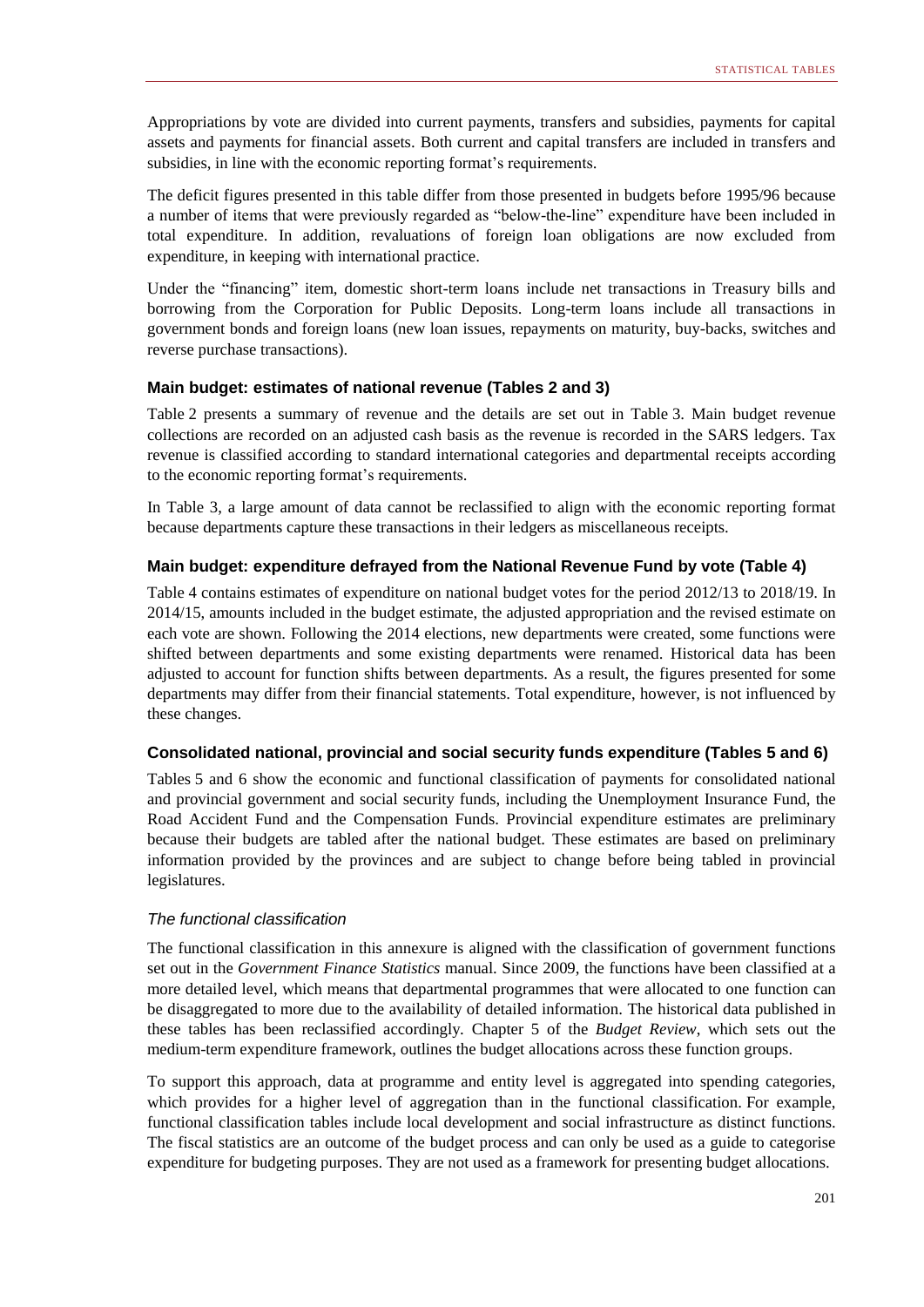Some of the most important differences between the key spending categories presented in Chapter 5 and the more detailed functional classification presented in the statistical tables are as follows:

- *Basic education and post-school education and training:* These two categories are grouped together as part of the education function in the statistical tables. This includes expenditure related to maintaining and supporting the South African school system, and assisting the higher and vocational education sector.
- *Defence, public order and safety:* This includes expenditure related to military health, which is classified as part of the health function in the statistical tables.
- *Economic affairs:* This function group includes spending on environmental protection, which is a separate category in the statistical tables.
- *Human settlements and municipal infrastructure:* In the statistical tables, expenditure related to this function group is mainly included as part of the housing and community amenities function.
- *Agriculture, rural development and land reform:* Agriculture forms part of the economic affairs function in the statistical tables, while rural development is included under housing and community amenities.
- *General public services:* In the key spending categories, transfers made to international organisations are classified within the category of the paying department. In the statistical tables, they are classified under general public services.

### **Consolidated government revenue and expenditure (Tables 7 and 8)**

Tables 7 and 8 show the economic and functional classification of payments for the consolidated government budget. This consists of the consolidated national, provincial and social security figures presented in Tables 5 and 6, combined with general government entities, as well as some government business enterprises.

The government budget consolidation includes all entities controlled and mainly financed by government revenue, where such revenue is defined as either taxes, levies and administrative or service fees prescribed by government, or direct budgetary support in the form of transfer payments. This consolidation also includes several government business enterprises, based on the principle that they either sell most of their goods and services to government institutions or departments at regulated prices, and are therefore not businesses in the true sense of the word, or they are directly involved in infrastructure financing and development.

Accordingly, state-owned entities are broadly identified as one of the following:

- Enterprises that sell mainly to government departments or institutions, have no clear competitors and whose prices are therefore not clearly market related.
- Science councils that conduct research or fulfil a regulatory or advisory function, with governmentdetermined regulatory or administration fees.
- Government-regulated businesses that are primarily financed by a dedicated tax, administration fee or levy, (the level of which is dictated by government) or that are directly involved in the maintenance or extension of critical infrastructure.

To present consolidated accounts, all units must adopt the same accounting standards and policies. The format of the accounts, terminology used, classification, transaction coverage and accounting base (cash or accrual) must be the same. In this respect, the consolidated government budget is prepared on an adjusted cash basis of accounting. This is not strictly comparable to the financial information published in the consolidated financial statements, which has two components  $-$  a consolidation of departments using the modified cash basis of accounting and a separate consolidation of public entities that apply the accrual basis of accounting.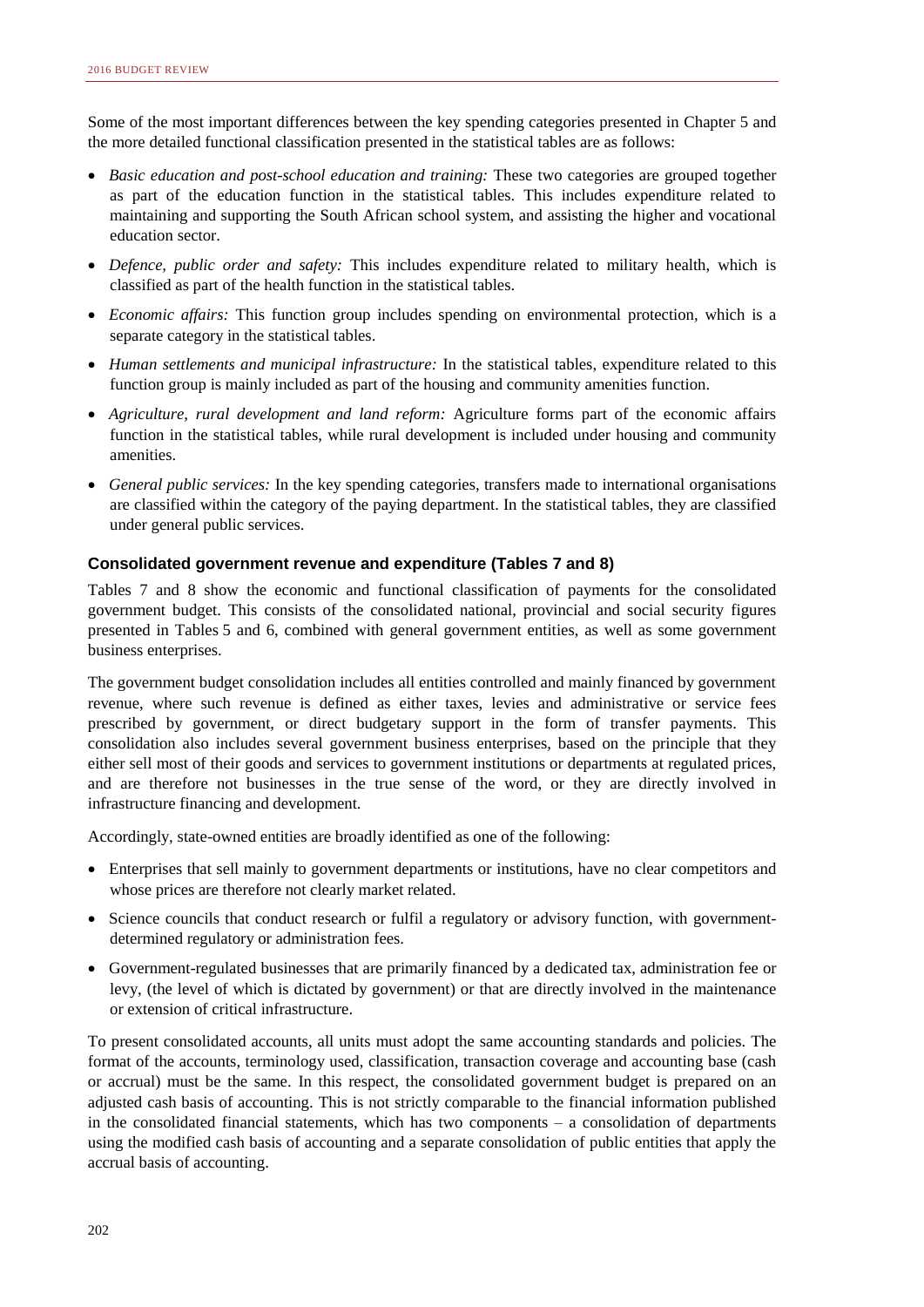All transactions that occur between units being consolidated are eliminated. A transaction of one unit is matched with the same transaction as recorded for the second unit and both transactions are eliminated from the consolidation. For example, if a public entity sells a service to a government department and data for the two units is being consolidated, neither the sale nor the purchase of the service is reported. In this way, only transactions between government and non-government entities are recorded, without inflating total government revenue as a result of internal transactions.

Not all intra-entity transactions are eliminated, however, because in the accounting systems of government and many of its agencies, not all such transactions are identifiable. Only those that can be identified have been eliminated. These broadly include:

- Transactions involving transfers from one government unit to another, including transfers made by national departments to public entities and transfers between public entities (such as Water Trading Entity transfers to water boards).
- Purchases of goods and services from other government units included in the consolidation (such as transactions between the Trans-Caledon Tunnel Authority, water boards and the Water Trading Entity).

This process is not yet comprehensive. As data collection and recording procedures for transactions improve, additional intra-entity transactions will be identified and removed from the consolidated government budget.

A total of 163 national and provincial departments and 206 entities are included in the 2016 consolidated government budget. The National Treasury is committed to presenting a full consolidation of the whole of general government over time. This means that the consolidated account presented in this budget must still be extended to include local government accounts. A process has been initiated and initial data sets for local government have been published in the *Local Government Budgets and Expenditure Review.*  However, considerable work remains to align this data with the consolidated account, after which it will be included in the consolidation.

A discussion on the consolidation procedures, as well as a detailed list of all entities included in the consolidation, is available in Annexure W2 of the *Budget Review* on the National Treasury website: [www.treasury.gov.za.](http://www.treasury.gov.za/)

### **Consolidated government revenue, expenditure and financing (Table 9)**

Table 9 presents the new format of the government account, which distinguishes between government's operating activities and its plans to invest in capital and infrastructure.

The balance on the operating account shows the outcome of government's operating activities, which is a measure of the cost of ongoing operations. It is calculated as the difference between current revenue and current expenditure, and the resulting balance shows how much government must borrow to run its operations. The current balance demonstrates the sustainability of government operations.

Capital investment activities are presented in the capital account. Government's capital financing requirement is the outcome of this account, which is calculated as the difference between capital revenue and capital expenditure. This account will mainly be in deficit due to continuous investment in infrastructure and substantial capital outlays.

### **Total debt of government (Table 10)**

Table 10 shows the major components of government debt. Net total loan debt consists of total domestic and foreign debt less the cash balances of the National Revenue Fund. Realised and unrealised profits and losses on the Gold and Foreign Exchange Contingency Reserve account are also disclosed. The projections for 2015/16 to 2018/19 are based on national budget data.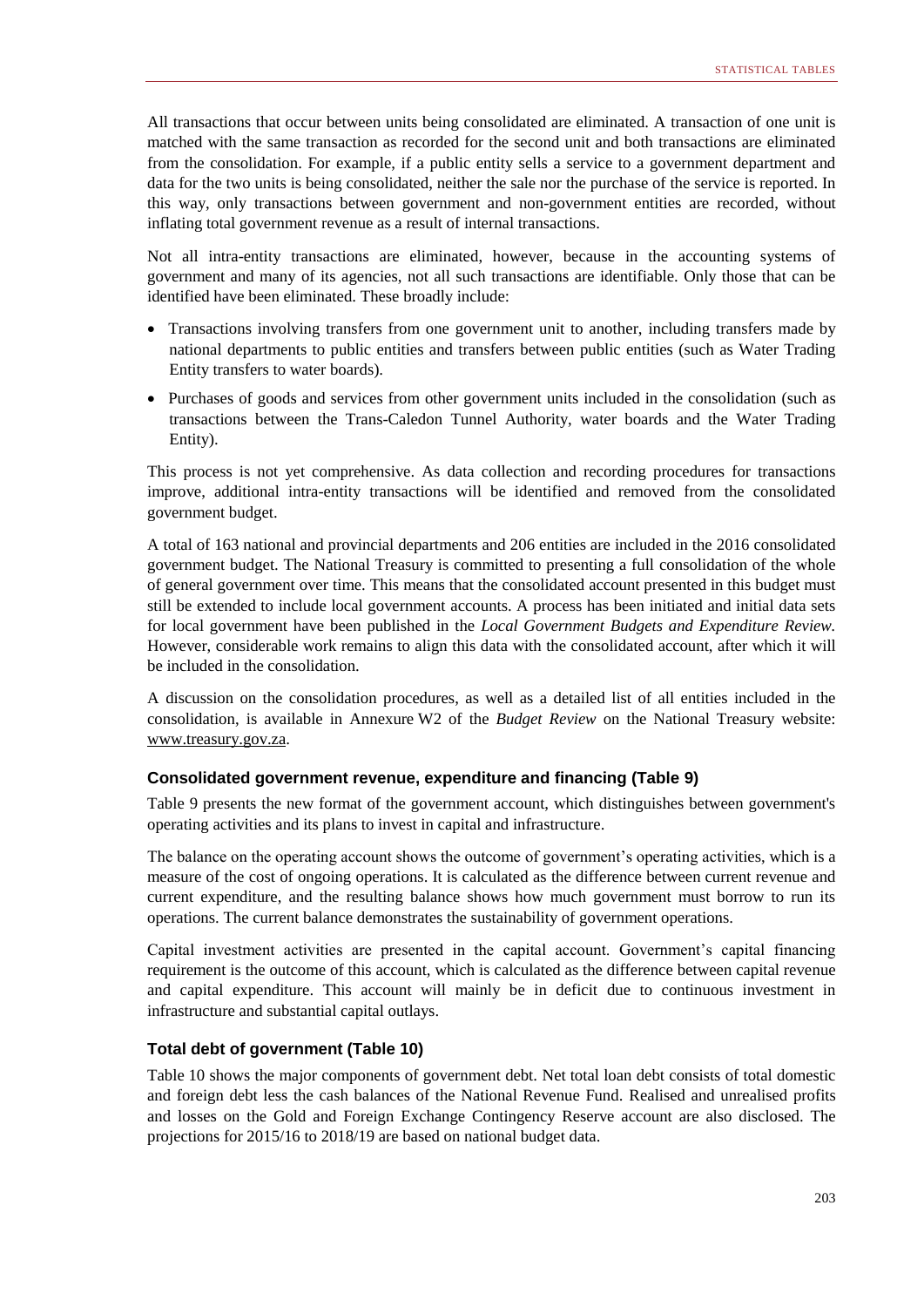### **Net loan debt, provisions and contingent liabilities (Table 11)**

Provisions are liabilities with uncertain payment dates or amounts. The provisions for multilateral institutions are the unpaid portion of government's subscriptions to these institutions, which are payable on request. Contingent liabilities are obligations, such as guarantees, that only result in expenditure when a specific event occurs. Amounts drawn in respect of guarantees and interest on these amounts, if guaranteed, are disclosed. The National Treasury published detailed information on provisions and contingent liabilities in the annual consolidated financial statements of national departments.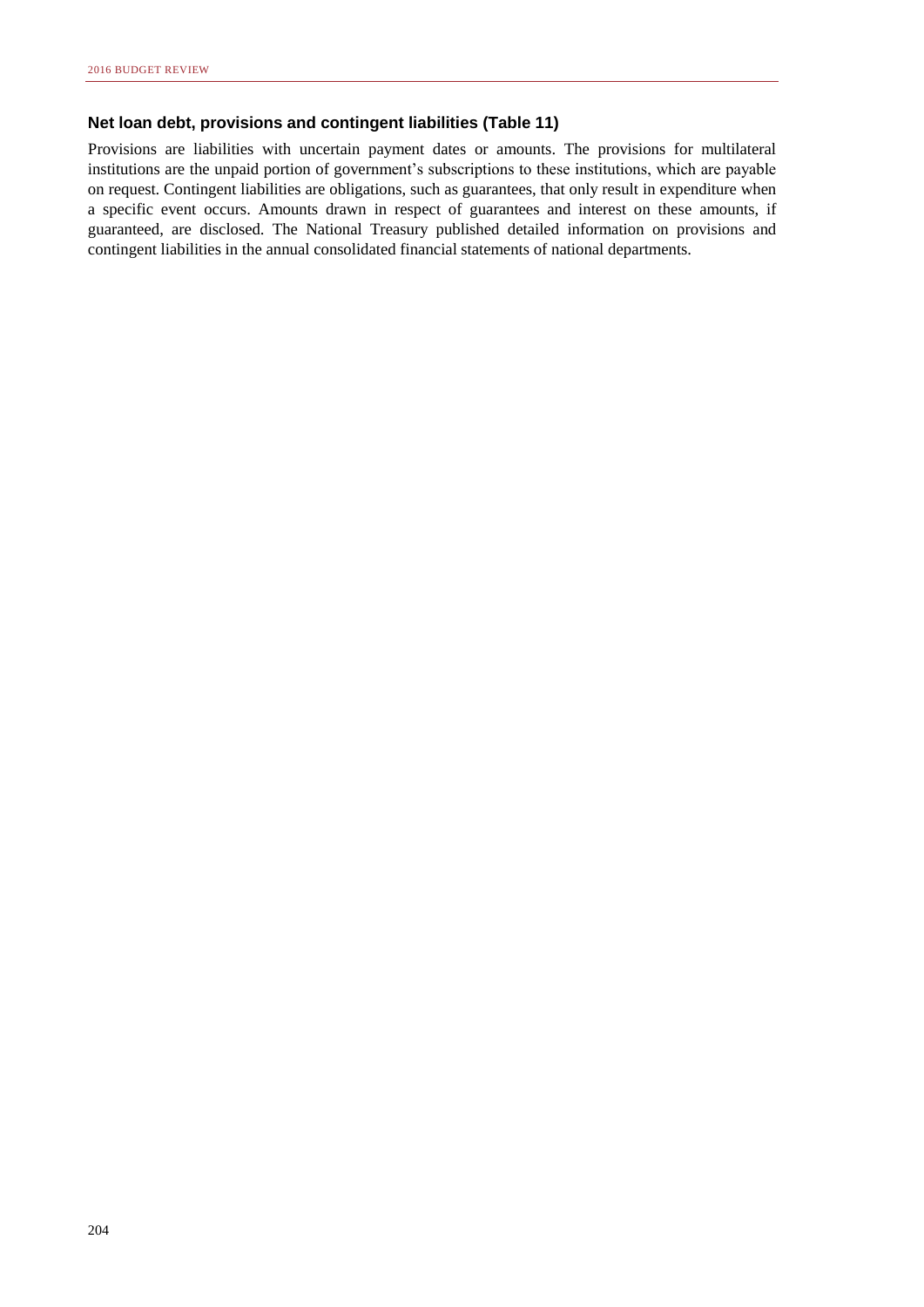This page has been left blank intentionally.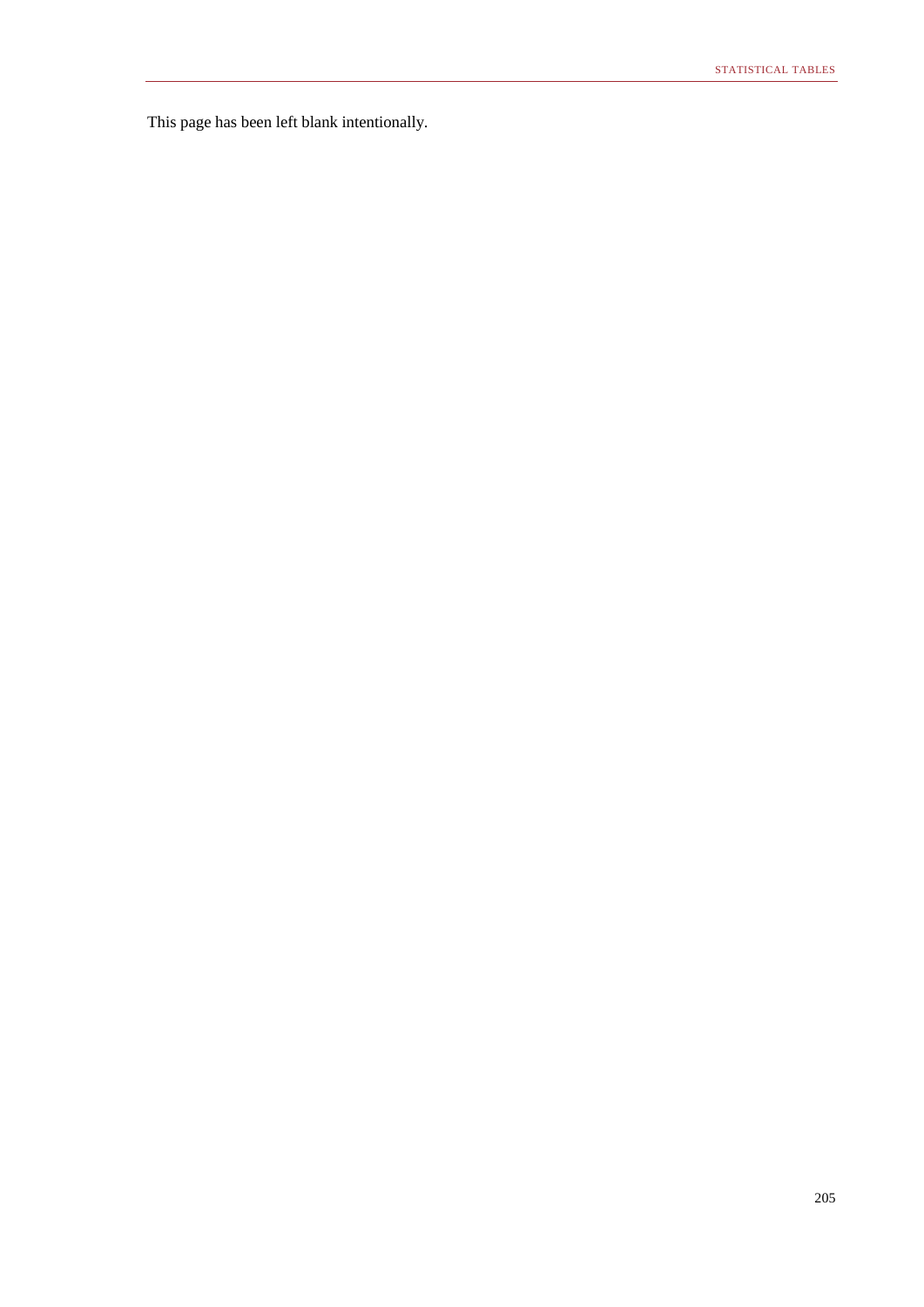**Main budget: Revenue, expenditure, budget balance and financing** *1)*

| Revenue, expenditure, budget balance and financing <i>T</i> |            |             |                |             |             |                     |
|-------------------------------------------------------------|------------|-------------|----------------|-------------|-------------|---------------------|
|                                                             | 2009/10    | 2010/11     | 2011/12        | 2012/13     | 2013/14     | 2014/15             |
|                                                             |            |             | Actual outcome |             |             | Preliminary outcome |
| R million                                                   |            |             |                |             |             |                     |
| Main budget revenue                                         |            |             |                |             |             |                     |
| Current revenue                                             | 578 691.1  | 668 489.7   | 735 418.4      | 786 078.4   | 872 465.3   | 951 020.9           |
| 2)<br>Tax revenue (gross)                                   | 598 705.4  | 674 183.1   | 742 649.7      | 813 825.8   | 900 013.5   | 986 294.9           |
| Less: SACU payments                                         | -27 915.4  | $-14991.3$  | -21 760.0      | -42 151.3   | -43 374.4   | -51 737.7           |
| 3)<br>Other adjustment                                      |            | $-2914.4$   |                |             |             |                     |
|                                                             | 7 901.1    | 12 212.3    | 14 528.6       | 14 403.9    | 15 826.2    | 16 463.6            |
| 4)<br>Non-tax revenue (departmental receipts)               |            |             |                |             |             |                     |
| 5)<br>Financial transactions in assets and liabilities      | 7 385.7    | 4 2 2 6 . 3 | 9758.2         | 13 969.5    | 14 762.9    | 14 358.5            |
| Sales of capital assets                                     | 36.3       | 35.4        | 114.7          | 94.3        | 37.0        | 77.4                |
| <b>Total revenue</b>                                        | 586 113.1  | 672 751.5   | 745 291.3      | 800 142.2   | 887 265.1   | 965 456.8           |
| Main budget expenditure                                     |            |             |                |             |             |                     |
| Direct charges against the National Revenue Fund            | 311 484.4  | 350 386.7   | 390 580.9      | 424 634.5   | 462 603.0   | 503 253.9           |
| Debt-service costs<br>6)                                    | 57 129.2   | 66 226.8    | 76 460.0       | 88 121.1    | 101 184.7   | 114 798.4           |
| Provincial equitable share                                  | 236 890.8  | 265 139.4   | 291 735.5      | 310 740.7   | 336 495.3   | 359 921.8           |
| General fuel levy sharing with metropolitan municipalities  | 6 800.1    | 7 542.4     | 8 573.1        | 9 0 39.7    | 9 613.4     | 10 190.2            |
| Skills levy and SETAs                                       | 7815.6     | 8 379.3     | 10 025.3       | 11 694.5    | 12 090.2    | 13 838.8            |
| Other<br>7)                                                 | 2 848.7    | 3 098.8     | 3787.0         | 5 0 38.5    | 3 219.4     | 4 504.8             |
| Appropriated by vote                                        | 436 383.5  | 455 592.4   | 499 330.6      | 540 861.0   | 585 155.6   | 628 783.3           |
| Current payments<br>8)                                      | 114 745.6  | 128 898.6   | 142 697.4      | 159 848.6   | 176 635.2   | 184 905.9           |
| Transfers and subsidies<br>9)                               | 279 020.7  | 294 049.0   | 343 175.4      | 364 947.0   | 390 973.7   | 424 040.8           |
| 10)<br>Payments for capital assets                          | 9 453.9    | 11 406.9    | 12 043.4       | 13 876.1    | 14 077.3    | 16 080.5            |
|                                                             | 33 163.3   | 21 237.9    | 1414.4         | 2 189.3     | 3 469.3     | 3756.0              |
| Payments for financial assets<br>11)                        |            |             |                |             |             |                     |
| Provisional allocation not assigned to votes                |            |             |                |             |             |                     |
| Total                                                       | 747 868.0  | 805 979.1   | 889 911.5      | 965 495.6   | 1 047 758.6 | 1 132 037.2         |
| Contingency reserve<br><b>Total expenditure</b>             | 747 868.0  | 805 979.1   | 889 911.5      | 965 495.6   | 1 047 758.6 | 1 132 037.2         |
|                                                             |            |             |                |             |             |                     |
| Main budget balance                                         | -161 754.9 | -133 227.7  | $-144620.2$    | $-165353.3$ | -160 493.5  | $-1665580.4$        |
| Percentage of GDP                                           | $-6.3%$    | $-4.7%$     | $-4.7%$        | $-5.0%$     | $-4.4%$     | $-4.3%$             |
| Financing                                                   |            |             |                |             |             |                     |
| Change in Ioan liabilities                                  |            |             |                |             |             |                     |
| Domestic short-term loans (net)                             | 49 770.3   | 34 893.0    | 18 724.6       | 22 555.0    | 23 048.0    | 9 5 6 9.0           |
|                                                             |            |             |                |             |             |                     |
| Domestic long-term loans (net)                              | 118 855.8  | 136 849.8   | 138 500.8      | 125 767.8   | 149 414.4   | 157 014.0           |
| Market loans                                                | 132 794.3  | 150 292.0   | 154 860.9      | 161 557.7   | 172 112.5   | 192 414.0           |
| Loans issued for switches                                   | $-399.4$   | 93.4        | $-753.0$       | $-3851.8$   | $-1135.3$   | $-1160.0$           |
| Redemptions                                                 | $-13539.1$ | $-13535.6$  | $-15607.1$     | $-31938.1$  | $-21562.8$  | -34 240.0           |
| Foreign loans (net)                                         | 23 257.5   | 2839.6      | 9 135.3        | $-11622.0$  | 378.4       | 8 3 6 1.0           |
| Market loans                                                | 30 872.4   | 5 151.1     | 12 025.2       |             | 19 619.1    | 22 952.0            |
|                                                             | 800.0      | 470.4       | 569.4          | 60.6        |             |                     |
| Arms procurement loan agreements                            |            |             |                |             |             |                     |
| Redemptions (including revaluation of loans)<br>12)         | $-8414.9$  | $-2781.9$   | $-3459.3$      | $-11682.6$  | -19 240.7   | $-14591.0$          |
| Change in cash and other balances (- increase)              | -30 128.7  | -41 354.7   | -21 740.5      | 28 652.5    | $-12347.3$  | $-8363.6$           |
| Total financing (net)                                       | 161 754.9  | 133 227.7   | 144 620.2      | 165 353.3   | 160 493.5   | 166 580.4           |
|                                                             |            |             |                |             |             |                     |
| <b>GDP</b>                                                  | 2 551 316  | 2 826 071   | 3 080 887      | 3 327 630   | 3 609 844   | 3 843 776           |
| National Revenue Fund transactions<br>13)                   |            |             |                |             |             |                     |
| National Revenue Fund receipts                              | 6 4 28.6   | 3013.9      | 5 209.2        | 12 302.8    | 11 709.3    | 12 647.0            |
| National Revenue Fund payments                              | $-671.2$   | $-838.6$    | $-1388.3$      | $-2587.2$   | $-516.3$    | $-1525.5$           |
| Net                                                         | 5 757.4    | 2 175.3     | 3820.9         | 9715.6      | 11 193.0    | 11 121.5            |

*1) This table summarises revenue, expenditure and the main budget balance since 2009/10. As available data is incomplete, the estimates are not fully consistent with other*

*sources, such as the government finance statistics series of the Reserve Bank.*

*2) Mining leases and ownership has been reclassified as non-tax revenue (rent on land). Historical numbers have been adjusted for comparative purposes.*

*3) Payment to Southern African Customs Union partners in respect of a previous error in calculation of the 1969 agreement.*

*4) Excludes sales of capital assets, discount and revaluation of foreign loan repayments.* 

*5) Includes National Revenue Fund receipts (previously classified as extraordinary receipts).*

*6) Includes interest, cost of raising loans and management cost but excludes discount on the issue of new government debt instruments and the revaluation of foreign loan repayments.*

*7) Includes direct appropriations in respect of the salaries of the President, Deputy President, judges, magistrates, members of Parliament, and National Revenue Fund payments (previously classified as extraordinary payments).*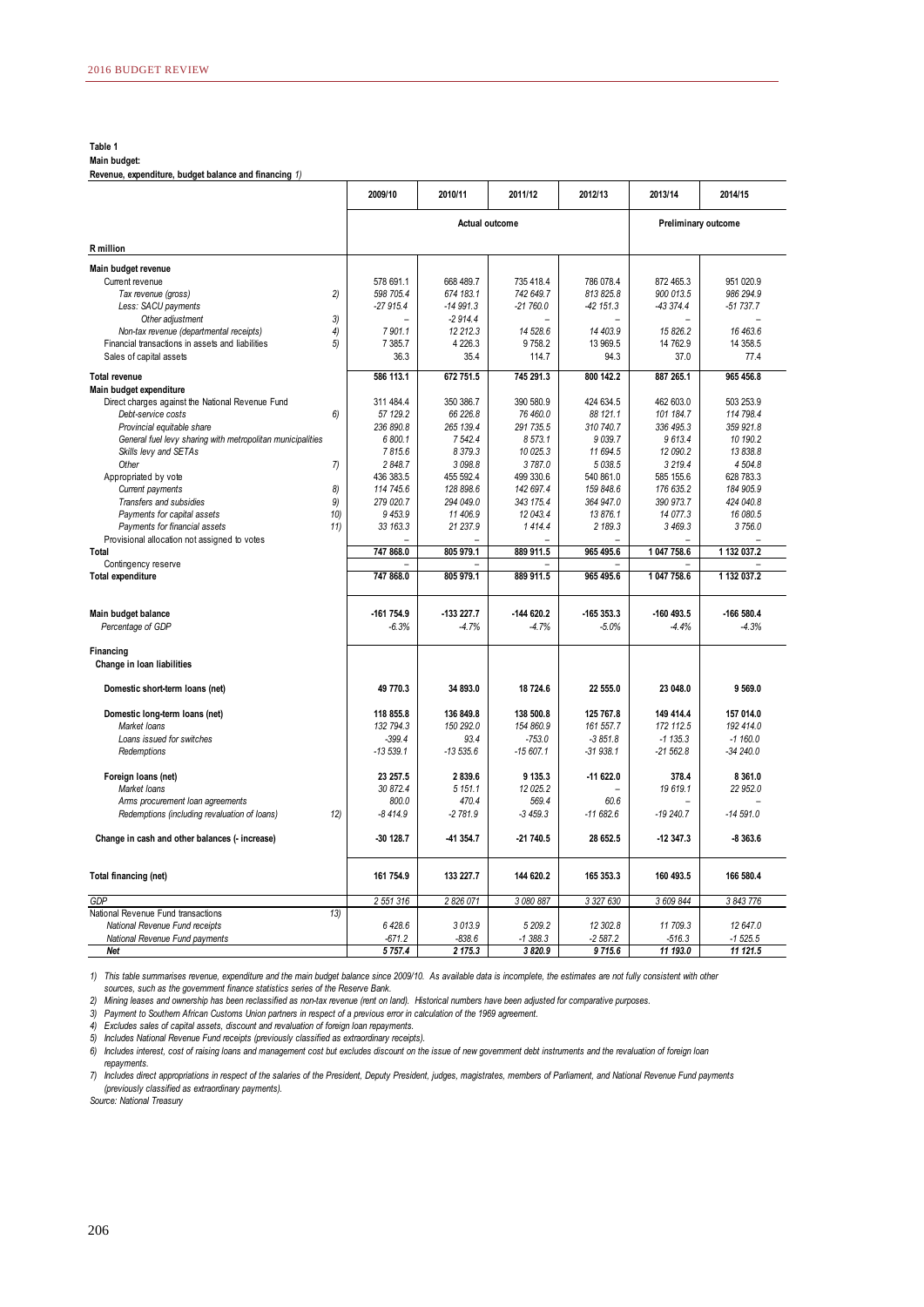## **Main budget:**

|                                                                                                                                                        |                           |                                 |                           |                           |                           | Table 1<br>Main budget:                                                                                                                                                                                                                                                                                                                                                                                                                                                                                                                                                                                                                                                                                                                                                                                                                                                                                                                                         |
|--------------------------------------------------------------------------------------------------------------------------------------------------------|---------------------------|---------------------------------|---------------------------|---------------------------|---------------------------|-----------------------------------------------------------------------------------------------------------------------------------------------------------------------------------------------------------------------------------------------------------------------------------------------------------------------------------------------------------------------------------------------------------------------------------------------------------------------------------------------------------------------------------------------------------------------------------------------------------------------------------------------------------------------------------------------------------------------------------------------------------------------------------------------------------------------------------------------------------------------------------------------------------------------------------------------------------------|
|                                                                                                                                                        |                           |                                 |                           |                           |                           | Revenue, expenditure, budget balance and financing 1)                                                                                                                                                                                                                                                                                                                                                                                                                                                                                                                                                                                                                                                                                                                                                                                                                                                                                                           |
|                                                                                                                                                        | 2015/16                   |                                 | 2016/17                   | 2017/18                   | 2018/19                   |                                                                                                                                                                                                                                                                                                                                                                                                                                                                                                                                                                                                                                                                                                                                                                                                                                                                                                                                                                 |
| <b>Budget</b><br>estimate                                                                                                                              | Revised<br>estimate       | <b>Deviation</b>                |                           | Medium-term estimates     |                           |                                                                                                                                                                                                                                                                                                                                                                                                                                                                                                                                                                                                                                                                                                                                                                                                                                                                                                                                                                 |
|                                                                                                                                                        |                           |                                 |                           |                           |                           | <b>R</b> million                                                                                                                                                                                                                                                                                                                                                                                                                                                                                                                                                                                                                                                                                                                                                                                                                                                                                                                                                |
|                                                                                                                                                        |                           |                                 |                           |                           |                           | Main budget revenue                                                                                                                                                                                                                                                                                                                                                                                                                                                                                                                                                                                                                                                                                                                                                                                                                                                                                                                                             |
| 1 045 288.1                                                                                                                                            | 1 033 073.0               | $-12215.1$                      | 1 148 022.0               | 1 264 241.3               | 1 388 626.8               | Current revenue                                                                                                                                                                                                                                                                                                                                                                                                                                                                                                                                                                                                                                                                                                                                                                                                                                                                                                                                                 |
| 1 081 275.0<br>$-51021.9$                                                                                                                              | 1 069 700.0<br>$-51021.9$ | $-11575.0$<br>$\qquad \qquad -$ | 1 174 787.8<br>$-39448.3$ | 1 296 477.1<br>$-51068.0$ | 1 434 737.3<br>$-62981.3$ | 2)<br>Tax revenue (gross)<br>Less: SACU payments                                                                                                                                                                                                                                                                                                                                                                                                                                                                                                                                                                                                                                                                                                                                                                                                                                                                                                                |
|                                                                                                                                                        |                           | $\overline{\phantom{0}}$        |                           |                           |                           | 3)<br>Other adjustment                                                                                                                                                                                                                                                                                                                                                                                                                                                                                                                                                                                                                                                                                                                                                                                                                                                                                                                                          |
| 15 035.0                                                                                                                                               | 14 395.0                  | $-640.1$                        | 12 682.6                  | 18 832.3                  | 16 870.7                  | 4)<br>Non-tax revenue (departmental receipts)                                                                                                                                                                                                                                                                                                                                                                                                                                                                                                                                                                                                                                                                                                                                                                                                                                                                                                                   |
| 3 9 2 2.0                                                                                                                                              | 41 354.1                  | 37 432.0                        | 13 916.2                  |                           |                           | 5)<br>Financial transactions in assets and liabilities                                                                                                                                                                                                                                                                                                                                                                                                                                                                                                                                                                                                                                                                                                                                                                                                                                                                                                          |
| 80.5                                                                                                                                                   | 91.7                      | 11.3                            | 58.0                      | 63.4                      | 71.4                      | Sales of capital assets                                                                                                                                                                                                                                                                                                                                                                                                                                                                                                                                                                                                                                                                                                                                                                                                                                                                                                                                         |
| 1 049 290.6                                                                                                                                            | 1 074 518.9               | 25 228.2                        | 1 161 996.2               | 1 264 304.7               | 1 388 698.1               | <b>Total revenue</b>                                                                                                                                                                                                                                                                                                                                                                                                                                                                                                                                                                                                                                                                                                                                                                                                                                                                                                                                            |
|                                                                                                                                                        |                           |                                 |                           |                           |                           | Main budget expenditure                                                                                                                                                                                                                                                                                                                                                                                                                                                                                                                                                                                                                                                                                                                                                                                                                                                                                                                                         |
| 537 847.2<br>126 440.4                                                                                                                                 | 545 725.1<br>129 111.2    | 7877.9<br>2670.7                | 590 923.1<br>147 720.0    | 638 899.5<br>161 927.0    | 686 015.2<br>178 556.0    | Direct charges against the National Revenue Fund<br>6)<br>Debt-service costs                                                                                                                                                                                                                                                                                                                                                                                                                                                                                                                                                                                                                                                                                                                                                                                                                                                                                    |
| 382 673.5                                                                                                                                              | 386 500.0                 | 3 8 26.5                        | 410 698.6                 | 441 831.1                 | 469 051.1                 | Provincial equitable share                                                                                                                                                                                                                                                                                                                                                                                                                                                                                                                                                                                                                                                                                                                                                                                                                                                                                                                                      |
| 10 658.9                                                                                                                                               | 10 658.9                  |                                 | 11 223.8                  | 11 785.0                  | 12 468.6                  | General fuel levy sharing with metropolitan municipalities                                                                                                                                                                                                                                                                                                                                                                                                                                                                                                                                                                                                                                                                                                                                                                                                                                                                                                      |
| 14 690.0                                                                                                                                               | 15 800.0                  | 1 110.0                         | 17 639.6                  | 19 687.1                  | 22 057.5                  | Skills levy and SETAs                                                                                                                                                                                                                                                                                                                                                                                                                                                                                                                                                                                                                                                                                                                                                                                                                                                                                                                                           |
| 3 3 8 4.4                                                                                                                                              | 3 655.0                   | 270.7                           | 3641.1                    | 3 669.2                   | 3 882.1                   | Other<br>7)                                                                                                                                                                                                                                                                                                                                                                                                                                                                                                                                                                                                                                                                                                                                                                                                                                                                                                                                                     |
| 679 497.5                                                                                                                                              | 701 592.3                 | 22 094.8                        | 721 148.2                 | 772 311.7                 | 821 230.4                 | Appropriated by vote                                                                                                                                                                                                                                                                                                                                                                                                                                                                                                                                                                                                                                                                                                                                                                                                                                                                                                                                            |
| 194 726.6<br>464 571.6                                                                                                                                 | 195 306.9<br>461 086.2    | 580.3<br>$-3485.4$              | 208 439.8<br>493 397.8    | 218 079.2<br>536 200.3    | 229 892.7<br>572 519.2    | 8)<br>Current payments<br>9)<br>Transfers and subsidies                                                                                                                                                                                                                                                                                                                                                                                                                                                                                                                                                                                                                                                                                                                                                                                                                                                                                                         |
| 16 828.6                                                                                                                                               | 16 404.3                  | $-424.2$                        | 14 408.5                  | 13 013.0                  | 13 773.5                  | 10)<br>Payments for capital assets                                                                                                                                                                                                                                                                                                                                                                                                                                                                                                                                                                                                                                                                                                                                                                                                                                                                                                                              |
| 3 3 7 0.7                                                                                                                                              | 28 794.8                  | 25 424.2                        | 4 902.2                   | 5 0 1 9.1                 | 5 045.0                   | 11)<br>Payments for financial assets                                                                                                                                                                                                                                                                                                                                                                                                                                                                                                                                                                                                                                                                                                                                                                                                                                                                                                                            |
|                                                                                                                                                        |                           |                                 | 266.8                     | 489.4                     | 17 789.4                  | Provisional allocation not assigned to votes                                                                                                                                                                                                                                                                                                                                                                                                                                                                                                                                                                                                                                                                                                                                                                                                                                                                                                                    |
| 1 217 344.7                                                                                                                                            | 1 247 317.4               | 29 972.7                        | 1 312 338.1               | 1411 700.5                | 1 525 035.0               |                                                                                                                                                                                                                                                                                                                                                                                                                                                                                                                                                                                                                                                                                                                                                                                                                                                                                                                                                                 |
| 5 000.0                                                                                                                                                |                           | $-5000.0$                       | 6 000.0                   | 10 000.0                  | 15 000.0                  | Contingency reserve                                                                                                                                                                                                                                                                                                                                                                                                                                                                                                                                                                                                                                                                                                                                                                                                                                                                                                                                             |
| 1 222 344.7                                                                                                                                            | 1 247 317.4               | 24 972.7                        | 1 318 338.1               | 1421700.5                 | 1 540 035.0               | <b>Total expenditure</b>                                                                                                                                                                                                                                                                                                                                                                                                                                                                                                                                                                                                                                                                                                                                                                                                                                                                                                                                        |
|                                                                                                                                                        |                           |                                 |                           |                           |                           |                                                                                                                                                                                                                                                                                                                                                                                                                                                                                                                                                                                                                                                                                                                                                                                                                                                                                                                                                                 |
| -173 054.1<br>$-4.1%$                                                                                                                                  | -172 798.6<br>$-4.2%$     | 255.4<br>$-0.1%$                | -156 341.9<br>$-3.6%$     | -157 395.8<br>$-3.3%$     | -151 336.9<br>$-2.9%$     | Main budget balance<br>Percentage of GDP                                                                                                                                                                                                                                                                                                                                                                                                                                                                                                                                                                                                                                                                                                                                                                                                                                                                                                                        |
|                                                                                                                                                        |                           |                                 |                           |                           |                           | Financing                                                                                                                                                                                                                                                                                                                                                                                                                                                                                                                                                                                                                                                                                                                                                                                                                                                                                                                                                       |
|                                                                                                                                                        |                           |                                 |                           |                           |                           | Change in Ioan liabilities                                                                                                                                                                                                                                                                                                                                                                                                                                                                                                                                                                                                                                                                                                                                                                                                                                                                                                                                      |
| 13 000.0                                                                                                                                               | 13 000.0                  |                                 | 25 000.0                  | 33 000.0                  | 23 000.0                  | Domestic short-term loans (net)                                                                                                                                                                                                                                                                                                                                                                                                                                                                                                                                                                                                                                                                                                                                                                                                                                                                                                                                 |
| 144 809.0                                                                                                                                              | 144 457.0                 | $-352.0$                        | 116 200.0                 | 106 681.0                 | 107 850.0                 | Domestic long-term loans (net)                                                                                                                                                                                                                                                                                                                                                                                                                                                                                                                                                                                                                                                                                                                                                                                                                                                                                                                                  |
| 172 500.0                                                                                                                                              | 174 979.0                 | 2 479.0                         | 174 000.0                 | 165 500.0                 | 160 500.0                 | Market Ioans                                                                                                                                                                                                                                                                                                                                                                                                                                                                                                                                                                                                                                                                                                                                                                                                                                                                                                                                                    |
|                                                                                                                                                        | $-2479.0$                 | $-2479.0$                       |                           |                           |                           | Loans issued for switches                                                                                                                                                                                                                                                                                                                                                                                                                                                                                                                                                                                                                                                                                                                                                                                                                                                                                                                                       |
| $-27691.0$                                                                                                                                             | -28 043.0                 | $-352.0$                        | -57 800.0                 | -58 819.0                 | -52 650.0                 | Redemptions                                                                                                                                                                                                                                                                                                                                                                                                                                                                                                                                                                                                                                                                                                                                                                                                                                                                                                                                                     |
| 7797.0                                                                                                                                                 | 12 372.4<br>16 220.0      | 4 575.4                         | 7811.0                    | 17913.8                   | 19 566.0                  | Foreign loans (net)<br>Market Ioans                                                                                                                                                                                                                                                                                                                                                                                                                                                                                                                                                                                                                                                                                                                                                                                                                                                                                                                             |
| 11 530.0                                                                                                                                               |                           | 4 690.0<br>$\equiv$             | 23 205.0                  | 22 635.0                  | 21 900.0                  | Arms procurement loan agreements                                                                                                                                                                                                                                                                                                                                                                                                                                                                                                                                                                                                                                                                                                                                                                                                                                                                                                                                |
| $-3733.0$                                                                                                                                              | $-3847.6$                 | -114.6                          | $-15394.0$                | -4 721.2                  | -2 334.0                  | 12)<br>Redemptions (including revaluation of loans)                                                                                                                                                                                                                                                                                                                                                                                                                                                                                                                                                                                                                                                                                                                                                                                                                                                                                                             |
| 7 448.1                                                                                                                                                | 2969.2                    | -4478.9                         | 7 330.9                   | $-199.0$                  | 920.9                     | Change in cash and other balances (- increase)                                                                                                                                                                                                                                                                                                                                                                                                                                                                                                                                                                                                                                                                                                                                                                                                                                                                                                                  |
| 173 054.1                                                                                                                                              | 172 798.6                 | $-255.4$                        | 156 341.9                 | 157 395.8                 | 151 336.9                 | Total financing (net)                                                                                                                                                                                                                                                                                                                                                                                                                                                                                                                                                                                                                                                                                                                                                                                                                                                                                                                                           |
| 4 191 752                                                                                                                                              | 4 073 218                 | $-118534$                       | 4 388 417                 | 4750724                   | 5 161 330                 | GDP                                                                                                                                                                                                                                                                                                                                                                                                                                                                                                                                                                                                                                                                                                                                                                                                                                                                                                                                                             |
|                                                                                                                                                        |                           |                                 |                           |                           |                           | 13)<br>National Revenue Fund transactions                                                                                                                                                                                                                                                                                                                                                                                                                                                                                                                                                                                                                                                                                                                                                                                                                                                                                                                       |
| 2 000.0                                                                                                                                                | 14 159.9                  | 12 159.9                        | 12 165.0                  | 3 842.0                   | 2 506.0                   | National Revenue Fund receipts                                                                                                                                                                                                                                                                                                                                                                                                                                                                                                                                                                                                                                                                                                                                                                                                                                                                                                                                  |
| $-121.0$                                                                                                                                               | -681.7                    | $-560.7$                        | -145.0                    |                           |                           | National Revenue Fund payments                                                                                                                                                                                                                                                                                                                                                                                                                                                                                                                                                                                                                                                                                                                                                                                                                                                                                                                                  |
| 1879.0                                                                                                                                                 | 13 478.2                  | 11 599.2                        | 12 020.0                  | 3 842.0                   | 2 506.0                   | <b>Net</b>                                                                                                                                                                                                                                                                                                                                                                                                                                                                                                                                                                                                                                                                                                                                                                                                                                                                                                                                                      |
| has been moved to transfers.<br>12) Revaluation estimates are based on National Treasury's projection of exchange rates.<br>foreign exchange deposits. |                           |                                 |                           |                           |                           | 8) Includes compensation of employees, payments for goods and services, interest and rent on land. Payment for medical benefits to former employees<br>9) Includes current and capital transfers and subsidies to business, households, foreign countries and other levels and funds of general government.<br>10) Includes acquisition and own account construction of new assets and the cost of upgrading, improving and extending to existing capital assets.<br>11) Consists mainly of lending to public corporations or making equity investments in them for policy purposes. Previously included in transfers and subsidies.<br>13) National Revenue Fund payments include premiums paid on loan transactions and revaluation adjustments when utilising foreign exchange deposits.<br>National Revenue Fund receipts include proceeds from the sale of state assets, premiums received on loan transactions and revaluation adjustments when utilising |
|                                                                                                                                                        |                           |                                 |                           |                           |                           |                                                                                                                                                                                                                                                                                                                                                                                                                                                                                                                                                                                                                                                                                                                                                                                                                                                                                                                                                                 |
|                                                                                                                                                        |                           |                                 |                           |                           |                           |                                                                                                                                                                                                                                                                                                                                                                                                                                                                                                                                                                                                                                                                                                                                                                                                                                                                                                                                                                 |
|                                                                                                                                                        |                           |                                 |                           |                           |                           |                                                                                                                                                                                                                                                                                                                                                                                                                                                                                                                                                                                                                                                                                                                                                                                                                                                                                                                                                                 |
|                                                                                                                                                        |                           |                                 |                           |                           |                           | 207                                                                                                                                                                                                                                                                                                                                                                                                                                                                                                                                                                                                                                                                                                                                                                                                                                                                                                                                                             |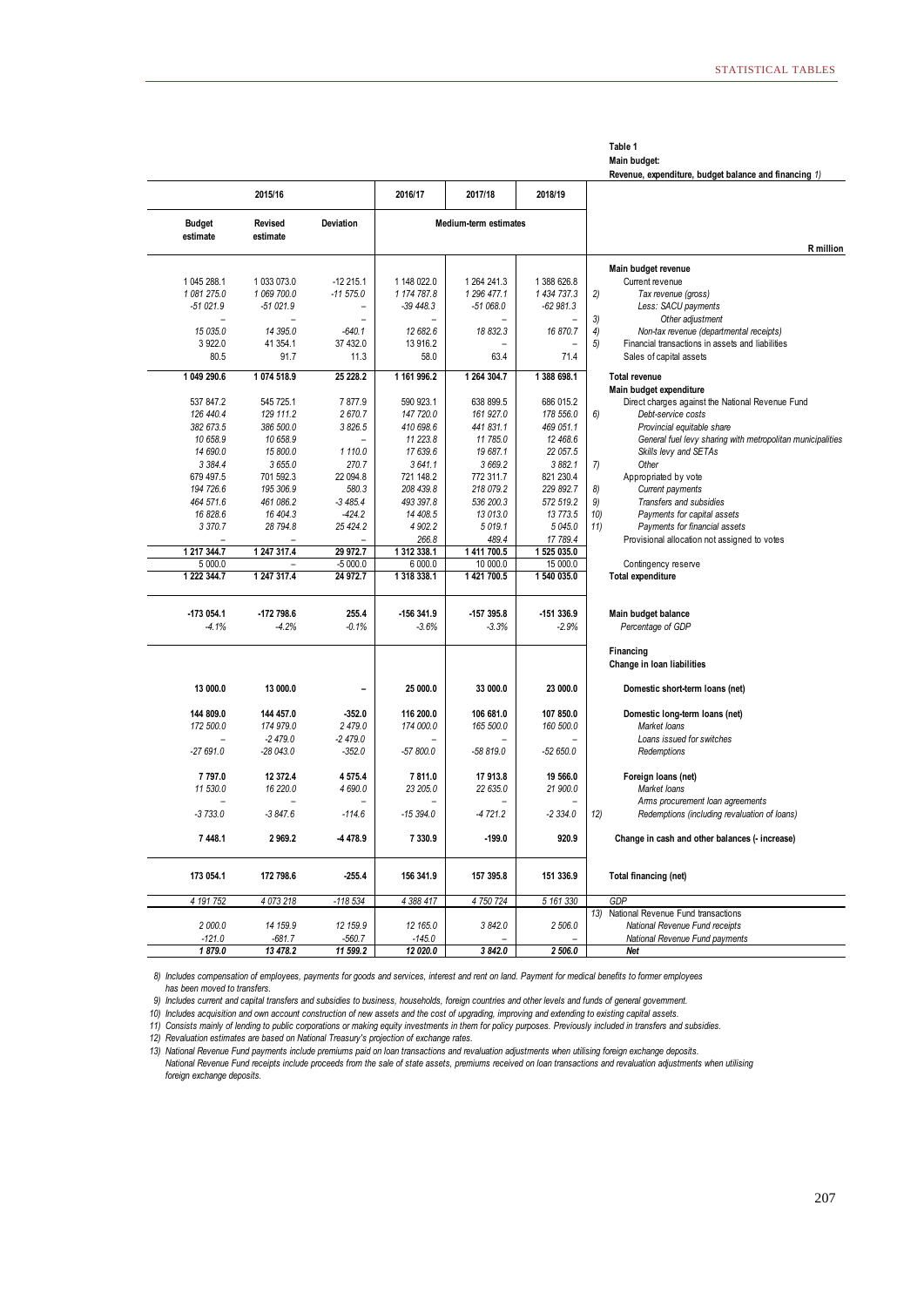**Main budget: estimates of national revenue**<br>Summary of revenue <sup>1</sup> **Summary of revenue** *1)*

| Summary of revenue 1                                            |           |           |             |             |           |             |             |
|-----------------------------------------------------------------|-----------|-----------|-------------|-------------|-----------|-------------|-------------|
|                                                                 | 1998/99   | 1999/00   | 2000/01     | 2001/02     | 2002/03   | 2003/04     | 2004/05     |
|                                                                 |           |           |             |             |           |             |             |
| R million                                                       |           |           |             |             |           |             |             |
| Taxes on income and profits                                     | 108 021.5 | 116 148.9 | 126 145.2   | 147 310.4   | 164 565.9 | 171 962.8   | 195 219.1   |
| Persons and individuals                                         | 77 733.9  | 85 883.8  | 86 478.0    | 90 389.5    | 94 336.7  | 98 495.1    | 110 981.9   |
| Gold mines                                                      | 188.6     |           |             |             |           |             |             |
| Other mines                                                     | 1946.1    |           |             |             |           |             |             |
| Companies                                                       | 20 388.0  | 20 971.6  | 29 49 1.8   | 42 354.5    | 55 745.1  | 60 880.8    | 70 781.9    |
| Secondary tax on companies/Dividend and interest witholding tax | 1930.8    | 3 149.9   | 4 0 3 1 . 3 | 7 162.7     | 6 3 25.6  | 6 132.9     | 7 487.1     |
| Tax on retirement funds                                         | 5 0 98.8  | 5 3 3 0.4 | 5 2 1 9.8   | 6 190.6     | 6 989.7   | 4 8 9 7.7   | 4 4 0 6.1   |
| Other<br>1)                                                     | 735.3     | 813.1     | 924.3       | 1 2 1 3 . 1 | 1 169.0   | 1556.3      | 1562.2      |
| Taxes on payroll and workforce                                  | ۰         | 0.1       | 1 257.4     | 2 7 1 7.3   | 3 3 5 2.1 | 3896.4      | 4 4 4 3 .3  |
| Skills development levy<br>2)                                   | L,        | 0.1       | 1 257.4     | 2717.3      | 3 3 5 2.1 | 3 8 9 6.4   | 4 4 4 3 . 3 |
| Taxes on property                                               | 2 830.4   | 3 808.4   | 3978.8      | 4 628.3     | 5 0 8 4.6 | 6707.5      | 9 0 1 2.6   |
| Donations tax                                                   | 9.1       | 15.2      | 32.1        | 20.6        | 17.7      | 17.1        | 25.2        |
| Estate duty                                                     | 256.4     | 304.2     | 442.7       | 481.9       | 432.7     | 417.1       | 506.9       |
| Securities transfer tax<br>3)                                   | 721.1     | 1 0 9 0.4 | 1 102.1     | 1 2 1 2.8   | 1 205.2   | 1 101.1     | 1 3 6 5.9   |
| Transfer duties                                                 | 1 565.4   | 1821.6    | 2 401.9     | 2913.0      | 3 4 29.0  | 5 172.1     | 7 114.6     |
| Demutualisation charge                                          | 278.5     | 577.0     |             |             |           |             |             |
| Domestic taxes on goods and services                            | 66 213.2  | 72 184.7  | 78 877.5    | 86 885.1    | 97 311.5  | 110 108.6   | 131 980.6   |
| Value-added tax<br>4)                                           | 43 985.4  | 48 376.8  | 54 455.2    | 61 056.6    | 70 149.9  | 80 681.8    | 98 157.9    |
| Specific excise duties                                          | 8 0 5 2.8 | 8 8 8 6.1 | 9 1 26.6    | 9797.2      | 10 422.6  | 11 364.6    | 13 066.7    |
| Ad valorem excise duties                                        | 518.9     | 584.3     | 693.9       | 776.1       | 1 0 5 0.2 | 1016.2      | 1015.2      |
| General fuel levy                                               | 13 640.0  | 14 289.8  | 14 495.3    | 14 923.2    | 15 333.8  | 16 652.4    | 19 190.4    |
| Air departure tax                                               |           |           | 85.8        | 296.4       | 324.8     | 367.2       | 412.2       |
| Other<br>5)                                                     | 16.0      | 47.6      | 20.7        | 35.5        | 30.3      | 26.5        | 138.3       |
| Taxes on international trade and transactions                   | 6 0 5 2.5 | 6778.1    | 8 2 2 6.6   | 8 680.1     | 9619.8    | 8 4 1 4 . 3 | 13 286.5    |
| Customs duties                                                  | 5 985.7   | 6517.8    | 7853.6      | 8 632.2     | 9 3 3 0.7 | 8 4 7 9.4   | 12 888.4    |
| Import surcharges                                               | 1.6       | 0.4       | 0.0         | 0.5         | 0.0       |             |             |
| 6)<br>Other                                                     | 65.2      | 259.9     | 372.9       | 47.5        | 289.1     | $-65.1$     | 398.1       |
|                                                                 |           |           |             |             |           |             |             |
| Stamp duties and fees                                           | 1 489.0   | 1618.9    | 1561.6      | 1767.2      | 1 572.4   | 1 3 6 0.1   | 1 167.7     |
| 7)<br>State miscellaneous revenue                               | 179.3     | 727.0     | 72.0        | 306.7       | 433.0     | $-7.1$      | $-130.9$    |
| <b>TOTAL TAX REVENUE (gross)</b>                                | 184 785.9 | 201 265.9 | 220 119.1   | 252 295.0   | 281 939.3 | 302 442.6   | 354 978.8   |
|                                                                 | 7 5 5 3.8 | 11 332.1  | 6 8 5 2.4   | 8 3 3 1.4   | 12 995.7  | 8 3 0 9.5   | 8 695.4     |
| 8)<br>Non-tax revenue<br>9)<br>Less: SACU payments              | $-5576.7$ | $-7197.3$ | $-8396.1$   | $-8204.8$   | $-8259.4$ | $-9722.7$   | $-13327.8$  |
|                                                                 |           |           |             |             |           |             |             |
| <b>TOTAL MAIN BUDGET REVENUE</b>                                | 186 763.0 | 205 400.7 | 218 575.4   | 252 421.5   | 286 675.6 | 301 029.4   | 350 346.5   |
| <b>Current revenue</b>                                          | 186 736.2 | 205 359.0 | 218 531.9   | 252 417.4   | 286 617.8 | 301 012.9   | 350 316.3   |
|                                                                 | 108 565.5 | 117 045.3 | 127 877.4   | 150 530.1   | 168 368.4 | 176 293.5   | 200 194.5   |
| Direct taxes<br>Indirect taxes                                  | 76 041.1  | 83 493.7  | 92 169.7    | 101 458.2   | 113 137.9 | 126 156.1   | 154 915.3   |
|                                                                 | 179.3     | 727.0     | 72.0        | 306.7       | 433.0     | $-7.1$      | $-130.9$    |
| State miscellaneous revenue                                     | 7526.9    | 11 290.4  | 6 808.9     | 8 3 27.2    | 12 937.9  | 8 2 9 3.0   | 8 6 6 5.2   |
| Non-tax revenue (excluding sales of capital assets)<br>11)      | $-5576.7$ | $-7197.3$ | $-8396.1$   | $-8204.8$   | $-8259.4$ | $-9722.7$   | $-13327.8$  |
| Less: SACU payments<br>Sales of capital assets                  | 26.9      | 41.7      | 43.5        | 4.2         | 57.8      | 16.5        | 30.2        |
|                                                                 |           |           |             |             |           |             |             |
| National Revenue Fund receipts<br>12)                           | 2757.6    | 7 238.3   | 2 983.5     | 4 159.1     | 8 167.9   | 1598.2      | 2 492.0     |

hcludes interest on overdue income tax, non-resident shareholders' tax (prior to 1999/00), non-residents' tax on interest (prior to 1999/00), undistributed profits tax (prior to 1999/00) and small business tax amnesty (in

2) Levy on payroll dedicated to skills development.<br>3) The securities transfer tax replaced the uncertificated securities tax from 1 July 2008. The uncertificated securities tax replaced the marketable securities tax from

5) Includes plastic bag levy (from 2004/05), Universal Service Fund (from 1998/99), Human Resources Fund and Universal Service Agency (in 1998/99 and 1999/00), levies<br>on financial services (up to 2004/05) and carbon dioxid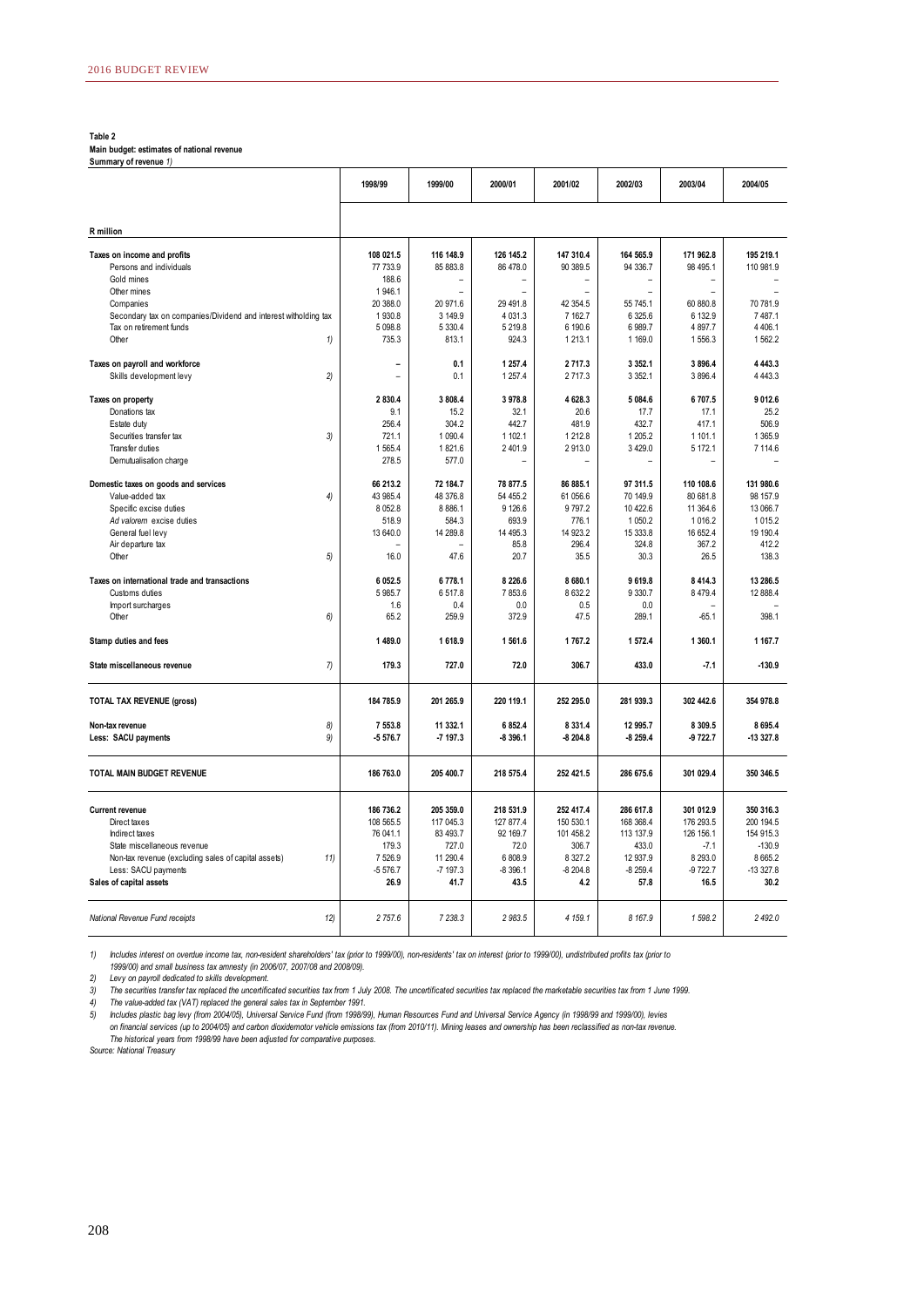## **Main budget: estimates of national revenue**

|  | main baaget. commates or national |  |
|--|-----------------------------------|--|
|  |                                   |  |

|                                                                                                                                                                                                                                                                                                                                                                                                        |                                                                                                       |                        |                           |                        |                        |                        | Table 2<br>Main budget: estimates of national revenue<br>Summary of revenue 1)                                                                                                                                                                                                                                                                                     |
|--------------------------------------------------------------------------------------------------------------------------------------------------------------------------------------------------------------------------------------------------------------------------------------------------------------------------------------------------------------------------------------------------------|-------------------------------------------------------------------------------------------------------|------------------------|---------------------------|------------------------|------------------------|------------------------|--------------------------------------------------------------------------------------------------------------------------------------------------------------------------------------------------------------------------------------------------------------------------------------------------------------------------------------------------------------------|
| 2005/06                                                                                                                                                                                                                                                                                                                                                                                                | 2006/07                                                                                               | 2007/08                | 2008/09                   | 2009/10                | 2010/11                | 2011/12                |                                                                                                                                                                                                                                                                                                                                                                    |
|                                                                                                                                                                                                                                                                                                                                                                                                        |                                                                                                       |                        | <b>Actual collections</b> |                        |                        |                        | R million                                                                                                                                                                                                                                                                                                                                                          |
|                                                                                                                                                                                                                                                                                                                                                                                                        |                                                                                                       |                        |                           |                        |                        |                        |                                                                                                                                                                                                                                                                                                                                                                    |
| 230 803.6                                                                                                                                                                                                                                                                                                                                                                                              | 279 990.5                                                                                             | 332 058.3              | 383 482.7                 | 359 044.8              | 379 941.2              | 426 583.7              | Taxes on income and profits                                                                                                                                                                                                                                                                                                                                        |
| 125 645.3                                                                                                                                                                                                                                                                                                                                                                                              | 140 578.3                                                                                             | 168 774.4              | 195 145.7                 | 205 145.0              | 226 925.0              | 250 399.6              | Persons and individuals<br>Gold mines                                                                                                                                                                                                                                                                                                                              |
| ÷                                                                                                                                                                                                                                                                                                                                                                                                      | $\overline{a}$                                                                                        | ۰                      | -                         | $\overline{a}$         | $\overline{a}$         | ۰                      | Other mines                                                                                                                                                                                                                                                                                                                                                        |
| 86 160.8                                                                                                                                                                                                                                                                                                                                                                                               | 118 998.6                                                                                             | 140 119.8              | 165 539.0                 | 134 883.4              | 132 901.7              | 151 626.7              | Companies                                                                                                                                                                                                                                                                                                                                                          |
| 12 277.6                                                                                                                                                                                                                                                                                                                                                                                               | 15 291.4                                                                                              | 20 585.4               | 20 017.6                  | 15 4 67.8              | 17 178.2               | 21 965.4               | Secondary tax on companies/Dividend and interest witholding tax                                                                                                                                                                                                                                                                                                    |
| 4 783.1<br>1936.7                                                                                                                                                                                                                                                                                                                                                                                      | 3 190.5<br>1931.7                                                                                     | 285.4<br>2 2 9 3 . 3   | 143.3<br>2637.2           | 42.7<br>3505.9         | 2.8<br>2 9 3 3.6       | 6.7<br>2 585.3         | Tax on retirement funds<br>1)<br>Other                                                                                                                                                                                                                                                                                                                             |
|                                                                                                                                                                                                                                                                                                                                                                                                        |                                                                                                       |                        |                           |                        |                        |                        |                                                                                                                                                                                                                                                                                                                                                                    |
| 4 872.0                                                                                                                                                                                                                                                                                                                                                                                                | 5 5 9 7.4                                                                                             | 6 3 3 0.9              | 7 3 2 7 .5                | 7804.8                 | 8 6 5 2.3              | 10 173.1               | Taxes on payroll and workforce                                                                                                                                                                                                                                                                                                                                     |
| 4 872.0                                                                                                                                                                                                                                                                                                                                                                                                | 5 5 9 7.4                                                                                             | 6 3 3 0.9              | 7 3 2 7.5                 | 7804.8                 | 8 6 5 2.3              | 10 173.1               | 2)<br>Skills development levy                                                                                                                                                                                                                                                                                                                                      |
| 11 137.5                                                                                                                                                                                                                                                                                                                                                                                               | 10 332.3                                                                                              | 11 883.9               | 9 477.1                   | 8 8 2 6.4              | 9 102.3                | 7817.5                 | Taxes on property                                                                                                                                                                                                                                                                                                                                                  |
| 29.5                                                                                                                                                                                                                                                                                                                                                                                                   | 47.0                                                                                                  | 27.6                   | 125.0                     | 60.1                   | 64.6                   | 52.7                   | Donations tax                                                                                                                                                                                                                                                                                                                                                      |
| 624.7                                                                                                                                                                                                                                                                                                                                                                                                  | 747.4                                                                                                 | 691.0                  | 756.7                     | 759.3                  | 782.3                  | 1 045.2                | Estate duty                                                                                                                                                                                                                                                                                                                                                        |
| 1973.4                                                                                                                                                                                                                                                                                                                                                                                                 | 2 763.9                                                                                               | 3 7 5 7.1              | 3 6 6 4 .5                | 3 3 2 4 .0             | 2932.9                 | 2 886.1                | 3)<br>Securities transfer tax                                                                                                                                                                                                                                                                                                                                      |
| 8510.0                                                                                                                                                                                                                                                                                                                                                                                                 | 6774.0                                                                                                | 7 408.2                | 4 9 3 0.9                 | 4 683.0                | 5 3 2 2.5              | 3 833.6                | Transfer duties                                                                                                                                                                                                                                                                                                                                                    |
|                                                                                                                                                                                                                                                                                                                                                                                                        |                                                                                                       |                        |                           |                        |                        | L.                     | Demutualisation charge                                                                                                                                                                                                                                                                                                                                             |
| 151 223.7                                                                                                                                                                                                                                                                                                                                                                                              | 174 671.4                                                                                             | 194 690.3              | 201 416.0                 | 203 666.8              | 249 490.4              | 263 949.9              | Domestic taxes on goods and services                                                                                                                                                                                                                                                                                                                               |
| 114 351.6                                                                                                                                                                                                                                                                                                                                                                                              | 134 462.6                                                                                             | 150 442.8              | 154 343.1                 | 147 941.3              | 183 571.4              | 191 020.2              | 4)<br>Value-added tax                                                                                                                                                                                                                                                                                                                                              |
| 14 546.5                                                                                                                                                                                                                                                                                                                                                                                               | 16 369.5                                                                                              | 18 218.4               | 20 184.5                  | 21 289.3               | 22 967.6               | 25 411.1               | Specific excise duties                                                                                                                                                                                                                                                                                                                                             |
| 1 1 5 7 . 3<br>20 506.7                                                                                                                                                                                                                                                                                                                                                                                | 1 282.7<br>21 844.6                                                                                   | 1480.5<br>23 740.5     | 1 1 69.5<br>24 883.8      | 1 275.9<br>28 832.5    | 1596.2<br>34 417.6     | 1828.3<br>36 602.3     | Ad valorem excise duties<br>General fuel levy                                                                                                                                                                                                                                                                                                                      |
| 458.2                                                                                                                                                                                                                                                                                                                                                                                                  | 484.8                                                                                                 | 540.6                  | 549.4                     | 580.3                  | 647.8                  | 762.4                  | Air departure tax                                                                                                                                                                                                                                                                                                                                                  |
| 203.4                                                                                                                                                                                                                                                                                                                                                                                                  | 227.2                                                                                                 | 267.5                  | 285.7                     | 405.7                  | 1 293.3                | 1895.8                 | 5)<br>Other                                                                                                                                                                                                                                                                                                                                                        |
|                                                                                                                                                                                                                                                                                                                                                                                                        |                                                                                                       |                        |                           |                        |                        |                        |                                                                                                                                                                                                                                                                                                                                                                    |
| 18 201.9<br>18 303.5                                                                                                                                                                                                                                                                                                                                                                                   | 24 002.2<br>23 697.0                                                                                  | 27 081.9<br>26 469.9   | 22 852.4<br>22 751.0      | 19 318.9<br>19 577.1   | 26 977.1<br>26 637.4   | 34 121.0<br>34 197.9   | Taxes on international trade and transactions<br>Customs duties                                                                                                                                                                                                                                                                                                    |
|                                                                                                                                                                                                                                                                                                                                                                                                        |                                                                                                       |                        |                           |                        |                        |                        | Import surcharges                                                                                                                                                                                                                                                                                                                                                  |
| $-101.6$                                                                                                                                                                                                                                                                                                                                                                                               | 305.2                                                                                                 | 612.0                  | 101.4                     | $-258.3$               | 339.7                  | -76.9                  | 6)<br>Other                                                                                                                                                                                                                                                                                                                                                        |
|                                                                                                                                                                                                                                                                                                                                                                                                        |                                                                                                       |                        |                           |                        |                        |                        |                                                                                                                                                                                                                                                                                                                                                                    |
| 792.8                                                                                                                                                                                                                                                                                                                                                                                                  | 615.7                                                                                                 | 557.1                  | 571.8                     | 49.5                   | 3.1                    | $-2.9$                 | Stamp duties and fees                                                                                                                                                                                                                                                                                                                                              |
| 164.2                                                                                                                                                                                                                                                                                                                                                                                                  | 339.2                                                                                                 | 212.2                  | $-27.4$                   | $-5.7$                 | 16.7                   | 7.4                    | 7) State miscellaneous revenue                                                                                                                                                                                                                                                                                                                                     |
| 417 195.7                                                                                                                                                                                                                                                                                                                                                                                              | 495 548.6                                                                                             | 572 814.6              | 625 100.2                 | 598 705.4              | 674 183.1              | 742 649.7              | <b>TOTAL TAX REVENUE (gross)</b>                                                                                                                                                                                                                                                                                                                                   |
| 15 602.3                                                                                                                                                                                                                                                                                                                                                                                               | 14 281.4                                                                                              | 14 542.4               | 20 819.6                  | 15 323.1               | 16 474.0               | 24 401.5               | Non-tax revenue<br>8)                                                                                                                                                                                                                                                                                                                                              |
| -14 144.9                                                                                                                                                                                                                                                                                                                                                                                              | -25 194.9                                                                                             | -24 712.6              | -28 920.6                 | -27 915.4              | -14 991.3              | $-21760.0$             | 9) Less: SACU payments                                                                                                                                                                                                                                                                                                                                             |
| 418 653.1                                                                                                                                                                                                                                                                                                                                                                                              | 484 635.1                                                                                             | 562 644.4              | 616 999.2                 | 586 113.1              | 672 751.5              | 745 291.3              | TOTAL MAIN BUDGET REVENUE                                                                                                                                                                                                                                                                                                                                          |
|                                                                                                                                                                                                                                                                                                                                                                                                        |                                                                                                       |                        |                           |                        |                        |                        |                                                                                                                                                                                                                                                                                                                                                                    |
| 418 573.8<br>236 329.7                                                                                                                                                                                                                                                                                                                                                                                 | 484 596.3<br>286 382.4                                                                                | 562 414.2<br>339 107.8 | 616 868.0<br>391 691.9    | 586 076.8<br>367 669.0 | 672 716.0<br>389 440.5 | 745 176.5<br>437 854.7 | <b>Current revenue</b><br>Direct taxes                                                                                                                                                                                                                                                                                                                             |
| 180 701.8                                                                                                                                                                                                                                                                                                                                                                                              | 208 827.1                                                                                             | 233 494.6              | 233 435.6                 | 231 042.1              | 284 726.0              | 304 787.6              | Indirect taxes                                                                                                                                                                                                                                                                                                                                                     |
| 164.2                                                                                                                                                                                                                                                                                                                                                                                                  | 339.2                                                                                                 | 212.2                  | -27.4                     | -5.7                   | 16.7                   | 7.4                    | State miscellaneous revenue                                                                                                                                                                                                                                                                                                                                        |
| 15 523.0                                                                                                                                                                                                                                                                                                                                                                                               | 14 24 2.6                                                                                             | 14 312.2               | 20 688.4                  | 15 286.8               | 16 438.5               | 24 286.8               | 11)<br>Non-tax revenue (excluding sales of capital assets)                                                                                                                                                                                                                                                                                                         |
| $-14144.9$<br>79.3                                                                                                                                                                                                                                                                                                                                                                                     | -25 194.9<br>38.8                                                                                     | -24 712.6<br>230.2     | -28 920.6<br>131.2        | -27 915.4<br>36.3      | $-17905.7$<br>35.4     | -21 760.0<br>114.7     | Less: SACU payments<br>Sales of capital assets                                                                                                                                                                                                                                                                                                                     |
|                                                                                                                                                                                                                                                                                                                                                                                                        |                                                                                                       |                        |                           |                        |                        |                        |                                                                                                                                                                                                                                                                                                                                                                    |
| 6 905.2                                                                                                                                                                                                                                                                                                                                                                                                | 3 4 38.1                                                                                              | 1849.8                 | 8 203.4                   | 6 4 28.6               | 3 013.9                | 5 209.2                | 12) National Revenue Fund receipts                                                                                                                                                                                                                                                                                                                                 |
| 6) Includes miscellaneous customs and excise receipts, ordinary levy (up to 2004/05) and diamond export duties.<br>7) Includes revenue received by SARS that could not be allocated to a specific revenue type.<br>9)<br>10) Payment to SACU partners in respect of a previous error in calculation of the 1969 agreement.<br>11) Excludes sales of capital assets.<br>into the National Revenue Fund. | as well as transactions in financial assets and liabilities.<br>Payments in terms of SACU agreements. |                        |                           |                        |                        |                        | 8) Includes sales of goods and services, fines, penalties and forfeits, interest, dividends and rent on land (including mineral and petroleum royalties), sales of capital assets<br>12) Previosuly classified as extraordinary revenue, includes sales of strategic fuel stocks, proceeds from sales of state assets and certain other receipts are, by law, paid |
|                                                                                                                                                                                                                                                                                                                                                                                                        |                                                                                                       |                        |                           |                        |                        |                        |                                                                                                                                                                                                                                                                                                                                                                    |
|                                                                                                                                                                                                                                                                                                                                                                                                        |                                                                                                       |                        |                           |                        |                        |                        | 209                                                                                                                                                                                                                                                                                                                                                                |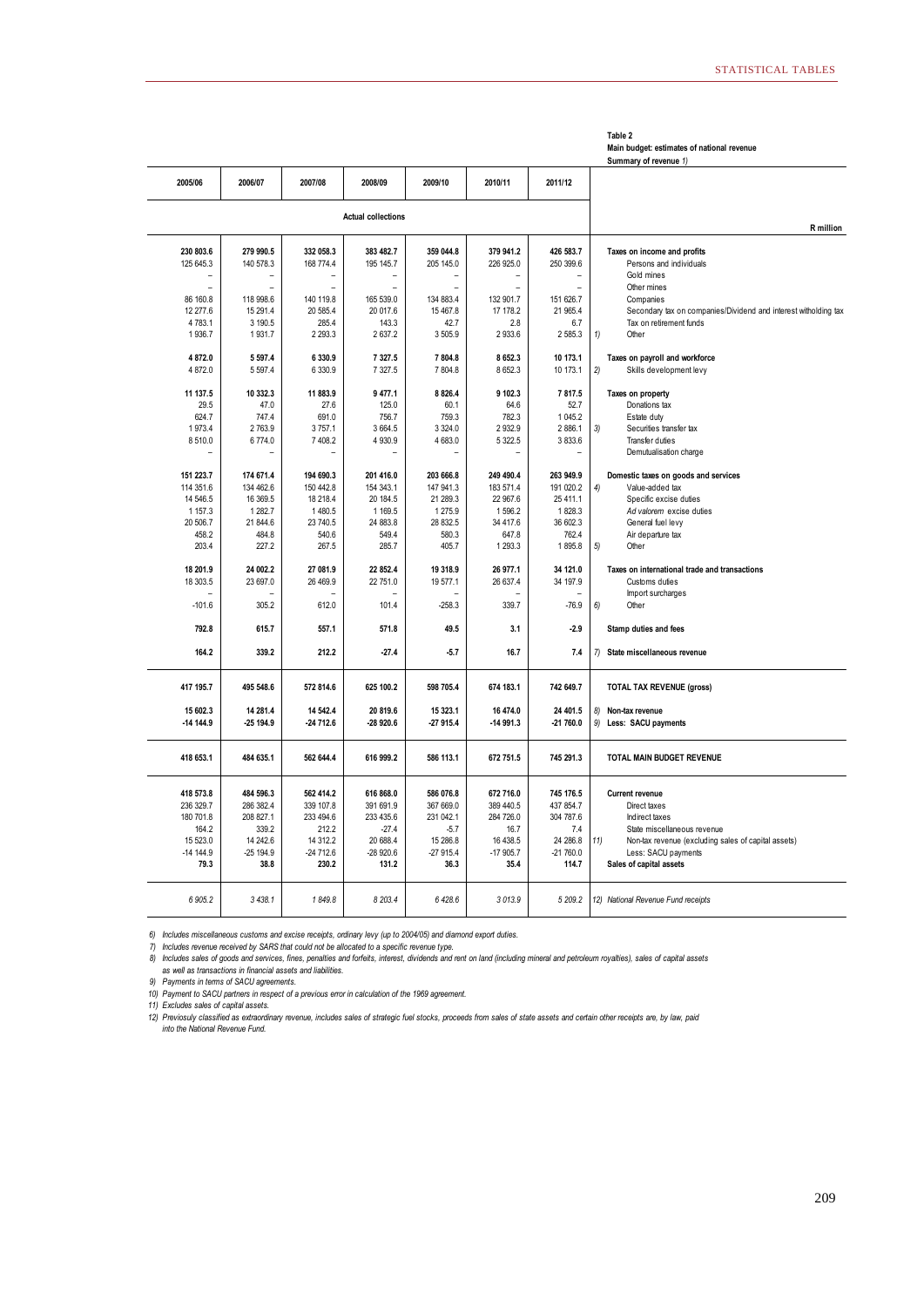**Main budget: estimates of national revenue**

**Summary of revenue** *1)* **2012/13 2013/14 2014/15 2016/17 % change Budget estimates Revised on actual**<br>estimates **2014/15 estimates 2014/15 tax proposals R million Taxes on income and profits 15.2 668 336.5 457 313.8 507 759.2 561 789.8 608 653.6 8.3% 673 036.7 668 386.5**<br>Persons and individuals **8.3 Alternative Concerned African Concerned African Concerned African and Afr** Persons and individuals and the companies and individuals 275 821.6 309 834.1 352 950.4 392 000.0 11.1% 446 690.6 441 040.4 392.8 446 992.8 392.8 493 992.8 392.8 Companies 159 259.2 177 324.3 184 925.4 189 000.0 2.2% 197 292.8 198 292.8 Secondary tax on companies/Dividend and interest witholding tax<br>Tax on retirement funds vitholding tax | 19 738.7 | 17 308.8 | 21 247.3 | 23 866.2 12.3% | 25 249.5 25 249.5 Tax on retirement funds 0.2 | — — — — — — Other *1)* 2 494.1 3 292.0 2 666.7 3 787.4 42.0% 3 803.8 3 803.8 **Taxes on payroll and workforce** 11 **378.5** 12 475.6 12 475.6 14 **032.1** 15 800.0 12.6% 17 **639.6** 17 **639.6** 17 **639.6** 17 **639.6** 17 **639.6** 17 **639.6** 17 **639.6** 17 **639.6** 17 **639.6** 17 **639.6** 17 **639.6** 17 **639.6** 17 Skills development levy 2) | 11 378.5 | 12 475.6 | 14 032.1 | 15 800.0 12.6% | 17 639.6 17 639.6 **Taxes on property 8 645.2 10 487.1 12 471.5 14 761.8 18.4% 15 354.7 15 454.7** Donations tax 82.1 112.8 167.0 116.4 -30.3% 117.7 117.7 Estate duty 1 013.0 1 101.5 1 488.6 2 029.4 36.3% 2 032.5 2 032.5 Securities transfer tax 3) | 3 271.9 | 3 784.3 | 4 150.1 | 5 216.0 25.7% | 5 220.9 5 220.9 Transfer duties 4 278.3 5 488.5 6 665.8 7 400.0 11.0% 7 983.6 8 083.6 **Domestic taxes on goods and services** 2008 296 296 296 296 296 296 296 324 548.2 356 554.4 383 994.6 7.7% 409 230.9 418 770.6<br>19 215 023.0 237 666.6 261 294.8 278 060.0 6.4% 301 260.1 301 259.7 Value-added tax *4)* 215 023.0 237 666.6 261 294.8 278 060.0 6.4% 301 260.1 301 259.7 Specific excise duties | 28 377.7 | 29 039.5 | 32 333.6 | 35 100.0 8.6% | 35 716.0 38 000.0 *Ad valorem* excise duties 2 231.9 2 363.3 2 962.3 3 037.0 2.5% 3 276.5 3 276.5 General fuel levy 40 410.4 43 684.7 48 466.5 56 700.0 17.0% 57 695.1 64 495.1 Air departure tax | 873.1 | 878.7 | 906.6 | 930.1 2.6% | 931.1 931.1 Electricity levy 7 983.9 8 818.9 8 648.2 8 420.0 -2.6% 8 567.8 8 567.8 Other *5)* 2 021.4 2 096.5 1 942.5 1 747.5 -10.0% 1 784.4 2 240.4 **Taxes on international trade and transactions 1988.1 44 732.2 44 1732.2 44 178.7 44 732.2 44 178.7 44 732.2 44 178.7 44 778.7 46 489.7 46 489.7 47 54 043.1 54 043.1** Customs duties 38 997.9 44 178.7 40 678.8 46 000.0 13.1% 54 043.1 54 043.1 Other *6)* 551.2 553.4 784.1 489.7 -37.5% 492.9 492.9 **Stamp duties and fees 0.5 31.7 -1.2 0.3 -127.0% 0.3 0.3 State miscellaneous revenue** *7)* **17.2 -20.3 -14.7 – – – – Revenue measures in 2017 Budget – – – – – – – Revenue measures in 2018 Budget – – – – – – – TOTAL TAX REVENUE (gross) 813 825.8 900 013.5 986 294.9 1 069 700.0 8.5% 1 169 798.3 1 174 787.8 Non-tax revenue** *8)* **28 467.7 30 626.1 30 899.6 55 840.8 80.7% 26 656.8 26 656.8 Less: SACU payments** *9)* **-42 151.3 -43 374.4 -51 737.7 -51 021.9 -1.4% -39 448.3 -39 448.3 Other adjustment** *10)* **– – – – – – – TOTAL MAIN BUDGET REVENUE 800 142.2 887 265.1 965 456.8 1 074 518.9 11.3% 1 157 006.7 1 161 996.2 Current revenue 800 047.9 887 228.1 965 379.4 1 074 427.1 11.3% 1 156 948.8 1 161 938.2** Direct taxes 469 787.4 521 449.0 577 477.5 626 599.4 8.5% 692 826.5 688 176.4 Indirect taxes 344 021.2 378 584.8 408 832.1 443 100.6 8.4% 476 971.8 486 611.4 State miscellaneous revenue 17.2 -20.3 -14.7 – -100.0% – – Non-tax revenue (excluding sales of capital assets) Less: SACU payments -42 151.3 -43 374.4 -51 737.7 -51 021.9 -1.4% -39 448.3 -39 448.3 **Sales of capital assets 94.3 37.0 77.4 91.7 18.5% 58.0 58.0** *National Revenue Fund receipts 12) 12 302.8 11 709.3 12 647.0 14 159.9 12.0% 12 165.0 12 165.0* **collections Actual 2015/16**

*1) Includes interest on overdue income tax, non-resident shareholders' tax (prior to 1999/00), non-residents' tax on interest (prior to 1999/00), undistributed profits tax (prior to* 

*1999/00) and small business tax amnesty (in 2006/07, 2007/08 and 2008/09).*

*2) Levy on payroll dedicated to skills development.*

*3) The securities transfer tax replaced the uncertificated securities tax from 1 July 2008. The uncertificated securities tax replaced the marketable securities tax from 1 June 1999.* 

*4) The value-added tax (VAT) replaced the general sales tax in September 1991.*

*5) Includes plastic bag levy (from 2004/05), Universal Service Fund (from 1998/99), Human Resources Fund and Universal Service Agency (in 1998/99 and 1999/00), levies on financial services (up to 2004/05) and carbon dioxidemotor vehicle emissions tax (from 2010/11). Mining leases and ownership has been reclassified as non-tax revenue. Source: National Treasury*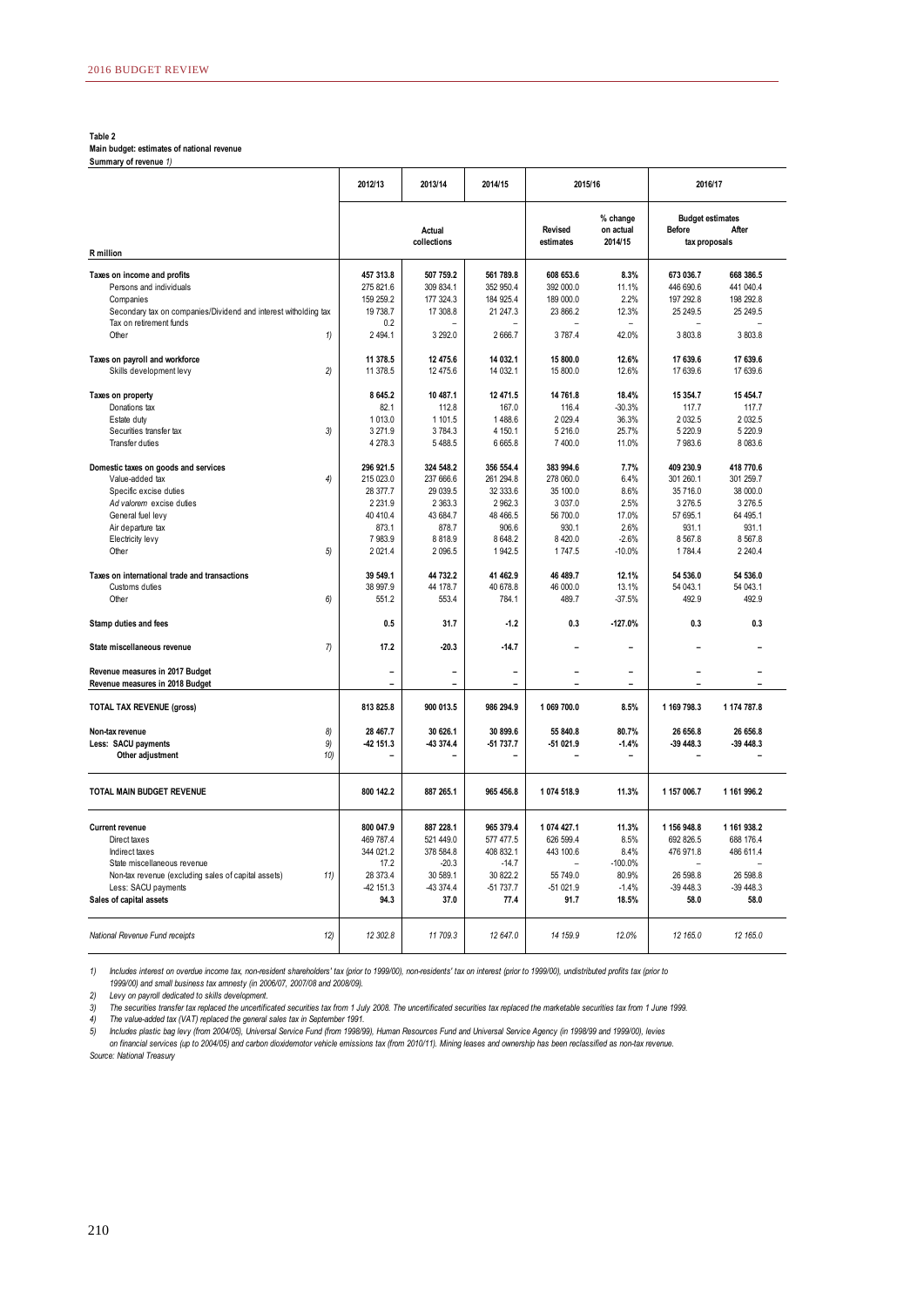## **Main budget: estimates of national revenue**

**Summary of revenue** *1)*

|                                                                                                                                                  |                                                              |                      |                                                                                                                                                                                                                                                                                                            |                       |                                  | Table 2<br>Main budget: estimates of national revenue<br>Summary of revenue 1)                                                                                                                                                                                                                                                                                  |
|--------------------------------------------------------------------------------------------------------------------------------------------------|--------------------------------------------------------------|----------------------|------------------------------------------------------------------------------------------------------------------------------------------------------------------------------------------------------------------------------------------------------------------------------------------------------------|-----------------------|----------------------------------|-----------------------------------------------------------------------------------------------------------------------------------------------------------------------------------------------------------------------------------------------------------------------------------------------------------------------------------------------------------------|
| 2016/17                                                                                                                                          |                                                              |                      | 2017/18                                                                                                                                                                                                                                                                                                    | 2018/19               |                                  |                                                                                                                                                                                                                                                                                                                                                                 |
| % change<br>on revised<br>2015/16                                                                                                                | $%$ of<br>total budget<br>revenue                            | <b>Estimates</b>     | % change<br>after tax proposals<br>2016/17                                                                                                                                                                                                                                                                 | Estimates             | % change<br>on<br>2017/18        |                                                                                                                                                                                                                                                                                                                                                                 |
|                                                                                                                                                  |                                                              |                      |                                                                                                                                                                                                                                                                                                            |                       |                                  | <b>R</b> million                                                                                                                                                                                                                                                                                                                                                |
| 9.8%                                                                                                                                             | 57.5%                                                        | 737 785.3            | 10.4%                                                                                                                                                                                                                                                                                                      | 817 592.7             | 10.8%                            | Taxes on income and profits                                                                                                                                                                                                                                                                                                                                     |
| 12.5%                                                                                                                                            | 38.0%                                                        | 491 778.3            | 11.5%                                                                                                                                                                                                                                                                                                      | 550 764.8             | 12.0%                            | Persons and individuals                                                                                                                                                                                                                                                                                                                                         |
| 4.9%                                                                                                                                             | 17.1%                                                        | 214 843.0            | 8.3%                                                                                                                                                                                                                                                                                                       | 233 215.4             | 8.6%                             | Companies                                                                                                                                                                                                                                                                                                                                                       |
| 5.8%                                                                                                                                             | 2.2%                                                         | 27 263.9             | 8.0%                                                                                                                                                                                                                                                                                                       | 29 565.3              | 8.4%                             | Secondary tax on companies/Dividend and interest witholding tax                                                                                                                                                                                                                                                                                                 |
| ۰                                                                                                                                                | ۰                                                            |                      |                                                                                                                                                                                                                                                                                                            |                       | ۰                                | Tax on retirement funds                                                                                                                                                                                                                                                                                                                                         |
| 0.4%                                                                                                                                             | 0.3%                                                         | 3 900.1              | 2.5%                                                                                                                                                                                                                                                                                                       | 4 047.1               | 3.8%                             | 1)<br>Other                                                                                                                                                                                                                                                                                                                                                     |
| 11.6%<br>11.6%                                                                                                                                   | 1.5%<br>1.5%                                                 | 19 687.1<br>19 687.1 | 11.6%<br>11.6%                                                                                                                                                                                                                                                                                             | 22 057.5<br>22 057.5  | 12.0%<br>12.0%                   | Taxes on payroll and workforce<br>2)<br>Skills development levy                                                                                                                                                                                                                                                                                                 |
| 4.7%                                                                                                                                             | 1.3%                                                         | 16 145.1             | 4.5%                                                                                                                                                                                                                                                                                                       | 16 904.2              | 4.7%                             | Taxes on property                                                                                                                                                                                                                                                                                                                                               |
| 1.1%                                                                                                                                             | 0.0%                                                         | 117.9                | 0.2%                                                                                                                                                                                                                                                                                                       | 118.8                 | 0.7%                             | Donations tax                                                                                                                                                                                                                                                                                                                                                   |
| 0.2%                                                                                                                                             | 0.2%                                                         | 2 0 3 5.5            | 0.1%                                                                                                                                                                                                                                                                                                       | 2039.6                | 0.2%                             | Estate duty                                                                                                                                                                                                                                                                                                                                                     |
| 0.1%                                                                                                                                             | 0.4%                                                         | 5 238.0              | 0.3%                                                                                                                                                                                                                                                                                                       | 5 246.7               | 0.2%                             | 3)<br>Securities transfer tax                                                                                                                                                                                                                                                                                                                                   |
| 9.2%                                                                                                                                             | 0.7%                                                         | 8753.7               | 8.3%                                                                                                                                                                                                                                                                                                       | 9499.2                | 8.5%                             | Transfer duties                                                                                                                                                                                                                                                                                                                                                 |
| 9.1%                                                                                                                                             | 36.0%                                                        | 447 870.8            | 6.9%                                                                                                                                                                                                                                                                                                       | 481 163.5             | 7.4%                             | Domestic taxes on goods and services                                                                                                                                                                                                                                                                                                                            |
| 8.3%                                                                                                                                             | 25.9%                                                        | 327 645.1            | 8.8%                                                                                                                                                                                                                                                                                                       | 357 704.5             | 9.2%                             | 4)<br>Value-added tax                                                                                                                                                                                                                                                                                                                                           |
| 8.3%                                                                                                                                             | 3.3%                                                         | 38 832.3             | 2.2%                                                                                                                                                                                                                                                                                                       | 39 829.7              | 2.6%                             | Specific excise duties                                                                                                                                                                                                                                                                                                                                          |
| 7.9%                                                                                                                                             | 0.3%                                                         | 3 548.1              | 8.3%                                                                                                                                                                                                                                                                                                       | 3 8 5 0.3             | 8.5%                             | Ad valorem excise duties                                                                                                                                                                                                                                                                                                                                        |
| 13.7%                                                                                                                                            | 5.6%                                                         | 65 907.8             | 2.2%                                                                                                                                                                                                                                                                                                       | 67 600.5              | 2.6%                             | General fuel levy                                                                                                                                                                                                                                                                                                                                               |
| 0.1%                                                                                                                                             | 0.1%                                                         | 938.7                | 0.8%                                                                                                                                                                                                                                                                                                       | 950.2                 | 1.2%                             | Air departure tax                                                                                                                                                                                                                                                                                                                                               |
| 1.8%                                                                                                                                             | 0.7%                                                         | 8 7 5 5.4            | 2.2%                                                                                                                                                                                                                                                                                                       | 8 980.3               | 2.6%                             | Electricity levy                                                                                                                                                                                                                                                                                                                                                |
| 28.2%                                                                                                                                            | 0.2%                                                         | 2 2 4 3 . 4          | 0.1%                                                                                                                                                                                                                                                                                                       | 2 2 4 8 .0            | 0.2%                             | 5)<br>Other                                                                                                                                                                                                                                                                                                                                                     |
| 17.3%                                                                                                                                            | 4.7%                                                         | 59 988.4             | 10.0%                                                                                                                                                                                                                                                                                                      | 65 593.0              | 9.3%                             | Taxes on international trade and transactions                                                                                                                                                                                                                                                                                                                   |
| 17.5%                                                                                                                                            | 4.7%                                                         | 59 494.8             | 10.1%                                                                                                                                                                                                                                                                                                      | 65 099.1              | 9.4%                             | Customs duties                                                                                                                                                                                                                                                                                                                                                  |
| 0.7%                                                                                                                                             | 0.0%                                                         | 493.7                | 0.1%                                                                                                                                                                                                                                                                                                       | 493.9                 | 0.0%                             | 6)<br>Other                                                                                                                                                                                                                                                                                                                                                     |
|                                                                                                                                                  | 0.0%                                                         | 0.3                  | $-0.0\%$                                                                                                                                                                                                                                                                                                   | 0.3                   | 0.0%                             | Stamp duties and fees                                                                                                                                                                                                                                                                                                                                           |
|                                                                                                                                                  | ۰                                                            | L,                   | ۰                                                                                                                                                                                                                                                                                                          |                       | $\overline{\phantom{0}}$         | State miscellaneous revenue<br>7)                                                                                                                                                                                                                                                                                                                               |
| $\overline{\phantom{0}}$                                                                                                                         | ۰<br>۰                                                       | 15 000.0             | $\overline{a}$<br>$\blacksquare$                                                                                                                                                                                                                                                                           | 16 4 26.1<br>15 000.0 | 9.5%<br>$\overline{\phantom{a}}$ | Revenue measures in 2017 Budget<br>Revenue measures in 2018 Budget                                                                                                                                                                                                                                                                                              |
| 9.8%                                                                                                                                             | 101.1%                                                       | 1 296 477.1          | 10.4%                                                                                                                                                                                                                                                                                                      | 1 434 737.3           | 10.7%                            | <b>TOTAL TAX REVENUE (gross)</b>                                                                                                                                                                                                                                                                                                                                |
| $-52.3%$                                                                                                                                         | 2.3%                                                         | 18 895.7             | $-29.1%$                                                                                                                                                                                                                                                                                                   | 16 942.1              | $-10.3%$                         | Non-tax revenue<br>8)                                                                                                                                                                                                                                                                                                                                           |
| $-22.7%$                                                                                                                                         | $-3.4%$                                                      | -51 068.0            | 29.5%                                                                                                                                                                                                                                                                                                      | -62 981.3             | 23.3%<br>$\overline{a}$          | 9)<br>Less: SACU payments<br>10)<br>Other adjustment                                                                                                                                                                                                                                                                                                            |
| 8.1%                                                                                                                                             | 100.0%                                                       | 1 264 304.7          | 8.8%                                                                                                                                                                                                                                                                                                       | 1 388 698.1           | 9.8%                             | TOTAL MAIN BUDGET REVENUE                                                                                                                                                                                                                                                                                                                                       |
| 8.1%                                                                                                                                             | 100.0%                                                       | 1 249 241.3          |                                                                                                                                                                                                                                                                                                            | 1 357 200.7           | 8.6%                             |                                                                                                                                                                                                                                                                                                                                                                 |
| 9.8%                                                                                                                                             | 59.2%                                                        | 759 625.8            | 7.5%<br>10.4%                                                                                                                                                                                                                                                                                              | 841 808.6             | 10.8%                            | <b>Current revenue</b><br>Direct taxes                                                                                                                                                                                                                                                                                                                          |
| 9.8%                                                                                                                                             | 41.9%                                                        | 521 851.3            | 7.2%                                                                                                                                                                                                                                                                                                       | 561 502.6             | 7.6%                             | Indirect taxes                                                                                                                                                                                                                                                                                                                                                  |
| $\overline{a}$                                                                                                                                   | $\overline{a}$                                               |                      | $\overline{\phantom{a}}$                                                                                                                                                                                                                                                                                   |                       | $\overline{a}$                   | State miscellaneous revenue                                                                                                                                                                                                                                                                                                                                     |
| $-52.3%$                                                                                                                                         | 2.3%                                                         | 18 832.3             | $-29.2%$                                                                                                                                                                                                                                                                                                   | 16 870.7              | $-10.4%$                         | 11)<br>Non-tax revenue (excluding sales of capital assets)                                                                                                                                                                                                                                                                                                      |
| $-22.7%$                                                                                                                                         | $-3.4%$                                                      | -51 068.0            | 29.5%                                                                                                                                                                                                                                                                                                      | -62 981.3             | 23.3%                            | Less: SACU payments                                                                                                                                                                                                                                                                                                                                             |
| $-36.8%$                                                                                                                                         | 0.0%                                                         | 63.4                 | 9.4%                                                                                                                                                                                                                                                                                                       | 71.4                  | 12.5%                            | Sales of capital assets                                                                                                                                                                                                                                                                                                                                         |
|                                                                                                                                                  |                                                              |                      |                                                                                                                                                                                                                                                                                                            |                       |                                  |                                                                                                                                                                                                                                                                                                                                                                 |
| ۰                                                                                                                                                | 1.0%                                                         | 3 842.0              | $-68.4%$                                                                                                                                                                                                                                                                                                   | 2 506.0               | $-34.8%$                         | 12) National Revenue Fund receipts                                                                                                                                                                                                                                                                                                                              |
| 6)<br>7)<br>8)<br>Payments in terms of SACU agreements.<br>9)<br>10)<br>11) Excludes sales of capital assets.<br>into the National Revenue Fund. | as well as transactions in financial assets and liabilities. |                      | Includes miscellaneous customs and excise receipts, ordinary levy (up to 2004/05) and diamond export duties.<br>Includes revenue received by SARS that could not be allocated to a specific revenue type.<br>Payment to SACU partners in respect of a previous error in calculation of the 1969 agreement. |                       |                                  | Includes sales of goods and services, fines, penalties and forfeits, interest, dividends and rent on land (including mineral and petroleum royalties), sales of capital assets<br>12) Previosuly classified as extraordinary revenue, includes sales of strategic fuel stocks, proceeds from sales of state assets and certain other receipts are, by law, paid |
|                                                                                                                                                  |                                                              |                      |                                                                                                                                                                                                                                                                                                            |                       |                                  | 211                                                                                                                                                                                                                                                                                                                                                             |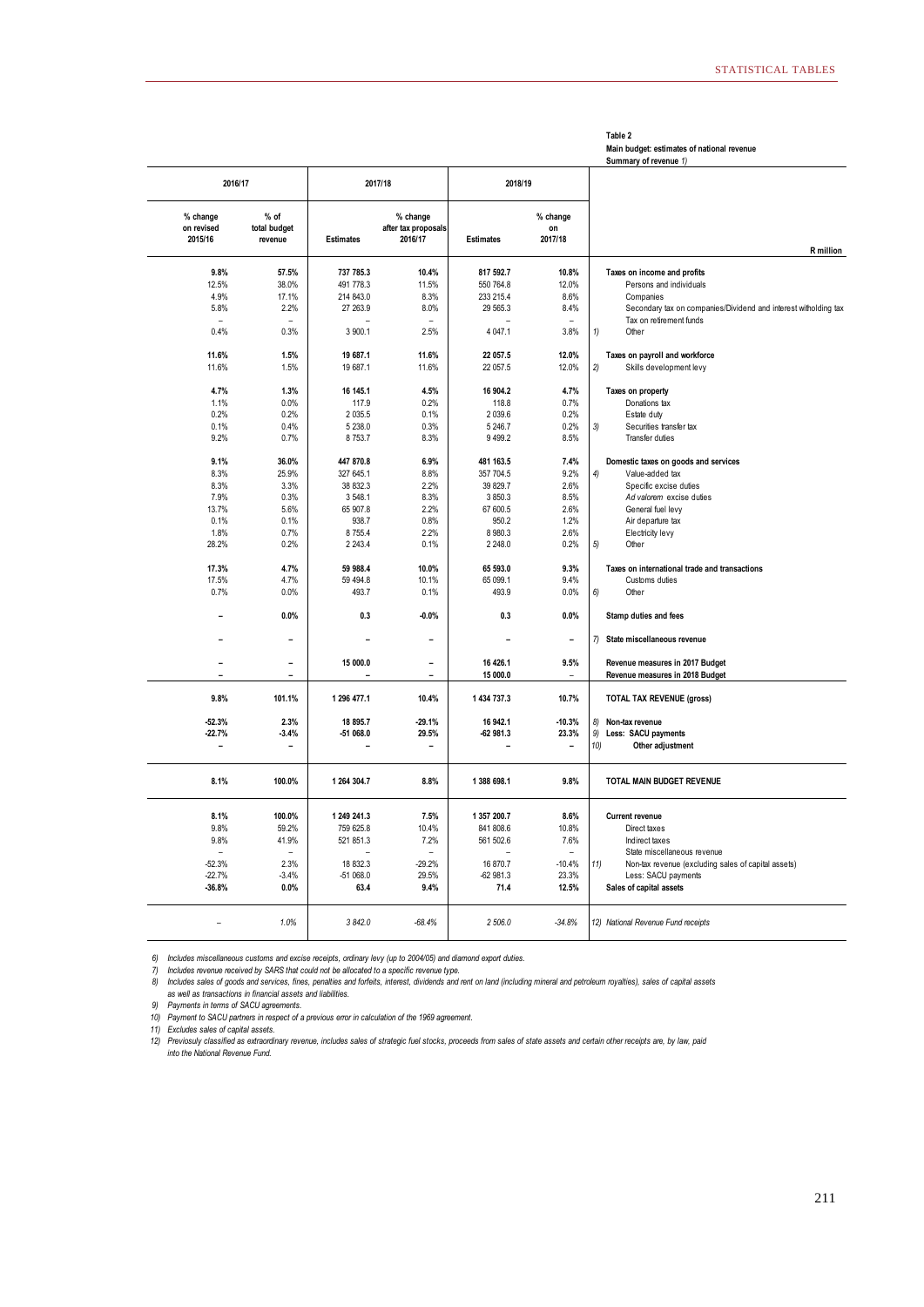**Table 3 Main budget: estimates of national revenue Detailed classification of revenue**

| Detailed classification of revenue                                           |                             |                             |                                |                             |                             |                             |
|------------------------------------------------------------------------------|-----------------------------|-----------------------------|--------------------------------|-----------------------------|-----------------------------|-----------------------------|
|                                                                              | 2012/13                     | 2013/14                     |                                | 2014/15                     |                             |                             |
| R thousands                                                                  |                             | Actual<br>collections       | <b>Before</b><br>tax proposals | After<br>tax proposals      | Revised<br>estimate         | Actual<br>collection        |
|                                                                              |                             |                             |                                |                             |                             |                             |
| Taxes on income and profits<br>Income tax on persons and individuals         | 457 313 835<br>275 821 599  | 507 759 154<br>309 834 087  | 567 200 678<br>346 193 993     | 556 950 678<br>335 943 993  | 556 700 000<br>350 000 000  | 561 789 780<br>352 950 431  |
| Tax on corporate income                                                      |                             |                             |                                |                             |                             |                             |
| Companies<br>Secondary tax on companies/dividend witholding tax              | 159 259 228<br>19 738 709   | 177 324 273<br>17 308 790   | 198 935 012<br>19 249 861      | 198 935 012<br>19 249 861   | 183 000 000<br>21 400 000   | 184 925 392<br>21 247 289   |
| Interest witholding tax                                                      |                             |                             |                                |                             |                             |                             |
| Tax on retirement funds<br>Other                                             | 159                         | $\overline{\phantom{0}}$    |                                | $\overline{a}$              | $\overline{a}$              |                             |
| Interest on overdue income tax<br>Small business tax amnesty                 | 2 493 543<br>597            | 3 290 755<br>1 250          | 2 821 812                      | 2821812                     | 2 300 000                   | 2 663 840<br>2827           |
| Taxes on payroll and workforce<br>Payroll levy                               | 11 378 478<br>1             | 12 475 597                  | 13 440 000                     | 13 440 000                  | 13 200 000                  | 14 032 119                  |
| Taxes on property                                                            | 8 645 211                   | 10 487 061                  | 11 476 740                     | 11 476 740                  | 12 602 722                  | 12 471 534                  |
| Estate, inheritance and gift taxes<br>Donations tax                          | 82 101                      | 112 752                     | 122 559                        | 122 559                     | 172 381                     | 166 962                     |
| Estate duty                                                                  | 1012978                     | 1 101 505                   | 1 236 927                      | 1 236 927                   | 1 430 341                   | 1 488 629                   |
| Taxes on financial and capital transactions<br>1)<br>Securities transfer tax | 3 271 855                   | 3784262                     | 4 0 65 7 23                    | 4 065 723                   | 4 300 000                   | 4 150 123                   |
| Transfer duties                                                              | 4 278 277                   | 5 488 542                   | 6 051 530                      | 6 0 5 1 5 3 0               | 6700 000                    | 6 665 819                   |
| Domestic taxes on goods and services<br>Value-added tax                      | 296 921 469                 | 324 548 175                 | 356 644 595                    | 361 319 595                 | 355 717 884                 | 356 554 423                 |
| Domestic VAT                                                                 | 242 416 471                 | 263 460 913                 | 290 899 006                    | 290 899 006                 | 287 000 000                 | 286 775 612                 |
| Import VAT<br>Refunds                                                        | 111 426 923<br>-138 820 359 | 131 084 644<br>-156 878 978 | 151 659 162<br>-175 398 124    | 151 659 162<br>-175 398 124 | 135 000 000<br>$-161400000$ | 136 544 384<br>-162 025 207 |
| Specific excise duties                                                       |                             |                             |                                |                             |                             |                             |
| Beer<br>Sorghum beer and sorghum flour                                       | 8 444 749<br>26 36 3        | 9 177 266<br>8 9 45         | 9 260 423<br>8 5 5 4           | 10 032 556<br>8 5 5 4       | 10 169 000<br>5 0 0 0       | 10 177 141<br>3895          |
| Wine and other fermented beverages                                           | 2 053 458                   | 2 2 6 3 4 3 9               | 2 329 294                      | 2 507 571                   | 2 421 000                   | 2 3 5 7 7 5 2               |
| Spirits                                                                      | 4 257 562                   | 4 007 480<br>10 910 866     | 3 269 473                      | 3734063                     | 4 882 000                   | 4 676 599                   |
| Cigarettes and cigarette tobacco<br>Pipe tobacco and cigars                  | 10 978 223<br>637 863       | 546 048                     | 11 573 227<br>448 919          | 12 223 953<br>493 194       | 12 187 000<br>561 000       | 12 601 925<br>537 692       |
| 2)<br>Petroleum products                                                     | 929 222                     | 945 323                     | 941 653                        | 941 653                     | 866 000                     | 910 644                     |
| 3)<br>Revenue from neighbouring countries                                    | 1 050 271                   | 1 180 103                   | 1 138 247                      | 1 138 247                   | 909 000                     | 1 067 953                   |
| Ad valorem excise duties<br>General fuel levy                                | 2 2 3 1 9 4 1<br>40 410 389 | 2 363 310<br>43 684 654     | 2 622 603<br>44 951 564        | 2 622 603<br>47 516 564     | 3 231 651<br>48 200 000     | 2 962 255<br>48 466 532     |
| Taxes on use of goods or permission to use goods                             |                             |                             |                                |                             |                             |                             |
| or to perform activities<br>Air departure tax                                | 873 060                     | 878 697                     | 973 491                        | 973 491                     | 966 311                     | 906 575                     |
| Plastic bags levy                                                            | 150 817                     | 169 243                     | 233 258                        | 233 258                     | 173 258                     | 174 298                     |
| Electricity levy                                                             | 7 983 940                   | 8 8 18 9 30                 | 9 789 314                      | 9789314                     | 8 600 000                   | 8 648 170                   |
| Incandescent light bulb levy<br>$CO2$ tax - motor vehicle emissions          | 136 792<br>1567382          | 71 802<br>1711 179          | 112 087<br>1684 160            | 112 087<br>1684 160         | 112 087<br>1 600 000        | 90 877<br>1 483 337         |
| Tyre levy                                                                    |                             |                             |                                |                             |                             |                             |
| Turnover tax for micro businesses<br>Other                                   | 11 319                      | 17461                       | 17 541                         | 17541                       | 10 915                      | 17 309                      |
| Universal Service Fund                                                       | 155 084                     | 126 852                     | 130 742                        | 130 742                     | 223 663                     | 176 681                     |
| Taxes on international trade and transactions<br>Import duties               | 39 549 121                  | 44 732 170                  | 50 463 020                     | 50 463 020                  | 40 779 394                  | 41 462 935                  |
| Customs duties<br>Other                                                      | 38 997 933                  | 44 178 728                  | 50 300 410                     | 50 300 410                  | 39 900 000                  | 40 678 795                  |
| Miscellaneous customs and excise receipts                                    | 495 813                     | 460 036                     | 81 845                         | 81845                       | 791 946                     | 667 064                     |
| Diamond export levy                                                          | 55 375                      | 93 406                      | 80 765                         | 80 765                      | 87 448                      | 117 077                     |
| Other taxes<br>Stamp duties and fees                                         | 494<br>494                  | 31 659<br>31 659            |                                |                             | $\overline{a}$              | -1 202<br>$-1202$           |
| State miscellaneous revenue<br>4)                                            | 17 206                      | $-20347$                    |                                |                             |                             | $-14712$                    |
| Revenue measures in 2017 Budget                                              | ۰                           | -                           |                                |                             | $\overline{\phantom{0}}$    |                             |
| Revenue measures in 2018 Budget                                              | ٠                           | $\overline{a}$              |                                |                             | -                           | $\overline{a}$              |
| <b>TOTAL TAX REVENUE (gross)</b>                                             | 813 825 815                 | 900 013 471                 | 999 225 032                    | 993 650 032                 | 979 000 000                 | 986 294 877                 |
| 5)<br>Less: SACU payments<br>Payments in terms of Customs Union agreements   | -42 151 276                 | -43 374 384                 | -51 737 656                    | -51 737 656                 | -51 737 656                 | -51 737 656                 |
| (sec. 51(2) of Act 91 of 1964)<br>Other adjustment<br>6)                     | -42 151 276                 | -43 374 384                 | -51 737 656                    | -51 737 656                 | -51 737 656                 | -51 737 656                 |
|                                                                              |                             |                             |                                |                             |                             |                             |
| TOTAL TAX REVENUE (net of SACU payments)                                     | 771 674 539                 | 856 639 087                 | 947 487 375                    | 941 912 375                 | 927 262 344                 | 934 557 221                 |

1) The securities transfer tax replaced the uncertificated securities tax from 1 July 2008.<br>2) Specific excise duties on petrol, distillate fuel, residual fuel and base oil.<br>Source: National Treasury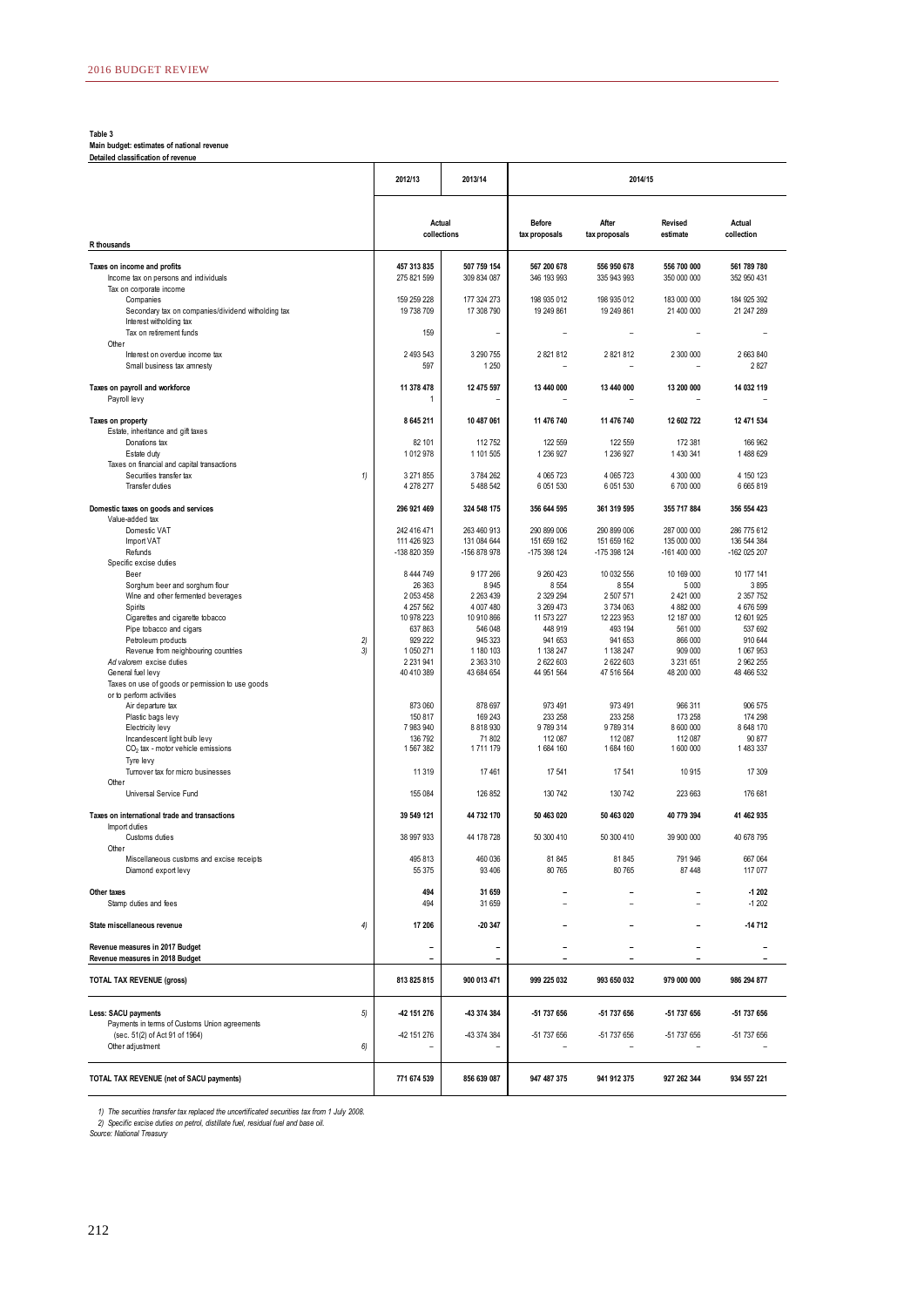| % change on<br><b>Revised</b><br>2014/15<br>After<br><b>Before</b><br>estimate<br>actual<br>tax proposals<br>R thousands<br>668 386 544<br>608 653 573<br>8.3%<br>673 036 685<br>Taxes on income and profits<br>441 040 413<br>392 000 000<br>11.1%<br>446 690 553<br>Income tax on persons and individuals<br>Tax on corporate income<br>189 000 000<br>2.2%<br>197 292 812<br>198 292 812<br>Companies<br>23 650 000<br>11.3%<br>25 031 351<br>25 031 351<br>Secondary tax on companies/dividend witholding tax<br>216 217<br>218 194<br>218 194<br>Witholding tax on interest<br>Tax on retirement funds<br>Other<br>3784921<br>42.1%<br>3 801 339<br>3 801 339<br>Interest on overdue income tax<br>2 4 3 5<br>$-13.9%$<br>2 4 3 5<br>2 4 3 5<br>Small business tax amnesty<br>17 639 595<br>15 800 000<br>12.6%<br>17 639 595<br>Taxes on payroll and workforce<br>Payroll levy<br>14 761 795<br>18.4%<br>15 354 750<br>15 454 750<br>Taxes on property<br>Estate, inheritance and gift taxes<br>116 435<br>$-30.3%$<br>117 737<br>117 737<br>Donations tax<br>2 029 399<br>36.3%<br>2 032 520<br>2 032 520<br>Estate duty<br>Taxes on financial and capital transactions<br>5 215 961<br>25.7%<br>5 220 929<br>5 220 929<br>1)<br>Securities transfer tax<br>7 400 000<br>11.0%<br>7 983 564<br>8 083 564<br>Transfer duties<br>418 770 556<br>383 994 610<br>7.7%<br>409 230 940<br>Domestic taxes on goods and services<br>Value-added tax<br>297 009 531<br>3.6%<br>322 445 862<br>322 445 451<br>Domestic VAT<br>11.4%<br>164 013 380<br>164 013 171<br>Import VAT<br>152 118 286<br>-171 067 817<br>5.6%<br>-185 199 119<br>-185 198 883<br>Refunds<br>Specific excise duties<br>10 874 278<br>6.9%<br>11 041 769<br>11 998 730<br>Beer<br>$-4.2%$<br>4 0 0 0<br>3733<br>4 0 0 0<br>Sorghum beer and sorghum flour<br>2 902 792<br>23.1%<br>2 904 396<br>3 120 361<br>Wine and other fermented beverages<br>5 344 183<br>14.3%<br>5 355 817<br>5 699 890<br>Spirits<br>13 147 774<br>4.3%<br>13 470 210<br>14 193 601<br>Cigarettes and cigarette tobacco<br>8.6%<br>593 940<br>583 861<br>637 548<br>Pipe tobacco and cigars<br>944 025<br>3.7%<br>1 006 210<br>1 006 210<br>2)<br>Petroleum products<br>21.7%<br>1 339 671<br>3)<br>1 299 355<br>1 339 671<br>Revenue from neighbouring countries<br>2.5%<br>3 276 498<br>3 276 498<br>3 037 000<br>Ad valorem excise duties<br>56 700 000<br>57 695 096<br>64 495 096<br>General fuel levy<br>Taxes on use of goods or permission to use goods<br>or to perform activities<br>930 129<br>2.6%<br>931 075<br>931 075<br>Air departure tax<br>189 477<br>8.7%<br>190 631<br>225 631<br>Plastic bags levy<br>8 420 000<br>$-2.6%$<br>8 5 67 773<br>8 5 67 773<br>Electricity levy<br>-47.6%<br>47 617<br>47 850<br>57 850<br>Incandescent light bulb levy<br>$-12.5%$<br>1 298 376<br>1 331 543<br>1 391 543<br>$CO2$ tax - motor vehicle emissions<br>351 000<br>Tyre levy<br>22 032<br>20 000<br>15.5%<br>22 032<br>Tumover tax for micro businesses<br>Other<br>192 011<br>8.7%<br>192 307<br>192 307<br>Universal Service Fund<br>12.1%<br>54 536 001<br>Taxes on international trade and transactions<br>46 489 698<br>54 536 001<br>Import duties<br>46 000 000<br>13.1%<br>54 043 059<br>54 043 059<br>Customs duties<br>Other<br>369 462<br>-44.6%<br>370 788<br>370 788<br>Miscellaneous customs and excise receipts<br>120 236<br>2.7%<br>122 154<br>122 154<br>Diamond export levy<br>324<br>$-127.0%$<br>324<br>324<br>Other taxes<br>324<br>$-127.0%$<br>324<br>324<br>Stamp duties and fees<br>$\overline{a}$ |                                |  | 2016/17 |           | 2015/16                 |                                                           |
|----------------------------------------------------------------------------------------------------------------------------------------------------------------------------------------------------------------------------------------------------------------------------------------------------------------------------------------------------------------------------------------------------------------------------------------------------------------------------------------------------------------------------------------------------------------------------------------------------------------------------------------------------------------------------------------------------------------------------------------------------------------------------------------------------------------------------------------------------------------------------------------------------------------------------------------------------------------------------------------------------------------------------------------------------------------------------------------------------------------------------------------------------------------------------------------------------------------------------------------------------------------------------------------------------------------------------------------------------------------------------------------------------------------------------------------------------------------------------------------------------------------------------------------------------------------------------------------------------------------------------------------------------------------------------------------------------------------------------------------------------------------------------------------------------------------------------------------------------------------------------------------------------------------------------------------------------------------------------------------------------------------------------------------------------------------------------------------------------------------------------------------------------------------------------------------------------------------------------------------------------------------------------------------------------------------------------------------------------------------------------------------------------------------------------------------------------------------------------------------------------------------------------------------------------------------------------------------------------------------------------------------------------------------------------------------------------------------------------------------------------------------------------------------------------------------------------------------------------------------------------------------------------------------------------------------------------------------------------------------------------------------------------------------------------------------------------------------------------------------------------------------------------------------------------------------------------------------------------------------------------------------------------------------------------------------------------------------------------------------------------------------------------------------------------------------------------------------------------------------------------------------------------------------------------------------------------------------|--------------------------------|--|---------|-----------|-------------------------|-----------------------------------------------------------|
|                                                                                                                                                                                                                                                                                                                                                                                                                                                                                                                                                                                                                                                                                                                                                                                                                                                                                                                                                                                                                                                                                                                                                                                                                                                                                                                                                                                                                                                                                                                                                                                                                                                                                                                                                                                                                                                                                                                                                                                                                                                                                                                                                                                                                                                                                                                                                                                                                                                                                                                                                                                                                                                                                                                                                                                                                                                                                                                                                                                                                                                                                                                                                                                                                                                                                                                                                                                                                                                                                                                                                                                        |                                |  |         |           | After                   | <b>Budget estimates</b><br><b>Before</b><br>tax proposals |
|                                                                                                                                                                                                                                                                                                                                                                                                                                                                                                                                                                                                                                                                                                                                                                                                                                                                                                                                                                                                                                                                                                                                                                                                                                                                                                                                                                                                                                                                                                                                                                                                                                                                                                                                                                                                                                                                                                                                                                                                                                                                                                                                                                                                                                                                                                                                                                                                                                                                                                                                                                                                                                                                                                                                                                                                                                                                                                                                                                                                                                                                                                                                                                                                                                                                                                                                                                                                                                                                                                                                                                                        |                                |  |         |           | 620 890 257             | 621 040 257                                               |
|                                                                                                                                                                                                                                                                                                                                                                                                                                                                                                                                                                                                                                                                                                                                                                                                                                                                                                                                                                                                                                                                                                                                                                                                                                                                                                                                                                                                                                                                                                                                                                                                                                                                                                                                                                                                                                                                                                                                                                                                                                                                                                                                                                                                                                                                                                                                                                                                                                                                                                                                                                                                                                                                                                                                                                                                                                                                                                                                                                                                                                                                                                                                                                                                                                                                                                                                                                                                                                                                                                                                                                                        |                                |  |         |           | 393 889 606             | 393 889 606                                               |
|                                                                                                                                                                                                                                                                                                                                                                                                                                                                                                                                                                                                                                                                                                                                                                                                                                                                                                                                                                                                                                                                                                                                                                                                                                                                                                                                                                                                                                                                                                                                                                                                                                                                                                                                                                                                                                                                                                                                                                                                                                                                                                                                                                                                                                                                                                                                                                                                                                                                                                                                                                                                                                                                                                                                                                                                                                                                                                                                                                                                                                                                                                                                                                                                                                                                                                                                                                                                                                                                                                                                                                                        |                                |  |         |           | 202 032 091             | 202 182 091                                               |
|                                                                                                                                                                                                                                                                                                                                                                                                                                                                                                                                                                                                                                                                                                                                                                                                                                                                                                                                                                                                                                                                                                                                                                                                                                                                                                                                                                                                                                                                                                                                                                                                                                                                                                                                                                                                                                                                                                                                                                                                                                                                                                                                                                                                                                                                                                                                                                                                                                                                                                                                                                                                                                                                                                                                                                                                                                                                                                                                                                                                                                                                                                                                                                                                                                                                                                                                                                                                                                                                                                                                                                                        |                                |  |         |           | 22 483 828              | 22 483 828                                                |
|                                                                                                                                                                                                                                                                                                                                                                                                                                                                                                                                                                                                                                                                                                                                                                                                                                                                                                                                                                                                                                                                                                                                                                                                                                                                                                                                                                                                                                                                                                                                                                                                                                                                                                                                                                                                                                                                                                                                                                                                                                                                                                                                                                                                                                                                                                                                                                                                                                                                                                                                                                                                                                                                                                                                                                                                                                                                                                                                                                                                                                                                                                                                                                                                                                                                                                                                                                                                                                                                                                                                                                                        |                                |  |         |           |                         |                                                           |
|                                                                                                                                                                                                                                                                                                                                                                                                                                                                                                                                                                                                                                                                                                                                                                                                                                                                                                                                                                                                                                                                                                                                                                                                                                                                                                                                                                                                                                                                                                                                                                                                                                                                                                                                                                                                                                                                                                                                                                                                                                                                                                                                                                                                                                                                                                                                                                                                                                                                                                                                                                                                                                                                                                                                                                                                                                                                                                                                                                                                                                                                                                                                                                                                                                                                                                                                                                                                                                                                                                                                                                                        |                                |  |         |           | 2 484 732               | 2 484 732                                                 |
|                                                                                                                                                                                                                                                                                                                                                                                                                                                                                                                                                                                                                                                                                                                                                                                                                                                                                                                                                                                                                                                                                                                                                                                                                                                                                                                                                                                                                                                                                                                                                                                                                                                                                                                                                                                                                                                                                                                                                                                                                                                                                                                                                                                                                                                                                                                                                                                                                                                                                                                                                                                                                                                                                                                                                                                                                                                                                                                                                                                                                                                                                                                                                                                                                                                                                                                                                                                                                                                                                                                                                                                        |                                |  |         |           |                         |                                                           |
|                                                                                                                                                                                                                                                                                                                                                                                                                                                                                                                                                                                                                                                                                                                                                                                                                                                                                                                                                                                                                                                                                                                                                                                                                                                                                                                                                                                                                                                                                                                                                                                                                                                                                                                                                                                                                                                                                                                                                                                                                                                                                                                                                                                                                                                                                                                                                                                                                                                                                                                                                                                                                                                                                                                                                                                                                                                                                                                                                                                                                                                                                                                                                                                                                                                                                                                                                                                                                                                                                                                                                                                        |                                |  |         |           | 14 690 000              | 14 690 000                                                |
|                                                                                                                                                                                                                                                                                                                                                                                                                                                                                                                                                                                                                                                                                                                                                                                                                                                                                                                                                                                                                                                                                                                                                                                                                                                                                                                                                                                                                                                                                                                                                                                                                                                                                                                                                                                                                                                                                                                                                                                                                                                                                                                                                                                                                                                                                                                                                                                                                                                                                                                                                                                                                                                                                                                                                                                                                                                                                                                                                                                                                                                                                                                                                                                                                                                                                                                                                                                                                                                                                                                                                                                        |                                |  |         |           | 13 691 679              | 13 591 679                                                |
|                                                                                                                                                                                                                                                                                                                                                                                                                                                                                                                                                                                                                                                                                                                                                                                                                                                                                                                                                                                                                                                                                                                                                                                                                                                                                                                                                                                                                                                                                                                                                                                                                                                                                                                                                                                                                                                                                                                                                                                                                                                                                                                                                                                                                                                                                                                                                                                                                                                                                                                                                                                                                                                                                                                                                                                                                                                                                                                                                                                                                                                                                                                                                                                                                                                                                                                                                                                                                                                                                                                                                                                        |                                |  |         |           | 186 226                 | 186 226                                                   |
|                                                                                                                                                                                                                                                                                                                                                                                                                                                                                                                                                                                                                                                                                                                                                                                                                                                                                                                                                                                                                                                                                                                                                                                                                                                                                                                                                                                                                                                                                                                                                                                                                                                                                                                                                                                                                                                                                                                                                                                                                                                                                                                                                                                                                                                                                                                                                                                                                                                                                                                                                                                                                                                                                                                                                                                                                                                                                                                                                                                                                                                                                                                                                                                                                                                                                                                                                                                                                                                                                                                                                                                        |                                |  |         |           | 1 545 223               | 1 545 223                                                 |
|                                                                                                                                                                                                                                                                                                                                                                                                                                                                                                                                                                                                                                                                                                                                                                                                                                                                                                                                                                                                                                                                                                                                                                                                                                                                                                                                                                                                                                                                                                                                                                                                                                                                                                                                                                                                                                                                                                                                                                                                                                                                                                                                                                                                                                                                                                                                                                                                                                                                                                                                                                                                                                                                                                                                                                                                                                                                                                                                                                                                                                                                                                                                                                                                                                                                                                                                                                                                                                                                                                                                                                                        |                                |  |         |           | 4 645 368               | 4 645 368                                                 |
|                                                                                                                                                                                                                                                                                                                                                                                                                                                                                                                                                                                                                                                                                                                                                                                                                                                                                                                                                                                                                                                                                                                                                                                                                                                                                                                                                                                                                                                                                                                                                                                                                                                                                                                                                                                                                                                                                                                                                                                                                                                                                                                                                                                                                                                                                                                                                                                                                                                                                                                                                                                                                                                                                                                                                                                                                                                                                                                                                                                                                                                                                                                                                                                                                                                                                                                                                                                                                                                                                                                                                                                        |                                |  |         |           | 7 314 862               | 7 214 862                                                 |
|                                                                                                                                                                                                                                                                                                                                                                                                                                                                                                                                                                                                                                                                                                                                                                                                                                                                                                                                                                                                                                                                                                                                                                                                                                                                                                                                                                                                                                                                                                                                                                                                                                                                                                                                                                                                                                                                                                                                                                                                                                                                                                                                                                                                                                                                                                                                                                                                                                                                                                                                                                                                                                                                                                                                                                                                                                                                                                                                                                                                                                                                                                                                                                                                                                                                                                                                                                                                                                                                                                                                                                                        |                                |  |         |           | 389 427 250             | 381 101 935                                               |
|                                                                                                                                                                                                                                                                                                                                                                                                                                                                                                                                                                                                                                                                                                                                                                                                                                                                                                                                                                                                                                                                                                                                                                                                                                                                                                                                                                                                                                                                                                                                                                                                                                                                                                                                                                                                                                                                                                                                                                                                                                                                                                                                                                                                                                                                                                                                                                                                                                                                                                                                                                                                                                                                                                                                                                                                                                                                                                                                                                                                                                                                                                                                                                                                                                                                                                                                                                                                                                                                                                                                                                                        |                                |  |         |           | 313 961 475             | 313 961 475                                               |
|                                                                                                                                                                                                                                                                                                                                                                                                                                                                                                                                                                                                                                                                                                                                                                                                                                                                                                                                                                                                                                                                                                                                                                                                                                                                                                                                                                                                                                                                                                                                                                                                                                                                                                                                                                                                                                                                                                                                                                                                                                                                                                                                                                                                                                                                                                                                                                                                                                                                                                                                                                                                                                                                                                                                                                                                                                                                                                                                                                                                                                                                                                                                                                                                                                                                                                                                                                                                                                                                                                                                                                                        |                                |  |         |           | 139 995 862             | 139 995 862                                               |
|                                                                                                                                                                                                                                                                                                                                                                                                                                                                                                                                                                                                                                                                                                                                                                                                                                                                                                                                                                                                                                                                                                                                                                                                                                                                                                                                                                                                                                                                                                                                                                                                                                                                                                                                                                                                                                                                                                                                                                                                                                                                                                                                                                                                                                                                                                                                                                                                                                                                                                                                                                                                                                                                                                                                                                                                                                                                                                                                                                                                                                                                                                                                                                                                                                                                                                                                                                                                                                                                                                                                                                                        |                                |  |         |           | -170 163 710            | -170 163 710                                              |
|                                                                                                                                                                                                                                                                                                                                                                                                                                                                                                                                                                                                                                                                                                                                                                                                                                                                                                                                                                                                                                                                                                                                                                                                                                                                                                                                                                                                                                                                                                                                                                                                                                                                                                                                                                                                                                                                                                                                                                                                                                                                                                                                                                                                                                                                                                                                                                                                                                                                                                                                                                                                                                                                                                                                                                                                                                                                                                                                                                                                                                                                                                                                                                                                                                                                                                                                                                                                                                                                                                                                                                                        |                                |  |         |           | 11 002 546              | 10 374 903                                                |
|                                                                                                                                                                                                                                                                                                                                                                                                                                                                                                                                                                                                                                                                                                                                                                                                                                                                                                                                                                                                                                                                                                                                                                                                                                                                                                                                                                                                                                                                                                                                                                                                                                                                                                                                                                                                                                                                                                                                                                                                                                                                                                                                                                                                                                                                                                                                                                                                                                                                                                                                                                                                                                                                                                                                                                                                                                                                                                                                                                                                                                                                                                                                                                                                                                                                                                                                                                                                                                                                                                                                                                                        |                                |  |         |           | 3 800                   | 3800                                                      |
|                                                                                                                                                                                                                                                                                                                                                                                                                                                                                                                                                                                                                                                                                                                                                                                                                                                                                                                                                                                                                                                                                                                                                                                                                                                                                                                                                                                                                                                                                                                                                                                                                                                                                                                                                                                                                                                                                                                                                                                                                                                                                                                                                                                                                                                                                                                                                                                                                                                                                                                                                                                                                                                                                                                                                                                                                                                                                                                                                                                                                                                                                                                                                                                                                                                                                                                                                                                                                                                                                                                                                                                        |                                |  |         |           | 2678054<br>5 430 493    | 2 522 595<br>4 980 000                                    |
|                                                                                                                                                                                                                                                                                                                                                                                                                                                                                                                                                                                                                                                                                                                                                                                                                                                                                                                                                                                                                                                                                                                                                                                                                                                                                                                                                                                                                                                                                                                                                                                                                                                                                                                                                                                                                                                                                                                                                                                                                                                                                                                                                                                                                                                                                                                                                                                                                                                                                                                                                                                                                                                                                                                                                                                                                                                                                                                                                                                                                                                                                                                                                                                                                                                                                                                                                                                                                                                                                                                                                                                        |                                |  |         |           | 12 931 042              | 12 365 701                                                |
|                                                                                                                                                                                                                                                                                                                                                                                                                                                                                                                                                                                                                                                                                                                                                                                                                                                                                                                                                                                                                                                                                                                                                                                                                                                                                                                                                                                                                                                                                                                                                                                                                                                                                                                                                                                                                                                                                                                                                                                                                                                                                                                                                                                                                                                                                                                                                                                                                                                                                                                                                                                                                                                                                                                                                                                                                                                                                                                                                                                                                                                                                                                                                                                                                                                                                                                                                                                                                                                                                                                                                                                        |                                |  |         |           | 626 379<br>883 535      | 590 000<br>883 535                                        |
|                                                                                                                                                                                                                                                                                                                                                                                                                                                                                                                                                                                                                                                                                                                                                                                                                                                                                                                                                                                                                                                                                                                                                                                                                                                                                                                                                                                                                                                                                                                                                                                                                                                                                                                                                                                                                                                                                                                                                                                                                                                                                                                                                                                                                                                                                                                                                                                                                                                                                                                                                                                                                                                                                                                                                                                                                                                                                                                                                                                                                                                                                                                                                                                                                                                                                                                                                                                                                                                                                                                                                                                        |                                |  |         |           | 927 405                 | 927 405                                                   |
|                                                                                                                                                                                                                                                                                                                                                                                                                                                                                                                                                                                                                                                                                                                                                                                                                                                                                                                                                                                                                                                                                                                                                                                                                                                                                                                                                                                                                                                                                                                                                                                                                                                                                                                                                                                                                                                                                                                                                                                                                                                                                                                                                                                                                                                                                                                                                                                                                                                                                                                                                                                                                                                                                                                                                                                                                                                                                                                                                                                                                                                                                                                                                                                                                                                                                                                                                                                                                                                                                                                                                                                        |                                |  |         |           | 3 491 211<br>55 665 957 | 3 491 211<br>49 175 957                                   |
|                                                                                                                                                                                                                                                                                                                                                                                                                                                                                                                                                                                                                                                                                                                                                                                                                                                                                                                                                                                                                                                                                                                                                                                                                                                                                                                                                                                                                                                                                                                                                                                                                                                                                                                                                                                                                                                                                                                                                                                                                                                                                                                                                                                                                                                                                                                                                                                                                                                                                                                                                                                                                                                                                                                                                                                                                                                                                                                                                                                                                                                                                                                                                                                                                                                                                                                                                                                                                                                                                                                                                                                        |                                |  |         |           | 1 043 923               | 1 043 923                                                 |
|                                                                                                                                                                                                                                                                                                                                                                                                                                                                                                                                                                                                                                                                                                                                                                                                                                                                                                                                                                                                                                                                                                                                                                                                                                                                                                                                                                                                                                                                                                                                                                                                                                                                                                                                                                                                                                                                                                                                                                                                                                                                                                                                                                                                                                                                                                                                                                                                                                                                                                                                                                                                                                                                                                                                                                                                                                                                                                                                                                                                                                                                                                                                                                                                                                                                                                                                                                                                                                                                                                                                                                                        |                                |  |         |           | 188 409                 | 188 409                                                   |
|                                                                                                                                                                                                                                                                                                                                                                                                                                                                                                                                                                                                                                                                                                                                                                                                                                                                                                                                                                                                                                                                                                                                                                                                                                                                                                                                                                                                                                                                                                                                                                                                                                                                                                                                                                                                                                                                                                                                                                                                                                                                                                                                                                                                                                                                                                                                                                                                                                                                                                                                                                                                                                                                                                                                                                                                                                                                                                                                                                                                                                                                                                                                                                                                                                                                                                                                                                                                                                                                                                                                                                                        |                                |  |         |           | 8774 133<br>114 357     | 8774 133<br>114 357                                       |
|                                                                                                                                                                                                                                                                                                                                                                                                                                                                                                                                                                                                                                                                                                                                                                                                                                                                                                                                                                                                                                                                                                                                                                                                                                                                                                                                                                                                                                                                                                                                                                                                                                                                                                                                                                                                                                                                                                                                                                                                                                                                                                                                                                                                                                                                                                                                                                                                                                                                                                                                                                                                                                                                                                                                                                                                                                                                                                                                                                                                                                                                                                                                                                                                                                                                                                                                                                                                                                                                                                                                                                                        |                                |  |         |           | 1 632 397               | 1632397                                                   |
|                                                                                                                                                                                                                                                                                                                                                                                                                                                                                                                                                                                                                                                                                                                                                                                                                                                                                                                                                                                                                                                                                                                                                                                                                                                                                                                                                                                                                                                                                                                                                                                                                                                                                                                                                                                                                                                                                                                                                                                                                                                                                                                                                                                                                                                                                                                                                                                                                                                                                                                                                                                                                                                                                                                                                                                                                                                                                                                                                                                                                                                                                                                                                                                                                                                                                                                                                                                                                                                                                                                                                                                        |                                |  |         |           |                         |                                                           |
|                                                                                                                                                                                                                                                                                                                                                                                                                                                                                                                                                                                                                                                                                                                                                                                                                                                                                                                                                                                                                                                                                                                                                                                                                                                                                                                                                                                                                                                                                                                                                                                                                                                                                                                                                                                                                                                                                                                                                                                                                                                                                                                                                                                                                                                                                                                                                                                                                                                                                                                                                                                                                                                                                                                                                                                                                                                                                                                                                                                                                                                                                                                                                                                                                                                                                                                                                                                                                                                                                                                                                                                        |                                |  |         |           | 11 791                  | 11 791                                                    |
|                                                                                                                                                                                                                                                                                                                                                                                                                                                                                                                                                                                                                                                                                                                                                                                                                                                                                                                                                                                                                                                                                                                                                                                                                                                                                                                                                                                                                                                                                                                                                                                                                                                                                                                                                                                                                                                                                                                                                                                                                                                                                                                                                                                                                                                                                                                                                                                                                                                                                                                                                                                                                                                                                                                                                                                                                                                                                                                                                                                                                                                                                                                                                                                                                                                                                                                                                                                                                                                                                                                                                                                        |                                |  |         |           | 228 191                 | 228 191                                                   |
|                                                                                                                                                                                                                                                                                                                                                                                                                                                                                                                                                                                                                                                                                                                                                                                                                                                                                                                                                                                                                                                                                                                                                                                                                                                                                                                                                                                                                                                                                                                                                                                                                                                                                                                                                                                                                                                                                                                                                                                                                                                                                                                                                                                                                                                                                                                                                                                                                                                                                                                                                                                                                                                                                                                                                                                                                                                                                                                                                                                                                                                                                                                                                                                                                                                                                                                                                                                                                                                                                                                                                                                        |                                |  |         |           | 42 575 814              | 42 575 814                                                |
|                                                                                                                                                                                                                                                                                                                                                                                                                                                                                                                                                                                                                                                                                                                                                                                                                                                                                                                                                                                                                                                                                                                                                                                                                                                                                                                                                                                                                                                                                                                                                                                                                                                                                                                                                                                                                                                                                                                                                                                                                                                                                                                                                                                                                                                                                                                                                                                                                                                                                                                                                                                                                                                                                                                                                                                                                                                                                                                                                                                                                                                                                                                                                                                                                                                                                                                                                                                                                                                                                                                                                                                        |                                |  |         |           | 41 660 017              | 41 660 017                                                |
|                                                                                                                                                                                                                                                                                                                                                                                                                                                                                                                                                                                                                                                                                                                                                                                                                                                                                                                                                                                                                                                                                                                                                                                                                                                                                                                                                                                                                                                                                                                                                                                                                                                                                                                                                                                                                                                                                                                                                                                                                                                                                                                                                                                                                                                                                                                                                                                                                                                                                                                                                                                                                                                                                                                                                                                                                                                                                                                                                                                                                                                                                                                                                                                                                                                                                                                                                                                                                                                                                                                                                                                        |                                |  |         |           | 824 380                 | 824 380                                                   |
|                                                                                                                                                                                                                                                                                                                                                                                                                                                                                                                                                                                                                                                                                                                                                                                                                                                                                                                                                                                                                                                                                                                                                                                                                                                                                                                                                                                                                                                                                                                                                                                                                                                                                                                                                                                                                                                                                                                                                                                                                                                                                                                                                                                                                                                                                                                                                                                                                                                                                                                                                                                                                                                                                                                                                                                                                                                                                                                                                                                                                                                                                                                                                                                                                                                                                                                                                                                                                                                                                                                                                                                        |                                |  |         |           | 91 417                  | 91 417                                                    |
|                                                                                                                                                                                                                                                                                                                                                                                                                                                                                                                                                                                                                                                                                                                                                                                                                                                                                                                                                                                                                                                                                                                                                                                                                                                                                                                                                                                                                                                                                                                                                                                                                                                                                                                                                                                                                                                                                                                                                                                                                                                                                                                                                                                                                                                                                                                                                                                                                                                                                                                                                                                                                                                                                                                                                                                                                                                                                                                                                                                                                                                                                                                                                                                                                                                                                                                                                                                                                                                                                                                                                                                        |                                |  |         |           |                         | $\overline{a}$                                            |
|                                                                                                                                                                                                                                                                                                                                                                                                                                                                                                                                                                                                                                                                                                                                                                                                                                                                                                                                                                                                                                                                                                                                                                                                                                                                                                                                                                                                                                                                                                                                                                                                                                                                                                                                                                                                                                                                                                                                                                                                                                                                                                                                                                                                                                                                                                                                                                                                                                                                                                                                                                                                                                                                                                                                                                                                                                                                                                                                                                                                                                                                                                                                                                                                                                                                                                                                                                                                                                                                                                                                                                                        | 4) State miscellaneous revenue |  |         | $-100.0%$ |                         |                                                           |
| $\overline{\phantom{a}}$<br>-<br>$\overline{\phantom{0}}$<br>$\overline{\phantom{a}}$<br>$\overline{a}$                                                                                                                                                                                                                                                                                                                                                                                                                                                                                                                                                                                                                                                                                                                                                                                                                                                                                                                                                                                                                                                                                                                                                                                                                                                                                                                                                                                                                                                                                                                                                                                                                                                                                                                                                                                                                                                                                                                                                                                                                                                                                                                                                                                                                                                                                                                                                                                                                                                                                                                                                                                                                                                                                                                                                                                                                                                                                                                                                                                                                                                                                                                                                                                                                                                                                                                                                                                                                                                                                |                                |  |         |           |                         |                                                           |
| 1 069 700 000<br>8.5%<br>1 169 798 295<br>1 174 787 771<br><b>TOTAL TAX REVENUE (gross)</b>                                                                                                                                                                                                                                                                                                                                                                                                                                                                                                                                                                                                                                                                                                                                                                                                                                                                                                                                                                                                                                                                                                                                                                                                                                                                                                                                                                                                                                                                                                                                                                                                                                                                                                                                                                                                                                                                                                                                                                                                                                                                                                                                                                                                                                                                                                                                                                                                                                                                                                                                                                                                                                                                                                                                                                                                                                                                                                                                                                                                                                                                                                                                                                                                                                                                                                                                                                                                                                                                                            |                                |  |         |           | 1 081 275 000           | 1 072 999 685                                             |
| $-1.4%$<br>-39 448 348<br>-39 448 348<br>5) Less: SACU payments<br>-51 021 909                                                                                                                                                                                                                                                                                                                                                                                                                                                                                                                                                                                                                                                                                                                                                                                                                                                                                                                                                                                                                                                                                                                                                                                                                                                                                                                                                                                                                                                                                                                                                                                                                                                                                                                                                                                                                                                                                                                                                                                                                                                                                                                                                                                                                                                                                                                                                                                                                                                                                                                                                                                                                                                                                                                                                                                                                                                                                                                                                                                                                                                                                                                                                                                                                                                                                                                                                                                                                                                                                                         |                                |  |         |           | -51 021 909             | -51 021 909                                               |
| Payments in terms of Customs Union agreements<br>(sec. 51(2) of Act 91 of 1964)<br>-51 021 909<br>$-1.4%$<br>-39 448 348<br>-39 448 348<br>6)<br>Other adjustment                                                                                                                                                                                                                                                                                                                                                                                                                                                                                                                                                                                                                                                                                                                                                                                                                                                                                                                                                                                                                                                                                                                                                                                                                                                                                                                                                                                                                                                                                                                                                                                                                                                                                                                                                                                                                                                                                                                                                                                                                                                                                                                                                                                                                                                                                                                                                                                                                                                                                                                                                                                                                                                                                                                                                                                                                                                                                                                                                                                                                                                                                                                                                                                                                                                                                                                                                                                                                      |                                |  |         |           | -51 021 909             | -51 021 909                                               |
| 1 018 678 091<br>9.0%<br>TOTAL TAX REVENUE (net of SACU payments)<br>1 130 349 947<br>1 135 339 423                                                                                                                                                                                                                                                                                                                                                                                                                                                                                                                                                                                                                                                                                                                                                                                                                                                                                                                                                                                                                                                                                                                                                                                                                                                                                                                                                                                                                                                                                                                                                                                                                                                                                                                                                                                                                                                                                                                                                                                                                                                                                                                                                                                                                                                                                                                                                                                                                                                                                                                                                                                                                                                                                                                                                                                                                                                                                                                                                                                                                                                                                                                                                                                                                                                                                                                                                                                                                                                                                    |                                |  |         |           | 1 030 253 091           | 1 021 977 775                                             |

## 3) Excise duties that are collected by Botswana, Lesotho, Namibia and Swaziland.<br>4) Revenue received by SARS in respect of taxation that could not be allocated to specific revenue types.<br>5) Payments in terms of SACU agreem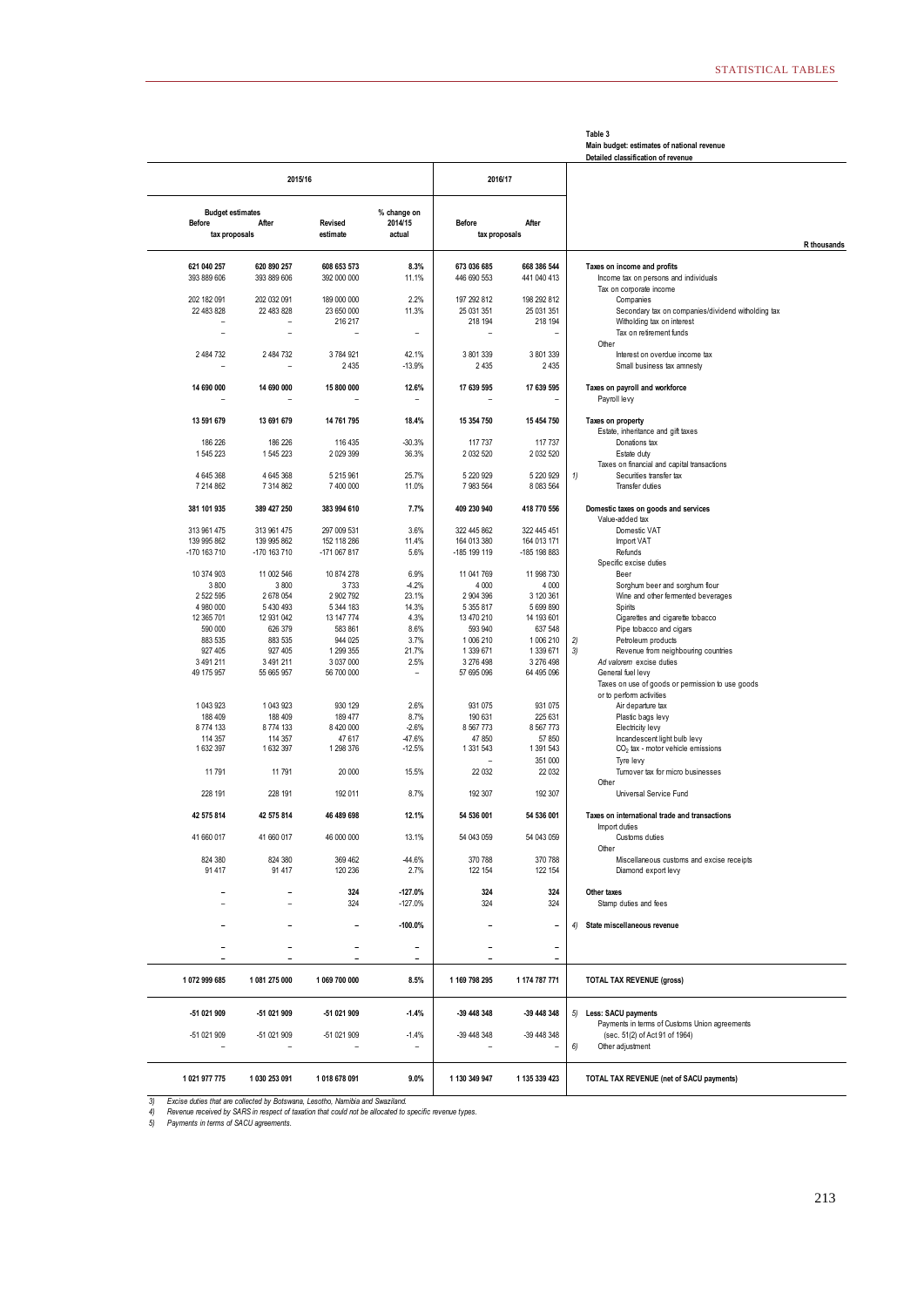**Main budget: estimates of national revenue Detailed classification of revenue**

| Detailed classification of revenue                                                    |     |                       |                          |                                |                        |                            |                      |
|---------------------------------------------------------------------------------------|-----|-----------------------|--------------------------|--------------------------------|------------------------|----------------------------|----------------------|
|                                                                                       |     | 2012/13               | 2013/14                  |                                | 2014/15                |                            |                      |
| R thousands                                                                           |     | Actual<br>collections |                          | <b>Before</b><br>tax proposals | After<br>tax proposals | <b>Revised</b><br>estimate | Actual<br>collection |
| TOTAL TAX REVENUE (net of SACU payments)                                              |     | 771 674 539           | 856 639 087              | 947 487 375                    | 941 912 375            | 927 262 344                | 934 557 221          |
| Sales of goods and services other than capital assets                                 |     | 2 619 605             | 2 865 578                | 2 721 087                      | 2 721 087              | 2 501 334                  | 2 637 666            |
| Sales of goods and services produced by departments<br>Sales by market establishments | 7)  | 52 908                | 52 995                   | 52 859                         | 52 859                 | 53 433                     | 51 270               |
| Administrative fees                                                                   |     | 1877076               | 2 097 021                | 1981629                        | 1981629                | 1792 453                   | 1 921 526            |
| Other sales                                                                           |     | 673 968               | 698 524                  | 655 436                        | 655 436                | 610 964                    | 625 564              |
| Sales of scrap, waste, arms and other used current goods                              |     | 15 653                | 17 038                   | 31 163                         | 31 163                 | 44 4 84                    | 39 30 6              |
| <b>Transfers received</b>                                                             |     | 571 490               | 422 477                  | 174 635                        | 174 635                | 174 879                    | 549 922              |
| Fines, penalties and forfeits                                                         |     | 992 519               | 1 466 193                | 1 257 552                      | 1 257 552              | 1 145 296                  | 1 173 935            |
|                                                                                       |     |                       |                          |                                |                        |                            |                      |
| Interest, dividends and rent on land<br>Interest                                      |     | 10 220 073            | 11 071 955               | 9 576 356                      | 9 576 356              | 12 229 284                 | 12 102 119           |
| Cash and cash equivalents                                                             |     | 3 223 600             | 2 584 653                | 93 121                         | 93 121                 | 2 022 678                  | 4 4 6 4 4 5 7        |
| Exchequer investments                                                                 |     |                       |                          |                                |                        | 513 000                    |                      |
| Sterilisation deposits<br>Dividends                                                   |     |                       | ۰                        |                                |                        | 1 147 000                  |                      |
| Airports Company South Africa                                                         |     |                       |                          |                                |                        | 223 797                    |                      |
| South African Special Risks Insurance Association                                     |     | 50 000                | 50 000                   | 119 777                        | 119 777                | 205 777                    | 50 000               |
| Industrial Development Corporation                                                    |     | 1666721               | 1708 130                 |                                |                        | 50 000                     | 1666721              |
| Registration of Deeds Trading Account surplus                                         |     |                       |                          |                                |                        |                            |                      |
| Telkom                                                                                |     |                       | 73 933                   | 347 541                        | 347 541                | $\overline{a}$             | 223 797              |
| Department of Mineral Resources                                                       |     |                       |                          |                                |                        | $\overline{a}$             |                      |
| Public Investment Corporation                                                         |     |                       |                          |                                |                        | $\overline{a}$             |                      |
| Other<br>Rent on land                                                                 |     | 156 900               | 107 287                  | 52 046                         | 52 046                 | $\overline{4}$             |                      |
| Mineral and petroleum royalties                                                       | 8)  | 5 0 26 144            | 6 439 251                | 7 166 790                      | 7 166 790              | 5 635 959                  | 5 455 046            |
| Mining leases and ownership                                                           | 9)  |                       |                          |                                |                        |                            |                      |
| Royalties, prospecting fees and surface rental                                        | 10) | 87 001                | 104 850                  | 49 30 3                        | 49 30 3                | 46 554                     | 31 698               |
| Land rent                                                                             |     | 9707                  | 3851                     | 11 057                         | 11 057                 | 6757                       | 2622                 |
| Sales of capital assets                                                               |     | 94 462                | 37 002                   | 66 905                         | 66 905                 | 84 174                     | 77 422               |
| Financial transactions in assets and liabilities                                      | 11) | 13 969 548            | 14 762 854               | 4 571 347                      | 4 571 347              | 10 871 486                 | 14 358 520           |
|                                                                                       |     |                       |                          |                                |                        |                            |                      |
| TOTAL NON-TAX REVENUE                                                                 | 12) | 28 467 697            | 30 626 059               | 18 367 882                     | 18 367 882             | 27 006 453                 | 30 899 584           |
| TOTAL MAIN BUDGET REVENUE                                                             |     | 800 142 231           | 887 265 140              | 965 855 257                    | 960 280 257            | 954 268 797                | 965 456 805          |
| <b>National Revenue Fund receipts</b>                                                 |     | 12 302 788            | 11 709 339               | 2 850 000                      | 2 850 000              | 8 942 000                  | 12 646 970           |
| Premiums on loan transactions                                                         |     | 10 541 967            | 5 510 307                |                                |                        | 4 650 000                  | 5 467 553            |
| Premiums on debt portfolio restructuring (switches)                                   |     |                       |                          |                                |                        |                            | 2 730 037            |
| Saambou Bank curatorship                                                              |     | L.                    |                          |                                |                        |                            |                      |
| Winding up of Diabo Share Trust                                                       |     | ÷                     | $\overline{\phantom{a}}$ |                                |                        | $\equiv$                   |                      |
| Profits on the gold and foreign exchange contingency reserve account                  |     |                       | 8 3 4 6                  |                                |                        | 2000                       |                      |
| Other<br>List item                                                                    |     | 2638                  |                          |                                | $\overline{a}$         |                            | 2646                 |
| Proceeds from foreign exchange amnesty                                                |     | L.                    | 399 268                  |                                | $\overline{a}$         | $\overline{a}$             |                      |
| Special dividends from Telkom                                                         |     |                       |                          |                                |                        |                            |                      |
| Surplus cash from Independent Communications Authority of South Africa                |     |                       | 8795                     |                                |                        |                            |                      |
| 2010 FIFA close-up project                                                            |     | 381 560               |                          |                                |                        |                            |                      |
| Electricity Distribution Industry Holding Company                                     |     | 387 618               | 37 000                   |                                |                        |                            |                      |
|                                                                                       |     |                       |                          |                                |                        |                            |                      |

6) Payment to SACU partners in respect of a previous error in calculation of the 1969 agreement.<br>7) New item introduced on the standard chart of accounts from 2008/09.<br>8) Mineral royalties imposed on the transfer of minera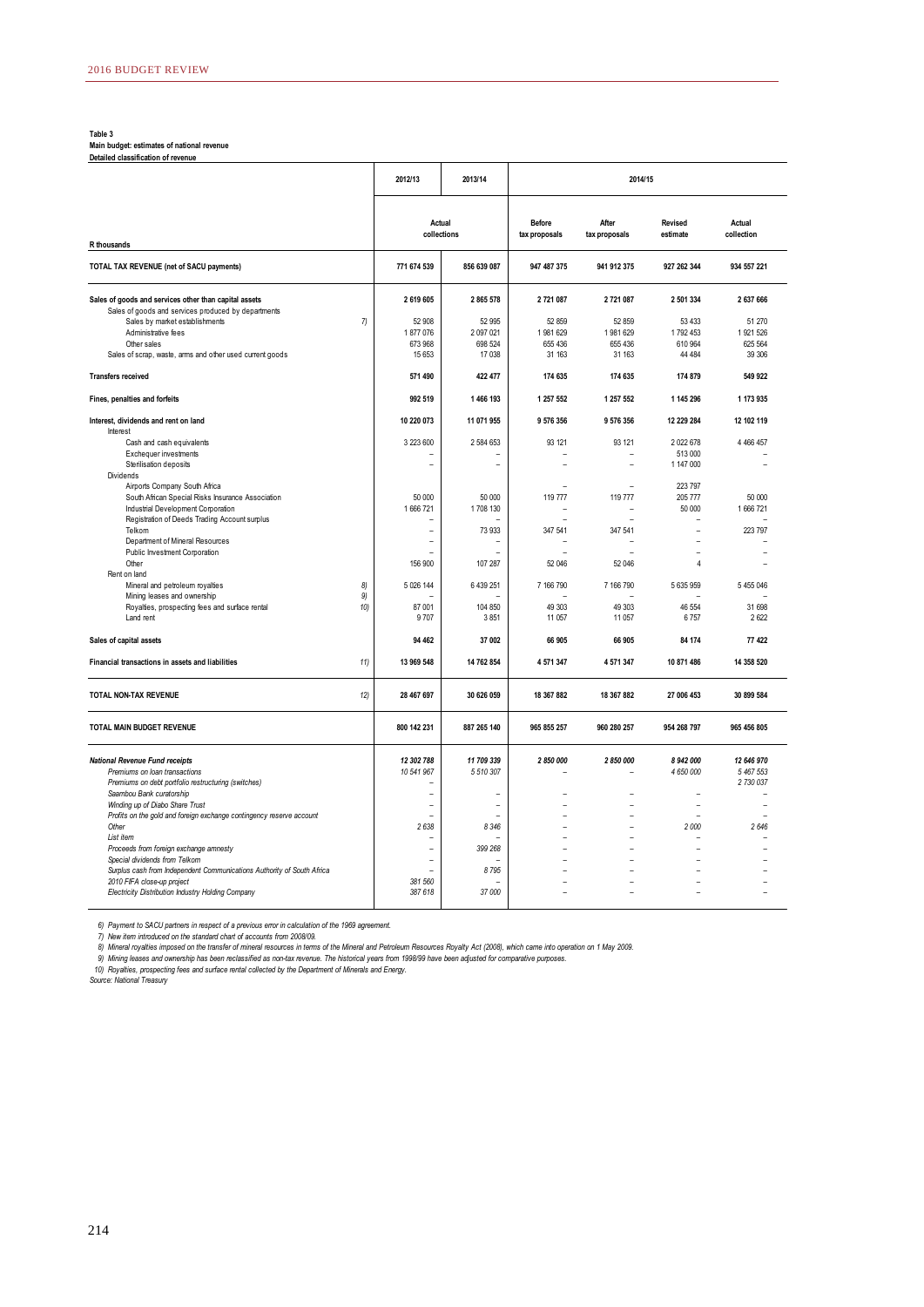## **Main budget: estimates of national revenue**

|                                                          |                                                                              |                                           |                                                                                   |                                          |                                            | Table 3<br>Main budget: estimates of national revenue<br>Detailed classification of revenue                                                                                                   |
|----------------------------------------------------------|------------------------------------------------------------------------------|-------------------------------------------|-----------------------------------------------------------------------------------|------------------------------------------|--------------------------------------------|-----------------------------------------------------------------------------------------------------------------------------------------------------------------------------------------------|
|                                                          | 2015/16                                                                      |                                           |                                                                                   | 2016/17                                  |                                            |                                                                                                                                                                                               |
| <b>Budget estimates</b><br>Before<br>tax proposals       | After                                                                        | <b>Revised</b><br>estimate                | % change on<br>2014/15<br>actual                                                  | <b>Before</b><br>tax proposals           | After                                      | R thousands                                                                                                                                                                                   |
| 1 021 977 775                                            | 1 030 253 091                                                                | 1 018 678 091                             | 9.0%                                                                              | 1 130 349 947                            | 1 135 339 423                              | TOTAL TAX REVENUE (net of SACU payments)                                                                                                                                                      |
| 2 558 962                                                | 2 558 962                                                                    | 2 880 075                                 | 9.2%                                                                              | 2 840 824                                | 2 840 824                                  | Sales of goods and services other than capital assets                                                                                                                                         |
| 55 259<br>1932092<br>538 091<br>33 5 20                  | 55 259<br>1 932 092<br>538 091<br>33 520                                     | 52 162<br>2 129 751<br>659 134<br>39 0 28 | 1.7%<br>10.8%<br>5.4%<br>$-0.7%$                                                  | 66 582<br>2 211 381<br>550 325<br>12 536 | 66 582<br>2 211 381<br>550 325<br>12 536   | Sales of goods and services produced by departments<br>7)<br>Sales by market establishments<br>Administrative fees<br>Other sales<br>Sales of scrap, waste, arms and other used current goods |
| 185 288                                                  | 185 288                                                                      | 187 717                                   | $-65.9%$                                                                          | 511 262                                  | 511 262                                    | <b>Transfers received</b>                                                                                                                                                                     |
| 1 199 002                                                | 1 199 002                                                                    | 890 615                                   | $-24.1%$                                                                          | 1 123 044                                | 1 123 044                                  | Fines, penalties and forfeits                                                                                                                                                                 |
| 11 091 779                                               | 11 091 779                                                                   | 10 436 547                                | $-13.8%$                                                                          | 8 207 449                                | 8 207 449                                  | Interest, dividends and rent on land<br>Interest                                                                                                                                              |
| 1077444<br>500 000<br>700 000                            | 1077444<br>500 000<br>700 000                                                | 4 296 180                                 | $-3.8%$<br>L,                                                                     | 3 0 36 4 99                              | 3 036 499<br>$\overline{a}$                | Cash and cash equivalents<br>Exchequer investments<br>Sterilisation deposits<br>Dividends                                                                                                     |
| 134 350<br>50 000<br>$\overline{a}$                      | 134 350<br>50 000                                                            | 50 000<br>1 656 368                       | $\overline{\phantom{0}}$<br>$\overline{a}$<br>$-0.6%$<br>$\overline{\phantom{0}}$ | 50 000                                   | 50 000<br>$\overline{a}$                   | Airports Company South Africa<br>South African Special Risks Insurance Association<br>Industrial Development Corporation<br>Registration of Deeds Trading Account surplus                     |
| $\overline{a}$                                           | L,<br>$\overline{a}$                                                         | 205 562                                   | $-8.1%$                                                                           |                                          | L,<br>$\overline{a}$                       | Telkom<br>Department of Mineral Resources                                                                                                                                                     |
| $\overline{a}$<br>$\overline{a}$                         | $\overline{a}$<br>÷,                                                         | $\overline{\phantom{a}}$<br>79 800        | $\overline{\phantom{a}}$<br>$\overline{a}$                                        | $\overline{\phantom{0}}$                 | $\overline{a}$<br>L,                       | Public Investment Corporation<br>Other                                                                                                                                                        |
| 6 220 717                                                | 6 220 717                                                                    | 3 460 493                                 | $-36.6%$                                                                          | 4 430 000                                | 4 430 000                                  | Rent on land<br>8)<br>Mineral and petroleum royalties                                                                                                                                         |
| 112 236<br>7 1 4 2                                       | 112 236<br>7 142                                                             | 25 6 29<br>5 0 0 4                        | $-19.1%$<br>90.8%                                                                 | 17 940<br>7499                           | 17 940<br>7499                             | 9)<br>Mining leases and ownership<br>10)<br>Royalties, prospecting fees and surface rental<br>Land rent                                                                                       |
| 80 471                                                   | 80 471                                                                       | 91 747                                    | 18.5%                                                                             | 57 970                                   | 57 970                                     | Sales of capital assets                                                                                                                                                                       |
| 3 922 026                                                | 3 922 026                                                                    | 41 354 059                                | 188.0%                                                                            | 13 916 226                               | 13 916 226                                 | 11)<br>Financial transactions in assets and liabilities                                                                                                                                       |
| 19 037 528                                               | 19 037 528                                                                   | 55 840 760                                | 80.7%                                                                             | 26 656 775                               | 26 656 775                                 | TOTAL NON-TAX REVENUE                                                                                                                                                                         |
| 1 041 015 303                                            | 1 049 290 619                                                                | 1 074 518 851                             | 11.3%                                                                             | 1 157 006 722                            | 1 161 996 198                              | TOTAL MAIN BUDGET REVENUE                                                                                                                                                                     |
| 2 000 000                                                | 2 000 000                                                                    | 14 159 903<br>3 000 000<br>2 564 903      |                                                                                   | 12 165 000                               | 12 165 000<br>$\overline{\phantom{a}}$     | <b>National Revenue Fund receipts</b><br>Premiums on loan transactions                                                                                                                        |
|                                                          |                                                                              |                                           |                                                                                   |                                          | $\overline{\phantom{0}}$<br>$\overline{a}$ | Saambou Bank curatorship<br>Winding up of Diabo Share Trust                                                                                                                                   |
| ۳                                                        | ÷,                                                                           | 3 000                                     |                                                                                   |                                          | $\overline{a}$                             | Profits on the gold and foreign exchange contingency reserve account<br>Other                                                                                                                 |
|                                                          |                                                                              |                                           |                                                                                   |                                          | $\overline{\phantom{0}}$<br>$\overline{a}$ | List item<br>Proceeds from foreign exchange amnesty                                                                                                                                           |
|                                                          |                                                                              |                                           |                                                                                   |                                          | $\overline{\phantom{a}}$                   | Special dividends from Telkom<br>Surplus cash from Independent Communications Authority of South Africa                                                                                       |
|                                                          |                                                                              |                                           |                                                                                   |                                          | -                                          | 2010 FIFA close-up project<br>Electricity Distribution Industry Holding Company                                                                                                               |
| Includes recoveries of loans and advances.<br>11)<br>12) | Includes National Revenue Fund receipts previously accounted for separately. |                                           |                                                                                   |                                          |                                            |                                                                                                                                                                                               |
|                                                          |                                                                              |                                           |                                                                                   |                                          |                                            | 215                                                                                                                                                                                           |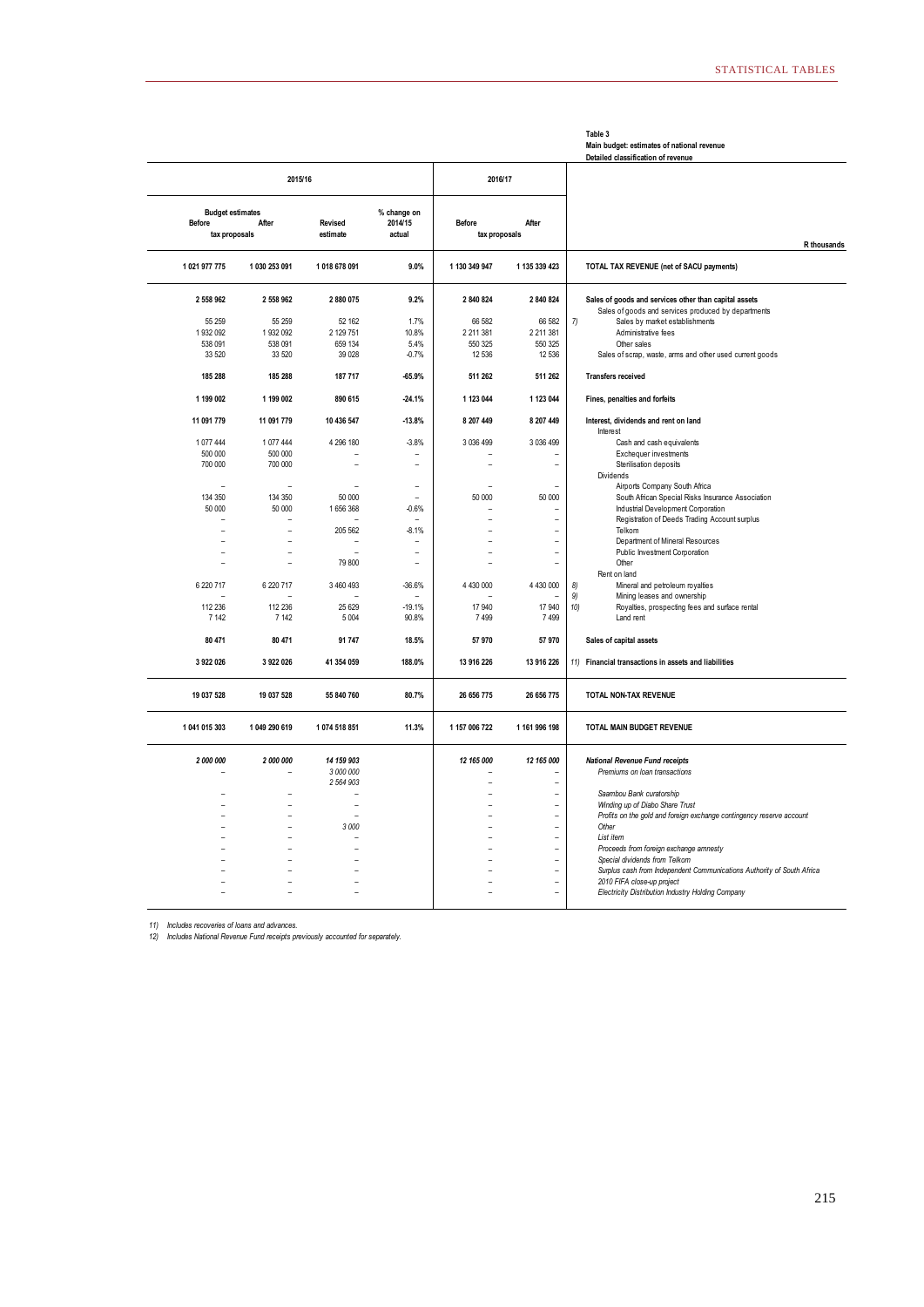**Table 4 Main budget: expenditure defrayed from the National Revenue Fund by vote**

|                                                                                                              |                          | 2012/13                  |                          | 2013/14                  |                          |  |
|--------------------------------------------------------------------------------------------------------------|--------------------------|--------------------------|--------------------------|--------------------------|--------------------------|--|
|                                                                                                              | Expenditure<br>on budget | of which<br>transfers    | transfers                | Expenditure<br>on budget | of which<br>transfers    |  |
|                                                                                                              | vote                     | to                       | to local                 | vote                     | to                       |  |
| R million                                                                                                    | outcome                  | provinces 1)             | government 2)            | outcome                  | provinces 1)             |  |
| 1 The Presidency                                                                                             | 342.7                    | ٠                        | $\overline{\phantom{a}}$ | 391.5                    |                          |  |
| 2<br>Parliament                                                                                              | 1 297.9                  | L.                       | ÷                        | 1535.5                   |                          |  |
| 3<br>Communications                                                                                          | 1 257.9                  | ÷.                       | ÷                        | 1 3 4 8.4                | $\overline{\phantom{a}}$ |  |
| Cooperative Governance and Traditional Affairs<br>4                                                          | 53 434.4                 | 0.9                      | 51 091.8                 | 56 401.6                 | 93.6                     |  |
| of which: local government equitable share                                                                   |                          | ÷.                       | 37 139.5                 |                          |                          |  |
| 5 Home Affairs                                                                                               | 5 3 9 5.0                | ۰                        | $\overline{\phantom{a}}$ | 6861.6                   |                          |  |
| 6 International Relations and Cooperation                                                                    | 5 233.7                  | ÷                        | ٠                        | 5915.5                   |                          |  |
| National Treasury<br>7                                                                                       | 21 019.0                 |                          | 1 056.3                  | 25 107.1                 |                          |  |
| 8 Planning, Monitoring and Evaluation                                                                        | 644.9                    |                          |                          | 670.3                    |                          |  |
| 9 Public Enterprises                                                                                         | 1 3 6 4 . 3              |                          | ٠                        | 269.4                    |                          |  |
| 10 Public Service and Administration                                                                         | 678.4                    |                          | L.                       | 785.8                    |                          |  |
| 11 Public Works                                                                                              | 7 203.9                  | 2 3 0 8.4                | 661.5                    | 6 0 22.7                 | 610.2                    |  |
| 12 Statistics South Africa                                                                                   | 1761.7                   |                          | ۳                        | 1728.4                   |                          |  |
| 13 Women                                                                                                     | 150.7<br>14 885.9        | 11 205.9                 | ٠<br>Ĭ.                  | 161.6<br>17 011.1        | 12 326.3                 |  |
| 14 Basic Education<br>15 Higher Education and Training                                                       | 33 520.2                 |                          |                          | 36 397.3                 |                          |  |
| 16 Health                                                                                                    | 28 261.5                 | 25 882.0                 | $\overline{\phantom{0}}$ | 30 224.5                 | 27 487.2                 |  |
| 17 Social Development                                                                                        | 111 144.8                |                          | $\overline{a}$           | 117 110.8                |                          |  |
| 18 Correctional Services                                                                                     | 17 313.6                 |                          | ÷                        | 18 650.6                 |                          |  |
| 19 Defence and Military Veterans                                                                             | 37 702.2                 |                          | $\overline{a}$           | 40 447.5                 |                          |  |
| 20 Independent Police Investigative Directorate                                                              | 171.4                    |                          | ٠                        | 193.1                    |                          |  |
| 21 Justice and Constitutional Development                                                                    | 12 311.2                 |                          | ٠                        | 13 048.6                 |                          |  |
| 22 Office of the Chief Justice and Judicial Administration                                                   | 597.1                    | ÷                        | ٠                        | 679.1                    | ÷.                       |  |
| 23 Police                                                                                                    | 63 156.6                 |                          | $\overline{\phantom{a}}$ | 68 791.4                 | ÷.                       |  |
| 24 Agriculture, Forestry and Fisheries                                                                       | 5 813.2                  | 2 062.4                  | $\overline{\phantom{a}}$ | 6 111.3                  | 2 148.6                  |  |
| 25 Economic Development                                                                                      | 673.5                    |                          |                          | 771.4                    |                          |  |
| 26 Energy                                                                                                    | 6659.0                   | ÷                        | 1 3 5 1 . 4              | 6477.1                   |                          |  |
| 27 Environmental Affairs                                                                                     | 4 942.7                  | ÷                        | ۰                        | 5 200.3                  |                          |  |
| 28 Labour                                                                                                    | 2 0 3 4.6                |                          | ٠                        | 2 3 7 1 . 4              |                          |  |
| 29 Mineral Resources                                                                                         | 1 173.6                  | L.                       | ٠                        | 1 3 8 7 . 2              |                          |  |
| 30 Science and Technology                                                                                    | 4 973.3                  |                          | ٠                        | 6 169.5                  |                          |  |
| 31 Small Business Development                                                                                | 851.6                    | ÷                        | ٠                        | 1 0 5 2.4                |                          |  |
| 32 Telecommunications and Postal Services                                                                    | 1017.9                   |                          | $\overline{a}$           | 1701.5                   |                          |  |
| 33 Tourism                                                                                                   | 1 3 7 2.0                |                          | ÷                        | 1512.7                   |                          |  |
| 34 Trade and Industry                                                                                        | 7 4 3 4.8                |                          |                          | 8 3 2 7 . 9              |                          |  |
| 35 Transport                                                                                                 | 39 328.2                 | 12 299.1                 | 4921.7                   | 43 036.8                 | 13 290.3                 |  |
| 36 Water and Sanitation                                                                                      | 8 9 0 7.9                |                          | 562.4                    | 10 505.9                 |                          |  |
| 37 Arts and Culture                                                                                          | 2659.3                   | 564.6                    |                          | 2806.5                   | 594.8                    |  |
| 38 Human Settlements                                                                                         | 24 196.9                 | 15 395.0                 | 7 392.2                  | 27 443.3                 | 17 028.3                 |  |
| 39 Rural Development and Land Reform                                                                         | 8919.6                   |                          |                          | 9 4 5 4.1                |                          |  |
| 40 Sport and Recreation South Africa                                                                         | 1 0 54.1                 | 469.6                    | 123.1                    | 1073.0                   | 497.6                    |  |
| Total appropriation by vote                                                                                  | 540 861.0                | 70 187.9                 | 67 160.6                 | 585 155.6                | 74 076.9                 |  |
| Plus:                                                                                                        |                          |                          |                          |                          |                          |  |
| Direct charges against the National Revenue Fund<br>President and Deputy President salaries (The Presidency) | 2.6                      |                          | ۰                        | 2.6                      |                          |  |
| Members' remuneration (Parliament)                                                                           | 389.1                    |                          | $\overline{\phantom{a}}$ | 401.9                    |                          |  |
| Debt-service costs (National Treasury)                                                                       | 88 121.1                 |                          | ٠                        | 101 184.7                |                          |  |
| Provincial equitable share (National Treasury)<br>4)                                                         | 310 740.7                | 310 740.7                | $\overline{\phantom{a}}$ | 336 495.3                | 336 495.3                |  |
| General fuel levy sharing with metropolitan municipalities (National Treasury)                               | 9 0 39.7                 |                          | 9 0 39.7                 | 9613.4                   |                          |  |
| National Revenue Fund payments (National Treasury)                                                           | 2587.2                   |                          |                          | 516.3                    |                          |  |
| of which:                                                                                                    |                          |                          |                          |                          |                          |  |
| Defrayal of the gold and foreign exchange contingency reserve account losses                                 | 152.5                    | ۰                        | $\overline{\phantom{a}}$ | 28.1                     |                          |  |
| Revaluation losses on foreign currency transactions                                                          | 263.1                    |                          |                          |                          |                          |  |
| Premiums on loan transactions                                                                                | 2 171.6                  |                          | $\overline{\phantom{a}}$ | 457.2                    |                          |  |
| Saambou Bank                                                                                                 |                          |                          | $\overline{\phantom{a}}$ | 31.0                     |                          |  |
| Skills levy and sector education and training authorities (Higher Education and Training)                    | 11 694.5                 |                          | $\overline{\phantom{a}}$ | 12 090.2                 |                          |  |
| Magistrates' salaries (Justice and Constitutional Development)                                               | 1 3 1 4.8                |                          | $\overline{\phantom{a}}$ | 1510.0                   |                          |  |
| Judges' salaries (Office of the Chief Justice and Judicial Administration)                                   | 744.8                    |                          |                          | 788.7                    |                          |  |
| Total direct charges against the National Revenue Fund                                                       | 424 634.5                | 310 740.7                | 9 039.7                  | 462 603.0                | 336 495.3                |  |
| Provisional allocation not assigned to votes                                                                 |                          |                          |                          |                          |                          |  |
| Total                                                                                                        | 965 495.6                | 380 928.6                | 76 200.3                 | 1 047 758.6              | 410 572.2                |  |
| Contingency reserve                                                                                          | ۰                        | $\overline{\phantom{a}}$ | -                        | $\overline{a}$           |                          |  |
| National government projected underspending                                                                  | ÷                        |                          | $\overline{\phantom{0}}$ | ÷                        |                          |  |
| Local government repayment to the National Revenue Fund                                                      |                          |                          |                          |                          |                          |  |
| Main budget expenditure                                                                                      | 965 495.6                | 380 928.6                | 76 200.3                 | 1 047 758.6              | 410 572.2                |  |

1) Includes provincial equitable share and conditional grants allocated to provinces.<br>2) Includes local government equitable share and conditional grants allocated to local government as well as general fuel levy sharing w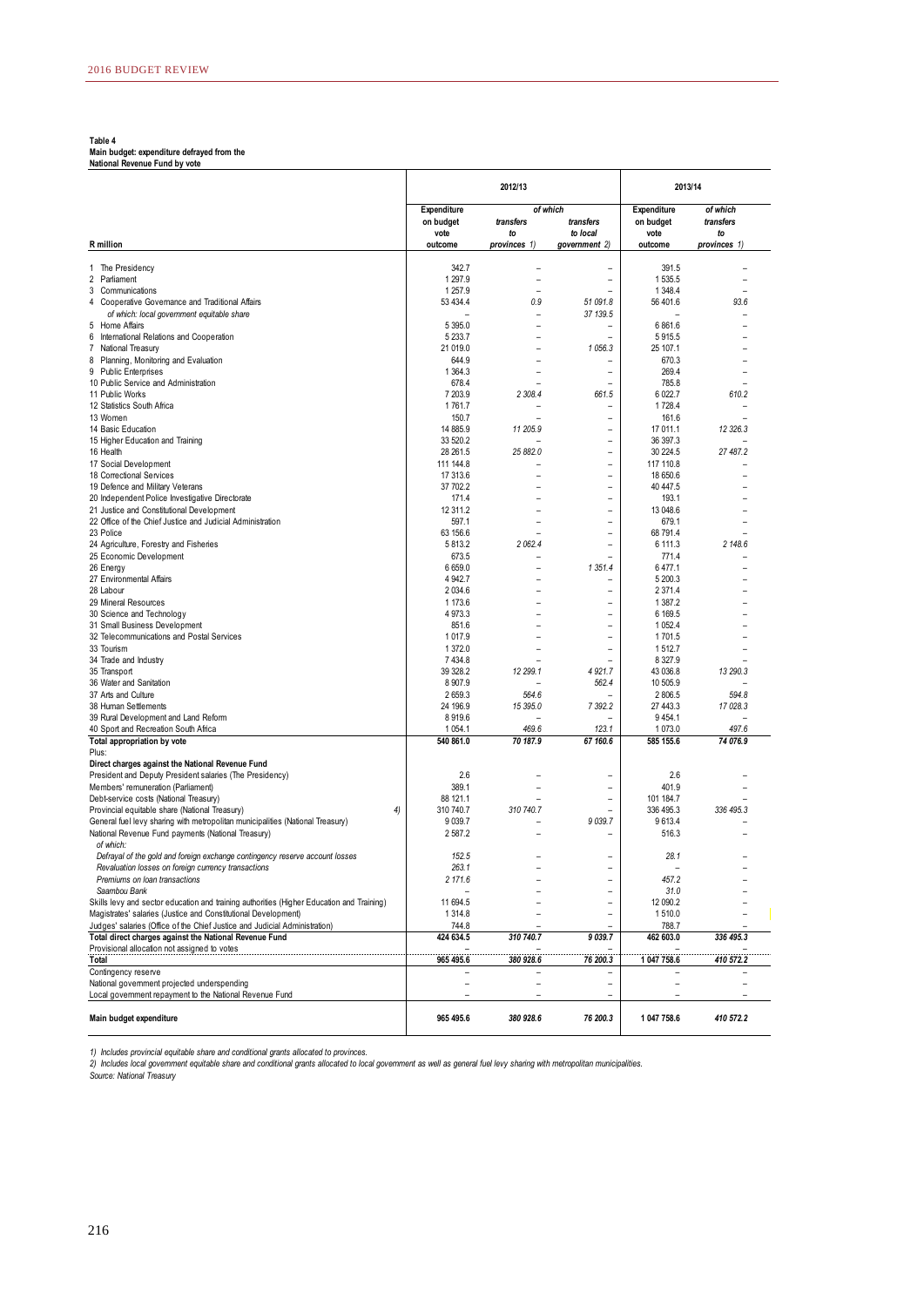|                                                                                                                                      |                                | 2015/16                        |                                            | 2014/15                          |                              | 2013/14                                |
|--------------------------------------------------------------------------------------------------------------------------------------|--------------------------------|--------------------------------|--------------------------------------------|----------------------------------|------------------------------|----------------------------------------|
|                                                                                                                                      |                                |                                | of which                                   |                                  | Expenditure                  | of which                               |
| R million                                                                                                                            | Adjusted<br>appro-<br>priation | <b>Budget</b><br>estimate $3)$ | transfers<br>to local<br>government 2)     | transfers<br>to<br>provinces 1)  | on budget<br>vote<br>outcome | transfers<br>to local<br>government 2) |
| 1 The Presidency                                                                                                                     | 475.9                          | 510.3                          | $\overline{\phantom{a}}$                   |                                  | 421.3                        | ۰                                      |
| 2 Parliament                                                                                                                         | 1594.2                         | 1566.9                         | ÷                                          | ÷                                | 1667.8                       | -                                      |
| 3 Communications<br>4 Cooperative Governance and Traditional Affairs                                                                 | 1 290.9<br>70 815.5            | 1 280.9<br>69 314.2            | $\overline{\phantom{a}}$<br>56 649.1       | $\overline{\phantom{a}}$<br>86.0 | 1 287.2<br>59 563.7          | L.<br>53 477.8                         |
| of which: local government equitable share                                                                                           |                                |                                | 41 592.1                                   | ۳                                |                              | 38 964.3                               |
| 5 Home Affairs                                                                                                                       | 7 348.7                        | 6 450.8                        | $\equiv$                                   | $\overline{\phantom{a}}$         | 7 0 69.5                     |                                        |
| 6 International Relations and Cooperation                                                                                            | 6510.9<br>28 726.1             | 5 6 98.6                       | $\overline{\phantom{a}}$                   | ۰<br>L.                          | 6 0 66.5<br>26 182.5         |                                        |
| 7 National Treasury<br>8 Planning, Monitoring and Evaluation                                                                         | 754.2                          | 26 957.3<br>717.7              | 1 399.0<br>$\overline{\phantom{a}}$        | ۰                                | 740.6                        | 1 149.2                                |
| 9 Public Enterprises                                                                                                                 | 23 302.6                       | 267.5                          | ۳                                          | ۰                                | 296.1                        |                                        |
| 10 Public Service and Administration<br>11 Public Works                                                                              | 847.6<br>6 3 1 2.2             | 837.0<br>6411.1                | $\overline{\phantom{a}}$<br>594.6          | ۰<br>605.7                       | 787.8<br>6 0 22.0            | 611.3                                  |
| 12 Statistics South Africa                                                                                                           | 2 3 2 3 . 3                    | 2 2 4 5 . 2                    | $\overline{\phantom{a}}$                   | ۰                                | 2 156.4                      |                                        |
| 13 Women                                                                                                                             | 189.1                          | 187.0                          | ۰                                          |                                  | 177.5                        |                                        |
| 14 Basic Education                                                                                                                   | 21 286.4                       | 21 511.1                       | ۳                                          | 13 549.8                         | 19 528.9                     | ä,                                     |
| 15 Higher Education and Training<br>16 Health                                                                                        | 42 016.8<br>36 211.1           | 41 937.8<br>36 468.0           | ۳<br>$\overline{\phantom{a}}$              | 30 171.1                         | 39 053.5<br>33 539.0         | ÷                                      |
| 17 Social Development                                                                                                                | 137 893.6                      | 138 168.6                      | ۳                                          | 27.5                             | 127 860.5                    | ÷                                      |
| 18 Correctional Services                                                                                                             | 20 588.6                       | 20 617.6                       | $\overline{\phantom{a}}$                   | ۳                                | 19 529.3                     | ÷                                      |
| 19 Defence and Military Veterans<br>20 Independent Police Investigative Directorate                                                  | 45 088.2<br>234.8              | 44 579.4<br>234.8              | ۳<br>$\overline{\phantom{a}}$              | L.<br>۰                          | 42 842.4<br>232.4            | L.<br>÷                                |
| 21 Justice and Constitutional Development                                                                                            | 15 010.8                       | 14 984.0                       | ۳                                          | ÷                                | 14 218.0                     | ä,                                     |
| 22 Office of the Chief Justice and Judicial Administration                                                                           | 783.4                          | 742.4                          | $\overline{\phantom{a}}$                   | ۰                                | 680.2                        | ÷                                      |
| 23 Police<br>24 Agriculture, Forestry and Fisheries                                                                                  | 76 720.8<br>6 4 0 8.8          | 76 377.1<br>6 383.0            | ۳<br>$\overline{\phantom{a}}$              | 2 3 6 2.2                        | 72 507.2<br>6 6 28.9         | L.<br>÷                                |
| 25 Economic Development                                                                                                              | 885.8                          | 885.8                          |                                            |                                  | 694.9                        |                                        |
| 26 Energy                                                                                                                            | 7 267.6                        | 7 482.1                        | 1 241.6                                    | ۳                                | 6 220.1                      | 1815.5                                 |
| 27 Environmental Affairs<br>28 Labour                                                                                                | 5943.3<br>2 704.2              | 5 948.0<br>2686.9              | L,<br>$\overline{\phantom{a}}$             |                                  | 5 675.1<br>2419.9            |                                        |
| 29 Mineral Resources                                                                                                                 | 1638.5                         | 1618.5                         | ۳                                          |                                  | 1475.2                       |                                        |
| 30 Science and Technology                                                                                                            | 7466.1                         | 7 482.1                        | $\overline{\phantom{0}}$                   |                                  | 6 389.0                      | ۰                                      |
| 31 Small Business Development                                                                                                        | 1 1 2 7 .5                     | 1 103.2                        | ÷                                          |                                  | 1 1 2 5 .5                   |                                        |
| 32 Telecommunications and Postal Services<br>33 Tourism                                                                              | 1 405.3<br>1794.2              | 1413.3<br>1800.2               | $\overline{a}$<br>$\overline{\phantom{0}}$ |                                  | 1568.1<br>1557.6             | ÷<br>÷                                 |
| 34 Trade and Industry                                                                                                                | 9 4 9 7.8                      | 9593.7                         |                                            |                                  | 8 6 5 9.8                    |                                        |
| 35 Transport                                                                                                                         | 53 615.1                       | 53 357.3                       | 5 946.1                                    | 14 194.2                         | 49 147.1                     | 5 602.2                                |
| 36 Water and Sanitation<br>37 Arts and Culture                                                                                       | 15 746.5<br>3 8 26.0           | 16 44 6.5<br>3919.9            | 1 050.8                                    | 1 016.2                          | 11 616.7<br>3 4 5 4.2        | 1 129.2                                |
| 38 Human Settlements                                                                                                                 | 30 543.4                       | 30 943.4                       | 10 584.7                                   | 17 084.4                         | 29 358.2                     | 9 0 76.9                               |
| 39 Rural Development and Land Reform                                                                                                 | 9 197.4                        | 9 3 7 9 . 7                    |                                            |                                  | 9 3 9 5.8                    |                                        |
| 40 Sport and Recreation South Africa<br>Total appropriation by vote                                                                  | 980.9<br>706 374.0             | 988.5<br>679 497.5             | 77 465.7                                   | 525.6<br>79 622.6                | 966.8<br>628 783.3           | 120.0<br>72 982.0                      |
| Plus:                                                                                                                                |                                |                                |                                            |                                  |                              |                                        |
| Direct charges against the National Revenue Fund<br>President and Deputy President salaries (The Presidency)                         | 5.7                            | 5.7                            |                                            |                                  | 4.8                          |                                        |
| Members' remuneration (Parliament)                                                                                                   | 503.1                          | 503.1                          | $\overline{\phantom{0}}$<br>۳              |                                  | 479.8                        | ۰                                      |
| Debt-service costs (National Treasury)                                                                                               | 127 902.0                      | 126 440.4                      | $\overline{a}$                             |                                  | 114 798.4                    |                                        |
| Provincial equitable share (National Treasury)                                                                                       | 386 500.0 4)<br>10 658.9       | 382 673.5                      |                                            | 359 921.8                        | 359 921.8                    | 9613.4                                 |
| General fuel levy sharing with metropolitan municipalities (National Treasury)<br>National Revenue Fund payments (National Treasury) | 681.7                          | 10 658.9<br>121.0              | 10 190.2                                   |                                  | 10 190.2<br>1 525.5          |                                        |
| of which:                                                                                                                            |                                |                                |                                            |                                  |                              |                                        |
| Defrayal of the gold and foreign exchange contingency reserve account losses                                                         | 152.8                          | 121.0                          | $\overline{\phantom{0}}$                   |                                  | 67.8                         |                                        |
|                                                                                                                                      | 528.8                          | $\overline{\phantom{a}}$       | $\overline{a}$<br>۳                        |                                  | 1 457.7                      |                                        |
| Revaluation losses on foreign currency transactions                                                                                  | ٠                              |                                | $\overline{a}$                             |                                  |                              |                                        |
| Premiums on loan transactions<br>Saambou Bank                                                                                        | 15 800.0                       | 14 690.0                       | $\overline{a}$                             |                                  | 13 838.8                     |                                        |
| Skills levy and sector education and training authorities (Higher Education and Training)                                            |                                |                                |                                            |                                  | 1 622.4                      | ۰                                      |
| Magistrates' salaries (Justice and Constitutional Development)                                                                       | 1830.8                         | 1880.8                         | $\overline{a}$                             |                                  |                              |                                        |
| Judges' salaries (Office of the Chief Justice and Judicial Administration)<br>Total direct charges against the National Revenue Fund | 873.7<br>544 756.0             | 873.7<br>537 847.2             | 10 190.2                                   | 359 921.8                        | 872.2<br>503 253.9           | 9 613.4                                |
| Provisional allocation not assigned to votes<br>Total                                                                                | 1 251 130.0                    | 1 217 344.7                    | 87 655.9                                   | 439 544.4                        | 1 132 037.2                  | 82 595.4                               |
| Contingency reserve                                                                                                                  |                                | 5 000.0                        | $\overline{a}$                             |                                  |                              |                                        |
| National government projected underspending<br>Local government repayment to the National Revenue Fund                               | $-3000.0$<br>$-1200.0$         |                                | -<br>L.                                    | $\overline{\phantom{0}}$         | $\overline{a}$               | ۰                                      |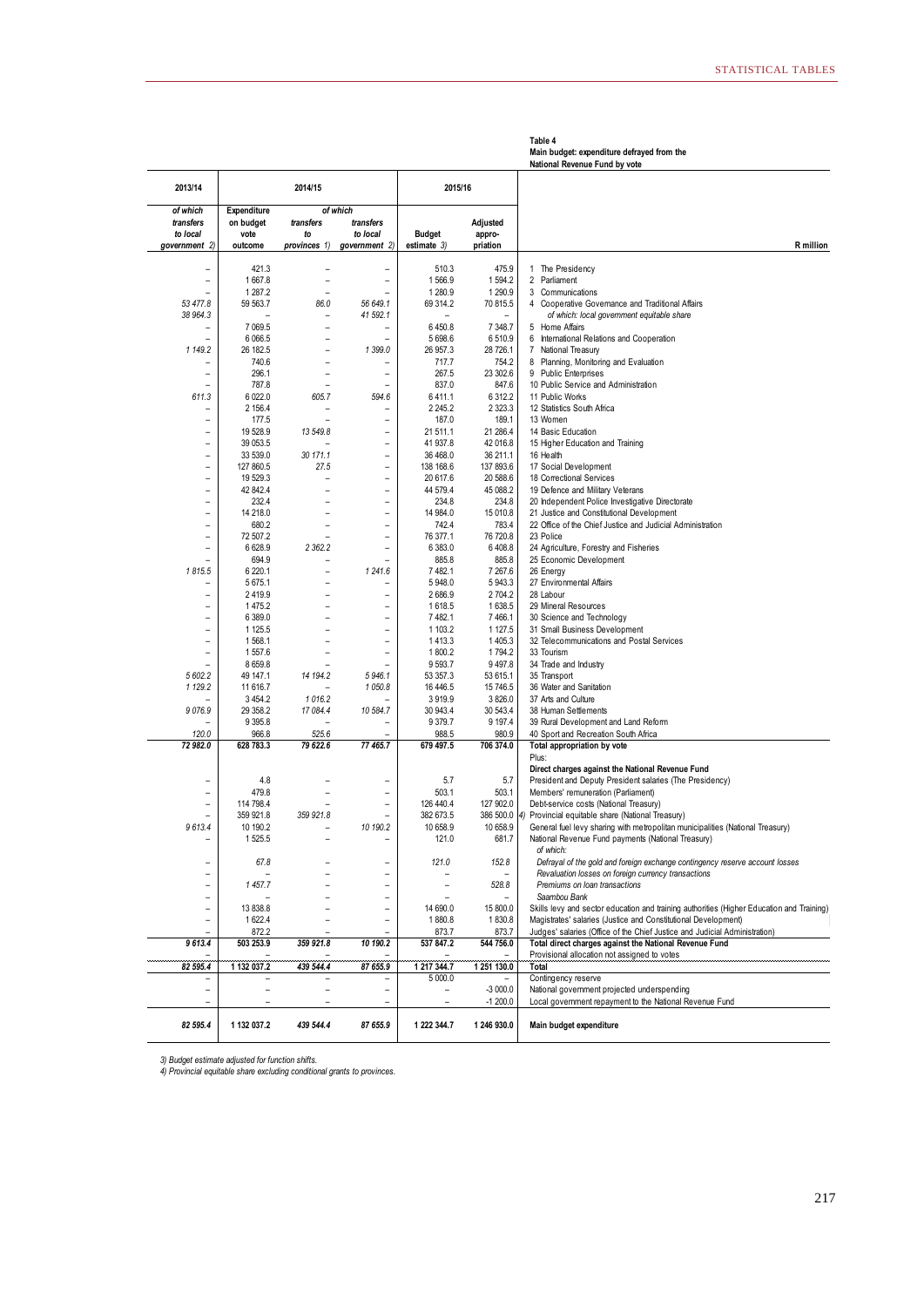**Table 4 Main budget: expenditure defrayed from the National Revenue Fund by vote**

|                                                                                                                                                             |                            | 2015/16                  |                                   | 2016/17                   |                    |                                   |
|-------------------------------------------------------------------------------------------------------------------------------------------------------------|----------------------------|--------------------------|-----------------------------------|---------------------------|--------------------|-----------------------------------|
|                                                                                                                                                             |                            |                          | of which                          |                           |                    | of which                          |
|                                                                                                                                                             |                            | transfers                | transfers                         |                           | transfers          | transfers                         |
| R million                                                                                                                                                   | <b>Revised</b><br>estimate | to<br>provinces 1)       | to local<br>government 2)         | <b>Budget</b><br>estimate | to<br>provinces 1) | to local<br>government 2)         |
|                                                                                                                                                             |                            |                          |                                   |                           |                    |                                   |
| 1 The Presidency                                                                                                                                            | 448.3                      |                          | $\overline{\phantom{0}}$          | 499.7                     | Ĭ.                 |                                   |
| 2 Parliament                                                                                                                                                | 1594.2                     |                          | $\overline{\phantom{a}}$          | 1659.6                    | Ē,                 |                                   |
| Communications<br>3                                                                                                                                         | 1 288.6                    | 103.2                    | 65 851.3                          | 1 3 4 5 . 4<br>72 994.0   | Ē,<br>111.5        | 68 190.1                          |
| 4 Cooperative Governance and Traditional Affairs<br>of which: local government equitable share                                                              | 69 415.5                   | ۳                        | 50 506.5                          |                           | ۳                  | 52 568.7                          |
| 5 Home Affairs                                                                                                                                              | 7 3 4 8.7                  | ۳                        | $\overline{\phantom{a}}$          | 7 167.1                   | Ē,                 |                                   |
| 6 International Relations and Cooperation                                                                                                                   | 6510.9                     |                          | $\overline{\phantom{a}}$          | 5 888.7                   | ÷,                 |                                   |
| 7 National Treasury                                                                                                                                         | 28 704.6                   | $\overline{\phantom{a}}$ | 1 435.3                           | 28 471.4                  | i.                 | 1486.5                            |
| 8 Planning, Monitoring and Evaluation                                                                                                                       | 749.2                      | $\overline{\phantom{a}}$ |                                   | 827.7                     | ۳                  |                                   |
| 9 Public Enterprises                                                                                                                                        | 23 282.6                   | ÷                        | $\overline{\phantom{a}}$          | 274.0                     | ÷                  | $\sim$                            |
| 10 Public Service and Administration<br>11 Public Works                                                                                                     | 830.3                      | $\overline{\phantom{a}}$ | $\overline{\phantom{a}}$          | 770.4                     | ٠                  | $\overline{\phantom{a}}$          |
| 12 Statistics South Africa                                                                                                                                  | 6 252.2<br>2 2 6 0.1       | 552.3<br>$\equiv$        | 587.7<br>$\overline{\phantom{0}}$ | 6528.8<br>2 489.1         | 761.7<br>۳         | 664.0<br>$\overline{\phantom{a}}$ |
| 13 Women                                                                                                                                                    | 189.1                      | ÷                        | ۳                                 | 196.9                     | ÷                  | $\sim$                            |
| 14 Basic Education                                                                                                                                          | 21 088.4                   | 15 631.8                 | ÷,                                | 22 269.6                  | 16 213.0           |                                   |
| 15 Higher Education and Training                                                                                                                            | 41 929.3                   |                          | ÷,                                | 49 188.3                  |                    |                                   |
| 16 Health                                                                                                                                                   | 35 753.8                   | 31 904.7                 | ÷,                                | 38 563.3                  | 33 972.0           |                                   |
| 17 Social Development                                                                                                                                       | 136 943.6                  | 47.5                     | $\overline{a}$                    | 148 937.7                 | 85.5               |                                   |
| 18 Correctional Services                                                                                                                                    | 20 588.6                   | ÷.                       | ÷,                                | 21 577.3                  | i.                 |                                   |
| 19 Defence and Military Veterans                                                                                                                            | 45 088.2<br>234.8          | ۳<br>÷                   | ÷,<br>۳                           | 47 169.7                  | ÷<br>i.            |                                   |
| 20 Independent Police Investigative Directorate<br>21 Justice and Constitutional Development                                                                | 14 850.8                   | ٠                        | ۳                                 | 246.1<br>16 049.7         | ÷                  |                                   |
| 22 Office of the Chief Justice and Judicial Administration                                                                                                  | 783.4                      | ٠                        | $\overline{\phantom{0}}$          | 865.0                     | ۳                  |                                   |
| 23 Police                                                                                                                                                   | 76 220.8                   | ÷                        | L.                                | 80 984.9                  | ÷                  |                                   |
| 24 Agriculture, Forestry and Fisheries                                                                                                                      | 6 3 9 8.8                  | 2 171.5                  | ۳                                 | 6 3 3 3.0                 | 2 202.5            |                                   |
| 25 Economic Development                                                                                                                                     | 885.8                      |                          |                                   | 674.7                     |                    |                                   |
| 26 Energy                                                                                                                                                   | 7 257.9                    | ÷                        | 2 158.2                           | 7 545.2                   | i.                 | 2 131.9                           |
| 27 Environmental Affairs                                                                                                                                    | 5 943.3                    | L.                       |                                   | 6 4 3 0.1                 | ۰                  |                                   |
| 28 Labour                                                                                                                                                   | 2682.8                     | L.<br>L.                 | $\overline{\phantom{a}}$          | 2847.9                    | ۰<br>۰             | ٠                                 |
| 29 Mineral Resources<br>30 Science and Technology                                                                                                           | 1 638.5<br>7461.1          | ٠                        | ۳<br>÷.                           | 1669.1<br>7 4 29.0        | ÷                  | ٠                                 |
| 31 Small Business Development                                                                                                                               | 1 1 1 5.2                  | ۷                        | ۳                                 | 1 3 2 5.4                 | ä,                 | ٠                                 |
| 32 Telecommunications and Postal Services                                                                                                                   | 1 205.3                    | ÷                        | ۳                                 | 2417.4                    | ÷                  | $\overline{\phantom{a}}$          |
| 33 Tourism                                                                                                                                                  | 1769.2                     | ٠                        | ۳                                 | 2 009.5                   | ÷                  |                                   |
| 34 Trade and Industry                                                                                                                                       | 9 4 9 7.8                  | ÷.                       | ÷.                                | 10 327.5                  | ÷,                 |                                   |
| 35 Transport                                                                                                                                                | 53 615.1                   | 14 746.9                 | 6 0 4 9.9                         | 56 015.2                  | 15 602.8           | 5 694.2                           |
| 36 Water and Sanitation                                                                                                                                     | 15 294.5                   |                          | 2 2 5 4.5                         | 15 245.3                  |                    | 4 695.0                           |
| 37 Arts and Culture                                                                                                                                         | 3761.0                     | 1 274.3                  |                                   | 4 0 7 0.9                 | 1 3 5 7 . 1        |                                   |
| 38 Human Settlements<br>39 Rural Development and Land Reform                                                                                                | 30 543.4<br>9 187.4        | 18 302.7                 | 10 654.3                          | 30 690.9<br>10 124.3      | 18 284.0           | 10 839.5                          |
| 40 Sport and Recreation South Africa                                                                                                                        | 979.4                      | 533.2                    |                                   | 1 0 28.6                  | 555.7              |                                   |
| Total appropriation by vote                                                                                                                                 | 701 592.3                  | 85 268.1                 | 88 991.3                          | 721 148.2                 | 89 145.8           | 93 701.1                          |
| Plus:                                                                                                                                                       |                            |                          |                                   |                           |                    |                                   |
| Direct charges against the National Revenue Fund                                                                                                            |                            |                          |                                   |                           |                    |                                   |
| President and Deputy President salaries (The Presidency)                                                                                                    | 5.7                        |                          |                                   | 6.0                       |                    |                                   |
| Members' remuneration (Parliament)                                                                                                                          | 503.1<br>129 111.2         | ÷,                       | -<br>-                            | 529.8<br>147 720.0        |                    |                                   |
| Debt-service costs (National Treasury)<br>Provincial equitable share (National Treasury)<br>4)                                                              | 386 500.0                  | 386 500.0                |                                   | 410 698.6                 | 410 698.6          |                                   |
| General fuel levy sharing with metropolitan municipalities (National Treasury)                                                                              | 10 658.9                   |                          | 10 658.9                          | 11 223.8                  |                    | 11 223.8                          |
| National Revenue Fund payments (National Treasury)                                                                                                          | 681.7                      |                          |                                   | 145.0                     |                    |                                   |
| of which:                                                                                                                                                   |                            |                          |                                   |                           |                    |                                   |
| Defrayal of the gold and foreign exchange contingency reserve account losses                                                                                | 152.8                      |                          |                                   | 145.0                     |                    |                                   |
| Revaluation losses on foreign currency transactions                                                                                                         | $\overline{\phantom{a}}$   |                          | $\overline{\phantom{0}}$          | $\overline{\phantom{a}}$  |                    |                                   |
| Premiums on loan transactions                                                                                                                               | 528.8                      |                          |                                   |                           |                    |                                   |
| Saambou Bank                                                                                                                                                |                            |                          |                                   |                           |                    |                                   |
| Skills levy and sector education and training authorities (Higher Education and Training)<br>Magistrates' salaries (Justice and Constitutional Development) | 15 800.0<br>1590.8         |                          | -<br>$\overline{\phantom{0}}$     | 17 639.6<br>2 040.2       |                    |                                   |
| Judges' salaries (Office of the Chief Justice and Judicial Administration)                                                                                  | 873.7                      |                          |                                   | 920.1                     |                    |                                   |
| Total direct charges against the National Revenue Fund                                                                                                      | 545 725.1                  | 386 500.0                | 10 658.9                          | 590 923.1                 | 410 698.6          | 11 223.8                          |
| Provisional allocation not assigned to votes                                                                                                                |                            |                          |                                   | 266.8                     |                    |                                   |
| Total                                                                                                                                                       | 1 247 317.4                | 471 768.1                | 99 650.2                          | 1 312 338.1               | 499 844.4          | 104 925.0                         |
| Contingency reserve                                                                                                                                         |                            |                          |                                   | 6 000.0                   |                    |                                   |
| National government projected underspending                                                                                                                 | ۳                          |                          | -                                 |                           | ۳                  |                                   |
| Local government repayment to the National Revenue Fund                                                                                                     |                            |                          |                                   | $\overline{\phantom{a}}$  |                    |                                   |
| Main budget expenditure                                                                                                                                     | 1 247 317.4                | 471 768.1                | 99 650.2                          | 1 318 338.1               | 499 844.4          | 104 925.0                         |

1) Includes provincial equitable share and conditional grants allocated to provinces.<br>2) Includes local government equitable share and conditional grants allocated to local government as well as general fuel levy sharing w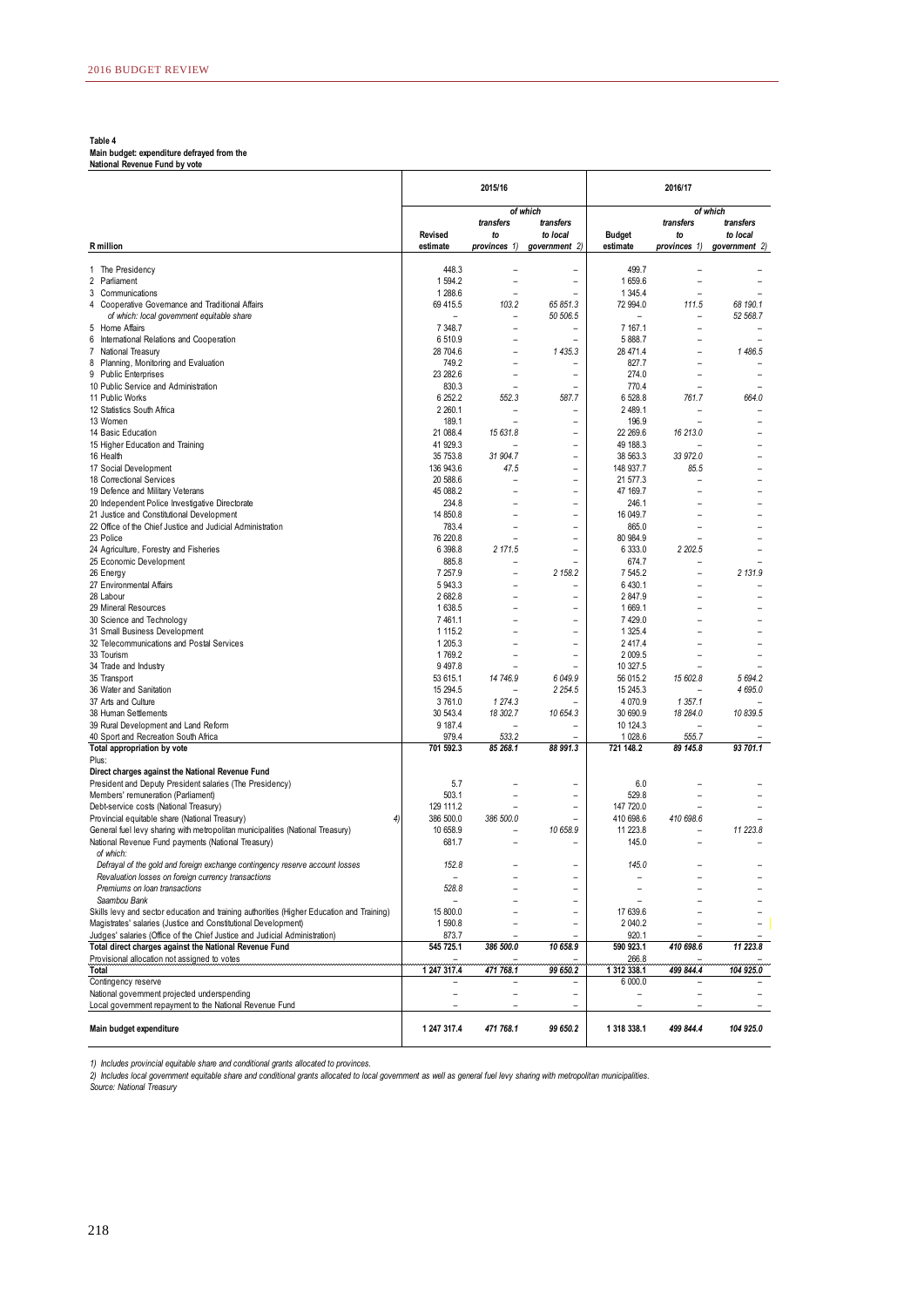| of which<br>transfers<br>transfers<br><b>Budget</b><br>to<br>to local<br>estimate<br>government 2)<br><b>R</b> million<br>provinces 1)<br>520.0<br>1 The Presidency<br>$\overline{\phantom{m}}$<br>۰<br>1802.3<br>2 Parliament<br>$\bar{ }$<br>÷<br>1526.9<br>3 Communications<br>÷<br>÷<br>84 258.5<br>130.6<br>78 996.1<br>4 Cooperative Governance and Traditional Affairs<br>61 731.8<br>of which: local government equitable share<br>$\equiv$<br>$\equiv$<br>7 173.7<br>5 Home Affairs<br>$\overline{\phantom{0}}$<br>$\overline{\phantom{a}}$<br>6 International Relations and Cooperation<br>6 182.6<br>÷<br>$\overline{\phantom{0}}$<br>32 310.5<br>1691.0<br>National Treasury<br>7<br>994.3<br>8 Planning, Monitoring and Evaluation<br>۳<br>$\overline{\phantom{a}}$<br>289.9<br>÷,<br>9 Public Enterprises<br>L.<br>948.7<br>10 Public Service and Administration<br>$\overline{\phantom{a}}$<br>۰<br>7661.8<br>856.3<br>758.0<br>11 Public Works<br>2 200.4<br>12 Statistics South Africa<br>۳<br>$\overline{\phantom{a}}$<br>13 Women<br>216.9<br>÷,<br>24 829.6<br>20 850.7<br>$\bar{ }$<br>14 Basic Education<br>55 334.8<br>15 Higher Education and Training<br>$\overline{\phantom{m}}$<br>41 247.4<br>16 Health<br>46 734.2<br>$\bar{ }$<br>174 808.5<br>563.9<br>$\overline{\phantom{a}}$<br>17 Social Development<br>24 700.7<br>18 Correctional Services<br>$\qquad \qquad -$<br>٠<br>50 725.7<br>19 Defence and Military Veterans<br>$\qquad \qquad -$<br>267.0<br>20 Independent Police Investigative Directorate<br>$\overline{\phantom{a}}$<br>21 Justice and Constitutional Development<br>17 845.2<br>$\bar{ }$<br>1 0 6 0.9<br>22 Office of the Chief Justice and Judicial Administration<br>$\sim$<br>92 954.3<br>23 Police<br>$\bar{a}$<br>6 9 9 9.0<br>2 463.9<br>24 Agriculture, Forestry and Fisheries<br>$\overline{\phantom{a}}$<br>25 Economic Development<br>751.0<br>8 4 8 6.4<br>2419.5<br>26 Energy<br>27 Environmental Affairs<br>6756.8<br>۳<br>3 2 2 4 .2<br>28 Labour<br>$\overline{a}$<br>29 Mineral Resources<br>1824.6<br>$\overline{a}$<br>7 7 5 6.4<br>30 Science and Technology<br>$\overline{\phantom{a}}$<br>31 Small Business Development<br>1 540.0<br>$\overline{\phantom{a}}$<br>1751.1<br>$\overline{\phantom{a}}$<br>32 Telecommunications and Postal Services<br>33 Tourism<br>2 172.6<br>$\overline{\phantom{a}}$<br>34 Trade and Industry<br>8631.4<br>65 453.3<br>17 526.0<br>6 906.8<br>35 Transport<br>17 159.7<br>6 019.1<br>36 Water and Sanitation<br>4 5 4 2.9<br>1 522.0<br>37 Arts and Culture<br>$\overline{\phantom{a}}$<br>36 620.0<br>22 281.8<br>12 052.1<br>38 Human Settlements<br>11 078.8<br>39 Rural Development and Land Reform<br>L, |                                      |       |         | of which<br>transfers<br>to local<br>government 2)<br>$\overline{a}$<br>$\overline{a}$<br>÷<br>73 415.5<br>57 012.1<br>$\overline{a}$<br>÷<br>1 598.3<br>$\overline{a}$<br>$\overline{a}$<br>L<br>716.4<br>÷,<br>÷,<br>÷, | transfers<br>to<br>provinces 1)<br>÷.<br>÷<br>٠<br>123.4<br>$\equiv$<br>L.<br>$\overline{\phantom{a}}$<br>۳<br>۳<br>$\overline{\phantom{a}}$<br>809.4<br>$\overline{\phantom{a}}$<br>19 717.2 | <b>Budget</b><br>estimate<br>500.3<br>1731.2<br>1 4 3 1 . 0<br>78 557.2<br>$\equiv$<br>7 060.4<br>5913.0<br>31 127.0<br>907.8<br>279.5<br>900.9<br>7 221.2<br>2 168.3<br>207.4 |
|--------------------------------------------------------------------------------------------------------------------------------------------------------------------------------------------------------------------------------------------------------------------------------------------------------------------------------------------------------------------------------------------------------------------------------------------------------------------------------------------------------------------------------------------------------------------------------------------------------------------------------------------------------------------------------------------------------------------------------------------------------------------------------------------------------------------------------------------------------------------------------------------------------------------------------------------------------------------------------------------------------------------------------------------------------------------------------------------------------------------------------------------------------------------------------------------------------------------------------------------------------------------------------------------------------------------------------------------------------------------------------------------------------------------------------------------------------------------------------------------------------------------------------------------------------------------------------------------------------------------------------------------------------------------------------------------------------------------------------------------------------------------------------------------------------------------------------------------------------------------------------------------------------------------------------------------------------------------------------------------------------------------------------------------------------------------------------------------------------------------------------------------------------------------------------------------------------------------------------------------------------------------------------------------------------------------------------------------------------------------------------------------------------------------------------------------------------------------------------------------------------------------------------------------------------------------------------------------------------------------------------------------------------------------------------------------------------------------------|--------------------------------------|-------|---------|---------------------------------------------------------------------------------------------------------------------------------------------------------------------------------------------------------------------------|-----------------------------------------------------------------------------------------------------------------------------------------------------------------------------------------------|--------------------------------------------------------------------------------------------------------------------------------------------------------------------------------|
|                                                                                                                                                                                                                                                                                                                                                                                                                                                                                                                                                                                                                                                                                                                                                                                                                                                                                                                                                                                                                                                                                                                                                                                                                                                                                                                                                                                                                                                                                                                                                                                                                                                                                                                                                                                                                                                                                                                                                                                                                                                                                                                                                                                                                                                                                                                                                                                                                                                                                                                                                                                                                                                                                                                          |                                      |       |         |                                                                                                                                                                                                                           |                                                                                                                                                                                               |                                                                                                                                                                                |
|                                                                                                                                                                                                                                                                                                                                                                                                                                                                                                                                                                                                                                                                                                                                                                                                                                                                                                                                                                                                                                                                                                                                                                                                                                                                                                                                                                                                                                                                                                                                                                                                                                                                                                                                                                                                                                                                                                                                                                                                                                                                                                                                                                                                                                                                                                                                                                                                                                                                                                                                                                                                                                                                                                                          |                                      |       |         |                                                                                                                                                                                                                           |                                                                                                                                                                                               |                                                                                                                                                                                |
|                                                                                                                                                                                                                                                                                                                                                                                                                                                                                                                                                                                                                                                                                                                                                                                                                                                                                                                                                                                                                                                                                                                                                                                                                                                                                                                                                                                                                                                                                                                                                                                                                                                                                                                                                                                                                                                                                                                                                                                                                                                                                                                                                                                                                                                                                                                                                                                                                                                                                                                                                                                                                                                                                                                          |                                      |       |         |                                                                                                                                                                                                                           |                                                                                                                                                                                               |                                                                                                                                                                                |
|                                                                                                                                                                                                                                                                                                                                                                                                                                                                                                                                                                                                                                                                                                                                                                                                                                                                                                                                                                                                                                                                                                                                                                                                                                                                                                                                                                                                                                                                                                                                                                                                                                                                                                                                                                                                                                                                                                                                                                                                                                                                                                                                                                                                                                                                                                                                                                                                                                                                                                                                                                                                                                                                                                                          |                                      |       |         |                                                                                                                                                                                                                           |                                                                                                                                                                                               |                                                                                                                                                                                |
|                                                                                                                                                                                                                                                                                                                                                                                                                                                                                                                                                                                                                                                                                                                                                                                                                                                                                                                                                                                                                                                                                                                                                                                                                                                                                                                                                                                                                                                                                                                                                                                                                                                                                                                                                                                                                                                                                                                                                                                                                                                                                                                                                                                                                                                                                                                                                                                                                                                                                                                                                                                                                                                                                                                          |                                      |       |         |                                                                                                                                                                                                                           |                                                                                                                                                                                               |                                                                                                                                                                                |
|                                                                                                                                                                                                                                                                                                                                                                                                                                                                                                                                                                                                                                                                                                                                                                                                                                                                                                                                                                                                                                                                                                                                                                                                                                                                                                                                                                                                                                                                                                                                                                                                                                                                                                                                                                                                                                                                                                                                                                                                                                                                                                                                                                                                                                                                                                                                                                                                                                                                                                                                                                                                                                                                                                                          |                                      |       |         |                                                                                                                                                                                                                           |                                                                                                                                                                                               |                                                                                                                                                                                |
|                                                                                                                                                                                                                                                                                                                                                                                                                                                                                                                                                                                                                                                                                                                                                                                                                                                                                                                                                                                                                                                                                                                                                                                                                                                                                                                                                                                                                                                                                                                                                                                                                                                                                                                                                                                                                                                                                                                                                                                                                                                                                                                                                                                                                                                                                                                                                                                                                                                                                                                                                                                                                                                                                                                          |                                      |       |         |                                                                                                                                                                                                                           |                                                                                                                                                                                               |                                                                                                                                                                                |
|                                                                                                                                                                                                                                                                                                                                                                                                                                                                                                                                                                                                                                                                                                                                                                                                                                                                                                                                                                                                                                                                                                                                                                                                                                                                                                                                                                                                                                                                                                                                                                                                                                                                                                                                                                                                                                                                                                                                                                                                                                                                                                                                                                                                                                                                                                                                                                                                                                                                                                                                                                                                                                                                                                                          |                                      |       |         |                                                                                                                                                                                                                           |                                                                                                                                                                                               |                                                                                                                                                                                |
|                                                                                                                                                                                                                                                                                                                                                                                                                                                                                                                                                                                                                                                                                                                                                                                                                                                                                                                                                                                                                                                                                                                                                                                                                                                                                                                                                                                                                                                                                                                                                                                                                                                                                                                                                                                                                                                                                                                                                                                                                                                                                                                                                                                                                                                                                                                                                                                                                                                                                                                                                                                                                                                                                                                          |                                      |       |         |                                                                                                                                                                                                                           |                                                                                                                                                                                               |                                                                                                                                                                                |
|                                                                                                                                                                                                                                                                                                                                                                                                                                                                                                                                                                                                                                                                                                                                                                                                                                                                                                                                                                                                                                                                                                                                                                                                                                                                                                                                                                                                                                                                                                                                                                                                                                                                                                                                                                                                                                                                                                                                                                                                                                                                                                                                                                                                                                                                                                                                                                                                                                                                                                                                                                                                                                                                                                                          |                                      |       |         |                                                                                                                                                                                                                           |                                                                                                                                                                                               |                                                                                                                                                                                |
|                                                                                                                                                                                                                                                                                                                                                                                                                                                                                                                                                                                                                                                                                                                                                                                                                                                                                                                                                                                                                                                                                                                                                                                                                                                                                                                                                                                                                                                                                                                                                                                                                                                                                                                                                                                                                                                                                                                                                                                                                                                                                                                                                                                                                                                                                                                                                                                                                                                                                                                                                                                                                                                                                                                          |                                      |       |         |                                                                                                                                                                                                                           |                                                                                                                                                                                               |                                                                                                                                                                                |
|                                                                                                                                                                                                                                                                                                                                                                                                                                                                                                                                                                                                                                                                                                                                                                                                                                                                                                                                                                                                                                                                                                                                                                                                                                                                                                                                                                                                                                                                                                                                                                                                                                                                                                                                                                                                                                                                                                                                                                                                                                                                                                                                                                                                                                                                                                                                                                                                                                                                                                                                                                                                                                                                                                                          |                                      |       |         |                                                                                                                                                                                                                           |                                                                                                                                                                                               |                                                                                                                                                                                |
|                                                                                                                                                                                                                                                                                                                                                                                                                                                                                                                                                                                                                                                                                                                                                                                                                                                                                                                                                                                                                                                                                                                                                                                                                                                                                                                                                                                                                                                                                                                                                                                                                                                                                                                                                                                                                                                                                                                                                                                                                                                                                                                                                                                                                                                                                                                                                                                                                                                                                                                                                                                                                                                                                                                          |                                      |       |         |                                                                                                                                                                                                                           |                                                                                                                                                                                               |                                                                                                                                                                                |
|                                                                                                                                                                                                                                                                                                                                                                                                                                                                                                                                                                                                                                                                                                                                                                                                                                                                                                                                                                                                                                                                                                                                                                                                                                                                                                                                                                                                                                                                                                                                                                                                                                                                                                                                                                                                                                                                                                                                                                                                                                                                                                                                                                                                                                                                                                                                                                                                                                                                                                                                                                                                                                                                                                                          |                                      |       |         |                                                                                                                                                                                                                           |                                                                                                                                                                                               | 23 471.0                                                                                                                                                                       |
|                                                                                                                                                                                                                                                                                                                                                                                                                                                                                                                                                                                                                                                                                                                                                                                                                                                                                                                                                                                                                                                                                                                                                                                                                                                                                                                                                                                                                                                                                                                                                                                                                                                                                                                                                                                                                                                                                                                                                                                                                                                                                                                                                                                                                                                                                                                                                                                                                                                                                                                                                                                                                                                                                                                          |                                      |       |         |                                                                                                                                                                                                                           |                                                                                                                                                                                               | 52 316.1                                                                                                                                                                       |
|                                                                                                                                                                                                                                                                                                                                                                                                                                                                                                                                                                                                                                                                                                                                                                                                                                                                                                                                                                                                                                                                                                                                                                                                                                                                                                                                                                                                                                                                                                                                                                                                                                                                                                                                                                                                                                                                                                                                                                                                                                                                                                                                                                                                                                                                                                                                                                                                                                                                                                                                                                                                                                                                                                                          |                                      |       |         | ÷,<br>$\bar{ }$                                                                                                                                                                                                           | 37 588.2<br>376.8                                                                                                                                                                             | 42 778.1<br>161 520.1                                                                                                                                                          |
|                                                                                                                                                                                                                                                                                                                                                                                                                                                                                                                                                                                                                                                                                                                                                                                                                                                                                                                                                                                                                                                                                                                                                                                                                                                                                                                                                                                                                                                                                                                                                                                                                                                                                                                                                                                                                                                                                                                                                                                                                                                                                                                                                                                                                                                                                                                                                                                                                                                                                                                                                                                                                                                                                                                          |                                      |       |         | ÷,                                                                                                                                                                                                                        | $\overline{\phantom{a}}$                                                                                                                                                                      | 23 048.9                                                                                                                                                                       |
|                                                                                                                                                                                                                                                                                                                                                                                                                                                                                                                                                                                                                                                                                                                                                                                                                                                                                                                                                                                                                                                                                                                                                                                                                                                                                                                                                                                                                                                                                                                                                                                                                                                                                                                                                                                                                                                                                                                                                                                                                                                                                                                                                                                                                                                                                                                                                                                                                                                                                                                                                                                                                                                                                                                          |                                      |       |         | $\overline{\phantom{0}}$                                                                                                                                                                                                  |                                                                                                                                                                                               | 48 744.6                                                                                                                                                                       |
|                                                                                                                                                                                                                                                                                                                                                                                                                                                                                                                                                                                                                                                                                                                                                                                                                                                                                                                                                                                                                                                                                                                                                                                                                                                                                                                                                                                                                                                                                                                                                                                                                                                                                                                                                                                                                                                                                                                                                                                                                                                                                                                                                                                                                                                                                                                                                                                                                                                                                                                                                                                                                                                                                                                          |                                      |       |         | ÷,<br>÷,                                                                                                                                                                                                                  |                                                                                                                                                                                               | 255.5<br>16 983.2                                                                                                                                                              |
|                                                                                                                                                                                                                                                                                                                                                                                                                                                                                                                                                                                                                                                                                                                                                                                                                                                                                                                                                                                                                                                                                                                                                                                                                                                                                                                                                                                                                                                                                                                                                                                                                                                                                                                                                                                                                                                                                                                                                                                                                                                                                                                                                                                                                                                                                                                                                                                                                                                                                                                                                                                                                                                                                                                          |                                      |       |         | ÷,                                                                                                                                                                                                                        |                                                                                                                                                                                               | 1 009.0                                                                                                                                                                        |
|                                                                                                                                                                                                                                                                                                                                                                                                                                                                                                                                                                                                                                                                                                                                                                                                                                                                                                                                                                                                                                                                                                                                                                                                                                                                                                                                                                                                                                                                                                                                                                                                                                                                                                                                                                                                                                                                                                                                                                                                                                                                                                                                                                                                                                                                                                                                                                                                                                                                                                                                                                                                                                                                                                                          |                                      |       |         | $\overline{\phantom{m}}$                                                                                                                                                                                                  |                                                                                                                                                                                               | 87 252.2                                                                                                                                                                       |
|                                                                                                                                                                                                                                                                                                                                                                                                                                                                                                                                                                                                                                                                                                                                                                                                                                                                                                                                                                                                                                                                                                                                                                                                                                                                                                                                                                                                                                                                                                                                                                                                                                                                                                                                                                                                                                                                                                                                                                                                                                                                                                                                                                                                                                                                                                                                                                                                                                                                                                                                                                                                                                                                                                                          |                                      |       |         | ÷,                                                                                                                                                                                                                        | 2 3 3 4 5                                                                                                                                                                                     | 6706.3<br>714.3                                                                                                                                                                |
|                                                                                                                                                                                                                                                                                                                                                                                                                                                                                                                                                                                                                                                                                                                                                                                                                                                                                                                                                                                                                                                                                                                                                                                                                                                                                                                                                                                                                                                                                                                                                                                                                                                                                                                                                                                                                                                                                                                                                                                                                                                                                                                                                                                                                                                                                                                                                                                                                                                                                                                                                                                                                                                                                                                          |                                      |       |         | 2 2 9 0.3                                                                                                                                                                                                                 |                                                                                                                                                                                               | 8 129.0                                                                                                                                                                        |
|                                                                                                                                                                                                                                                                                                                                                                                                                                                                                                                                                                                                                                                                                                                                                                                                                                                                                                                                                                                                                                                                                                                                                                                                                                                                                                                                                                                                                                                                                                                                                                                                                                                                                                                                                                                                                                                                                                                                                                                                                                                                                                                                                                                                                                                                                                                                                                                                                                                                                                                                                                                                                                                                                                                          |                                      |       |         | ۳                                                                                                                                                                                                                         |                                                                                                                                                                                               | 6 6 6 0 . 6                                                                                                                                                                    |
|                                                                                                                                                                                                                                                                                                                                                                                                                                                                                                                                                                                                                                                                                                                                                                                                                                                                                                                                                                                                                                                                                                                                                                                                                                                                                                                                                                                                                                                                                                                                                                                                                                                                                                                                                                                                                                                                                                                                                                                                                                                                                                                                                                                                                                                                                                                                                                                                                                                                                                                                                                                                                                                                                                                          |                                      |       |         | ÷,<br>L,                                                                                                                                                                                                                  |                                                                                                                                                                                               | 3 0 3 2.0<br>1847.2                                                                                                                                                            |
|                                                                                                                                                                                                                                                                                                                                                                                                                                                                                                                                                                                                                                                                                                                                                                                                                                                                                                                                                                                                                                                                                                                                                                                                                                                                                                                                                                                                                                                                                                                                                                                                                                                                                                                                                                                                                                                                                                                                                                                                                                                                                                                                                                                                                                                                                                                                                                                                                                                                                                                                                                                                                                                                                                                          |                                      |       |         | L,                                                                                                                                                                                                                        |                                                                                                                                                                                               | 7 5 6 2.5                                                                                                                                                                      |
|                                                                                                                                                                                                                                                                                                                                                                                                                                                                                                                                                                                                                                                                                                                                                                                                                                                                                                                                                                                                                                                                                                                                                                                                                                                                                                                                                                                                                                                                                                                                                                                                                                                                                                                                                                                                                                                                                                                                                                                                                                                                                                                                                                                                                                                                                                                                                                                                                                                                                                                                                                                                                                                                                                                          |                                      |       |         | ÷,                                                                                                                                                                                                                        |                                                                                                                                                                                               | 1459.5                                                                                                                                                                         |
|                                                                                                                                                                                                                                                                                                                                                                                                                                                                                                                                                                                                                                                                                                                                                                                                                                                                                                                                                                                                                                                                                                                                                                                                                                                                                                                                                                                                                                                                                                                                                                                                                                                                                                                                                                                                                                                                                                                                                                                                                                                                                                                                                                                                                                                                                                                                                                                                                                                                                                                                                                                                                                                                                                                          |                                      |       |         | ÷,<br>÷,                                                                                                                                                                                                                  |                                                                                                                                                                                               | 1636.3<br>2 067.3                                                                                                                                                              |
|                                                                                                                                                                                                                                                                                                                                                                                                                                                                                                                                                                                                                                                                                                                                                                                                                                                                                                                                                                                                                                                                                                                                                                                                                                                                                                                                                                                                                                                                                                                                                                                                                                                                                                                                                                                                                                                                                                                                                                                                                                                                                                                                                                                                                                                                                                                                                                                                                                                                                                                                                                                                                                                                                                                          |                                      |       |         |                                                                                                                                                                                                                           |                                                                                                                                                                                               | 9 2 9 0.5                                                                                                                                                                      |
|                                                                                                                                                                                                                                                                                                                                                                                                                                                                                                                                                                                                                                                                                                                                                                                                                                                                                                                                                                                                                                                                                                                                                                                                                                                                                                                                                                                                                                                                                                                                                                                                                                                                                                                                                                                                                                                                                                                                                                                                                                                                                                                                                                                                                                                                                                                                                                                                                                                                                                                                                                                                                                                                                                                          |                                      |       |         | 6 467.2                                                                                                                                                                                                                   | 16 476.5                                                                                                                                                                                      | 61 100.7                                                                                                                                                                       |
|                                                                                                                                                                                                                                                                                                                                                                                                                                                                                                                                                                                                                                                                                                                                                                                                                                                                                                                                                                                                                                                                                                                                                                                                                                                                                                                                                                                                                                                                                                                                                                                                                                                                                                                                                                                                                                                                                                                                                                                                                                                                                                                                                                                                                                                                                                                                                                                                                                                                                                                                                                                                                                                                                                                          |                                      |       |         | 5 5 9 4.9                                                                                                                                                                                                                 | 1440.8                                                                                                                                                                                        | 16 038.3<br>4 4 9 2.7                                                                                                                                                          |
|                                                                                                                                                                                                                                                                                                                                                                                                                                                                                                                                                                                                                                                                                                                                                                                                                                                                                                                                                                                                                                                                                                                                                                                                                                                                                                                                                                                                                                                                                                                                                                                                                                                                                                                                                                                                                                                                                                                                                                                                                                                                                                                                                                                                                                                                                                                                                                                                                                                                                                                                                                                                                                                                                                                          |                                      |       |         | 11 472.2                                                                                                                                                                                                                  | 21 060.3                                                                                                                                                                                      | 34 566.3                                                                                                                                                                       |
|                                                                                                                                                                                                                                                                                                                                                                                                                                                                                                                                                                                                                                                                                                                                                                                                                                                                                                                                                                                                                                                                                                                                                                                                                                                                                                                                                                                                                                                                                                                                                                                                                                                                                                                                                                                                                                                                                                                                                                                                                                                                                                                                                                                                                                                                                                                                                                                                                                                                                                                                                                                                                                                                                                                          |                                      |       |         | ۳                                                                                                                                                                                                                         |                                                                                                                                                                                               | 10 549.5                                                                                                                                                                       |
| 821 230.4<br>108 061.1<br>108 842.6<br>Total appropriation by vote                                                                                                                                                                                                                                                                                                                                                                                                                                                                                                                                                                                                                                                                                                                                                                                                                                                                                                                                                                                                                                                                                                                                                                                                                                                                                                                                                                                                                                                                                                                                                                                                                                                                                                                                                                                                                                                                                                                                                                                                                                                                                                                                                                                                                                                                                                                                                                                                                                                                                                                                                                                                                                                       | 40 Sport and Recreation South Africa | 618.4 | 1 135.0 | 101 554.8                                                                                                                                                                                                                 | 585.8<br>100 513.0                                                                                                                                                                            | 1 075.0<br>772 311.7                                                                                                                                                           |
| Plus:                                                                                                                                                                                                                                                                                                                                                                                                                                                                                                                                                                                                                                                                                                                                                                                                                                                                                                                                                                                                                                                                                                                                                                                                                                                                                                                                                                                                                                                                                                                                                                                                                                                                                                                                                                                                                                                                                                                                                                                                                                                                                                                                                                                                                                                                                                                                                                                                                                                                                                                                                                                                                                                                                                                    |                                      |       |         |                                                                                                                                                                                                                           |                                                                                                                                                                                               |                                                                                                                                                                                |
| Direct charges against the National Revenue Fund<br>President and Deputy President salaries (The Presidency)<br>6.7<br>$\overline{\phantom{a}}$                                                                                                                                                                                                                                                                                                                                                                                                                                                                                                                                                                                                                                                                                                                                                                                                                                                                                                                                                                                                                                                                                                                                                                                                                                                                                                                                                                                                                                                                                                                                                                                                                                                                                                                                                                                                                                                                                                                                                                                                                                                                                                                                                                                                                                                                                                                                                                                                                                                                                                                                                                          |                                      |       |         | ۰                                                                                                                                                                                                                         |                                                                                                                                                                                               | 6.4                                                                                                                                                                            |
| 588.6<br>Members' remuneration (Parliament)<br>$\overline{\phantom{a}}$                                                                                                                                                                                                                                                                                                                                                                                                                                                                                                                                                                                                                                                                                                                                                                                                                                                                                                                                                                                                                                                                                                                                                                                                                                                                                                                                                                                                                                                                                                                                                                                                                                                                                                                                                                                                                                                                                                                                                                                                                                                                                                                                                                                                                                                                                                                                                                                                                                                                                                                                                                                                                                                  |                                      |       |         | $\overline{\phantom{a}}$                                                                                                                                                                                                  |                                                                                                                                                                                               | 556.3                                                                                                                                                                          |
| 178 556.0<br>Debt-service costs (National Treasury)<br>$\overline{\phantom{a}}$                                                                                                                                                                                                                                                                                                                                                                                                                                                                                                                                                                                                                                                                                                                                                                                                                                                                                                                                                                                                                                                                                                                                                                                                                                                                                                                                                                                                                                                                                                                                                                                                                                                                                                                                                                                                                                                                                                                                                                                                                                                                                                                                                                                                                                                                                                                                                                                                                                                                                                                                                                                                                                          |                                      |       |         | L.                                                                                                                                                                                                                        |                                                                                                                                                                                               | 161 927.0                                                                                                                                                                      |
| 469 051.1<br>469 051.1<br>4) Provincial equitable share (National Treasury)<br>$\overline{\phantom{a}}$<br>12 468.6<br>12 468.6<br>General fuel levy sharing with metropolitan municipalities (National Treasury)                                                                                                                                                                                                                                                                                                                                                                                                                                                                                                                                                                                                                                                                                                                                                                                                                                                                                                                                                                                                                                                                                                                                                                                                                                                                                                                                                                                                                                                                                                                                                                                                                                                                                                                                                                                                                                                                                                                                                                                                                                                                                                                                                                                                                                                                                                                                                                                                                                                                                                        |                                      |       |         | $\overline{\phantom{a}}$<br>11 785.0                                                                                                                                                                                      | 441 831.1                                                                                                                                                                                     | 441 831.1<br>11 785.0                                                                                                                                                          |
| National Revenue Fund payments (National Treasury)                                                                                                                                                                                                                                                                                                                                                                                                                                                                                                                                                                                                                                                                                                                                                                                                                                                                                                                                                                                                                                                                                                                                                                                                                                                                                                                                                                                                                                                                                                                                                                                                                                                                                                                                                                                                                                                                                                                                                                                                                                                                                                                                                                                                                                                                                                                                                                                                                                                                                                                                                                                                                                                                       |                                      |       |         |                                                                                                                                                                                                                           |                                                                                                                                                                                               |                                                                                                                                                                                |
| of which:                                                                                                                                                                                                                                                                                                                                                                                                                                                                                                                                                                                                                                                                                                                                                                                                                                                                                                                                                                                                                                                                                                                                                                                                                                                                                                                                                                                                                                                                                                                                                                                                                                                                                                                                                                                                                                                                                                                                                                                                                                                                                                                                                                                                                                                                                                                                                                                                                                                                                                                                                                                                                                                                                                                |                                      |       |         |                                                                                                                                                                                                                           |                                                                                                                                                                                               |                                                                                                                                                                                |
| Defrayal of the gold and foreign exchange contingency reserve account losses<br>Revaluation losses on foreign currency transactions<br>$\qquad \qquad -$                                                                                                                                                                                                                                                                                                                                                                                                                                                                                                                                                                                                                                                                                                                                                                                                                                                                                                                                                                                                                                                                                                                                                                                                                                                                                                                                                                                                                                                                                                                                                                                                                                                                                                                                                                                                                                                                                                                                                                                                                                                                                                                                                                                                                                                                                                                                                                                                                                                                                                                                                                 |                                      |       |         | L.                                                                                                                                                                                                                        |                                                                                                                                                                                               |                                                                                                                                                                                |
| Premiums on loan transactions<br>$\overline{\phantom{m}}$                                                                                                                                                                                                                                                                                                                                                                                                                                                                                                                                                                                                                                                                                                                                                                                                                                                                                                                                                                                                                                                                                                                                                                                                                                                                                                                                                                                                                                                                                                                                                                                                                                                                                                                                                                                                                                                                                                                                                                                                                                                                                                                                                                                                                                                                                                                                                                                                                                                                                                                                                                                                                                                                |                                      |       |         | L.                                                                                                                                                                                                                        |                                                                                                                                                                                               |                                                                                                                                                                                |
| Saambou Bank<br>$\overline{\phantom{a}}$                                                                                                                                                                                                                                                                                                                                                                                                                                                                                                                                                                                                                                                                                                                                                                                                                                                                                                                                                                                                                                                                                                                                                                                                                                                                                                                                                                                                                                                                                                                                                                                                                                                                                                                                                                                                                                                                                                                                                                                                                                                                                                                                                                                                                                                                                                                                                                                                                                                                                                                                                                                                                                                                                 |                                      |       |         | L.                                                                                                                                                                                                                        |                                                                                                                                                                                               |                                                                                                                                                                                |
| 22 057.5<br>Skills levy and sector education and training authorities (Higher Education and Training)<br>$\overline{\phantom{a}}$<br>2 2 64.7<br>Magistrates' salaries (Justice and Constitutional Development)<br>$\overline{\phantom{m}}$                                                                                                                                                                                                                                                                                                                                                                                                                                                                                                                                                                                                                                                                                                                                                                                                                                                                                                                                                                                                                                                                                                                                                                                                                                                                                                                                                                                                                                                                                                                                                                                                                                                                                                                                                                                                                                                                                                                                                                                                                                                                                                                                                                                                                                                                                                                                                                                                                                                                              |                                      |       |         | L<br>÷                                                                                                                                                                                                                    |                                                                                                                                                                                               | 19 687.1<br>2 140.5                                                                                                                                                            |
| 1 0 2 2.1<br>Judges' salaries (Office of the Chief Justice and Judicial Administration)                                                                                                                                                                                                                                                                                                                                                                                                                                                                                                                                                                                                                                                                                                                                                                                                                                                                                                                                                                                                                                                                                                                                                                                                                                                                                                                                                                                                                                                                                                                                                                                                                                                                                                                                                                                                                                                                                                                                                                                                                                                                                                                                                                                                                                                                                                                                                                                                                                                                                                                                                                                                                                  |                                      |       |         |                                                                                                                                                                                                                           |                                                                                                                                                                                               | 966.1                                                                                                                                                                          |
| Total direct charges against the National Revenue Fund<br>686 015.2<br>469 051.1<br>12 468.6                                                                                                                                                                                                                                                                                                                                                                                                                                                                                                                                                                                                                                                                                                                                                                                                                                                                                                                                                                                                                                                                                                                                                                                                                                                                                                                                                                                                                                                                                                                                                                                                                                                                                                                                                                                                                                                                                                                                                                                                                                                                                                                                                                                                                                                                                                                                                                                                                                                                                                                                                                                                                             |                                      |       |         | 11 785.0                                                                                                                                                                                                                  | 441 831.1                                                                                                                                                                                     | 638 899.5                                                                                                                                                                      |
| 17 789.4<br>Provisional allocation not assigned to votes<br>1 525 035.0<br>577 112.2<br>121 311.1<br>Total                                                                                                                                                                                                                                                                                                                                                                                                                                                                                                                                                                                                                                                                                                                                                                                                                                                                                                                                                                                                                                                                                                                                                                                                                                                                                                                                                                                                                                                                                                                                                                                                                                                                                                                                                                                                                                                                                                                                                                                                                                                                                                                                                                                                                                                                                                                                                                                                                                                                                                                                                                                                               |                                      |       |         | 113 339.9                                                                                                                                                                                                                 | 542 344.1                                                                                                                                                                                     | 489.4<br>1 411 700.5                                                                                                                                                           |
| Contingency reserve<br>15 000.0                                                                                                                                                                                                                                                                                                                                                                                                                                                                                                                                                                                                                                                                                                                                                                                                                                                                                                                                                                                                                                                                                                                                                                                                                                                                                                                                                                                                                                                                                                                                                                                                                                                                                                                                                                                                                                                                                                                                                                                                                                                                                                                                                                                                                                                                                                                                                                                                                                                                                                                                                                                                                                                                                          |                                      |       |         |                                                                                                                                                                                                                           |                                                                                                                                                                                               | 10 000.0                                                                                                                                                                       |
| National government projected underspending<br>L,                                                                                                                                                                                                                                                                                                                                                                                                                                                                                                                                                                                                                                                                                                                                                                                                                                                                                                                                                                                                                                                                                                                                                                                                                                                                                                                                                                                                                                                                                                                                                                                                                                                                                                                                                                                                                                                                                                                                                                                                                                                                                                                                                                                                                                                                                                                                                                                                                                                                                                                                                                                                                                                                        |                                      |       |         | ÷                                                                                                                                                                                                                         | $\overline{\phantom{a}}$                                                                                                                                                                      |                                                                                                                                                                                |
| Local government repayment to the National Revenue Fund<br>÷.<br>L.                                                                                                                                                                                                                                                                                                                                                                                                                                                                                                                                                                                                                                                                                                                                                                                                                                                                                                                                                                                                                                                                                                                                                                                                                                                                                                                                                                                                                                                                                                                                                                                                                                                                                                                                                                                                                                                                                                                                                                                                                                                                                                                                                                                                                                                                                                                                                                                                                                                                                                                                                                                                                                                      |                                      |       |         | L.                                                                                                                                                                                                                        |                                                                                                                                                                                               |                                                                                                                                                                                |
| 1 540 035.0<br>577 112.2<br>121 311.1<br>Main budget expenditure                                                                                                                                                                                                                                                                                                                                                                                                                                                                                                                                                                                                                                                                                                                                                                                                                                                                                                                                                                                                                                                                                                                                                                                                                                                                                                                                                                                                                                                                                                                                                                                                                                                                                                                                                                                                                                                                                                                                                                                                                                                                                                                                                                                                                                                                                                                                                                                                                                                                                                                                                                                                                                                         |                                      |       |         | 113 339.9                                                                                                                                                                                                                 | 542 344.1                                                                                                                                                                                     | 1 421 700.5                                                                                                                                                                    |

**Main budget: expenditure defrayed from the**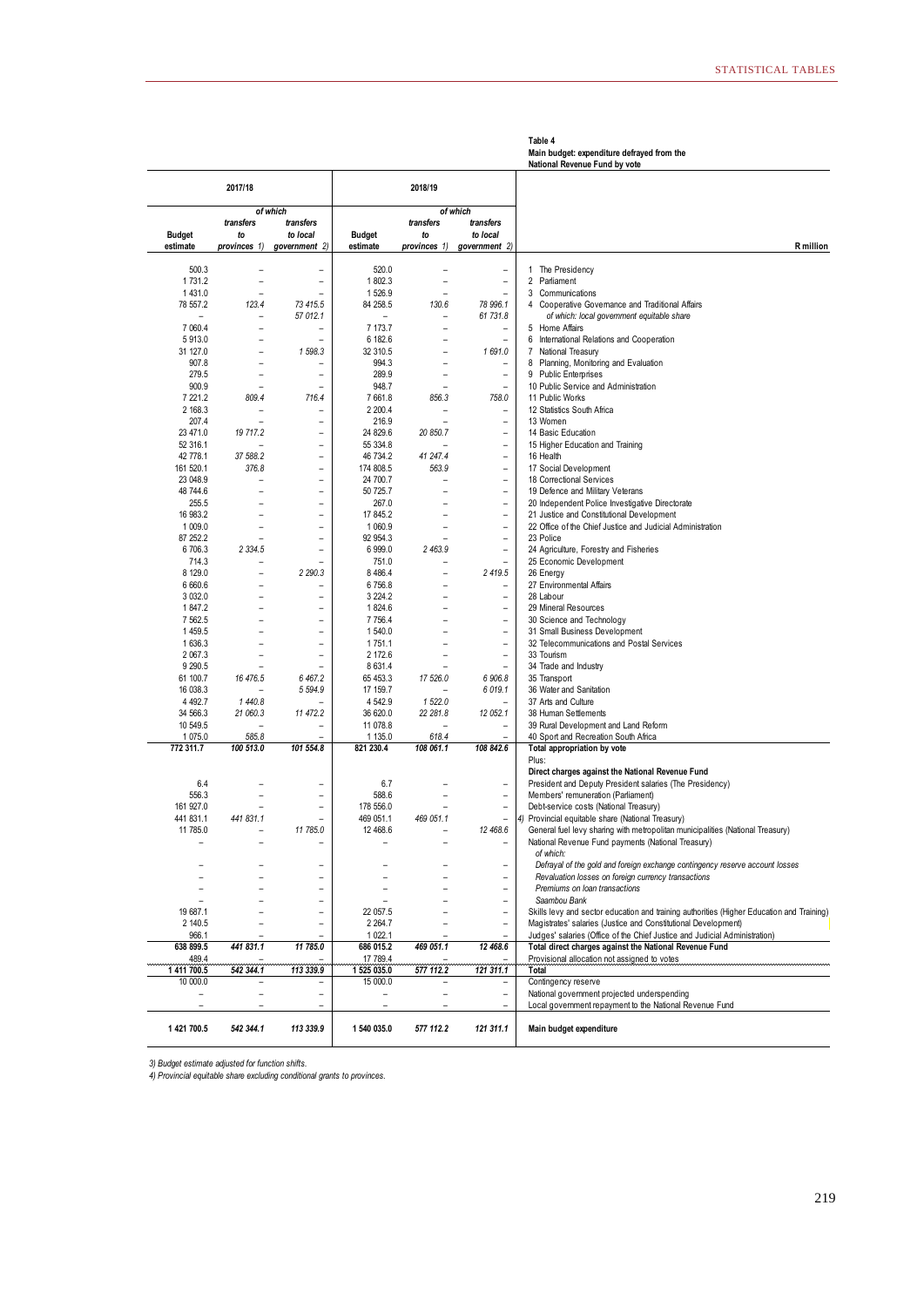## **Consolidated national, provincial and social security**

| funds expenditure: economic classification 1) |  |  |
|-----------------------------------------------|--|--|
|-----------------------------------------------|--|--|

|                                                     |    | 2012/13     |                          |             | 2013/14         | 2014/15     |                          | 2015/16                    |
|-----------------------------------------------------|----|-------------|--------------------------|-------------|-----------------|-------------|--------------------------|----------------------------|
| <b>R</b> million                                    |    | Outcome     | $%$ of<br>total          | Outcome     | $%$ of<br>total | Outcome     | $%$ of<br>total          | <b>Revised</b><br>estimate |
|                                                     |    |             |                          |             |                 |             |                          |                            |
| <b>Current payments</b>                             |    | 559 882.7   | 55.9%                    | 614 107.4   | 56.0%           | 658 137.8   | 55.8%                    | 717 521.8                  |
| Compensation of employees                           |    | 342 651.5   | 34.2%                    | 371 059.3   | 33.9%           | 396 888.1   | 33.7%                    | 430 547.8                  |
| Goods and services                                  |    | 128 966.1   | 12.9%                    | 141 748.1   | 12.9%           | 146 256.1   | 12.4%                    | 157 718.7                  |
| Interest and rent on land                           |    | 88 265.2    | 8.8%                     | 101 299.9   | 9.2%            | 114 993.6   | 9.8%                     | 129 255.3                  |
| <b>Transfers and subsidies</b>                      |    | 392 596.3   | 39.2%                    | 431 925.3   | 39.4%           | 466 450.6   | 39.6%                    | 513 555.8                  |
| Provinces and municipalities                        |    | 80 948.3    | 8.1%                     | 87 314.9    | 8.0%            | 92 960.7    | 7.9%                     | 105 356.2                  |
| of which: local government share                    | 2) | 67 160.6    | 6.7%                     | 72 982.0    | 6.7%            | 77 465.7    | 6.6%                     | 88 991.3                   |
| Departmental agencies and accounts                  |    | 82 689.7    | 8.3%                     | 88 292.8    | 8.1%            | 95 775.6    | 8.1%                     | 103 087.7                  |
| Higher education institutions                       |    | 21 268.0    | 2.1%                     | 22 705.3    | 2.1%            | 24 918.4    | 2.1%                     | 26 49 6.2                  |
| Foreign governments and international organisations |    | 1 396.8     | 0.1%                     | 1932.6      | 0.2%            | 1802.8      | 0.2%                     | 1776.3                     |
| Public corporations and private enterprises         |    | 31 238.5    | 3.1%                     | 34 905.4    | 3.2%            | 40 338.7    | 3.4%                     | 42 951.2                   |
| Public corporations                                 |    | 24 111.8    | 2.4%                     | 25 786.8    | 2.4%            | 31 003.0    | 2.6%                     | 33 411.4                   |
| Subsidies on products and production                |    | 10 859.4    | 1.1%                     | 10 807.8    | 1.0%            | 11 470.1    | 1.0%                     | 12 259.8                   |
| Other transfers                                     |    | 13 25 2.4   | 1.3%                     | 14 979.0    | 1.4%            | 19 532.9    | 1.7%                     | 21 151.6                   |
| Private enterprises                                 |    | 7 126.8     | 0.7%                     | 9 1 18.6    | 0.8%            | 9 3 3 5.7   | 0.8%                     | 9539.7                     |
| Subsidies on products and production                |    | 4 4 6 7 . 6 | 0.4%                     | 5756.3      | 0.5%            | 5 866.5     | 0.5%                     | 5 9 9 7.2                  |
| Other transfers                                     |    | 2659.2      | 0.3%                     | 3 3 6 2 . 3 | 0.3%            | 3 4 6 9.2   | 0.3%                     | 3542.6                     |
| Non-profit institutions                             |    |             |                          | 23 826.9    |                 |             |                          |                            |
|                                                     |    | 19 904.7    | 2.0%                     |             | 2.2%            | 25 821.4    | 2.2%                     | 26 535.5                   |
| Households                                          |    | 155 150.4   | 15.5%                    | 172 947.4   | 15.8%           | 184 833.1   | 15.7%                    | 207 352.8                  |
| Social benefits                                     |    | 131 727.0   | 13.1%                    | 147 572.3   | 13.5%           | 157 363.8   | 13.3%                    | 176 173.3                  |
| Other transfers to households                       |    | 23 4 23.4   | 2.3%                     | 25 375.0    | 2.3%            | 27 469.3    | 2.3%                     | 31 179.5                   |
| Payments for capital assets                         |    | 44 293.1    | 4.4%                     | 45 498.3    | 4.2%            | 48 970.7    | 4.2%                     | 53 462.0                   |
| Buildings and other fixed structures                |    | 34 902.2    | 3.5%                     | 36 048.8    | 3.3%            | 38 659.2    | 3.3%                     | 43 868.1                   |
| <b>Buildings</b>                                    |    | 18 689.5    | 1.9%                     | 19671.6     | 1.8%            | 20 415.9    | 1.7%                     | 21 456.2                   |
| Other fixed structures                              |    | 16 212.7    | 1.6%                     | 16 377.2    | 1.5%            | 18 243.3    | 1.5%                     | 22 411.9                   |
| Machinery and equipment                             |    | 8 9 24.0    | 0.9%                     | 8 9 9 7.0   | 0.8%            | 9615.8      | 0.8%                     | 8 9 9 0.8                  |
| Transport equipment                                 |    | 3 1 26.6    | 0.3%                     | 3 106.5     | 0.3%            | 3636.1      | 0.3%                     | 3491.6                     |
| Other machinery and equipment                       |    | 5 7 9 7.4   | 0.6%                     | 5890.5      | 0.5%            | 5979.8      | 0.5%                     | 5499.2                     |
| Land and sub-soil assets                            |    | 173.1       | 0.0%                     | 137.0       | 0.0%            | 357.7       | 0.0%                     | 122.3                      |
| Software and other intangible assets                |    | 239.5       | 0.0%                     | 296.6       | 0.0%            | 316.7       | 0.0%                     | 428.2                      |
| Other assets                                        | 3) | 54.3        | 0.0%                     | 18.8        | 0.0%            | 21.2        | 0.0%                     | 52.7                       |
| Payments for financial assets                       | 4) | 5 086.5     | 0.5%                     | 4 195.7     | 0.4%            | 5 643.8     | 0.5%                     | 29 672.7                   |
| Subtotal: votes and direct charges                  |    | 1 001 858.7 | 100.0%                   | 1 095 726.6 | 100.0%          | 1 179 203.0 | 100.0%                   | 1 314 212.4                |
| Plus:                                               |    |             |                          |             |                 |             |                          |                            |
| Contingency reserve                                 |    |             | $\overline{\phantom{0}}$ |             | $\overline{a}$  |             | $\overline{\phantom{0}}$ |                            |
| Total consolidated expenditure                      |    | 1 001 858.7 | 100.0%                   | 1 095 726.6 | 100.0%          | 1 179 203.0 | 100.0%                   | 1 314 212.4                |

*1) These figures were estimated by the National Treasury and may differ from data published by Statistics South Africa and the Reserve Bank. The numbers in this table are not strictly comparable to those published in previous years due to the reclassification of expenditure items for previous years. Data for the previous years has been adjusted accordingly.*

*2) Includes equitable share and conditional grants to local government.*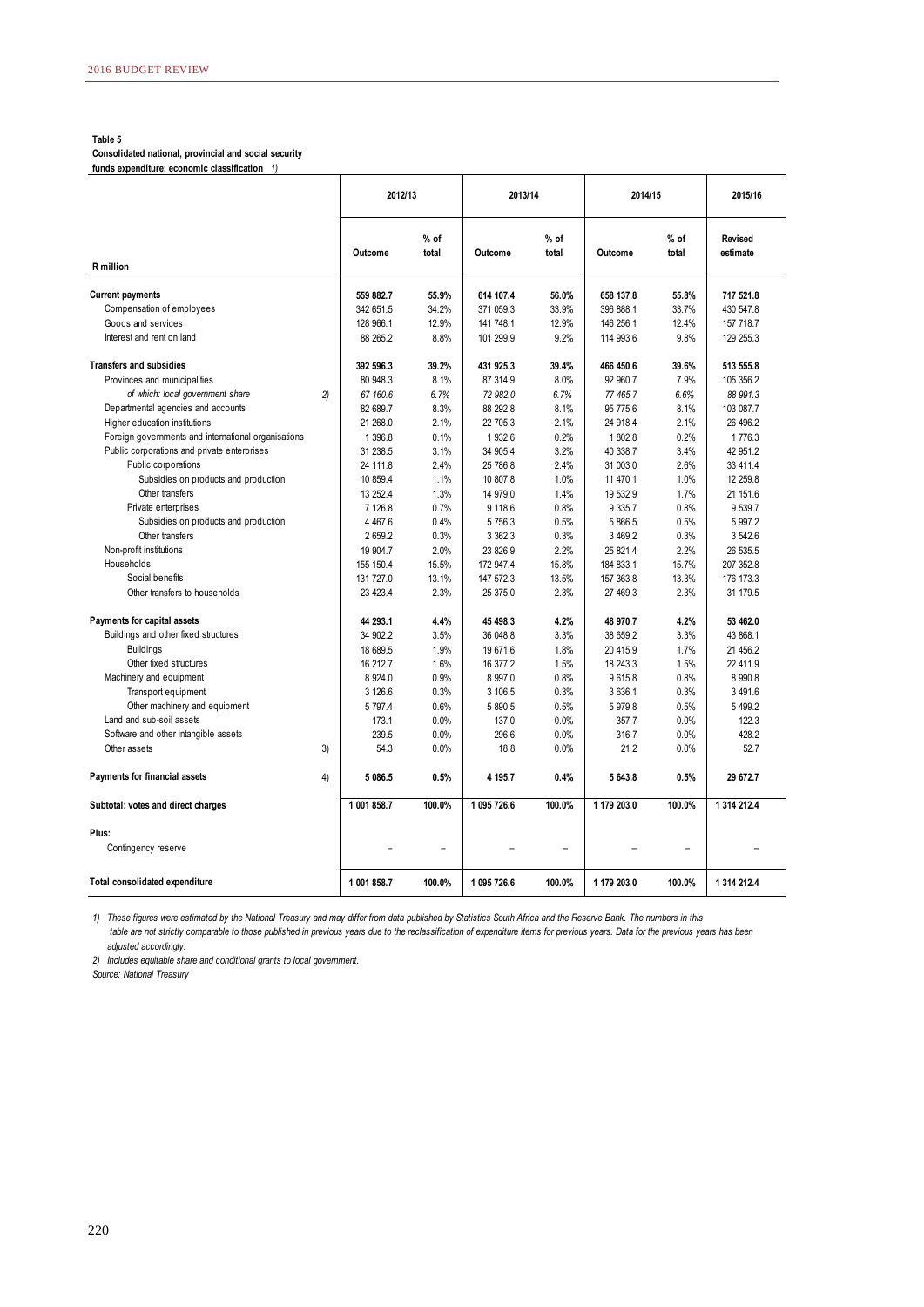| <b>Budget</b><br>% of<br>estimate<br>total<br>779 446.3<br>56.0%<br>467 335.5<br>33.6%<br>164 261.3<br>11.8%<br>147 849.4<br>10.6%<br>39.5%<br>549 128.5<br>110 285.3<br>7.9%<br>93 701.1<br>6.7%<br>8.2%<br>113 675.1<br>2.0%<br>28 175.5<br>1771.0<br>0.1%<br>44 420.1<br>3.2% | <b>Budget</b><br>estimate<br>836 873.7<br>498 640.0<br>176 170.8<br>162 062.9<br>589 278.5<br>118 862.1<br>101 554.8<br>121 543.9<br>31 850.4                                                                                                                                                                                                                                                                              | % of<br>total<br>56.0%<br>33.4%<br>11.8%<br>10.8%<br>39.4%<br>8.0%<br>6.8%<br>8.1%                                                                                             | <b>Budget</b><br>estimate<br>903 266.4<br>534 618.1<br>189 949.0<br>178 699.2<br>636 404.5<br>131 624.3<br>108 842.6                                                 | $%$ of<br>total<br>55.9%<br>33.1%<br>11.8%<br>11.1%<br>39.4%<br>8.1%                             |                                                                              | R million<br><b>Current payments</b><br>Compensation of employees<br>Goods and services<br>Interest and rent on land<br><b>Transfers and subsidies</b><br>Provinces and municipalities |
|----------------------------------------------------------------------------------------------------------------------------------------------------------------------------------------------------------------------------------------------------------------------------------|----------------------------------------------------------------------------------------------------------------------------------------------------------------------------------------------------------------------------------------------------------------------------------------------------------------------------------------------------------------------------------------------------------------------------|--------------------------------------------------------------------------------------------------------------------------------------------------------------------------------|----------------------------------------------------------------------------------------------------------------------------------------------------------------------|--------------------------------------------------------------------------------------------------|------------------------------------------------------------------------------|----------------------------------------------------------------------------------------------------------------------------------------------------------------------------------------|
|                                                                                                                                                                                                                                                                                  |                                                                                                                                                                                                                                                                                                                                                                                                                            |                                                                                                                                                                                |                                                                                                                                                                      |                                                                                                  |                                                                              |                                                                                                                                                                                        |
|                                                                                                                                                                                                                                                                                  |                                                                                                                                                                                                                                                                                                                                                                                                                            |                                                                                                                                                                                |                                                                                                                                                                      |                                                                                                  |                                                                              |                                                                                                                                                                                        |
|                                                                                                                                                                                                                                                                                  |                                                                                                                                                                                                                                                                                                                                                                                                                            |                                                                                                                                                                                |                                                                                                                                                                      |                                                                                                  |                                                                              |                                                                                                                                                                                        |
|                                                                                                                                                                                                                                                                                  |                                                                                                                                                                                                                                                                                                                                                                                                                            |                                                                                                                                                                                |                                                                                                                                                                      |                                                                                                  |                                                                              |                                                                                                                                                                                        |
|                                                                                                                                                                                                                                                                                  |                                                                                                                                                                                                                                                                                                                                                                                                                            |                                                                                                                                                                                |                                                                                                                                                                      |                                                                                                  |                                                                              |                                                                                                                                                                                        |
|                                                                                                                                                                                                                                                                                  |                                                                                                                                                                                                                                                                                                                                                                                                                            |                                                                                                                                                                                |                                                                                                                                                                      |                                                                                                  |                                                                              |                                                                                                                                                                                        |
|                                                                                                                                                                                                                                                                                  |                                                                                                                                                                                                                                                                                                                                                                                                                            |                                                                                                                                                                                |                                                                                                                                                                      |                                                                                                  |                                                                              |                                                                                                                                                                                        |
|                                                                                                                                                                                                                                                                                  |                                                                                                                                                                                                                                                                                                                                                                                                                            |                                                                                                                                                                                |                                                                                                                                                                      | 6.7%                                                                                             | 2)                                                                           | of which: local government share                                                                                                                                                       |
|                                                                                                                                                                                                                                                                                  |                                                                                                                                                                                                                                                                                                                                                                                                                            |                                                                                                                                                                                | 132 787.5                                                                                                                                                            | 8.2%                                                                                             |                                                                              | Departmental agencies and accounts                                                                                                                                                     |
|                                                                                                                                                                                                                                                                                  |                                                                                                                                                                                                                                                                                                                                                                                                                            | 2.1%                                                                                                                                                                           | 33 793.5                                                                                                                                                             | 2.1%                                                                                             |                                                                              | Higher education institutions                                                                                                                                                          |
|                                                                                                                                                                                                                                                                                  | 1850.9<br>47 717.4                                                                                                                                                                                                                                                                                                                                                                                                         | 0.1%<br>3.2%                                                                                                                                                                   | 1961.6<br>51 964.1                                                                                                                                                   | 0.1%<br>3.2%                                                                                     |                                                                              | Foreign governments and international organisations<br>Public corporations and private enterprises                                                                                     |
| 33 377.5<br>2.4%                                                                                                                                                                                                                                                                 | 37 384.7                                                                                                                                                                                                                                                                                                                                                                                                                   | 2.5%                                                                                                                                                                           | 39 044.9                                                                                                                                                             | 2.4%                                                                                             |                                                                              | Public corporations                                                                                                                                                                    |
| 12 608.7<br>0.9%                                                                                                                                                                                                                                                                 | 13 630.2                                                                                                                                                                                                                                                                                                                                                                                                                   | 0.9%                                                                                                                                                                           | 14 199.2                                                                                                                                                             | 0.9%                                                                                             |                                                                              | Subsidies on products and production                                                                                                                                                   |
| 20 768.8<br>1.5%                                                                                                                                                                                                                                                                 | 23 754.5                                                                                                                                                                                                                                                                                                                                                                                                                   | 1.6%                                                                                                                                                                           | 24 845.6                                                                                                                                                             | 1.5%                                                                                             |                                                                              | Other transfers                                                                                                                                                                        |
|                                                                                                                                                                                                                                                                                  |                                                                                                                                                                                                                                                                                                                                                                                                                            |                                                                                                                                                                                |                                                                                                                                                                      |                                                                                                  |                                                                              | Private enterprises                                                                                                                                                                    |
|                                                                                                                                                                                                                                                                                  |                                                                                                                                                                                                                                                                                                                                                                                                                            |                                                                                                                                                                                | 8781.5                                                                                                                                                               |                                                                                                  |                                                                              | Subsidies on products and production                                                                                                                                                   |
|                                                                                                                                                                                                                                                                                  | 3 908.3                                                                                                                                                                                                                                                                                                                                                                                                                    | 0.3%                                                                                                                                                                           | 4 137.7                                                                                                                                                              | 0.3%                                                                                             |                                                                              | Other transfers                                                                                                                                                                        |
|                                                                                                                                                                                                                                                                                  | 28 322.0                                                                                                                                                                                                                                                                                                                                                                                                                   | 1.9%                                                                                                                                                                           | 29 343.6                                                                                                                                                             | 1.8%                                                                                             |                                                                              | Non-profit institutions                                                                                                                                                                |
|                                                                                                                                                                                                                                                                                  | 239 131.6                                                                                                                                                                                                                                                                                                                                                                                                                  | 16.0%                                                                                                                                                                          | 254 930.0                                                                                                                                                            | 15.8%                                                                                            |                                                                              | Households                                                                                                                                                                             |
|                                                                                                                                                                                                                                                                                  | 204 933.7                                                                                                                                                                                                                                                                                                                                                                                                                  | 13.7%                                                                                                                                                                          | 218 734.4                                                                                                                                                            | 13.5%                                                                                            |                                                                              | Social benefits                                                                                                                                                                        |
|                                                                                                                                                                                                                                                                                  | 34 197.9                                                                                                                                                                                                                                                                                                                                                                                                                   | 2.3%                                                                                                                                                                           | 36 195.6                                                                                                                                                             | 2.2%                                                                                             |                                                                              | Other transfers to households                                                                                                                                                          |
|                                                                                                                                                                                                                                                                                  | 53 705.4                                                                                                                                                                                                                                                                                                                                                                                                                   | 3.6%                                                                                                                                                                           | 56 594.2                                                                                                                                                             | 3.5%                                                                                             |                                                                              | Payments for capital assets                                                                                                                                                            |
|                                                                                                                                                                                                                                                                                  |                                                                                                                                                                                                                                                                                                                                                                                                                            |                                                                                                                                                                                |                                                                                                                                                                      |                                                                                                  |                                                                              | Buildings and other fixed structures                                                                                                                                                   |
|                                                                                                                                                                                                                                                                                  |                                                                                                                                                                                                                                                                                                                                                                                                                            |                                                                                                                                                                                |                                                                                                                                                                      |                                                                                                  |                                                                              | <b>Buildings</b>                                                                                                                                                                       |
|                                                                                                                                                                                                                                                                                  |                                                                                                                                                                                                                                                                                                                                                                                                                            |                                                                                                                                                                                |                                                                                                                                                                      |                                                                                                  |                                                                              | Other fixed structures                                                                                                                                                                 |
|                                                                                                                                                                                                                                                                                  |                                                                                                                                                                                                                                                                                                                                                                                                                            |                                                                                                                                                                                |                                                                                                                                                                      |                                                                                                  |                                                                              | Machinery and equipment                                                                                                                                                                |
|                                                                                                                                                                                                                                                                                  |                                                                                                                                                                                                                                                                                                                                                                                                                            |                                                                                                                                                                                |                                                                                                                                                                      |                                                                                                  |                                                                              | Transport equipment<br>Other machinery and equipment                                                                                                                                   |
|                                                                                                                                                                                                                                                                                  |                                                                                                                                                                                                                                                                                                                                                                                                                            |                                                                                                                                                                                |                                                                                                                                                                      |                                                                                                  |                                                                              | Land and sub-soil assets                                                                                                                                                               |
|                                                                                                                                                                                                                                                                                  |                                                                                                                                                                                                                                                                                                                                                                                                                            |                                                                                                                                                                                |                                                                                                                                                                      |                                                                                                  |                                                                              | Software and other intangible assets                                                                                                                                                   |
|                                                                                                                                                                                                                                                                                  | 20.6                                                                                                                                                                                                                                                                                                                                                                                                                       | $0.0\%$                                                                                                                                                                        | 21.6                                                                                                                                                                 | 0.0%                                                                                             | 3)                                                                           | Other assets                                                                                                                                                                           |
|                                                                                                                                                                                                                                                                                  | 5 165.1                                                                                                                                                                                                                                                                                                                                                                                                                    | 0.3%                                                                                                                                                                           | 5 0 5 1.8                                                                                                                                                            | 0.3%                                                                                             | 4)                                                                           | Payments for financial assets                                                                                                                                                          |
|                                                                                                                                                                                                                                                                                  | 1 485 022.6                                                                                                                                                                                                                                                                                                                                                                                                                | 99.3%                                                                                                                                                                          | 1 601 316.9                                                                                                                                                          | 99.07%                                                                                           |                                                                              | Subtotal: votes and direct charges                                                                                                                                                     |
|                                                                                                                                                                                                                                                                                  |                                                                                                                                                                                                                                                                                                                                                                                                                            |                                                                                                                                                                                |                                                                                                                                                                      |                                                                                                  |                                                                              | Plus:                                                                                                                                                                                  |
|                                                                                                                                                                                                                                                                                  | 10 000.0                                                                                                                                                                                                                                                                                                                                                                                                                   |                                                                                                                                                                                | 15 000.0                                                                                                                                                             | 0.9%                                                                                             |                                                                              | Contingency reserve                                                                                                                                                                    |
|                                                                                                                                                                                                                                                                                  | 1 495 022.6                                                                                                                                                                                                                                                                                                                                                                                                                | 100.0%                                                                                                                                                                         | 1616316.9                                                                                                                                                            | 100.0%                                                                                           |                                                                              | Total consolidated expenditure                                                                                                                                                         |
|                                                                                                                                                                                                                                                                                  | 11 042.6<br>0.8%<br>7 197.4<br>0.5%<br>3845.3<br>0.3%<br>27 557.0<br>2.0%<br>223 244.5<br>16.0%<br>191 851.6<br>13.8%<br>31 392.8<br>2.3%<br>51 677.4<br>3.7%<br>42 663.6<br>3.1%<br>22 467.4<br>1.6%<br>20 196.3<br>1.5%<br>8 647.2<br>0.6%<br>2845.5<br>0.2%<br>5 801.6<br>0.4%<br>114.1<br>0.0%<br>229.3<br>0.0%<br>23.2<br>0.0%<br>5 230.1<br>0.4%<br>1 385 482.3<br>99.6%<br>6 000.0<br>0.4%<br>1 391 482.3<br>100.0% | 10 332.6<br>6424.4<br>43 346.9<br>25 4 25.3<br>17 921.6<br>10 005.3<br>3 945.6<br>6 0 59.7<br>154.8<br>177.8<br>Includes biological, heritage and specialised military assets. | 0.7%<br>0.4%<br>2.9%<br>1.7%<br>1.2%<br>0.7%<br>0.3%<br>0.4%<br>0.0%<br>0.0%<br>0.7%<br>Includes National Revenue Fund payments previously accounted for separately. | 12 919.2<br>45 514.2<br>26 813.9<br>18 700.2<br>10 737.9<br>4 210.8<br>6 527.1<br>129.7<br>190.8 | 0.8%<br>0.5%<br>2.8%<br>1.7%<br>1.2%<br>0.7%<br>0.3%<br>0.4%<br>0.0%<br>0.0% |                                                                                                                                                                                        |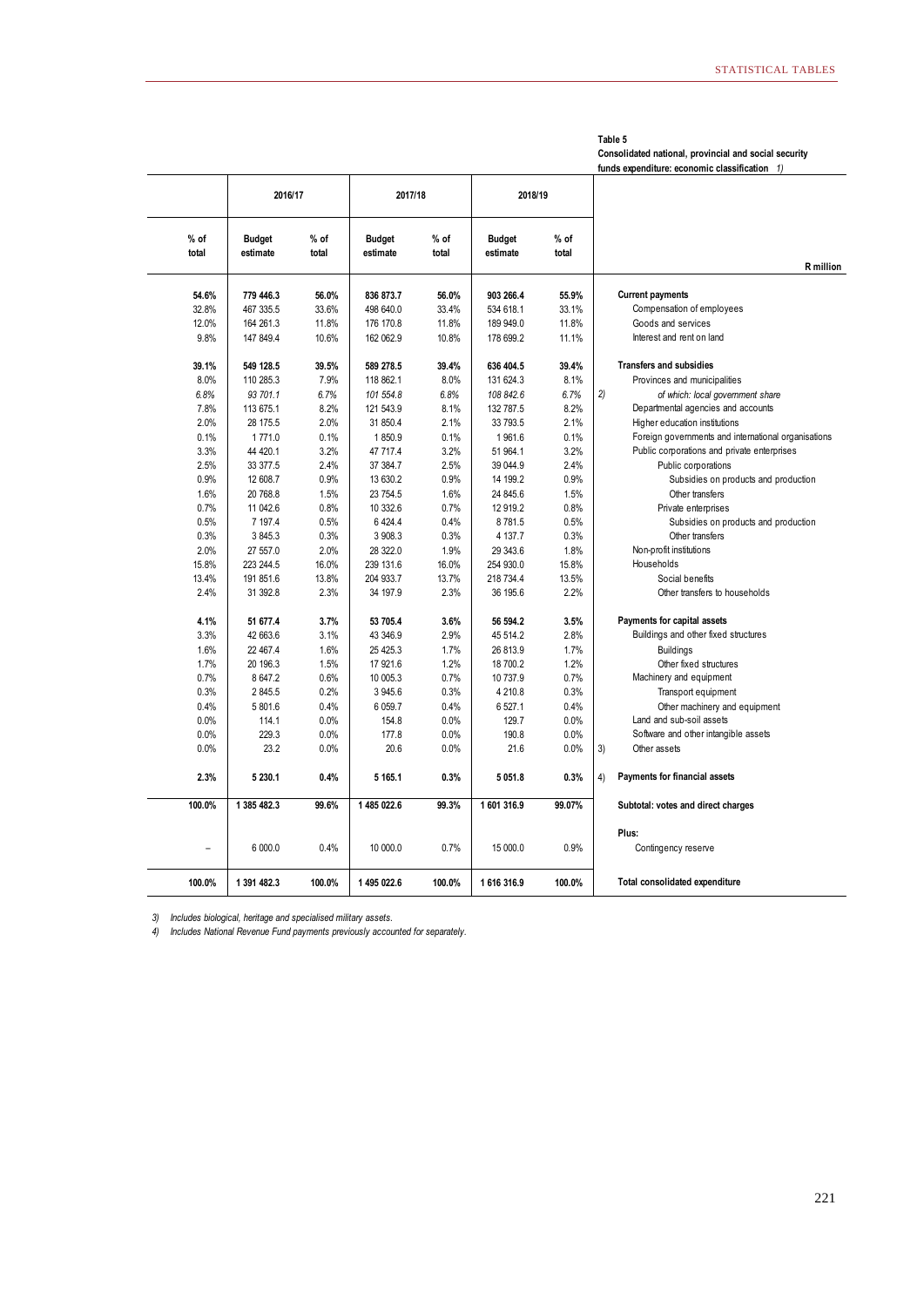### **Consolidated national, provincial and social security funds expenditure: functional classification** *1)*

|                                                  |    | 2012/13              |                 | 2013/14              |               | 2014/15              | 2015/16         |                            |
|--------------------------------------------------|----|----------------------|-----------------|----------------------|---------------|----------------------|-----------------|----------------------------|
|                                                  |    | Estimated<br>outcome | $%$ of<br>total | Estimated<br>outcome | % of<br>total | Estimated<br>outcome | $%$ of<br>total | <b>Revised</b><br>estimate |
| R million                                        |    |                      |                 |                      |               |                      |                 |                            |
| General public services                          | 2) | 145 650.0            | 14.5%           | 163 341.87           | 14.9%         | 181 228.4            | 15.4%           | 200 962.9                  |
| of which: debt-service costs                     |    | 88 121.1             | 8.8%            | 101 184.7            | 9.2%          | 114 798.4            | 9.7%            | 129 111.2                  |
| Defence                                          |    | 38 027.1             | 3.8%            | 40 647.5             | 3.7%          | 42 957.4             | 3.6%            | 45 341.5                   |
| Public order and safety                          |    | 100 436.2            | 10.0%           | 109 234.1            | 10.0%         | 115 370.3            | 9.8%            | 121 139.9                  |
| Police services                                  |    | 67 934.3             | 6.8%            | 74 344.9             | 6.8%          | 78 218.8             | 6.6%            | 82 194.2                   |
| Law courts                                       |    | 15 187.5             | 1.5%            | 16 237.8             | 1.5%          | 17 621.5             | 1.5%            | 18 356.1                   |
| Prisons                                          |    | 17 314.5             | 1.7%            | 18 651.4             | 1.7%          | 19 530.0             | 1.7%            | 20 589.5                   |
| <b>Economic affairs</b>                          |    | 111 588.7            | 11.1%           | 122 171.1            | 11.1%         | 131 147.4            | 11.1%           | 162 922.5                  |
| General economic, commercial, and labour affairs |    | 21 035.2             | 2.1%            | 28 508.4             | 2.6%          | 28 395.6             | 2.4%            | 30 137.2                   |
| Agriculture, forestry, fishing and hunting       |    | 17 906.4             | 1.8%            | 18 302.9             | 1.7%          | 18 010.9             | 1.5%            | 17 965.0                   |
| Fuel and energy                                  |    | 6 6 5 8.2            | 0.7%            | 6481.9               | 0.6%          | 6 222.0              | 0.5%            | 30 270.7                   |
| Mining, manufacturing and construction           |    | 2 2 9 8.2            | 0.2%            | 1 3 3 5.7            | 0.1%          | 1479.6               | 0.1%            | 1535.9                     |
| Transport                                        |    | 56 169.9             | 5.6%            | 60 058.7             | 5.5%          | 69 368.5             | 5.9%            | 75 625.4                   |
| Communication                                    |    | 2 0 5 1 . 3          | 0.2%            | 2 782.4              | 0.3%          | 2614.5               | 0.2%            | 2 300.1                    |
| Other industries                                 |    | 2 2 9 3.1            | 0.2%            | 2454.0               | 0.2%          | 2651.7               | 0.2%            | 2 9 2 7.2                  |
| Economic affairs not elsewhere classified        |    | 3 176.4              | 0.3%            | 2 247.1              | 0.2%          | 2 404.4              | 0.2%            | 2 161.1                    |
| <b>Environmental protection</b>                  |    | 3924.3               | 0.4%            | 4 4 3 4.8            | 0.4%          | 5 098.9              | 0.4%            | 5 499.0                    |
| Housing and community amenities                  |    | 104 365.0            | 10.4%           | 113 480.5            | 10.4%         | 121 921.9            | 10.3%           | 138 021.2                  |
| Housing development                              |    | 26 069.7             | 2.6%            | 28 842.8             | 2.6%          | 31 667.8             | 2.7%            | 33 531.9                   |
| Community development                            |    | 68 821.5             | 6.9%            | 73 659.3             | 6.7%          | 78 174.8             | 6.6%            | 88 609.7                   |
| Water supply                                     |    | 9473.8               | 0.9%            | 10 978.4             | 1.0%          | 12 079.3             | 1.0%            | 15 879.5                   |
| Health                                           |    | 124 175.2            | 12.4%           | 132 661.6            | 12.1%         | 143 537.3            | 12.2%           | 157 716.6                  |
| <b>Recreation and culture</b>                    |    | 7873.1               | 0.8%            | 8 8 29.4             | 0.8%          | 9 3 5 5.4            | 0.8%            | 9876.2                     |
| Education                                        |    | 213 707.1            | 21.3%           | 230 638.0            | 21.0%         | 246 673.8            | 20.9%           | 267 428.3                  |
| Social protection                                |    | 152 111.9            | 15.2%           | 170 287.8            | 15.5%         | 181 912.1            | 15.4%           | 205 304.3                  |
| Subtotal: votes and direct charges               |    | 1 001 858.7          | 100.0%          | 1 095 726.6          | 100.0%        | 1 179 203.0          | 100.0%          | 1 314 212.4                |
| Plus:                                            |    |                      |                 |                      |               |                      |                 |                            |
| Contingency reserve                              |    |                      |                 |                      |               |                      |                 |                            |
| Total consolidated expenditure                   |    | 1 001 858.7          | 100.0%          | 1 095 726.6          | 100.0%        | 1 179 203.0          | 100.0%          | 1 314 212.4                |

*1) These figures were estimated by the National Treasury and may differ from data published by Statistics South Africa. The numbers in this table are not strictly comparable to those published in previous years due to the allocation of some of the unallocable expenditure for previous years. Data for the previous years has been adjusted accordingly.*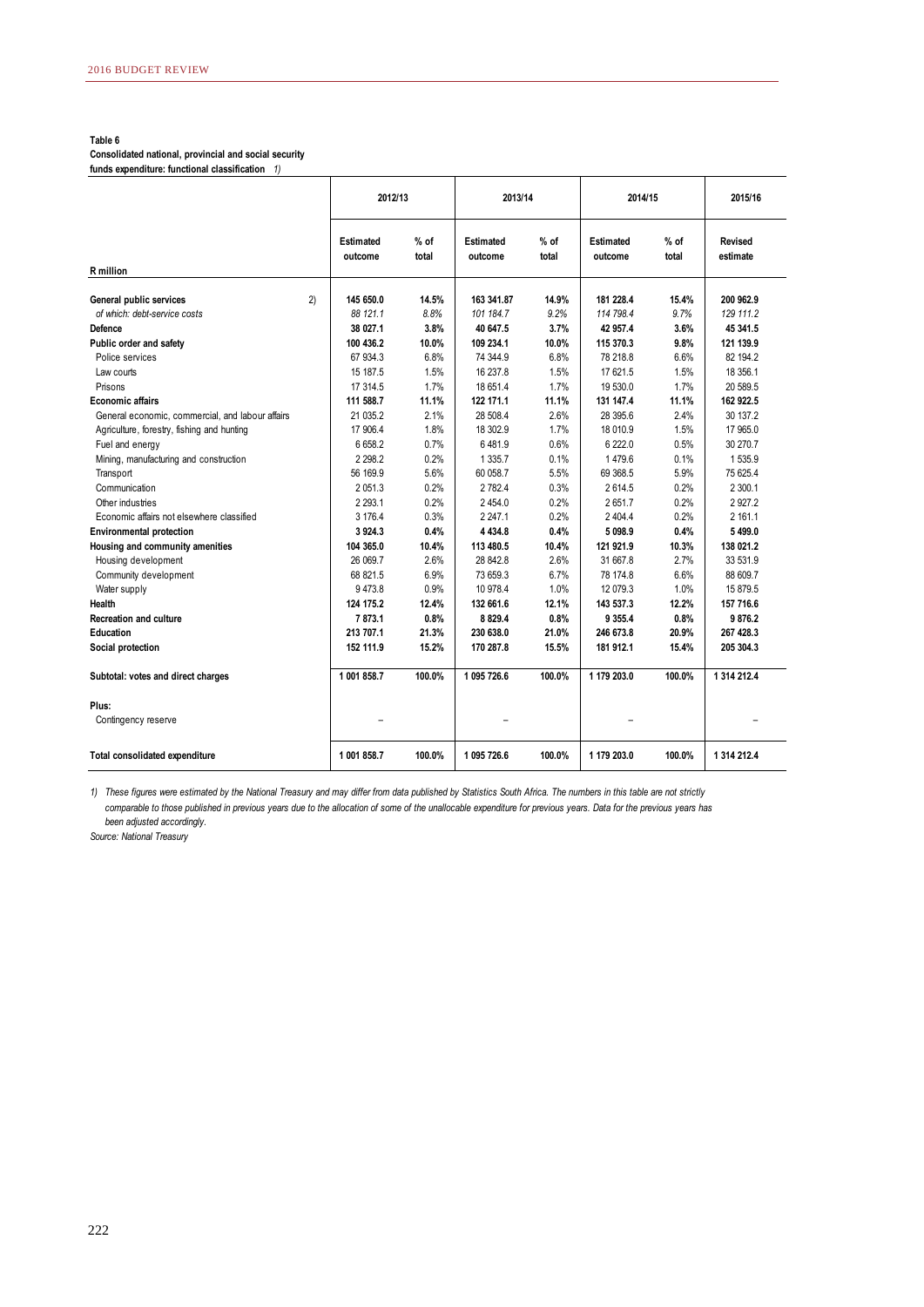| ۰. |  |
|----|--|
|----|--|

| 2017/18<br>2018/19<br>2016/17<br>$%$ of<br><b>Budget</b><br>$%$ of<br><b>Budget</b><br>% of<br><b>Budget</b><br>% of<br>total<br>estimate<br>total<br>estimate<br>total<br>estimate<br>total<br>R million<br>15.3%<br>223 268.7<br>16.1%<br>241 780.5<br>16.3%<br>262 474.0<br>16.4%<br>2)<br>General public services<br>9.8%<br>11.2%<br>147 720.0<br>10.7%<br>161 927.0<br>10.9%<br>of which: debt-service costs<br>178 556.0<br>3.5%<br>47 309.0<br>3.4%<br>49 144.1<br>3.3%<br>51 225.5<br>3.2%<br>Defence<br>9.2%<br>9.2%<br>129 040.5<br>9.3%<br>138 379.3<br>9.3%<br>147 227.1<br>Public order and safety<br>6.3%<br>6.3%<br>93 946.3<br>100 034.6<br>6.2%<br>87 315.0<br>6.3%<br>Police services<br>21 383.0<br>1.4%<br>20 147.1<br>1.5%<br>1.4%<br>22 490.7<br>1.4%<br>Law courts<br>1.6%<br>23 050.0<br>Prisons<br>21 578.4<br>1.6%<br>1.6%<br>24 701.8<br>1.5%<br>12.4%<br>145 552.7<br>10.5%<br>152 741.2<br>10.3%<br>165 444.2<br>10.3%<br><b>Economic affairs</b><br>2.3%<br>28 940.6<br>2.1%<br>29 200.0<br>2.0%<br>31 489.6<br>2.0%<br>General economic, commercial, and labour affairs<br>20 130.2<br>1.3%<br>1.4%<br>19 119.7<br>1.4%<br>1.4%<br>21 170.8<br>Agriculture, forestry, fishing and hunting<br>2.3%<br>7 554.0<br>0.5%<br>8 2 8 4.1<br>0.6%<br>0.6%<br>9651.4<br>Fuel and energy<br>1 643.4<br>0.1%<br>1590.9<br>0.1%<br>0.1%<br>1637.9<br>0.1%<br>Mining, manufacturing and construction<br>5.8%<br>85 017.3<br>79 550.2<br>5.7%<br>5.7%<br>90 551.1<br>5.7%<br>Transport<br>0.2%<br>3 5 6 3.7<br>0.3%<br>2857.2<br>0.2%<br>0.3%<br>5 048.3<br>Communication<br>0.2%<br>3 262.6<br>3 103.6<br>0.2%<br>0.2%<br>3 4 4 4.2<br>0.2%<br>Other industries<br>0.2%<br>2 3 4 6.4<br>2 130.1<br>0.2%<br>0.2%<br>2 450.8<br>0.2%<br>Economic affairs not elsewhere classified<br>0.4%<br>5917.2<br>0.4%<br>5 940.4<br>0.4%<br>7 267.6<br>0.5%<br><b>Environmental protection</b><br>10.5%<br>141 710.7<br>10.2%<br>153 111.9<br>10.3%<br>166 912.4<br>10.4%<br>Housing and community amenities<br>2.6%<br>33 238.3<br>36 729.5<br>2.4%<br>2.5%<br>38 930.0<br>2.4%<br>Housing development<br>6.7%<br>92 582.2<br>99 729.5<br>6.7%<br>Community development<br>6.7%<br>6.7%<br>106 678.0<br>1.2%<br>15 890.1<br>1.1%<br>16 653.0<br>21 304.4<br>1.3%<br>1.1%<br>Water supply<br>12.0%<br>166 828.9<br>181 526.0<br>12.0%<br>12.2%<br>196 198.4<br>12.3%<br>Health<br>0.8%<br>10 630.5<br>0.8%<br>11 379.2<br>0.7%<br><b>Recreation and culture</b><br>0.8%<br>11 777.5<br>20.3%<br>291 632.2<br>21.0%<br>313 093.6<br>21.1%<br>338 593.7<br>21.1%<br>Education<br>15.6%<br>223 591.8<br>16.1%<br>237 926.3<br>16.0%<br>254 196.5<br>15.9%<br>Social protection<br>100.0%<br>1 385 482.3<br>99.6%<br>1 485 022.6<br>1 601 316.9<br>99.3%<br>99.07%<br>Subtotal: votes and direct charges<br>Plus:<br>10 000.0<br>15 000.0<br>6 000.0<br>Contingency reserve<br>100.0%<br>1 391 482.3<br>100.0%<br>1 495 022.6<br>100.0%<br>1616316.9<br>100.0%<br>Total consolidated expenditure<br>Mainly general administration, cost of raising loans and unallocable capital expenditure as well as National Revenue Fund payments previously accounted for separately. |  |  |  |  |
|--------------------------------------------------------------------------------------------------------------------------------------------------------------------------------------------------------------------------------------------------------------------------------------------------------------------------------------------------------------------------------------------------------------------------------------------------------------------------------------------------------------------------------------------------------------------------------------------------------------------------------------------------------------------------------------------------------------------------------------------------------------------------------------------------------------------------------------------------------------------------------------------------------------------------------------------------------------------------------------------------------------------------------------------------------------------------------------------------------------------------------------------------------------------------------------------------------------------------------------------------------------------------------------------------------------------------------------------------------------------------------------------------------------------------------------------------------------------------------------------------------------------------------------------------------------------------------------------------------------------------------------------------------------------------------------------------------------------------------------------------------------------------------------------------------------------------------------------------------------------------------------------------------------------------------------------------------------------------------------------------------------------------------------------------------------------------------------------------------------------------------------------------------------------------------------------------------------------------------------------------------------------------------------------------------------------------------------------------------------------------------------------------------------------------------------------------------------------------------------------------------------------------------------------------------------------------------------------------------------------------------------------------------------------------------------------------------------------------------------------------------------------------------------------------------------------------------------------------------------------------------------------------------------------------------------------------------------------------------------------------------------------------------------------------------------------------------------------------------------------------------------------------------------------------------|--|--|--|--|
|                                                                                                                                                                                                                                                                                                                                                                                                                                                                                                                                                                                                                                                                                                                                                                                                                                                                                                                                                                                                                                                                                                                                                                                                                                                                                                                                                                                                                                                                                                                                                                                                                                                                                                                                                                                                                                                                                                                                                                                                                                                                                                                                                                                                                                                                                                                                                                                                                                                                                                                                                                                                                                                                                                                                                                                                                                                                                                                                                                                                                                                                                                                                                                                |  |  |  |  |
|                                                                                                                                                                                                                                                                                                                                                                                                                                                                                                                                                                                                                                                                                                                                                                                                                                                                                                                                                                                                                                                                                                                                                                                                                                                                                                                                                                                                                                                                                                                                                                                                                                                                                                                                                                                                                                                                                                                                                                                                                                                                                                                                                                                                                                                                                                                                                                                                                                                                                                                                                                                                                                                                                                                                                                                                                                                                                                                                                                                                                                                                                                                                                                                |  |  |  |  |
|                                                                                                                                                                                                                                                                                                                                                                                                                                                                                                                                                                                                                                                                                                                                                                                                                                                                                                                                                                                                                                                                                                                                                                                                                                                                                                                                                                                                                                                                                                                                                                                                                                                                                                                                                                                                                                                                                                                                                                                                                                                                                                                                                                                                                                                                                                                                                                                                                                                                                                                                                                                                                                                                                                                                                                                                                                                                                                                                                                                                                                                                                                                                                                                |  |  |  |  |
|                                                                                                                                                                                                                                                                                                                                                                                                                                                                                                                                                                                                                                                                                                                                                                                                                                                                                                                                                                                                                                                                                                                                                                                                                                                                                                                                                                                                                                                                                                                                                                                                                                                                                                                                                                                                                                                                                                                                                                                                                                                                                                                                                                                                                                                                                                                                                                                                                                                                                                                                                                                                                                                                                                                                                                                                                                                                                                                                                                                                                                                                                                                                                                                |  |  |  |  |
|                                                                                                                                                                                                                                                                                                                                                                                                                                                                                                                                                                                                                                                                                                                                                                                                                                                                                                                                                                                                                                                                                                                                                                                                                                                                                                                                                                                                                                                                                                                                                                                                                                                                                                                                                                                                                                                                                                                                                                                                                                                                                                                                                                                                                                                                                                                                                                                                                                                                                                                                                                                                                                                                                                                                                                                                                                                                                                                                                                                                                                                                                                                                                                                |  |  |  |  |
|                                                                                                                                                                                                                                                                                                                                                                                                                                                                                                                                                                                                                                                                                                                                                                                                                                                                                                                                                                                                                                                                                                                                                                                                                                                                                                                                                                                                                                                                                                                                                                                                                                                                                                                                                                                                                                                                                                                                                                                                                                                                                                                                                                                                                                                                                                                                                                                                                                                                                                                                                                                                                                                                                                                                                                                                                                                                                                                                                                                                                                                                                                                                                                                |  |  |  |  |
|                                                                                                                                                                                                                                                                                                                                                                                                                                                                                                                                                                                                                                                                                                                                                                                                                                                                                                                                                                                                                                                                                                                                                                                                                                                                                                                                                                                                                                                                                                                                                                                                                                                                                                                                                                                                                                                                                                                                                                                                                                                                                                                                                                                                                                                                                                                                                                                                                                                                                                                                                                                                                                                                                                                                                                                                                                                                                                                                                                                                                                                                                                                                                                                |  |  |  |  |
|                                                                                                                                                                                                                                                                                                                                                                                                                                                                                                                                                                                                                                                                                                                                                                                                                                                                                                                                                                                                                                                                                                                                                                                                                                                                                                                                                                                                                                                                                                                                                                                                                                                                                                                                                                                                                                                                                                                                                                                                                                                                                                                                                                                                                                                                                                                                                                                                                                                                                                                                                                                                                                                                                                                                                                                                                                                                                                                                                                                                                                                                                                                                                                                |  |  |  |  |
|                                                                                                                                                                                                                                                                                                                                                                                                                                                                                                                                                                                                                                                                                                                                                                                                                                                                                                                                                                                                                                                                                                                                                                                                                                                                                                                                                                                                                                                                                                                                                                                                                                                                                                                                                                                                                                                                                                                                                                                                                                                                                                                                                                                                                                                                                                                                                                                                                                                                                                                                                                                                                                                                                                                                                                                                                                                                                                                                                                                                                                                                                                                                                                                |  |  |  |  |
|                                                                                                                                                                                                                                                                                                                                                                                                                                                                                                                                                                                                                                                                                                                                                                                                                                                                                                                                                                                                                                                                                                                                                                                                                                                                                                                                                                                                                                                                                                                                                                                                                                                                                                                                                                                                                                                                                                                                                                                                                                                                                                                                                                                                                                                                                                                                                                                                                                                                                                                                                                                                                                                                                                                                                                                                                                                                                                                                                                                                                                                                                                                                                                                |  |  |  |  |
|                                                                                                                                                                                                                                                                                                                                                                                                                                                                                                                                                                                                                                                                                                                                                                                                                                                                                                                                                                                                                                                                                                                                                                                                                                                                                                                                                                                                                                                                                                                                                                                                                                                                                                                                                                                                                                                                                                                                                                                                                                                                                                                                                                                                                                                                                                                                                                                                                                                                                                                                                                                                                                                                                                                                                                                                                                                                                                                                                                                                                                                                                                                                                                                |  |  |  |  |
|                                                                                                                                                                                                                                                                                                                                                                                                                                                                                                                                                                                                                                                                                                                                                                                                                                                                                                                                                                                                                                                                                                                                                                                                                                                                                                                                                                                                                                                                                                                                                                                                                                                                                                                                                                                                                                                                                                                                                                                                                                                                                                                                                                                                                                                                                                                                                                                                                                                                                                                                                                                                                                                                                                                                                                                                                                                                                                                                                                                                                                                                                                                                                                                |  |  |  |  |
|                                                                                                                                                                                                                                                                                                                                                                                                                                                                                                                                                                                                                                                                                                                                                                                                                                                                                                                                                                                                                                                                                                                                                                                                                                                                                                                                                                                                                                                                                                                                                                                                                                                                                                                                                                                                                                                                                                                                                                                                                                                                                                                                                                                                                                                                                                                                                                                                                                                                                                                                                                                                                                                                                                                                                                                                                                                                                                                                                                                                                                                                                                                                                                                |  |  |  |  |
|                                                                                                                                                                                                                                                                                                                                                                                                                                                                                                                                                                                                                                                                                                                                                                                                                                                                                                                                                                                                                                                                                                                                                                                                                                                                                                                                                                                                                                                                                                                                                                                                                                                                                                                                                                                                                                                                                                                                                                                                                                                                                                                                                                                                                                                                                                                                                                                                                                                                                                                                                                                                                                                                                                                                                                                                                                                                                                                                                                                                                                                                                                                                                                                |  |  |  |  |
|                                                                                                                                                                                                                                                                                                                                                                                                                                                                                                                                                                                                                                                                                                                                                                                                                                                                                                                                                                                                                                                                                                                                                                                                                                                                                                                                                                                                                                                                                                                                                                                                                                                                                                                                                                                                                                                                                                                                                                                                                                                                                                                                                                                                                                                                                                                                                                                                                                                                                                                                                                                                                                                                                                                                                                                                                                                                                                                                                                                                                                                                                                                                                                                |  |  |  |  |
|                                                                                                                                                                                                                                                                                                                                                                                                                                                                                                                                                                                                                                                                                                                                                                                                                                                                                                                                                                                                                                                                                                                                                                                                                                                                                                                                                                                                                                                                                                                                                                                                                                                                                                                                                                                                                                                                                                                                                                                                                                                                                                                                                                                                                                                                                                                                                                                                                                                                                                                                                                                                                                                                                                                                                                                                                                                                                                                                                                                                                                                                                                                                                                                |  |  |  |  |
|                                                                                                                                                                                                                                                                                                                                                                                                                                                                                                                                                                                                                                                                                                                                                                                                                                                                                                                                                                                                                                                                                                                                                                                                                                                                                                                                                                                                                                                                                                                                                                                                                                                                                                                                                                                                                                                                                                                                                                                                                                                                                                                                                                                                                                                                                                                                                                                                                                                                                                                                                                                                                                                                                                                                                                                                                                                                                                                                                                                                                                                                                                                                                                                |  |  |  |  |
|                                                                                                                                                                                                                                                                                                                                                                                                                                                                                                                                                                                                                                                                                                                                                                                                                                                                                                                                                                                                                                                                                                                                                                                                                                                                                                                                                                                                                                                                                                                                                                                                                                                                                                                                                                                                                                                                                                                                                                                                                                                                                                                                                                                                                                                                                                                                                                                                                                                                                                                                                                                                                                                                                                                                                                                                                                                                                                                                                                                                                                                                                                                                                                                |  |  |  |  |
|                                                                                                                                                                                                                                                                                                                                                                                                                                                                                                                                                                                                                                                                                                                                                                                                                                                                                                                                                                                                                                                                                                                                                                                                                                                                                                                                                                                                                                                                                                                                                                                                                                                                                                                                                                                                                                                                                                                                                                                                                                                                                                                                                                                                                                                                                                                                                                                                                                                                                                                                                                                                                                                                                                                                                                                                                                                                                                                                                                                                                                                                                                                                                                                |  |  |  |  |
|                                                                                                                                                                                                                                                                                                                                                                                                                                                                                                                                                                                                                                                                                                                                                                                                                                                                                                                                                                                                                                                                                                                                                                                                                                                                                                                                                                                                                                                                                                                                                                                                                                                                                                                                                                                                                                                                                                                                                                                                                                                                                                                                                                                                                                                                                                                                                                                                                                                                                                                                                                                                                                                                                                                                                                                                                                                                                                                                                                                                                                                                                                                                                                                |  |  |  |  |
|                                                                                                                                                                                                                                                                                                                                                                                                                                                                                                                                                                                                                                                                                                                                                                                                                                                                                                                                                                                                                                                                                                                                                                                                                                                                                                                                                                                                                                                                                                                                                                                                                                                                                                                                                                                                                                                                                                                                                                                                                                                                                                                                                                                                                                                                                                                                                                                                                                                                                                                                                                                                                                                                                                                                                                                                                                                                                                                                                                                                                                                                                                                                                                                |  |  |  |  |
|                                                                                                                                                                                                                                                                                                                                                                                                                                                                                                                                                                                                                                                                                                                                                                                                                                                                                                                                                                                                                                                                                                                                                                                                                                                                                                                                                                                                                                                                                                                                                                                                                                                                                                                                                                                                                                                                                                                                                                                                                                                                                                                                                                                                                                                                                                                                                                                                                                                                                                                                                                                                                                                                                                                                                                                                                                                                                                                                                                                                                                                                                                                                                                                |  |  |  |  |
|                                                                                                                                                                                                                                                                                                                                                                                                                                                                                                                                                                                                                                                                                                                                                                                                                                                                                                                                                                                                                                                                                                                                                                                                                                                                                                                                                                                                                                                                                                                                                                                                                                                                                                                                                                                                                                                                                                                                                                                                                                                                                                                                                                                                                                                                                                                                                                                                                                                                                                                                                                                                                                                                                                                                                                                                                                                                                                                                                                                                                                                                                                                                                                                |  |  |  |  |
|                                                                                                                                                                                                                                                                                                                                                                                                                                                                                                                                                                                                                                                                                                                                                                                                                                                                                                                                                                                                                                                                                                                                                                                                                                                                                                                                                                                                                                                                                                                                                                                                                                                                                                                                                                                                                                                                                                                                                                                                                                                                                                                                                                                                                                                                                                                                                                                                                                                                                                                                                                                                                                                                                                                                                                                                                                                                                                                                                                                                                                                                                                                                                                                |  |  |  |  |
|                                                                                                                                                                                                                                                                                                                                                                                                                                                                                                                                                                                                                                                                                                                                                                                                                                                                                                                                                                                                                                                                                                                                                                                                                                                                                                                                                                                                                                                                                                                                                                                                                                                                                                                                                                                                                                                                                                                                                                                                                                                                                                                                                                                                                                                                                                                                                                                                                                                                                                                                                                                                                                                                                                                                                                                                                                                                                                                                                                                                                                                                                                                                                                                |  |  |  |  |
|                                                                                                                                                                                                                                                                                                                                                                                                                                                                                                                                                                                                                                                                                                                                                                                                                                                                                                                                                                                                                                                                                                                                                                                                                                                                                                                                                                                                                                                                                                                                                                                                                                                                                                                                                                                                                                                                                                                                                                                                                                                                                                                                                                                                                                                                                                                                                                                                                                                                                                                                                                                                                                                                                                                                                                                                                                                                                                                                                                                                                                                                                                                                                                                |  |  |  |  |
|                                                                                                                                                                                                                                                                                                                                                                                                                                                                                                                                                                                                                                                                                                                                                                                                                                                                                                                                                                                                                                                                                                                                                                                                                                                                                                                                                                                                                                                                                                                                                                                                                                                                                                                                                                                                                                                                                                                                                                                                                                                                                                                                                                                                                                                                                                                                                                                                                                                                                                                                                                                                                                                                                                                                                                                                                                                                                                                                                                                                                                                                                                                                                                                |  |  |  |  |
|                                                                                                                                                                                                                                                                                                                                                                                                                                                                                                                                                                                                                                                                                                                                                                                                                                                                                                                                                                                                                                                                                                                                                                                                                                                                                                                                                                                                                                                                                                                                                                                                                                                                                                                                                                                                                                                                                                                                                                                                                                                                                                                                                                                                                                                                                                                                                                                                                                                                                                                                                                                                                                                                                                                                                                                                                                                                                                                                                                                                                                                                                                                                                                                |  |  |  |  |
|                                                                                                                                                                                                                                                                                                                                                                                                                                                                                                                                                                                                                                                                                                                                                                                                                                                                                                                                                                                                                                                                                                                                                                                                                                                                                                                                                                                                                                                                                                                                                                                                                                                                                                                                                                                                                                                                                                                                                                                                                                                                                                                                                                                                                                                                                                                                                                                                                                                                                                                                                                                                                                                                                                                                                                                                                                                                                                                                                                                                                                                                                                                                                                                |  |  |  |  |
|                                                                                                                                                                                                                                                                                                                                                                                                                                                                                                                                                                                                                                                                                                                                                                                                                                                                                                                                                                                                                                                                                                                                                                                                                                                                                                                                                                                                                                                                                                                                                                                                                                                                                                                                                                                                                                                                                                                                                                                                                                                                                                                                                                                                                                                                                                                                                                                                                                                                                                                                                                                                                                                                                                                                                                                                                                                                                                                                                                                                                                                                                                                                                                                |  |  |  |  |
|                                                                                                                                                                                                                                                                                                                                                                                                                                                                                                                                                                                                                                                                                                                                                                                                                                                                                                                                                                                                                                                                                                                                                                                                                                                                                                                                                                                                                                                                                                                                                                                                                                                                                                                                                                                                                                                                                                                                                                                                                                                                                                                                                                                                                                                                                                                                                                                                                                                                                                                                                                                                                                                                                                                                                                                                                                                                                                                                                                                                                                                                                                                                                                                |  |  |  |  |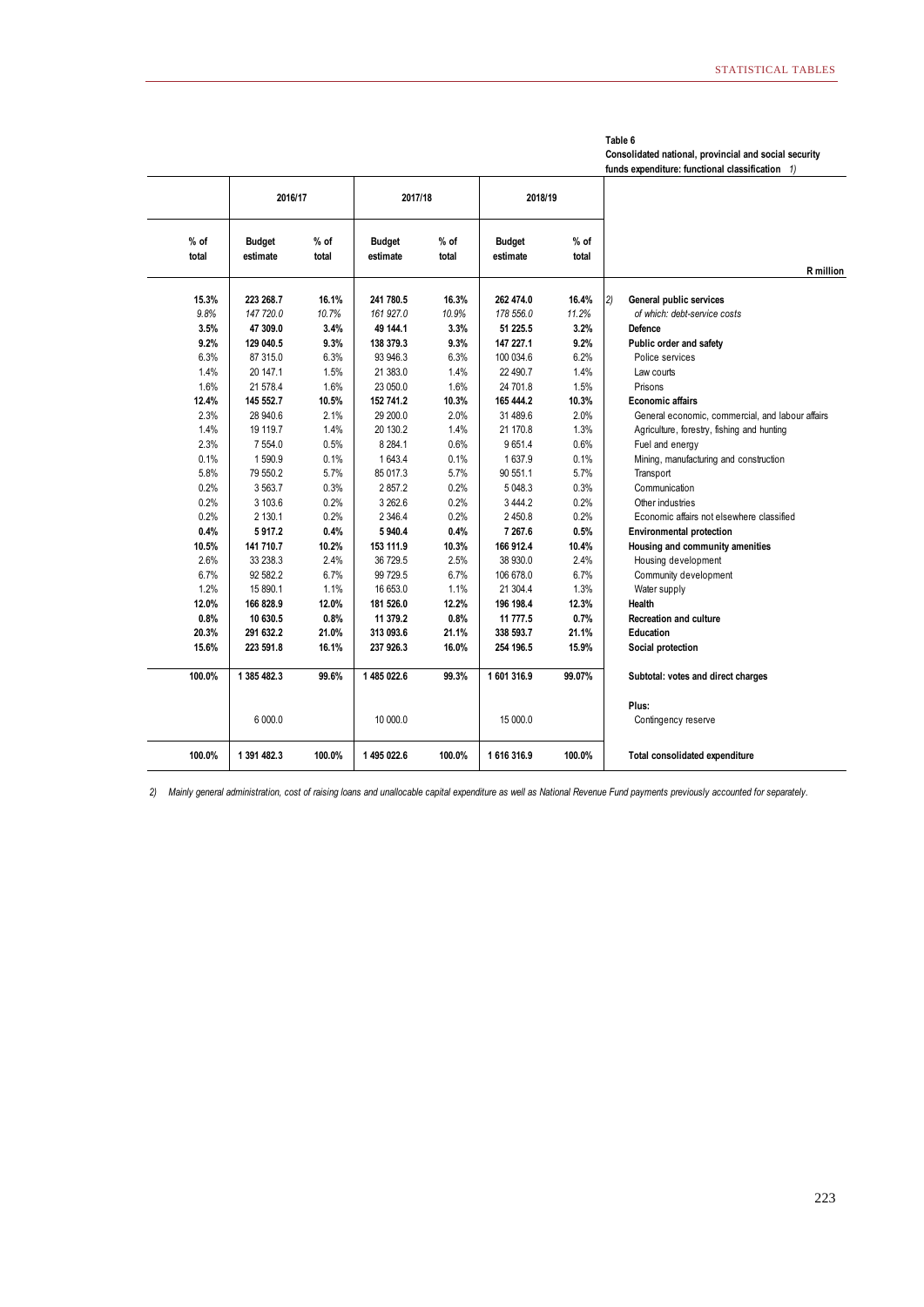### **Consolidated government revenue and expenditure:**

**Economic classification** *1)*

|                                                                     | 2012/13              |                 | 2013/14              |                 | 2014/15              |                 | 2015/16                    |
|---------------------------------------------------------------------|----------------------|-----------------|----------------------|-----------------|----------------------|-----------------|----------------------------|
| R million                                                           | Outcome              | $%$ of<br>total | Outcome              | $%$ of<br>total | Outcome              | $%$ of<br>total | <b>Revised</b><br>estimate |
|                                                                     |                      |                 |                      |                 |                      |                 |                            |
| Revenue                                                             |                      |                 |                      |                 |                      |                 |                            |
| Current revenue                                                     | 907 220.2            | 100.0%          | 1 007 842.8          | 100.0%          | 1 098 652.0          | 99.9%           | 1 222 852.9                |
| Tax revenue (net of SACU)                                           | 818 142.7            | 90.1%           | 907 486.9            | 90.0%           | 988 805.5            | 89.9%           | 1 084 510.5                |
| Non-tax revenue<br>2)                                               | 89 077.5             | 9.8%            | 100 355.9            | 10.0%           | 109 846.5            | 10.0%           | 138 342.4                  |
| Sales of capital assets                                             | 345.6                | 0.0%            | 244.7                | 0.0%            | 1 302.3              | 0.1%            | 210.6                      |
| <b>Total revenue</b>                                                | 907 565.8            | 100.0%          | 1 008 087.5          | 100.0%          | 1 099 954.3          | 100.0%          | 1 223 063.6                |
| Expenditure                                                         |                      |                 |                      |                 |                      |                 |                            |
| <b>Economic classification</b>                                      |                      |                 |                      |                 |                      |                 |                            |
| <b>Current payments</b>                                             | 632 535.4            | 60.6%           | 691 948.3            | 60.5%           | 745 794.7            | 60.3%           | 805 808.6                  |
| Compensation of employees                                           | 376 325.0            | 36.1%           | 408 181.6            | 35.7%           | 437 031.2            | 35.3%           | 476 771.6                  |
| Goods and services                                                  | 162 923.9            | 15.6%           | 174 188.6            | 15.2%           | 187 543.5            | 15.2%           | 193 736.5                  |
| Interest and rent on land                                           | 93 286.4             | 8.9%            | 109 578.2            | 9.6%            | 121 220.0            | 9.8%            | 135 300.5                  |
| <b>Transfers and subsidies</b>                                      | 339 514.8            | 32.5%           | 372 141.0            | 32.5%           | 399 870.3            | 32.3%           | 447 565.6                  |
| Provinces and municipalities                                        | 83 027.8<br>21 432.2 | 8.0%<br>2.1%    | 89 266.3<br>20 856.1 | 7.8%<br>1.8%    | 95 618.5<br>24 523.0 | 7.7%<br>2.0%    | 108 661.8<br>26 521.7      |
| Departmental agencies and accounts<br>Higher education institutions | 22 044.4             | 2.1%            | 23 450.2             | 2.0%            | 26 019.8             | 2.1%            | 27 500.4                   |
| Foreign governments and international organisations                 | 2 200.8              | 0.2%            | 2 157.6              | 0.2%            | 1852.5               | 0.1%            | 2 0 5 3.8                  |
| Public corporations and private enterprises                         | 24 437.6             | 2.3%            | 25 601.2             | 2.2%            | 27 079.4             | 2.2%            | 33 407.2                   |
| Non-profit institutions                                             | 21 622.4             | 2.1%            | 26 177.5             | 2.3%            | 27 631.5             | 2.2%            | 28 390.5                   |
| Households                                                          | 164 749.6            | 15.8%           | 184 632.1            | 16.1%           | 197 145.7            | 15.9%           | 221 030.2                  |
| Payments for capital assets                                         | 66 296.8             | 6.4%            | 75 767.9             | 6.6%            | 86 437.3             | 7.0%            | 97 879.5                   |
| Buildings and other fixed structures                                | 49 851.0             | 4.8%            | 54 914.3             | 4.8%            | 62 402.7             | 5.0%            | 72 539.5                   |
| Machinery and equipment                                             | 13 577.4             | 1.3%            | 18 230.7             | 1.6%            | 21 390.1             | 1.7%            | 21 820.3                   |
| Land and sub-soil assets                                            | 1453.9               | 0.1%            | 1 083.0              | 0.1%            | 1 389.3              | 0.1%            | 834.6                      |
| Software and other intangible assets<br>Other assets                | 1 356.0<br>58.5      | 0.1%<br>0.0%    | 1 507.5<br>32.5      | 0.1%<br>$0.0\%$ | 1 2 1 4 . 3<br>41.0  | 0.1%<br>0.0%    | 2617.5<br>67.6             |
| 3)                                                                  |                      |                 |                      |                 |                      |                 |                            |
| Payments for financial assets<br>4)                                 | 5 086.5              | 0.5%            | 4 195.7              | 0.4%            | 5 643.8              | 0.5%            | 29 672.7                   |
| Subtotal: economic classification                                   | 1 043 433.5          | 100%            | 1 144 052.9          | 100.0%          | 1 237 746.1          | 100.0%          | 1 380 926.5                |
| Contingency reserve                                                 |                      |                 |                      |                 |                      |                 |                            |
| Total consolidated expenditure                                      | 1 043 433.5          |                 | 1 144 052.9          |                 | 1 237 746.1          |                 | 1 380 926.5                |
| <b>Budget balance</b>                                               | -135 867.6           |                 | -135 965.5           |                 | -137 791.8           |                 | $-157862.9$                |
| Percentage of GDP                                                   | $-4.1%$              |                 | $-3.8%$              |                 | $-3.6%$              |                 | $-3.9%$                    |
| Financing                                                           |                      |                 |                      |                 |                      |                 |                            |
| Change in Ioan liabilities                                          |                      |                 |                      |                 |                      |                 |                            |
| Domestic short- and long-term loans (net)                           | 143 549.4            |                 | 171 369.8            |                 | 169 564.4            |                 | 160 829.3                  |
| Foreign loans (net)                                                 | $-10\,558.5$         |                 | 1 1 5 5.7            |                 | 9 9 3 1 . 3          |                 | 14 956.1                   |
| Change in cash and other balances (- increase)                      | 2876.7               |                 | -36 560.1            |                 | -41 704.0            |                 | -17 922.5                  |
| Borrowing requirement (net)                                         | 135 867.6            |                 | 135 965.5            |                 | 137 791.8            |                 | 157 862.9                  |
| GDP                                                                 | 3 327 630.0          |                 | 3 609 844.0          |                 | 3 843 776.0          |                 | 4 073 217.9                |

*1) Consisting of national and provincial government, social security funds and public entities. Refer to Annexure W2 for a detailed list of entities included.*

*In some cases figures were estimated by the National Treasury and may differ from data published by Statistics South Africa and the Reserve Bank.*

*2) Includes National Revenue Fund receipts previously accounted for separately.*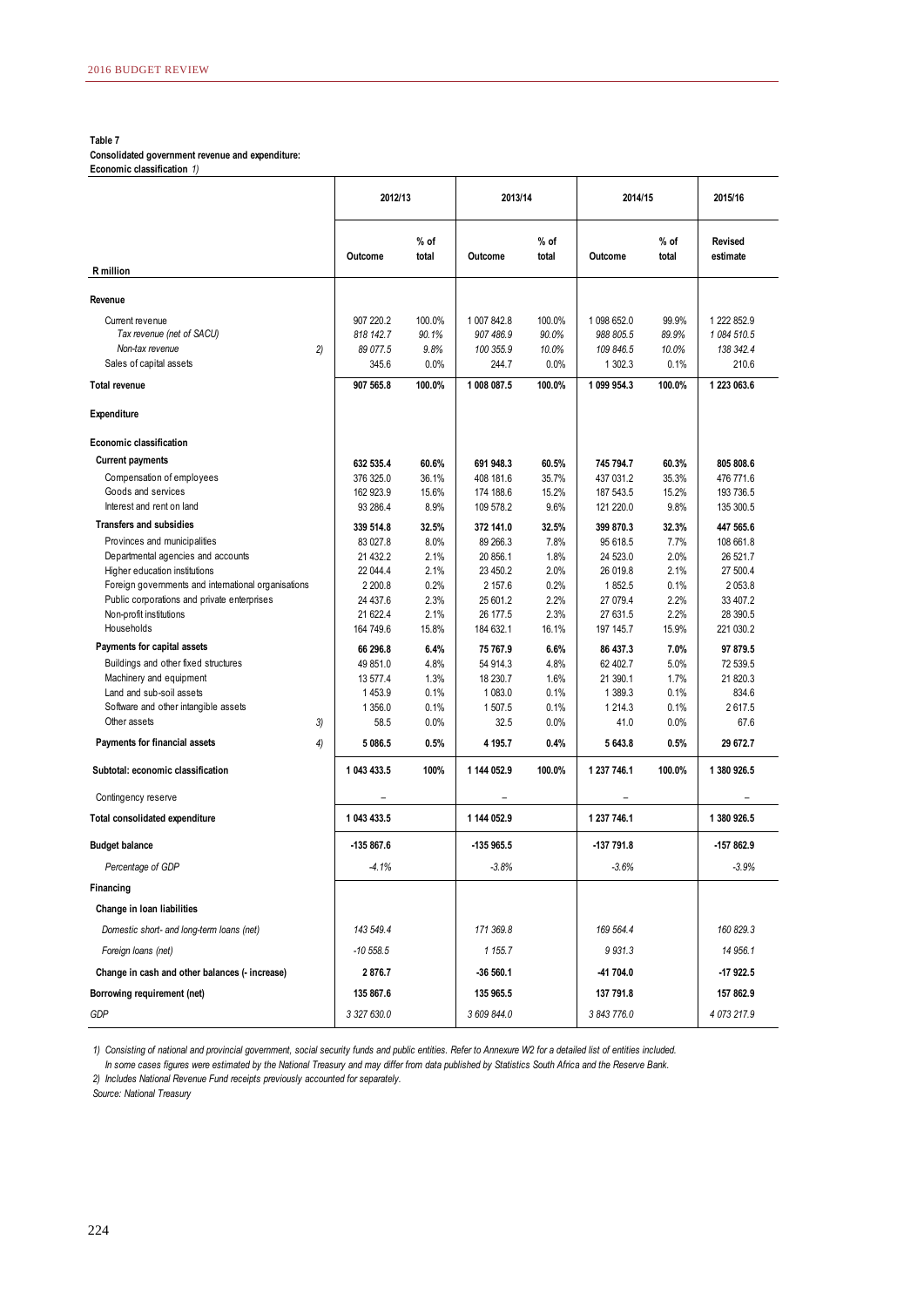## **Consolidated government revenue and expenditure:**

| 2015/16         | 2016/17                    |                 | 2017/18                   |                 | 2018/19                    |                 |                                                                |
|-----------------|----------------------------|-----------------|---------------------------|-----------------|----------------------------|-----------------|----------------------------------------------------------------|
| % of<br>total   | <b>Budget</b><br>estimate  | $%$ of<br>total | <b>Budget</b><br>estimate | $%$ of<br>total | <b>Budget</b><br>estimate  | $%$ of<br>total | R million                                                      |
|                 |                            |                 |                           |                 |                            |                 |                                                                |
|                 |                            |                 |                           |                 |                            |                 | Revenue                                                        |
| 100.0%<br>88.7% | 1 324 218.2<br>1 206 342.8 | 100.0%<br>91.1% | 1436 610.2<br>1 319 020.3 | 100.0%<br>91.8% | 1 571 457.5<br>1 448 129.5 | 100.0%<br>92.1% | Current revenue<br>Tax revenue (net of SACU)                   |
| 11.3%           | 117 875.4                  | 8.9%            | 117 590.0                 | 8.2%            | 123 327.9                  | 7.8%            | 2)<br>Non-tax revenue                                          |
| 0.0%            | 120.7                      | 0.0%            | 132.9                     | 0.0%            | 139.5                      | 0.0%            | Sales of capital assets                                        |
| 100.0%          | 1 324 338.9                | 100.0%          | 1 436 743.1               | 100.0%          | 1 571 597.0                | 100.0%          | <b>Total revenue</b>                                           |
|                 |                            |                 |                           |                 |                            |                 | Expenditure                                                    |
|                 |                            |                 |                           |                 |                            |                 | Economic classification                                        |
| 58.4%           | 875 839.3                  | 60.1%           | 942 052.2                 | 60.3%           | 1 013 124.9                | 60.3%           | <b>Current payments</b>                                        |
| 34.5%           | 516 801.3                  | 35.5%           | 551 463.3                 | 35.3%           | 590 866.5                  | 35.2%           | Compensation of employees                                      |
| 14.0%           | 204 691.6                  | 14.0%           | 221 901.1                 | 14.2%           | 236 610.3                  | 14.1%           | Goods and services                                             |
| 9.8%            | 154 346.4                  | 10.6%           | 168 687.8                 | 10.8%           | 185 648.1                  | 11.0%           | Interest and rent on land                                      |
| 32.4%           | 475 849.0                  | 32.7%           | 509 281.6<br>121 937.1    | 32.6%           | 551 571.2                  | 32.8%<br>8.0%   | <b>Transfers and subsidies</b><br>Provinces and municipalities |
| 7.9%<br>1.9%    | 113 131.1<br>25 545.8      | 7.8%<br>1.8%    | 27 224.4                  | 7.8%<br>1.7%    | 134 635.3<br>32 137.2      | 1.9%            | Departmental agencies and accounts                             |
| 2.0%            | 29 350.3                   | 2.0%            | 33 164.1                  | 2.1%            | 35 177.2                   | 2.1%            | Higher education institutions                                  |
| 0.1%            | 2 129.3                    | 0.1%            | 2 2 5 4.6                 | 0.1%            | 2 4 2 6.0                  | 0.1%            | Foreign governments and international organisations            |
| 2.4%            | 33 881.8                   | 2.3%            | 36 996.3                  | 2.4%            | 41 539.0                   | 2.5%            | Public corporations and private enterprises                    |
| 2.1%<br>16.0%   | 29 534.0<br>242 276.6      | 2.0%<br>16.6%   | 30 423.6<br>257 281.5     | 1.9%<br>16.5%   | 31 561.9<br>274 094.5      | 1.9%<br>16.3%   | Non-profit institutions<br>Households                          |
| 7.1%            | 100 372.3                  | 6.9%            | 105 562.9                 | 6.8%            | 110 478.8                  | 6.6%            | <b>Payments for capital assets</b>                             |
| 5.3%            | 76 596.9                   | 5.3%            | 80 092.9                  | 5.1%            | 84 285.8                   | 5.0%            | Buildings and other fixed structures                           |
| 1.6%            | 20 916.7                   | 1.4%            | 23 156.7                  | 1.5%            | 24 203.2                   | 1.4%            | Machinery and equipment                                        |
| 0.1%            | 1 2 64.4                   | 0.1%            | 753.2                     | 0.0%            | 739.8                      | 0.0%            | Land and sub-soil assets                                       |
| 0.2%<br>0.0%    | 1553.0<br>41.4             | 0.1%<br>0.0%    | 1523.6<br>36.4            | 0.1%<br>0.0%    | 1 217.2<br>32.8            | 0.1%<br>0.0%    | Software and other intangible assets<br>Other assets<br>3)     |
| 2.1%            | 5 230.1                    | 0.4%            | 5 165.1                   | 0.3%            | 5 0 5 1.8                  | 0.3%            | Payments for financial assets<br>4)                            |
| 100.0%          | 1457290.7                  | 100.0%          | 1 562 061.8               | 100.0%          | 1680 226.7                 | 100.0%          | Subtotal: economic classification                              |
|                 | 6 000.0                    |                 | 10 000.0                  |                 | 15 000.0                   |                 | Contingency reserve                                            |
|                 | 1 463 290.7                |                 | 1 572 061.8               |                 | 1695226.7                  |                 | <b>Total consolidated expenditure</b>                          |
|                 | -138 951.8                 |                 | -135 318.7                |                 | -123 629.7                 |                 | <b>Budget balance</b>                                          |
|                 | $-3.2%$                    |                 | $-2.8%$                   |                 | $-2.4%$                    |                 | Percentage of GDP                                              |
|                 |                            |                 |                           |                 |                            |                 | Financing                                                      |
|                 |                            |                 |                           |                 |                            |                 | Change in Ioan liabilities                                     |
|                 | 140 608.8                  |                 | 143 284.9                 |                 | 133 465.2                  |                 | Domestic short- and long-term loans (net)                      |
|                 | 3 260.1                    |                 | 16 807.9                  |                 | 17 391.8                   |                 | Foreign loans (net)                                            |
|                 |                            |                 | -24 774.2                 |                 | -27 227.3                  |                 | Change in cash and other balances (- increase)                 |
|                 | -4 917.1<br>138 951.8      |                 | 135 318.7                 |                 | 123 629.7                  |                 | Borrowing requirement (net)                                    |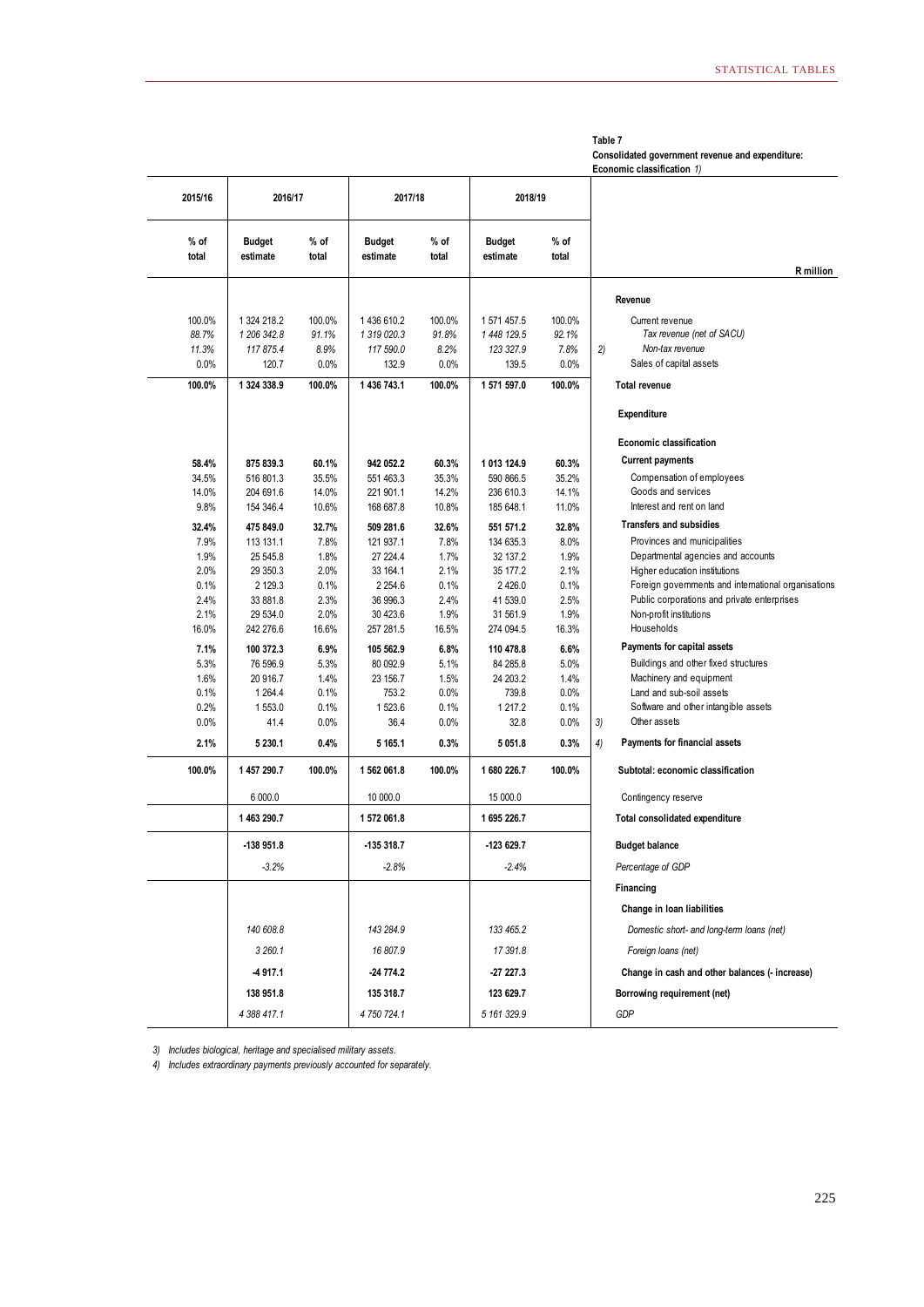### **Consolidated government expenditure: functional**

**classification** *1)*

|                                                               |                       | 2012/13                  |                        | 2013/14       | 2014/15                |                 | 2015/16                    |
|---------------------------------------------------------------|-----------------------|--------------------------|------------------------|---------------|------------------------|-----------------|----------------------------|
| R million                                                     | Outcome               | % of<br>total            | Outcome                | % of<br>total | Outcome                | $%$ of<br>total | <b>Revised</b><br>estimate |
|                                                               |                       |                          |                        |               |                        |                 |                            |
| 2)<br>General public services<br>of which: debt-service costs | 153 082.7<br>88 121.1 | 14.7%<br>8.4%            | 168 763.1<br>101 184.7 | 14.8%<br>8.8% | 189 643.4<br>114 798.4 | 15.3%<br>9.3%   | 213 025.5<br>129 111.2     |
| Defence                                                       | 38 014.7              | 3.6%                     | 40 857.4               | 3.6%          | 43 030.0               | 3.5%            | 45 561.7                   |
|                                                               |                       |                          |                        |               |                        |                 |                            |
| Public order and safety                                       | 100 538.0             | 9.6%                     | 109 396.1              | 9.6%          | 115 466.6              | 9.3%            | 121 640.3                  |
| Police services                                               | 67 963.4              | 6.5%                     | 74 350.6               | 6.5%          | 78 225.8               | 6.3%            | 82 215.8                   |
| Law courts                                                    | 15 143.0              | 1.5%                     | 16 259.2               | 1.4%          | 17 564.0               | 1.4%            | 18 612.6                   |
| Prisons                                                       | 17 314.5              | 1.7%                     | 18 651.4               | 1.6%          | 19 530.0               | 1.6%            | 20 589.5                   |
| Public order and safety not elsewhere classified              | 117.1                 | 0.0%                     | 134.9                  | 0.0%          | 146.7                  | 0.0%            | 222.4                      |
| Economic affairs                                              | 130 301.8             | 12.5%                    | 144 697.8              | 12.6%         | 154 216.4              | 12.5%           | 185 006.2                  |
| General economic, commercial, and labour affairs              | 24 851.4              | 2.4%                     | 32 975.2               | 2.9%          | 32 866.4               | 2.7%            | 35 787.4                   |
| Agriculture, forestry, fishing and hunting                    | 18 163.7              | 1.7%                     | 19 054.2               | 1.7%          | 18 520.0               | 1.5%            | 18 602.6                   |
| Fuel and energy                                               | 7 7 18.2              | 0.7%                     | 7 5 68.0               | 0.7%          | 7 264.5                | 0.6%            | 31 904.0                   |
| Mining, manufacturing and construction                        | 2849.6                | 0.3%                     | 2 0 5 2.5              | 0.2%          | 2 2 4 3 . 6            | 0.2%            | 2417.2                     |
| Transport                                                     | 67 957.5              | 6.5%                     | 74 530.7               | 6.5%          | 84 630.5               | 6.8%            | 86 566.0                   |
| Communication                                                 | 2888.6                | 0.3%                     | 3 2 3 9.8              | 0.3%          | 3 202.2                | 0.3%            | 3 480.0                    |
| Other industries                                              | 2 2 66.5              | 0.2%                     | 2 5 5 4 9              | 0.2%          | 2 7 2 0.1              | 0.2%            | 3 123.1                    |
| Economic affairs not elsewhere classified                     | 3 606.4               | 0.3%                     | 2 7 2 2.4              | 0.2%          | 2 769.1                | 0.2%            | 3 125.8                    |
| <b>Environmental protection</b>                               | 5 2 2 6.9             | 0.5%                     | 6 572.1                | 0.6%          | 7980.6                 | 0.6%            | 7 172.1                    |
| Housing and community amenities                               | 116 674.9             | 11.2%                    | 129 162.6              | 11.3%         | 142 287.6              | 11.5%           | 159 083.1                  |
| Housing development                                           | 27 733.8              | 2.7%                     | 29 918.8               | 2.6%          | 32 955.5               | 2.7%            | 35 493.3                   |
| Community development                                         | 69 424.5              | 6.7%                     | 74 338.1               | 6.5%          | 79 295.4               | 6.4%            | 89 749.7                   |
| Water supply                                                  | 19 516.6              | 1.9%                     | 24 905.7               | 2.2%          | 30 036.7               | 2.4%            | 33 840.1                   |
| Housing and community amenities not elsewhere classified      |                       | $\overline{\phantom{0}}$ |                        | $\equiv$      |                        | $\overline{a}$  |                            |
| Health                                                        | 124 489.8             | 11.9%                    | 133 450.7              | 11.7%         | 143 978.8              | 11.6%           | 158 611.3                  |
| <b>Recreation and culture</b>                                 | 8 5 4 7 . 8           | 0.8%                     | 9593.0                 | 0.8%          | 9933.4                 | 0.8%            | 10 728.7                   |
| Education                                                     | 214 910.4             | 20.6%                    | 231 225.7              | 20.2%         | 248 776.7              | 20.1%           | 273 963.4                  |
| Social protection                                             | 151 646.5             | 14.5%                    | 170 334.7              | 14.9%         | 182 428.8              | 14.7%           | 206 134.3                  |
| Subtotal: functional classification                           | 1 043 433.5           | 100%                     | 1 144 052.9            | 100%          | 1 237 742.1            | 100%            | 1 380 926.5                |
| Plus:                                                         |                       |                          |                        |               |                        |                 |                            |
| Contingency reserve<br>Unallocated                            |                       |                          |                        |               |                        |                 |                            |
| <b>Total consolidated expenditure</b>                         | 1 043 433.5           |                          | 1 144 052.9            |               | 1 237 742.1            |                 | 1 380 926.5                |

*1) Consisting of national and provincial government, social security funds and public entities. Refer to Annexure W2 for a detailed list of entities included.*

*In some cases figures were estimated by the National Treasury and may differ from data published by Statistics South Africa and the Reserve Bank.*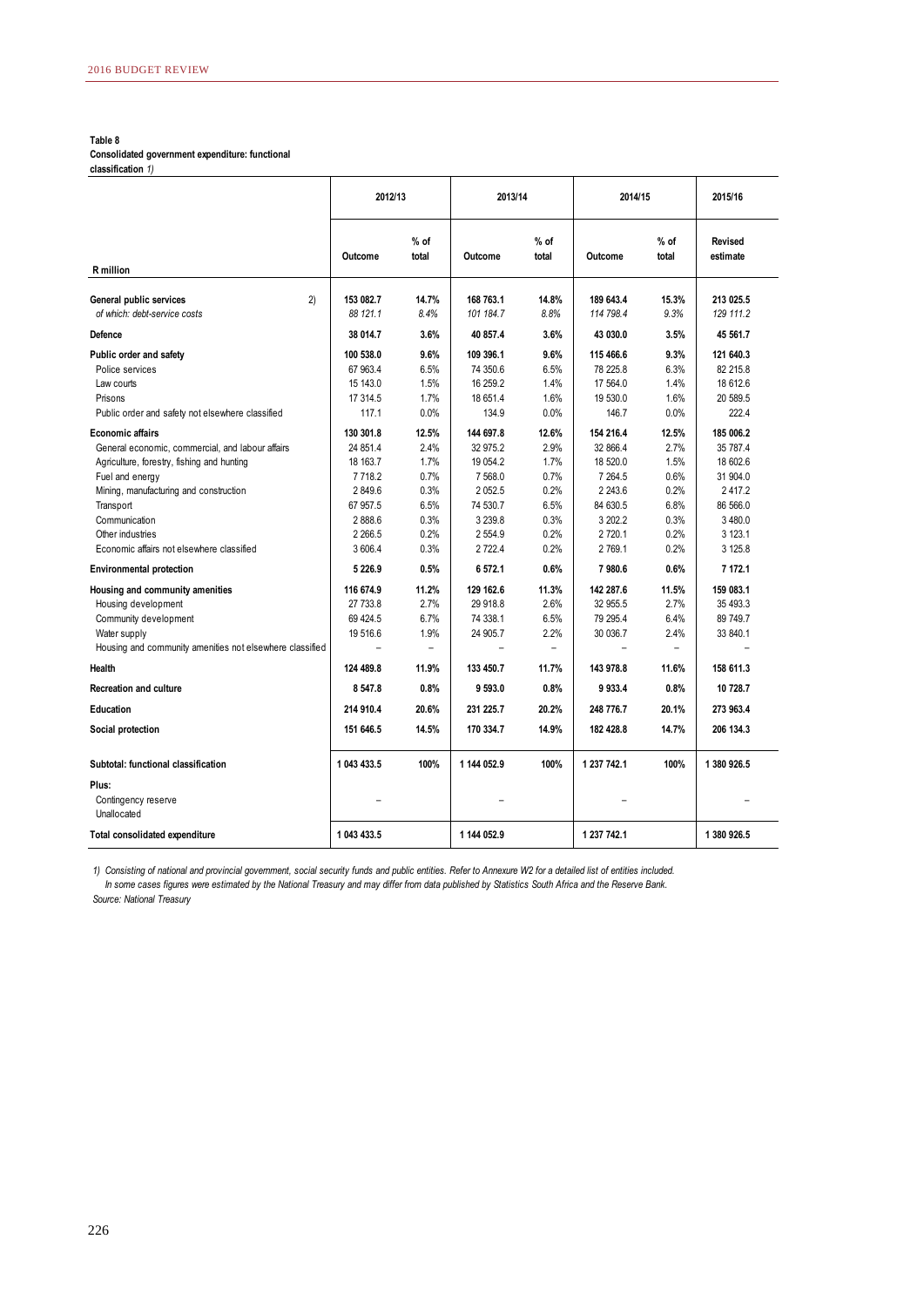|               |                        |                          |                        |                |                        |                | Table 8<br>Consolidated government expenditure: functional                                                                                                                 |
|---------------|------------------------|--------------------------|------------------------|----------------|------------------------|----------------|----------------------------------------------------------------------------------------------------------------------------------------------------------------------------|
|               |                        |                          |                        |                |                        |                | classification 1)                                                                                                                                                          |
| 2015/16       | 2016/17                |                          | 2017/18                |                | 2018/19                |                |                                                                                                                                                                            |
| $%$ of        | <b>Budget</b>          | $%$ of                   | <b>Budget</b>          | $%$ of         | <b>Budget</b>          | $%$ of         |                                                                                                                                                                            |
| total         | estimate               | total                    | estimate               | total          | estimate               | total          |                                                                                                                                                                            |
|               |                        |                          |                        |                |                        |                | R million                                                                                                                                                                  |
| 15.4%<br>9.3% | 234 103.3<br>147 720.0 | 16.1%<br>10.1%           | 252 685.0<br>161 927.0 | 16.2%<br>10.4% | 274 604.5<br>178 556.0 | 16.3%<br>10.6% | General public services<br>2)<br>of which: debt-service costs                                                                                                              |
| 3.3%          | 47 661.5               | 3.3%                     | 49 382.8               | 3.2%           | 51 497.8               | 3.1%           | Defence                                                                                                                                                                    |
| 8.8%          | 129 492.1              | 8.9%                     | 138 737.0              | 8.9%           | 147 621.1              | 8.8%           | Public order and safety                                                                                                                                                    |
| 6.0%          | 87 316.5               | 6.0%                     | 93 947.8               | 6.0%           | 100 036.1              | 6.0%           | Police services                                                                                                                                                            |
| 1.3%          | 20 326.7               | 1.4%                     | 21 489.4               | 1.4%           | 22 612.0               | 1.3%           | Law courts                                                                                                                                                                 |
| 1.5%          | 21 578.4               | 1.5%                     | 23 050.0               | 1.5%           | 24 701.8               | 1.5%           | Prisons                                                                                                                                                                    |
| 0.0%          | 270.5                  | 0.0%                     | 249.8                  | 0.0%           | 271.3                  | 0.0%           | Public order and safety not elsewhere classified                                                                                                                           |
| 13.4%         | 172 218.6              | 11.8%                    | 182 943.3              | 11.7%          | 194 739.1              | 11.6%          | <b>Economic affairs</b>                                                                                                                                                    |
| 2.6%<br>1.3%  | 34 822.0<br>19 826.3   | 2.4%<br>1.4%             | 35 250.1<br>20 928.8   | 2.3%<br>1.3%   | 37 787.8<br>21 916.9   | 2.2%<br>1.3%   | General economic, commercial, and labour affairs<br>Agriculture, forestry, fishing and hunting                                                                             |
| 2.3%          | 9 4 23.1               | 0.6%                     | 10 307.8               | 0.7%           | 11 916.7               | 0.7%           | Fuel and energy                                                                                                                                                            |
| 0.2%          | 2510.9                 | 0.2%                     | 2570.6                 | 0.2%           | 2 609.3                | 0.2%           | Mining, manufacturing and construction                                                                                                                                     |
| 6.3%          | 94 662.8               | 6.5%                     | 103 616.6              | 6.6%           | 107 574.6              | 6.4%           | Transport                                                                                                                                                                  |
| 0.3%          | 4 9 5 5.9              | 0.3%                     | 4 095.6                | 0.3%           | 6 356.8                | 0.4%           | Communication                                                                                                                                                              |
| 0.2%          | 3 3 0 4 . 3            | 0.2%                     | 3 4 68.2               | 0.2%           | 3 640.6                | 0.2%           | Other industries                                                                                                                                                           |
| 0.2%          | 2 7 1 3 . 3            | 0.2%                     | 2705.6                 | 0.2%           | 2 9 3 6.4              | 0.2%           | Economic affairs not elsewhere classified                                                                                                                                  |
| 0.5%          | 7859.2                 | 0.5%                     | 7833.6                 | 0.5%           | 9 2 9 8.2              | 0.6%           | <b>Environmental protection</b>                                                                                                                                            |
| 11.5%         | 169 260.3              | 11.6%                    | 181 724.3              | 11.6%          | 197 113.5              | 11.7%          | Housing and community amenities                                                                                                                                            |
| 2.6%          | 34 595.7               | 2.4%                     | 38 152.3               | 2.4%           | 40 353.1               | 2.4%           | Housing development                                                                                                                                                        |
| 6.5%<br>2.5%  | 93 915.8<br>40 748.9   | 6.4%<br>2.8%             | 101 007.0<br>42 564.9  | 6.5%<br>2.7%   | 108 118.4<br>48 642.0  | 6.4%<br>2.9%   | Community development<br>Water supply                                                                                                                                      |
|               |                        | $\overline{\phantom{0}}$ |                        |                |                        |                | Housing and community amenities not elsewhere classified                                                                                                                   |
| 11.5%         | 167 545.0              | 11.5%                    | 182 384.5              | 11.7%          | 197 165.3              | 11.7%          | <b>Health</b>                                                                                                                                                              |
| 0.8%          | 11 372.2               | 0.8%                     | 12 148.5               | 0.8%           | 12 702.4               | 0.8%           | <b>Recreation and culture</b>                                                                                                                                              |
| 19.8%         | 293 556.2              | 20.1%                    | 315 876.5              | 20.2%          | 341 156.9              | 20.3%          | Education                                                                                                                                                                  |
| 14.9%         | 224 222.2              | 15.4%                    | 238 346.4              | 15.3%          | 254 327.7              | 15.1%          | Social protection                                                                                                                                                          |
| 100%          | 1 457 290.7            | 100%                     | 1 562 061.8            | 100%           | 1680 226.7             | 100%           | Subtotal: functional classification                                                                                                                                        |
|               |                        |                          |                        |                |                        |                | Plus:                                                                                                                                                                      |
|               | 6 000.0                |                          | 10 000.0               |                | 15 000.0               |                | Contingency reserve<br>Unallocated                                                                                                                                         |
|               | 1 463 290.7            |                          | 1 572 061.8            |                | 1 695 226.7            |                | Total consolidated expenditure                                                                                                                                             |
|               |                        |                          |                        |                |                        |                |                                                                                                                                                                            |
|               |                        |                          |                        |                |                        |                | 2) Mainly general administration, cost of raising loans and unallocable capital expenditure as well as National Revenue Fund payments previously accounted for separately. |
|               |                        |                          |                        |                |                        |                | 227                                                                                                                                                                        |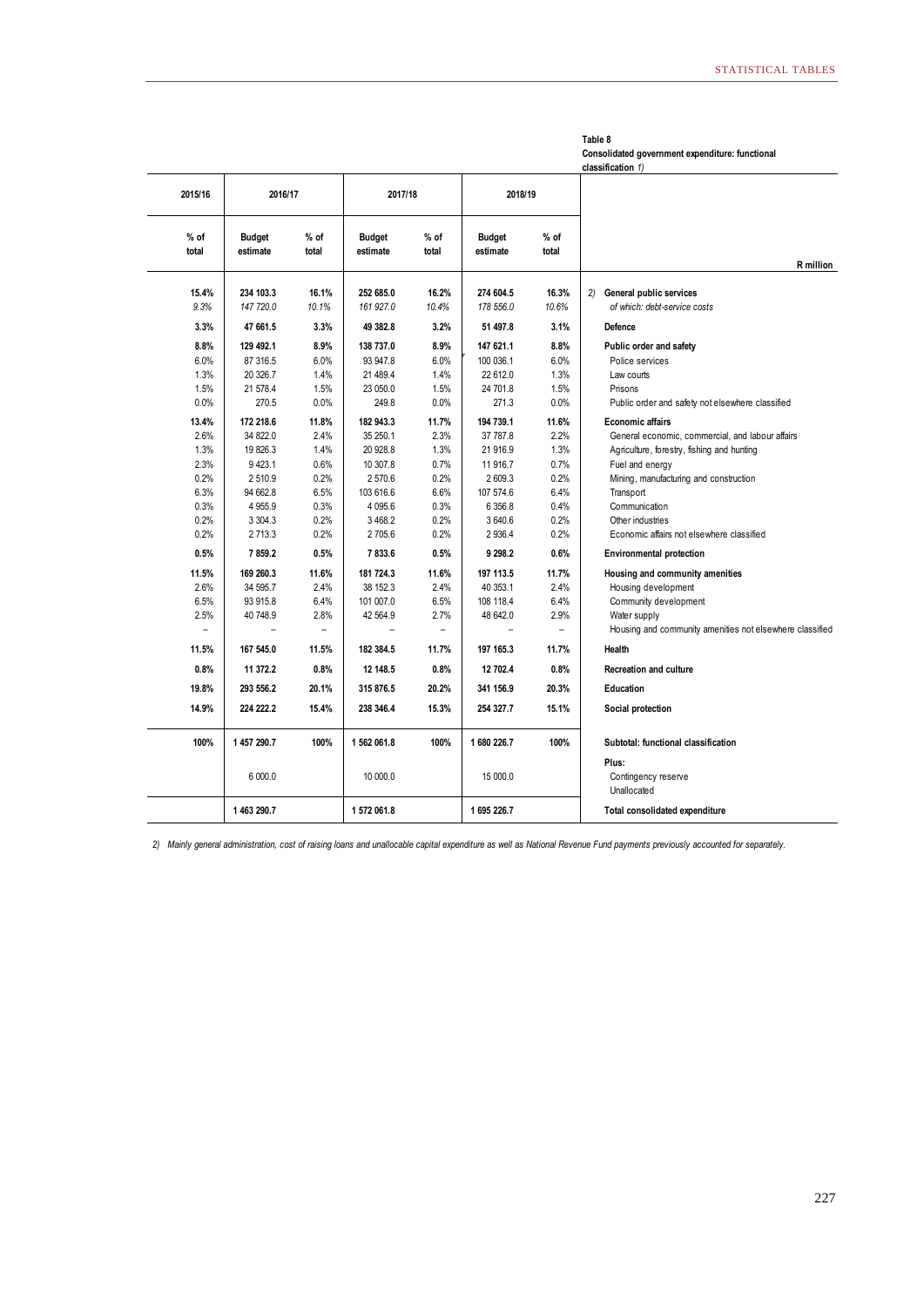**Consolidated government revenue, expenditure and financing**

| Consolidated government revenue, expenditure and financing |             |             |             |                            |
|------------------------------------------------------------|-------------|-------------|-------------|----------------------------|
|                                                            | 2012/13     | 2013/14     | 2014/15     | 2015/16                    |
| <b>R</b> million                                           | Outcome     | Outcome     | Outcome     | <b>Revised</b><br>estimate |
|                                                            |             |             |             |                            |
| <b>Operating account</b>                                   |             |             |             |                            |
| <b>Current receipts</b>                                    | 892 176.5   | 992 884.6   | 1 083 289.8 | 1 181 151.5                |
| Tax receipts (net of SACU transfers)                       | 818 142.7   | 907 486.9   | 988 805.5   | 1 084 510.5                |
| Non-tax receipts (including departmental receipts)         | 68 484.0    | 78 344.1    | 87 188.1    | 89 222.6                   |
| Transfers received                                         | 5 5 4 9.8   | 7 0 5 3.7   | 7 296.2     | 7418.4                     |
| <b>Current payments</b>                                    | 919 641.8   | 1 006 546.8 | 1 085 984.0 | 1 188 292.4                |
| Compensation of employees                                  | 376 325.0   | 408 181.6   | 437 031.2   | 476 771.6                  |
| Goods and services                                         | 162 923.9   | 174 188.6   | 187 543.5   | 193 736.5                  |
| Interest and rent on land                                  | 93 286.4    | 109 578.2   | 121 220.0   | 135 300.5                  |
| Transfers and subsidies                                    | 287 106.5   | 314 598.5   | 340 189.3   | 382 483.8                  |
| <b>Current balance</b>                                     | $-27465.3$  | $-13662.2$  | $-2694.2$   | $-7140.9$                  |
| Percentage of GDP                                          | $-0.8%$     | $-0.4%$     | -0.1%       | $-0.2%$                    |
| Capital account                                            |             |             |             |                            |
| Capital receipts                                           | 345.6       | 244.7       | 1 302.3     | 210.6                      |
| Transfers and subsidies                                    | 52 408.3    | 57 542.5    | 59 681.0    | 65 081.8                   |
| Payments for capital assets                                | 66 296.8    | 75 767.9    | 86 437.3    | 97 879.5                   |
|                                                            |             |             |             |                            |
| Capital financing requirement                              | -118 359.5  | -133 065.8  | $-144816.0$ | -162 750.7                 |
| Percentage of GDP                                          | $-3.6%$     | $-3.7%$     | $-3.8%$     | $-4.0%$                    |
| Transactions in financial assets and liabilities           | 9957.2      | 10 762.5    | 9718.5      | 12 028.7                   |
| <b>Contingency reserve</b>                                 | ۰           |             |             |                            |
| <b>Budget balance</b>                                      | -135 867.6  | -135 965.5  | -137 791.8  | -157 862.9                 |
| Percentage of GDP                                          | $-4.1%$     | $-3.8%$     | $-3.6%$     | $-3.9%$                    |
| <b>Primary balance</b>                                     | -42 581.2   | $-26387.3$  | $-16571.8$  | $-22562.4$                 |
| Percentage of GDP                                          | $-1.3%$     | $-0.7%$     | $-0.4%$     | $-0.6%$                    |
| Financing<br>Change in Ioan liabilities                    |             |             |             |                            |
| Domestic short- and long-term loans (net)                  | 143 549.4   | 171 369.8   | 169 564.4   | 160 829.3                  |
| Foreign loans (net)                                        | $-10558.5$  | 1 155.7     | 9 9 3 1.3   | 14 956.1                   |
| Change in cash and other balances (- increase)             | 2876.7      | $-36560.1$  | -41 704.0   | -17 922.5                  |
| Borrowing requirement (net)                                | 135 867.6   | 135 965.5   | 137 791.8   | 157 862.9                  |
| GDP                                                        | 3 327 630.0 | 3 609 844.0 | 3 843 776.0 | 4 073 217.9                |
|                                                            |             |             |             |                            |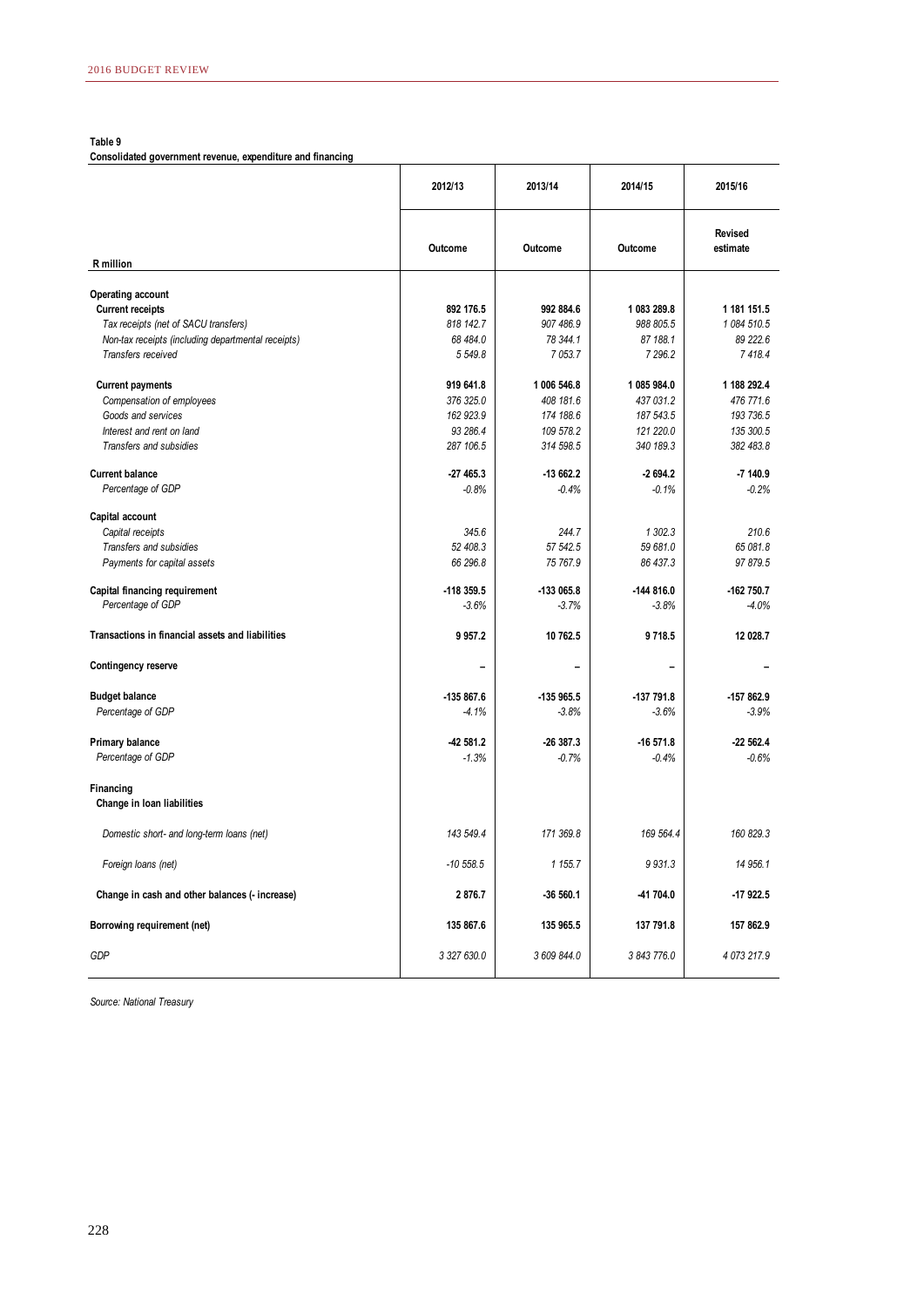| 2016/17       | 2017/18       | 2018/19       |                                                    |           |
|---------------|---------------|---------------|----------------------------------------------------|-----------|
| <b>Budget</b> | <b>Budget</b> | <b>Budget</b> |                                                    |           |
| estimate      | estimate      | estimate      |                                                    | R million |
|               |               |               | <b>Operating account</b>                           |           |
| 1 310 455.0   | 1 431 092.7   | 1 567 188.4   | <b>Current receipts</b>                            |           |
| 1 206 342.8   | 1 319 020.3   | 1 448 129.5   | Tax receipts (net of SACU transfers)               |           |
| 96 279.8      | 104 870.2     | 112 221.4     | Non-tax receipts (including departmental receipts) |           |
| 7832.5        | 7 202.2       | 6837.5        | Transfers received                                 |           |
| 1 283 032.9   | 1 377 450.3   | 1 481 505.3   | <b>Current payments</b>                            |           |
| 516 801.3     | 551 463.3     | 590 866.5     | Compensation of employees                          |           |
| 204 691.6     | 221 901.1     | 236 610.3     | Goods and services                                 |           |
| 154 346.4     | 168 687.8     | 185 648.1     | Interest and rent on land                          |           |
| 407 193.6     | 435 398.1     | 468 380.4     | Transfers and subsidies                            |           |
| 27 422.2      | 53 642.4      | 85 683.1      | <b>Current balance</b>                             |           |
| 0.6%          | 1.1%          | 1.7%          | Percentage of GDP                                  |           |
|               |               |               | Capital account                                    |           |
| 120.7         | 132.9         | 139.5         | Capital receipts                                   |           |
| 68 655.4      | 73 883.5      | 83 190.8      | Transfers and subsidies                            |           |
| 100 372.3     | 105 562.9     | 110 478.8     | Payments for capital assets                        |           |
| $-168907.0$   | -179 313.5    | -193 530.1    | Capital financing requirement                      |           |
| $-3.8%$       | $-3.8%$       | $-3.7%$       | Percentage of GDP                                  |           |
| 8 533.1       | 352.5         | $-782.8$      | Transactions in financial assets and liabilities   |           |
| 6 000.0       | 10 000.0      | 15 000.0      | <b>Contingency reserve</b>                         |           |
| $-138951.8$   | -135 318.7    | -123 629.7    | <b>Budget balance</b>                              |           |
| $-3.2%$       | $-2.8%$       | $-2.4%$       | Percentage of GDP                                  |           |
| 15 394.6      | 33 369.2      | 62 018.3      | Primary balance                                    |           |
| 0.4%          | 0.7%          | 1.2%          | Percentage of GDP                                  |           |
|               |               |               | Financing                                          |           |
|               |               |               | Change in Ioan liabilities                         |           |
| 140 608.8     | 143 284.9     | 133 465.2     | Domestic short- and long-term loans (net)          |           |
| 3 260.1       | 16 807.9      | 17 391.8      | Foreign loans (net)                                |           |
| -4917.1       | $-24774.2$    | $-27227.3$    | Change in cash and other balances (- increase)     |           |
| 138 951.8     | 135 318.7     | 123 629.7     | Borrowing requirement (net)                        |           |
|               | 4 750 724.1   | 5 161 329.9   | GDP                                                |           |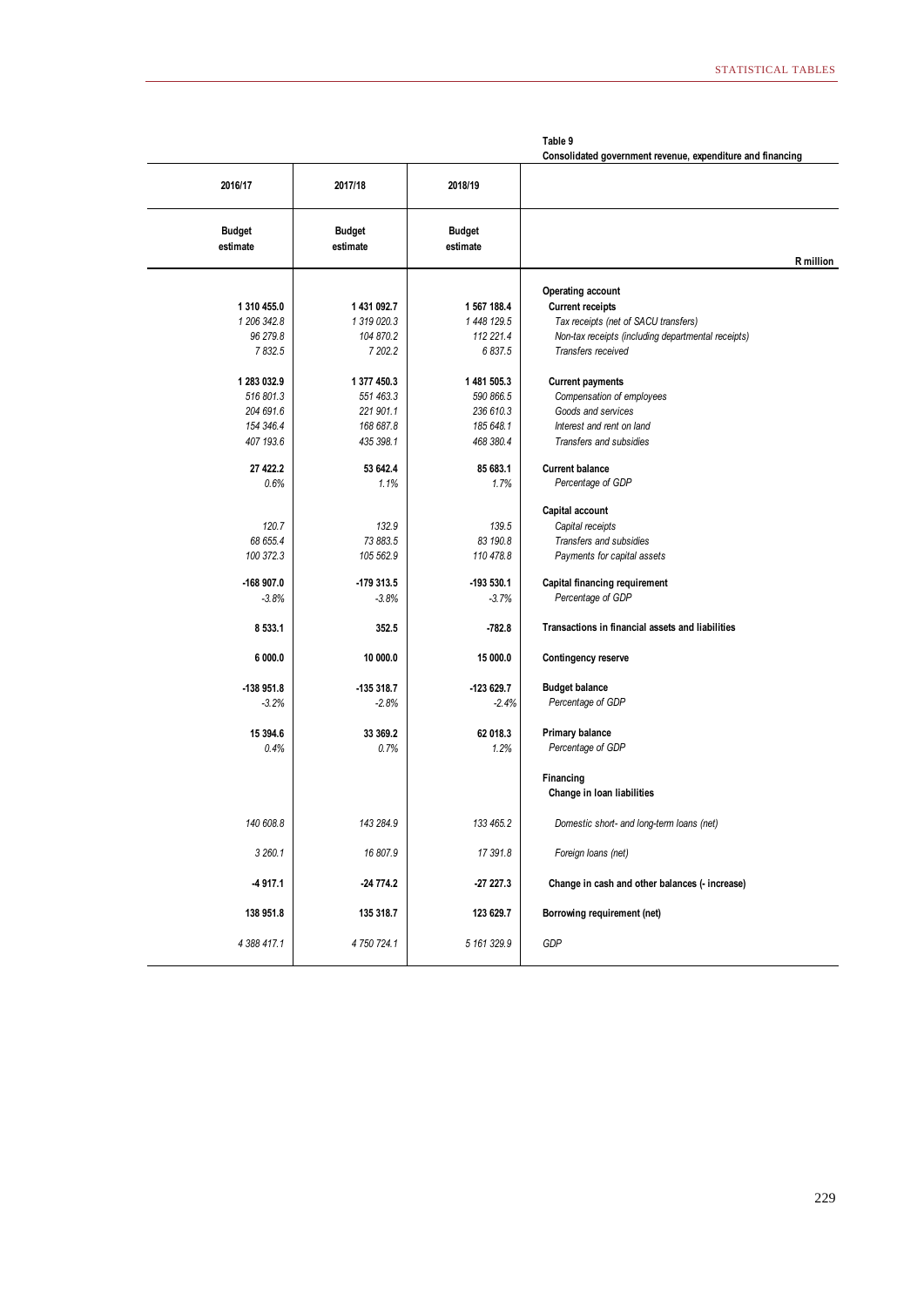Total debt of government 1)

|                                             |    | 1991/92 | 1992/93 | 1993/94 | 1994/95 | 1995/96 | 1996/97 | 1997/98 |
|---------------------------------------------|----|---------|---------|---------|---------|---------|---------|---------|
| R million                                   |    |         |         |         |         |         |         |         |
|                                             |    |         |         |         |         |         |         |         |
| Domestic debt                               |    |         |         |         |         |         |         |         |
| Marketable                                  |    | 104 646 | 138 681 | 181 460 | 225 662 | 263 844 | 290 424 | 318 773 |
| Government bonds                            |    | 100 662 | 132 853 | 174 892 | 210 191 | 248 877 | 276 124 | 301 488 |
| Treasury bills                              |    | 3984    | 5828    | 6 5 68  | 7018    | 10 700  | 14 300  | 17 285  |
| <b>Bridging bonds</b>                       |    |         |         |         | 8 4 5 3 | 4 2 6 7 |         |         |
| Non-marketable                              | 3) | 6 5 20  | 4 703   | 3 3 1 0 | 5 7 0 5 | 4700    | 6421    | 2 7 7 8 |
| Gross Ioan debt                             |    | 111 166 | 143 384 | 184 770 | 231 367 | 268 544 | 296 845 | 321 551 |
| Cash balances                               | 4) | $-9762$ | -4 750  | -4 591  | $-6665$ | $-8630$ | $-2757$ | -4798   |
| Net loan debt                               |    | 101 404 | 138 634 | 180 179 | 224 702 | 259 914 | 294 088 | 316 753 |
|                                             |    |         |         |         |         |         |         |         |
| Foreign debt<br>Gross Ioan debt             |    | 2 9 4 0 | 2 3 4 8 | 5 201   | 8784    | 10 944  | 11 394  | 14 560  |
| Cash balances                               | 5) |         |         |         |         |         |         |         |
|                                             | 4) |         |         |         |         |         |         |         |
| Net loan debt                               |    | 2 9 4 0 | 2 3 4 8 | 5 201   | 8784    | 10 944  | 11 394  | 14 560  |
| Gross Ioan debt                             |    | 114 106 | 145 732 | 189 971 | 240 151 | 279 488 | 308 239 | 336 111 |
| Net Ioan debt                               |    | 104 344 | 140 982 | 185 380 | 233 486 | 270 858 | 305 482 | 331 313 |
|                                             |    |         |         |         |         |         |         |         |
|                                             |    |         |         |         |         |         |         |         |
| Gold and foreign exchange                   |    |         |         |         |         |         |         |         |
| contingency reserve account                 | 6) | 12 508  | 8 9 3 4 | 2 190   | 4 1 4 7 |         | 2 1 6 9 | 73      |
| <b>Composition of gross debt (excluding</b> |    |         |         |         |         |         |         |         |
| deduction of cash balances)                 |    |         |         |         |         |         |         |         |
| Marketable domestic debt                    |    | 91.7%   | 95.2%   | 95.5%   | 94.0%   | 94.4%   | 94.2%   | 94.8%   |
| Government bonds                            |    | 88.2%   | 91.2%   | 92.1%   | 87.5%   | 89.0%   | 89.6%   | 89.7%   |
| Treasury bills                              |    | 3.5%    | 4.0%    | 3.5%    | 2.9%    | 3.8%    | 4.6%    | 5.1%    |
| <b>Bridging bonds</b>                       |    | 0.0%    | 0.0%    | 0.0%    | 3.5%    | 1.5%    | 0.0%    | 0.0%    |
| Non-marketable domestic debt                | 3) | 5.7%    | 3.2%    | 1.7%    | 2.4%    | 1.7%    | 2.1%    | 0.8%    |
| Domestic debt                               |    | 97.4%   | 98.4%   | 97.3%   | 96.3%   | 96.1%   | 96.3%   | 95.7%   |
|                                             | 5) | 2.6%    | 1.6%    | 2.7%    | 3.7%    | 3.9%    | 3.7%    | 4.3%    |
| Foreign debt                                |    |         |         |         |         |         |         |         |
| Total as percentage of GDP                  |    |         |         |         |         |         |         |         |
| Gross domestic debt                         |    | 32.3%   | 37.5%   | 41.8%   | 46.5%   | 47.6%   | 45.5%   | 44.8%   |
| Net domestic debt                           |    | 29.5%   | 36.2%   | 40.8%   | 45.2%   | 46.1%   | 45.1%   | 44.1%   |
| Gross foreign debt                          |    | 0.9%    | 0.6%    | 1.2%    | 1.8%    | 1.9%    | 1.7%    | 2.0%    |
| Net foreign debt                            |    | 0.9%    | 0.6%    | 1.2%    | 1.8%    | 1.9%    | 1.7%    | 2.0%    |
| Gross Ioan debt                             |    | 33.2%   | 38.1%   | 43.0%   | 48.3%   | 49.5%   | 47.3%   | 46.8%   |
| Net loan debt                               |    | 30.3%   | 36.8%   | 41.9%   | 47.0%   | 48.0%   | 46.8%   | 46.2%   |
|                                             |    |         |         |         |         |         |         |         |

*1) Debt of the central government, excluding extra-budgetary institutions and social security funds*

*2) As projected at the end of January 2016*

*3) Includes non-marketable Treasury bills, retail bonds, loan levies, former regional authorities and Namibian loans*

*4) Bank balances of the National Revenue Fund (balances of government's accounts with the Reserve Bank and commercial banks)*

*Bank balances in foreign currencies are revaluated using forward estimates of exchange rates Source: National Treasury and South African Reserve Bank.*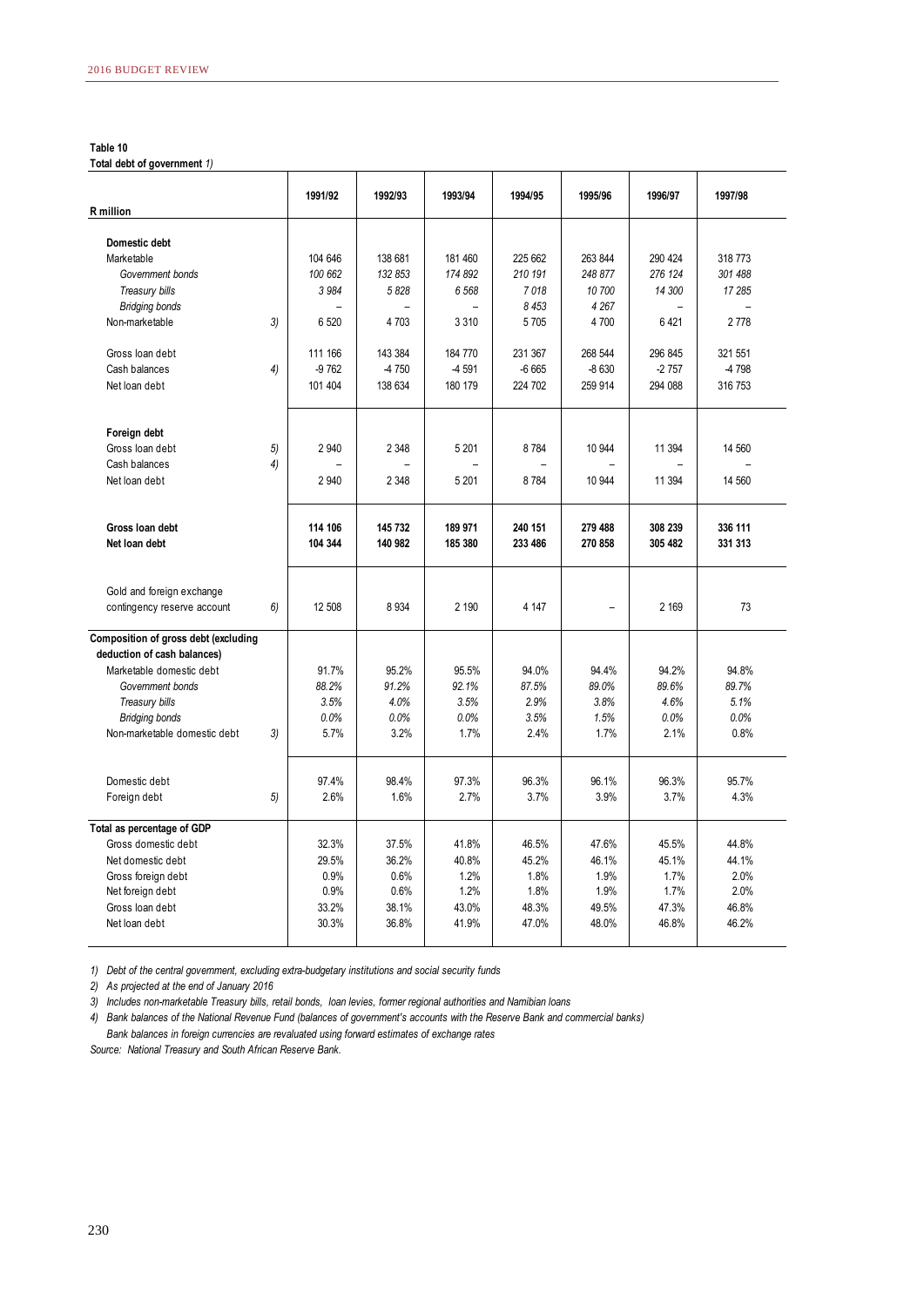| 1998/99<br>1999/00<br>2000/01<br>2001/02<br>2002/03<br>2003/04<br>2004/05<br>Domestic debt                                                                                                 |           |
|--------------------------------------------------------------------------------------------------------------------------------------------------------------------------------------------|-----------|
|                                                                                                                                                                                            | R million |
|                                                                                                                                                                                            |           |
|                                                                                                                                                                                            |           |
| 344 938<br>354 706<br>365 231<br>349 415<br>350 870<br>388 300<br>428 593<br>Marketable                                                                                                    |           |
| 332 706<br>339 731<br>331 505<br>328 820<br>394 143<br>325 938<br>359 700<br>Government bonds                                                                                              |           |
| 19 000<br>22 000<br>25 500<br>17910<br>34 450<br>22 050<br>28 600<br>Treasury bills                                                                                                        |           |
| <b>Bridging bonds</b>                                                                                                                                                                      |           |
| 2013<br>998<br>2 3 8 2<br>2 0 3 0<br>1910<br>1 9 9 9<br>3 4 9 8<br>3)<br>Non-marketable                                                                                                    |           |
| 346 951<br>355 704<br>367 613<br>351 445<br>352 780<br>390 299<br>432 091<br>Gross loan debt                                                                                               |           |
| $-5166$<br>$-7285$<br>$-2650$<br>$-6549$<br>-9 730<br>$-30870$<br>4)<br>$-12669$<br>Cash balances                                                                                          |           |
| 341 785<br>364 963<br>401 221<br>348 419<br>344 896<br>343 050<br>377 630<br>Net loan debt                                                                                                 |           |
| Foreign debt                                                                                                                                                                               |           |
| 16 276<br>25 799<br>31 938<br>82 009<br>74 286<br>64 670<br>69 40 5<br>Gross loan debt<br>5)                                                                                               |           |
| 4)<br>Cash balances                                                                                                                                                                        |           |
| 16 276<br>74 286<br>25 799<br>31 938<br>82 009<br>64 670<br>69 40 5<br>Net loan debt                                                                                                       |           |
|                                                                                                                                                                                            |           |
| 363 227<br>381 503<br>399 551<br>433 454<br>427 066<br>454 969<br>501 496<br>Gross Ioan debt<br>358 061<br>374 218<br>396 901<br>426 905<br>417 336<br>442 300<br>470 626<br>Net Ioan debt |           |
|                                                                                                                                                                                            |           |
| Gold and foreign exchange                                                                                                                                                                  |           |
| 14 4 31<br>9 200<br>18 170<br>28 0 24<br>18 0 36<br>5 2 9 2<br>6)<br>36 577<br>contingency reserve account                                                                                 |           |
| Composition of gross debt (excluding                                                                                                                                                       |           |
| deduction of cash balances)                                                                                                                                                                |           |
| 95.0%<br>93.0%<br>91.4%<br>80.6%<br>82.2%<br>85.3%<br>85.5%<br>Marketable domestic debt<br>89.7%<br>87.2%<br>85.0%<br>76.5%<br>77.0%<br>79.1%<br>78.6%                                     |           |
| Government bonds<br>5.2%<br>5.8%<br>4.1%<br>5.2%<br>6.3%<br>6.9%<br>6.4%<br>Treasury bills                                                                                                 |           |
| 0.0%<br>0.0%<br>0.0%<br>0.0%<br>0.0%<br>0.0%<br>0.0%<br><b>Bridging bonds</b>                                                                                                              |           |
| 0.6%<br>0.3%<br>0.6%<br>0.5%<br>0.4%<br>0.4%<br>0.7%<br>3)<br>Non-marketable domestic debt                                                                                                 |           |
|                                                                                                                                                                                            |           |
| 95.5%<br>93.2%<br>92.0%<br>81.1%<br>82.6%<br>85.8%<br>86.2%<br>Domestic debt                                                                                                               |           |
| 4.5%<br>6.8%<br>8.0%<br>18.9%<br>17.4%<br>14.2%<br>13.8%<br>5)<br>Foreign debt                                                                                                             |           |
| Total as percentage of GDP                                                                                                                                                                 |           |
| 44.7%<br>41.4%<br>32.6%<br>28.2%<br>28.7%<br>28.6%<br>37.6%<br>Gross domestic debt                                                                                                         |           |
| 44.0%<br>40.6%<br>37.4%<br>31.9%<br>27.4%<br>27.8%<br>26.6%<br>Net domestic debt                                                                                                           |           |
| 2.1%<br>5.9%<br>3.0%<br>3.3%<br>7.6%<br>4.8%<br>4.6%<br>Gross foreign debt                                                                                                                 |           |
| 2.1%<br>3.0%<br>3.3%<br>5.9%<br>4.8%<br>7.6%<br>4.6%<br>Net foreign debt                                                                                                                   |           |
| 46.8%<br>44.4%<br>40.9%<br>40.1%<br>34.1%<br>33.5%<br>33.2%<br>Gross loan debt                                                                                                             |           |
| 46.1%<br>43.6%<br>40.6%<br>39.5%<br>32.6%<br>31.2%<br>Net loan debt<br>33.4%                                                                                                               |           |

Table 10 Total debt of government 1)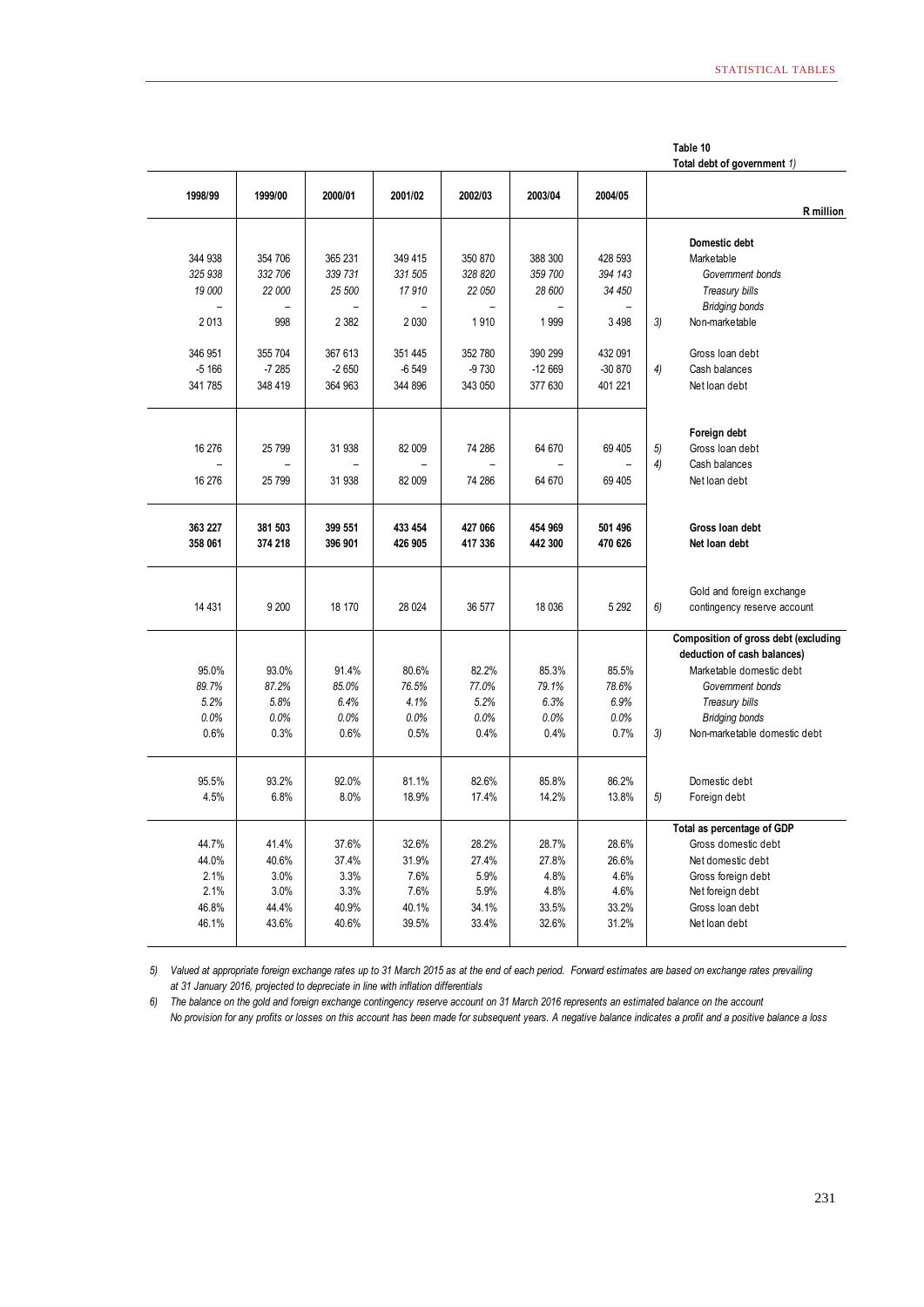Total debt of government 1)

|                                             |    | 2005/06  | 2006/07  | 2007/08  | 2008/09   | 2009/10      | 2010/11      | 2011/12   |
|---------------------------------------------|----|----------|----------|----------|-----------|--------------|--------------|-----------|
| R million                                   |    |          |          |          |           |              |              |           |
| Domestic debt                               |    |          |          |          |           |              |              |           |
| Marketable                                  |    | 457 780  | 467 864  | 478 265  | 527 751   | 700 532      | 869 588      | 1 045 415 |
|                                             |    |          |          |          |           |              |              |           |
| Government bonds                            |    | 417 380  | 422 064  | 426 415  | 462 751   | 585 992      | 733 438      | 890 256   |
| Treasury bills                              |    | 40 400   | 45 800   | 51 850   | 65 000    | 114 540      | 136 150      | 155 159   |
| <b>Bridging bonds</b>                       |    |          |          |          |           |              |              |           |
| Non-marketable                              | 3) | 3699     | 3 2 3 8  | 2 5 5 5  | 1956      | 4 9 4 3      | 23 133       | 25 5 24   |
| Gross Ioan debt                             |    | 461 479  | 471 102  | 480 821  | 529 707   | 705 475      | 892 721      | 1 070 939 |
| Cash balances                               | 4) | $-58187$ | $-75315$ | $-93809$ | $-101349$ | $-106550$    | $-111413$    | $-130450$ |
| Net loan debt                               |    | 403 292  | 395 787  | 387 012  | 428 358   | 598 925      | 781 308      | 940 489   |
|                                             |    |          |          |          |           |              |              |           |
| Foreign debt                                |    |          |          |          |           |              |              |           |
| Gross Ioan debt                             | 5) | 66 846   | 82 581   | 96 218   | 97 268    | 99 454       | 97 851       | 116 851   |
| Cash balances                               | 4) |          |          |          |           | $-25339$     | -58 750      | $-67609$  |
| Net loan debt                               |    | 66 846   | 82 581   | 96 218   | 97 268    | 74 115       | 39 101       | 49 24 2   |
|                                             |    |          |          |          |           |              |              |           |
| Gross Ioan debt                             |    | 528 325  | 553 683  | 577 039  | 626 975   | 804 929      | 990 572      | 1 187 790 |
| Net Ioan debt                               |    | 470 138  | 478 368  | 483 230  | 525 626   | 673 040      | 820 409      | 989 731   |
|                                             |    |          |          |          |           |              |              |           |
|                                             |    |          |          |          |           |              |              |           |
| Gold and foreign exchange                   |    |          |          |          |           |              |              |           |
| contingency reserve account                 | 6) | $-1751$  | $-28514$ | $-72189$ | $-101585$ | $-35618$     | $-28283$     | $-67655$  |
|                                             |    |          |          |          |           |              |              |           |
| <b>Composition of gross debt (excluding</b> |    |          |          |          |           |              |              |           |
| deduction of cash balances)                 |    |          |          |          |           |              |              |           |
| Marketable domestic debt                    |    | 86.6%    | 84.5%    | 82.9%    | 84.2%     | 87.0%        | 87.8%        | 88.0%     |
| Government bonds                            |    | 79.0%    | 76.2%    | 73.9%    | 73.8%     | 72.8%        | 74.0%        | 75.0%     |
| Treasury bills                              |    | 7.6%     | 8.3%     | 9.0%     | 10.4%     | 14.2%        | 13.7%        | 13.1%     |
| <b>Bridging bonds</b>                       |    | 0.0%     | 0.0%     | 0.0%     | 0.0%      | 0.0%         | 0.0%         | 0.0%      |
| Non-marketable domestic debt                | 3) | 0.7%     | 0.6%     | 0.4%     | 0.3%      | 0.6%         | 2.3%         | 2.1%      |
|                                             |    |          |          |          |           |              |              |           |
| Domestic debt                               |    | 87.3%    | 85.1%    | 83.3%    | 84.5%     | 87.6%        | 90.1%        | 90.2%     |
| Foreign debt                                | 5) | 12.7%    | 14.9%    | 16.7%    | 15.5%     | 12.4%        | 9.9%         | 9.8%      |
| Total as percentage of GDP                  |    |          |          |          |           |              |              |           |
| Gross domestic debt                         |    | 27.4%    | 24.7%    | 22.1%    | 22.0%     | 27.7%        | 31.6%        | 34.8%     |
| Net domestic debt                           |    | 24.0%    | 20.7%    | 17.8%    | 17.8%     | 23.5%        | 27.6%        | 30.5%     |
|                                             |    | 4.0%     | 4.3%     | 4.4%     | 4.0%      |              |              | 3.8%      |
| Gross foreign debt                          |    | 4.0%     | 4.3%     | 4.4%     | 4.0%      | 3.9%<br>2.9% | 3.5%<br>1.4% | 1.6%      |
| Net foreign debt                            |    |          |          |          |           |              |              |           |
| Gross Ioan debt                             |    | 31.4%    | 29.0%    | 26.6%    | 26.0%     | 31.5%        | 35.1%        | 38.6%     |
| Net loan debt                               |    | 27.9%    | 25.0%    | 22.3%    | 21.8%     | 26.4%        | 29.0%        | 32.1%     |

*1) Debt of the central government, excluding extra-budgetary institutions and social security funds*

*2) As projected at the end of January 2016*

*3) Includes non-marketable Treasury bills, retail bonds, loan levies, former regional authorities and Namibian loans*

*4) Bank balances of the National Revenue Fund (balances of government's accounts with the Reserve Bank and commercial banks)*

*Bank balances in foreign currencies are revaluated using forward estimates of exchange rates Source: National Treasury and South African Reserve Bank.*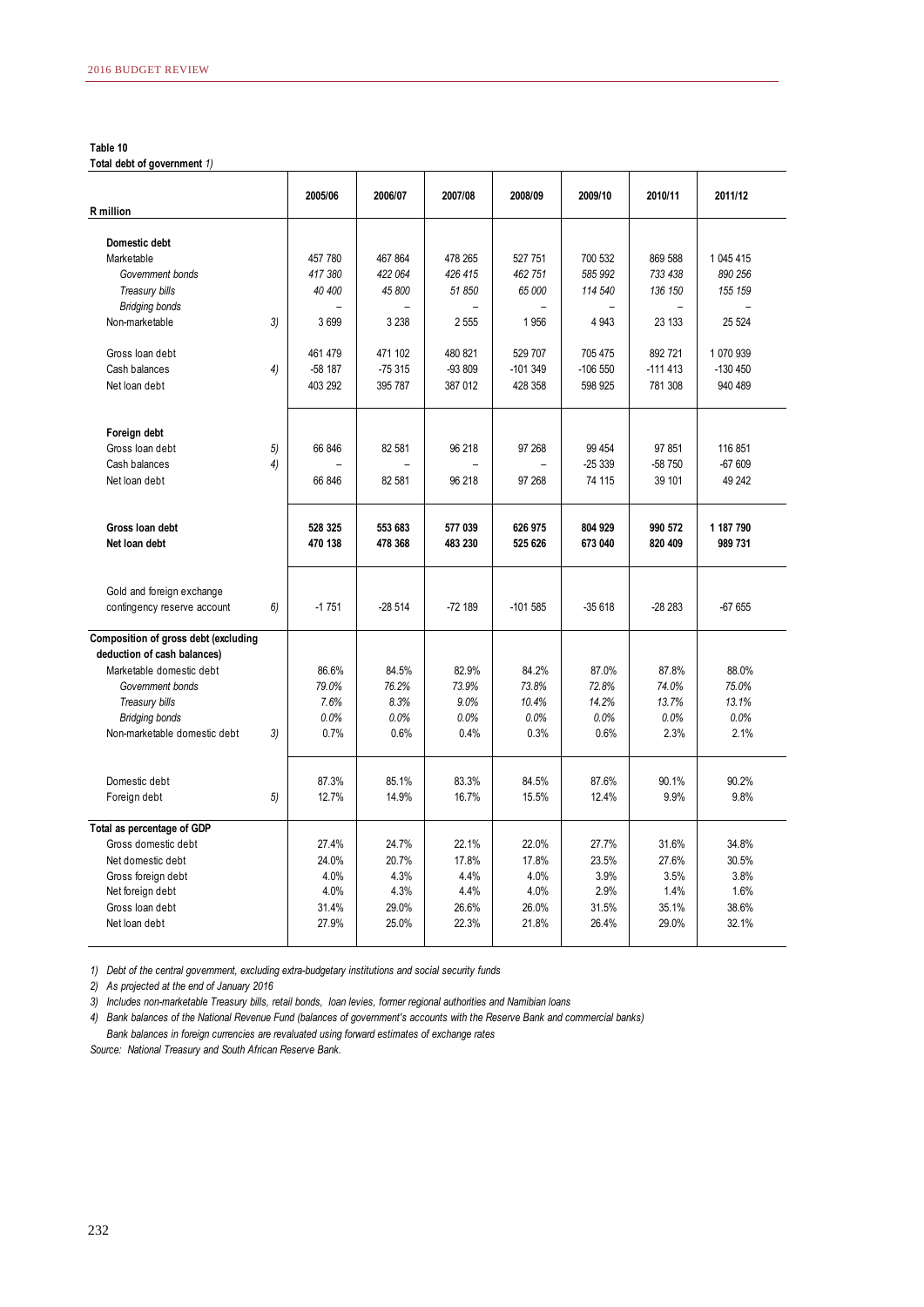|               |                                                                                  |               |                |                |                |               |    | Table 10<br>Total debt of government 1)                                                                                                                        |
|---------------|----------------------------------------------------------------------------------|---------------|----------------|----------------|----------------|---------------|----|----------------------------------------------------------------------------------------------------------------------------------------------------------------|
|               |                                                                                  |               | 2)             |                |                |               |    |                                                                                                                                                                |
| 2012/13       | 2013/14                                                                          | 2014/15       | 2015/16        | 2016/17        | 2017/18        | 2018/19       |    |                                                                                                                                                                |
|               |                                                                                  |               |                |                |                |               |    | R million                                                                                                                                                      |
|               |                                                                                  |               |                |                |                |               |    | Domestic debt                                                                                                                                                  |
| 1 210 834     | 1 409 718                                                                        | 1 601 499     | 1786884        | 1 967 233      | 2 142 442      | 2 313 481     |    | Marketable                                                                                                                                                     |
| 1 038 849     | 1 217 512                                                                        | 1 399 282     | 1 577 110      | 1 732 459      | 1874668        | 2 022 707     |    | Government bonds                                                                                                                                               |
| 171 985       | 192 206                                                                          | 202 217       | 209 774        | 234 774        | 267 774        | 290 774       |    | Treasury bills                                                                                                                                                 |
|               |                                                                                  |               |                |                |                |               |    | <b>Bridging bonds</b>                                                                                                                                          |
| 30 300        | 31 381                                                                           | 30 586        | 36 049         | 36 435         | 37473          | 38 562        | 3) | Non-marketable                                                                                                                                                 |
| 1 241 134     | 1441099                                                                          | 1 632 085     | 1822933        | 2 003 668      | 2 179 915      | 2 352 043     |    | Gross loan debt                                                                                                                                                |
| $-103774$     | $-120807$                                                                        | $-120304$     | $-115657$      | $-112157$      | $-112$ 157     | $-112$ 157    | 4) | Cash balances                                                                                                                                                  |
| 1 137 360     | 1 320 292                                                                        | 1 511 781     | 1707276        | 1891511        | 2 067 758      | 2 239 886     |    | Net loan debt                                                                                                                                                  |
|               |                                                                                  |               |                |                |                |               |    |                                                                                                                                                                |
|               |                                                                                  |               |                |                |                |               |    |                                                                                                                                                                |
|               |                                                                                  |               |                |                |                |               |    | Foreign debt                                                                                                                                                   |
| 124 555       | 143 659                                                                          | 166 830       | 232 783        | 229 960        | 242722         | 254 947       | 5) | Gross loan debt                                                                                                                                                |
| $-80308$      | $-84497$                                                                         | $-94404$      | $-135616$      | -118 082       | $-115680$      | $-112434$     | 4) | Cash balances                                                                                                                                                  |
| 44 247        | 59 162                                                                           | 72 4 26       | 97 167         | 111 878        | 127 042        | 142 513       |    | Net loan debt                                                                                                                                                  |
|               |                                                                                  |               |                |                |                |               |    |                                                                                                                                                                |
| 1 365 689     | 1 584 758                                                                        | 1798915       | 2 055 716      | 2 233 628      | 2 422 637      | 2 606 990     |    | Gross Ioan debt                                                                                                                                                |
| 1 181 607     | 1 379 454                                                                        | 1 584 207     | 1804 443       | 2 003 389      | 2 194 800      | 2 382 399     |    | Net Ioan debt                                                                                                                                                  |
|               |                                                                                  |               |                |                |                |               |    |                                                                                                                                                                |
|               |                                                                                  |               |                |                |                |               |    |                                                                                                                                                                |
|               |                                                                                  |               |                |                |                |               |    | Gold and foreign exchange                                                                                                                                      |
| $-125552$     | $-177913$                                                                        | -203 396      | $-341297$      | -341 297       | -341 297       | $-341297$     | 6) | contingency reserve account                                                                                                                                    |
|               |                                                                                  |               |                |                |                |               |    | Composition of gross debt (excluding                                                                                                                           |
|               |                                                                                  |               |                |                |                |               |    | deduction of cash balances)                                                                                                                                    |
| 88.7%         | 89.0%                                                                            | 89.0%         | 86.9%          | 88.1%          | 88.4%          | 88.7%         |    | Marketable domestic debt                                                                                                                                       |
| 76.1%         | 76.8%                                                                            | 77.8%         | 76.7%          | 77.6%          | 77.4%          | 77.6%         |    | Government bonds                                                                                                                                               |
| 12.6%         | 12.1%                                                                            | 11.2%         | 10.2%          | 10.5%          | 11.1%          | 11.2%         |    | Treasury bills                                                                                                                                                 |
| 0.0%          | 0.0%                                                                             | 0.0%          | 0.0%           | 0.0%           | 0.0%           | 0.0%          |    | <b>Bridging bonds</b>                                                                                                                                          |
| 2.2%          | 2.0%                                                                             | 1.7%          | 1.8%           | 1.6%           | 1.5%           | 1.5%          | 3) | Non-marketable domestic debt                                                                                                                                   |
|               |                                                                                  |               |                |                |                |               |    |                                                                                                                                                                |
|               |                                                                                  |               |                |                |                |               |    |                                                                                                                                                                |
| 90.9%<br>9.1% | 90.9%<br>9.1%                                                                    | 90.7%<br>9.3% | 88.7%<br>11.3% | 89.7%<br>10.3% | 90.0%<br>10.0% | 90.2%<br>9.8% | 5) | Domestic debt<br>Foreign debt                                                                                                                                  |
|               |                                                                                  |               |                |                |                |               |    |                                                                                                                                                                |
|               |                                                                                  |               |                |                |                |               |    | Total as percentage of GDP                                                                                                                                     |
| 37.3%         | 39.9%                                                                            | 42.5%         | 44.8%          | 45.7%          | 45.9%          | 45.6%         |    | Gross domestic debt                                                                                                                                            |
| 34.2%         | 36.6%                                                                            | 39.3%         | 41.9%          | 43.1%          | 43.5%          | 43.4%         |    | Net domestic debt                                                                                                                                              |
| 3.7%          | 4.0%                                                                             | 4.3%          | 5.7%           | 5.2%           | 5.1%           | 4.9%          |    | Gross foreign debt                                                                                                                                             |
| 1.3%          | 1.6%                                                                             | 1.9%          | 2.4%           | 2.5%           | 2.7%           | 2.8%          |    | Net foreign debt                                                                                                                                               |
| 41.0%         | 43.9%                                                                            | 46.8%         | 50.5%          | 50.9%          | 51.0%          | 50.5%         |    | Gross loan debt                                                                                                                                                |
| 35.5%         | 38.2%                                                                            | 41.2%         | 44.3%          | 45.7%          | 46.2%          | 46.2%         |    | Net loan debt                                                                                                                                                  |
|               |                                                                                  |               |                |                |                |               |    |                                                                                                                                                                |
| 5)            |                                                                                  |               |                |                |                |               |    | Valued at appropriate foreign exchange rates up to 31 March 2015 as at the end of each period. Forward estimates are based on exchange rates prevailing        |
|               | at 31 January 2016, projected to depreciate in line with inflation differentials |               |                |                |                |               |    |                                                                                                                                                                |
| 6)            |                                                                                  |               |                |                |                |               |    | The balance on the gold and foreign exchange contingency reserve account on 31 March 2016 represents an estimated balance on the account                       |
|               |                                                                                  |               |                |                |                |               |    | No provision for any profits or losses on this account has been made for subsequent years. A negative balance indicates a profit and a positive balance a loss |
|               |                                                                                  |               |                |                |                |               |    |                                                                                                                                                                |
|               |                                                                                  |               |                |                |                |               |    |                                                                                                                                                                |
|               |                                                                                  |               |                |                |                |               |    |                                                                                                                                                                |
|               |                                                                                  |               |                |                |                |               |    |                                                                                                                                                                |
|               |                                                                                  |               |                |                |                |               |    |                                                                                                                                                                |
|               |                                                                                  |               |                |                |                |               |    |                                                                                                                                                                |
|               |                                                                                  |               |                |                |                |               |    |                                                                                                                                                                |
|               |                                                                                  |               |                |                |                |               |    |                                                                                                                                                                |
|               |                                                                                  |               |                |                |                |               |    |                                                                                                                                                                |
|               |                                                                                  |               |                |                |                |               |    |                                                                                                                                                                |
|               |                                                                                  |               |                |                |                |               |    | 233                                                                                                                                                            |

Table 10 Total debt of government 1)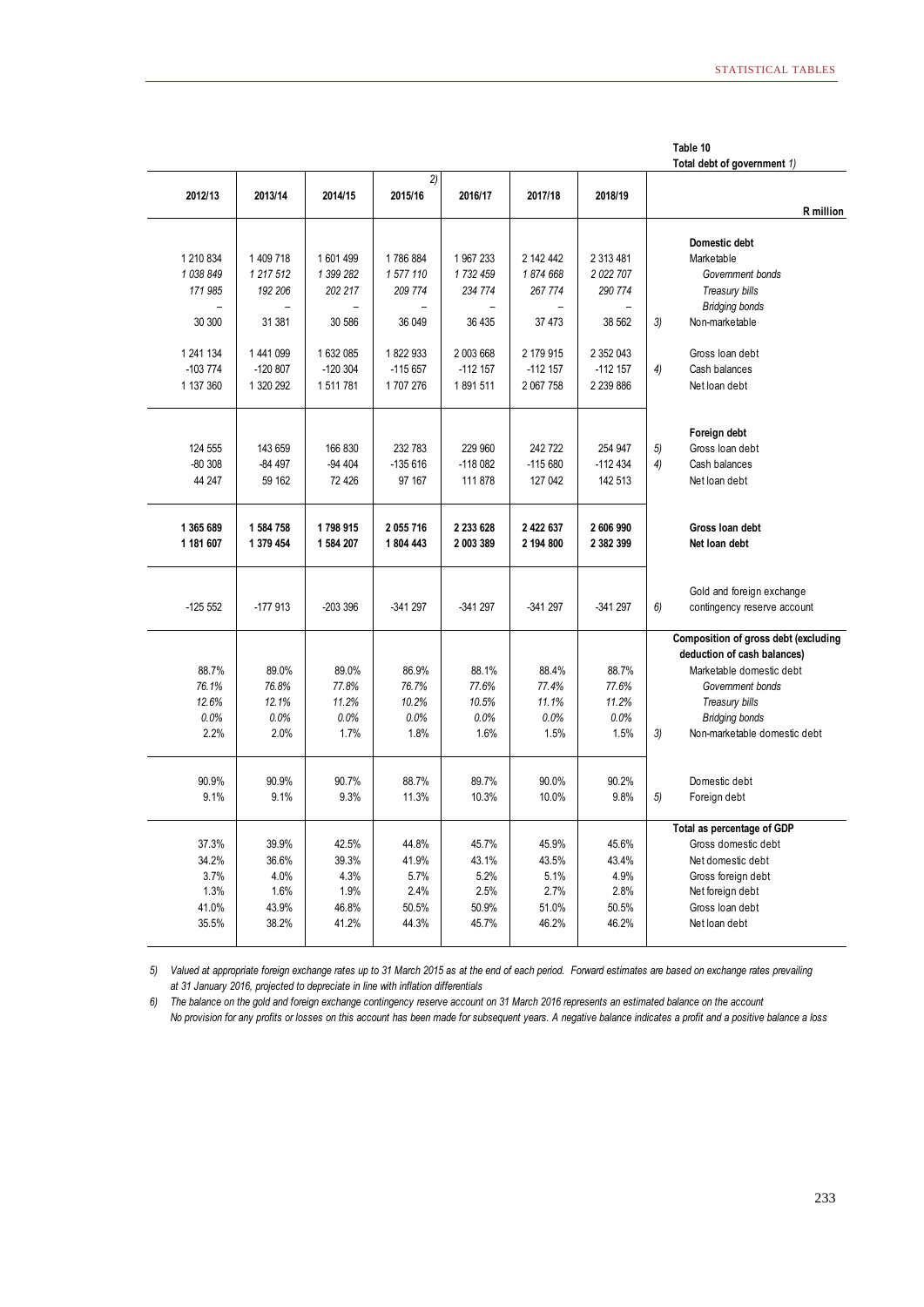### **Net loan debt, provisions and contingent liabilities** *1)*

| Net ioan debt, provisions and contingent nabilities    |    |                          |                          |                          |                          |                          |         |                |
|--------------------------------------------------------|----|--------------------------|--------------------------|--------------------------|--------------------------|--------------------------|---------|----------------|
|                                                        |    | 2005/06                  | 2006/07                  | 2007/08                  | 2008/09                  | 2009/10                  | 2010/11 | 2011/12        |
| R million                                              |    |                          |                          |                          |                          |                          |         |                |
| Net loan debt                                          | 2) | 470 138                  | 478 368                  | 483 230                  | 525 626                  | 673 040                  | 820 409 | 989 731        |
|                                                        |    |                          |                          |                          |                          |                          |         |                |
| <b>Provisions</b>                                      | 3) | 46 303                   | 49 071                   | 55 263                   | 61 869                   | 81 051                   | 73 693  | 98 593         |
| African Development Bank                               |    | 6 5 41                   | 7670                     | 8641                     | 10 186                   | 8 0 9 1                  | 7 4 9 2 | 27 300         |
| Development Bank of Southern Africa Limited            |    | 4 800                    | 4 800                    | 4 800                    | 4 800                    | 4 800                    | 4 800   | 4 800          |
| Government employee leave credits                      |    | 7480                     | 7861                     | 8 5 0 3                  | 8 5 0 3                  | 9762                     | 10815   | 11 266         |
| International Bank for Reconstruction and Development  |    | 9 4 6 4                  | 11 096                   | 12 3 54                  | 14 482                   | 11 187                   | 10 360  | 11 703         |
| International Monetary Fund                            |    | 18 018                   | 17 538                   | 20 847                   | 23 760                   | 47 104                   | 40 127  | 43 412         |
| Multilateral Investment Guarantee Agency               |    |                          | 106                      | 118                      | 138                      | 107                      | 99      | 112            |
| New Development Bank                                   |    |                          |                          |                          |                          | $\overline{\phantom{0}}$ |         |                |
| <b>Contingent liabilities</b>                          |    | 159 997                  | 185 493                  | 177 160                  | 195 386                  | 279 137                  | 305 104 | 345 865        |
|                                                        |    |                          |                          |                          |                          |                          |         |                |
| Guarantees                                             | 4) | 67 880                   | 67 783                   | 64 485                   | 63 038                   | 139 395                  | 160 043 | 164 338        |
| Agricultural cooperatives                              |    | 100                      | 95                       | 95                       | 94                       | 94                       | 94      | 94             |
| Central Energy Fund                                    |    | 445                      | 360                      | 243                      | 130                      | 19                       |         |                |
| Denel                                                  |    |                          |                          |                          | 880                      | 1850                     | 1850    | 1850           |
| Development Bank of Southem Africa                     |    | 11 568                   | 12 178                   | 12 414                   | 12 348                   | 26 370                   | 25 713  | 25 554         |
| Eskom                                                  |    | 143                      | 133                      |                          |                          | 46 678                   | 67 057  | 77 230         |
| <b>Foreign Central Banks and Governments</b>           |    | 155                      | 145                      | 91                       | 58                       | 25                       |         |                |
| Former regional authorities                            |    | 262                      | 248                      | 212                      | 206                      | 190                      | 154     | 138            |
| Guarantee scheme for housing loans to employees        |    | 586                      | 446                      | 374                      | 255                      | 154                      | 104     | 64             |
| Guarantee scheme for motor vehicles - senior officials |    | 14                       | 14                       | 10                       | 8                        | 3                        | 3       | $\overline{2}$ |
| Industrial Development Corporation of South Africa     |    | 1 1 7 2                  | 1 2 2 0                  | 1 1 9 4                  | 1446                     | 952                      | 740     | 646            |
| <b>Independent Power Producers</b>                     |    |                          | $\overline{\phantom{0}}$ | $\overline{\phantom{0}}$ |                          | $\overline{\phantom{a}}$ |         |                |
| Irrigation boards                                      |    | 67                       | 44                       | 43                       | 43                       | 46                       | 44      | 48             |
| Kalahari East Water Board                              |    | 17                       | 16                       | 16                       | 16                       | 16                       | 16      | 15             |
| Komati Basin Water Authority                           |    | 1746                     | 1548                     | 1514                     | 1 4 5 3                  | 1406                     | 1 340   | 1 2 4 7        |
| <b>Land Bank</b>                                       |    |                          | 1500                     | 1 500                    | 1 500                    | 2 500                    | 1750    | 1 0 0 0        |
| Lesotho Highlands Development Authority                |    | 614                      | 618                      | 613                      | 524                      | 401                      | 227     | 171            |
| Nuclear Energy Corporation of South Africa             |    | 20                       | 20                       | 20                       | 20                       | 20                       | 20      | 20             |
| Passenger Rail Agency of South Africa                  |    |                          |                          | L,                       |                          | 1 2 1 7                  | 468     | 264            |
| <b>Public Private Partnership</b>                      |    |                          |                          |                          |                          | 10 296                   | 10 443  | 10 414         |
| Servcon Housing Solutions                              |    | 20                       |                          |                          |                          | $\equiv$                 |         |                |
| South African Airways                                  |    |                          | 1 300                    | 4 4 6 0                  | 4 4 6 0                  | 1 3 5 1                  | 1916    | 1 300          |
| South African Broadcasting Corporation                 |    | $\overline{\phantom{0}}$ |                          |                          | $\overline{\phantom{0}}$ | 1 000                    | 1 000   | 889            |
| South African Express                                  |    |                          |                          |                          |                          |                          |         |                |
| South African National Roads Agency Limited            |    | 6 199                    | 5885                     | 6441                     | 6708                     | 12 287                   | 18 605  | 19 4 26        |
| South African Post Office                              |    |                          |                          |                          |                          |                          |         |                |
| South African Reserve Bank                             |    | 4 3 5 6                  | 763                      | 842                      | 142                      |                          |         |                |
| Telkom South Africa                                    |    | 4769                     | 4785                     | 140                      | 138                      | 108                      | 90      | 85             |
| Trans-Caledon Tunnel Authority                         |    | 16 940                   | 17690                    | 19 271                   | 19 588                   | 20 721                   | 18 489  | 19886          |
| Transnet                                               |    | 18 256                   | 18 4 20                  | 14 716                   | 12 895                   | 11 620                   | 9887    | 3975           |
| Universities and technikons                            |    | 431                      | 355                      | 276                      | 126                      | 71                       | 33      | 20             |
| Other contingent liabilities                           | 5) | 92 117                   | 117710                   | 112 675                  | 132 348                  | 139 742                  | 145 061 | 181 527        |
| Claims against government departments                  |    | 9 1 4 8                  | 11 807                   | 10 933                   | 17 737                   | 24 064                   | 31 310  | 42 969         |
| Export Credit Insurance Corporation of SA Limited      |    | 7 2 4 3                  | 10 858                   | 12 662                   | 13 351                   | 9 1 9 1                  | 9614    | 10 0 25        |
| Government Employees Pension Fund                      |    | 12775                    | 12775                    |                          |                          |                          |         |                |
| Post-retirement medical assistance                     |    | 37 000                   | 56 000                   | 56 000                   | 56 000                   | 56 000                   | 65 348  | 65 348         |
| Road Accident Fund                                     |    | 21 351                   | 23 935                   | 30 339                   | 42 500                   | 45 366                   | 33 547  | 53 919         |
| Unemployment Insurance Fund                            |    | 2 300                    | 2035                     | 2 3 4 1                  | 2 4 0 1                  | 3728                     | 3 3 1 5 | 3 3 8 1        |
| SASRIA reinsurance cover                               |    | 1 000                    |                          |                          |                          | $\qquad \qquad -$        |         |                |
| Other                                                  |    | 1 300                    | 300                      | 400                      | 359                      | 1 3 9 3                  | 1927    | 5885           |
|                                                        |    |                          |                          |                          |                          |                          |         |                |

*1) Medium-term forecasts of some figues are not available and are kept constant*

*2) Debt of the central government, excluding extra-budgetary institutions and socal security funds*

*3) Provisions are liabilities for which the payment date or amount is uncertain. The provisions for multilateral institutions are the unpaid portion of government's subscription to these institutions, payable on request*